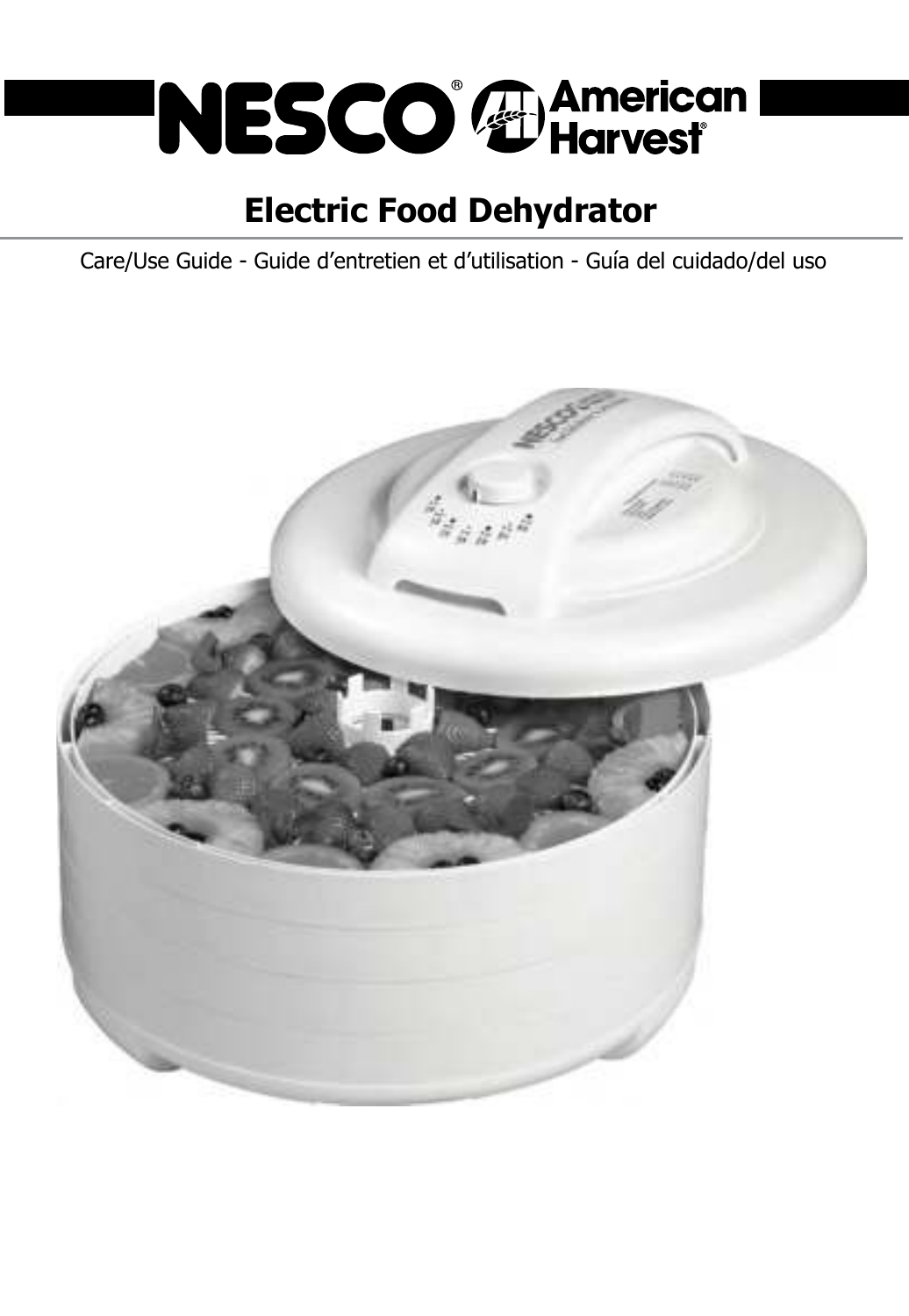| IMPORTANT SAFEGUARDS<br>FEATURES, FUNCTIONS and OPERATING INSTRUCTIONS<br>2                                    |
|----------------------------------------------------------------------------------------------------------------|
|                                                                                                                |
|                                                                                                                |
|                                                                                                                |
|                                                                                                                |
|                                                                                                                |
|                                                                                                                |
|                                                                                                                |
|                                                                                                                |
|                                                                                                                |
|                                                                                                                |
|                                                                                                                |
|                                                                                                                |
|                                                                                                                |
|                                                                                                                |
|                                                                                                                |
|                                                                                                                |
|                                                                                                                |
|                                                                                                                |
|                                                                                                                |
| CARACTÉRISTIQUES, FONCTIONS, INSTRUCTIONS D'UTILISATION 34                                                     |
|                                                                                                                |
|                                                                                                                |
|                                                                                                                |
|                                                                                                                |
|                                                                                                                |
|                                                                                                                |
|                                                                                                                |
|                                                                                                                |
|                                                                                                                |
|                                                                                                                |
|                                                                                                                |
|                                                                                                                |
| ROULÉS AUX FRUITS (and according to the control of the control of the control of the control of the control of |
|                                                                                                                |
|                                                                                                                |
|                                                                                                                |
|                                                                                                                |
| CARACTERÍSTICAS, FUNCIÓNS, INSTRUCCIONES DE FUNCIONAMIENTO 68                                                  |
|                                                                                                                |
|                                                                                                                |
|                                                                                                                |
|                                                                                                                |
|                                                                                                                |
|                                                                                                                |
|                                                                                                                |
|                                                                                                                |
|                                                                                                                |
|                                                                                                                |
|                                                                                                                |
|                                                                                                                |
|                                                                                                                |
|                                                                                                                |
|                                                                                                                |
|                                                                                                                |
|                                                                                                                |

# **TABLE OF CONTENTS IMPORTANT SAFEGUARDS**

#### **- This product is designed for household use only -**

When using electrical appliances, basic safety precautions should always be followed, including the following:

### **1. READ ALL INSTRUCTIONS BEFORE USING THIS APPLIANCE.**

- 2. The appliance is designed for household use only. It is not intended for commercial use.
- 3. To protect against electric shock, do not immerse the appliance, including cord and plug, in water or other liquid.
- 4. Close supervision is necessary when appliance is used near children. This appliance is not recommended for use by children.
- 5. Unplug appliance from power outlet when not in use, before assembly or disassembly of parts, and before cleaning.
- 6. Do not operate any appliance with damaged cord or plug or after appliance malfunctions, or has been damaged in any manner. Return the appliance to NESCO®/American Harvest® Factory Service Department for examination, repair or adjustment.
- 7. Do not place appliance on or near a hot gas or electric burner, or heated oven.
- 8. Only use accessory attachments recommended by the manufacturer.
- 9. Do not use appliance outdoors or for other than intended use.
- 10. Do not let the cord hang over the edge of a table or touch hot surfaces.
- 11. To reduce risk of injury and damage to appliance keep hands, hair, clothing and utensils away from parts during operation.
- 12. Place appliance on flat and steady support surface when ready for use.

# **SAVE THESE INSTRUCTIONS**

**Polarized Plug:** This appliance has a polarized plug (one blade is wider than the other). To reduce risk of electric shock, plug is intended to fit into polarized outlet only one way. If the plug does not fit fully into the outlet, reverse the plug. If it still does not fit, contact a qualified electrician. Do not try to modify the plug in any way.

**Short Cord Instructions:** A short power supply cord is provided to reduce the risk resulting from becoming entangled in or tripping over a longer cord. Extension cords may be used if care is exercised in their use. If an extension cord is used, the marked electrical rating of the cord should be at least as great as the electrical rating of the appliance. The longer cord should be arranged so that it will not drape over the tabletop where it can be pulled on by children or tripped over unintentionally.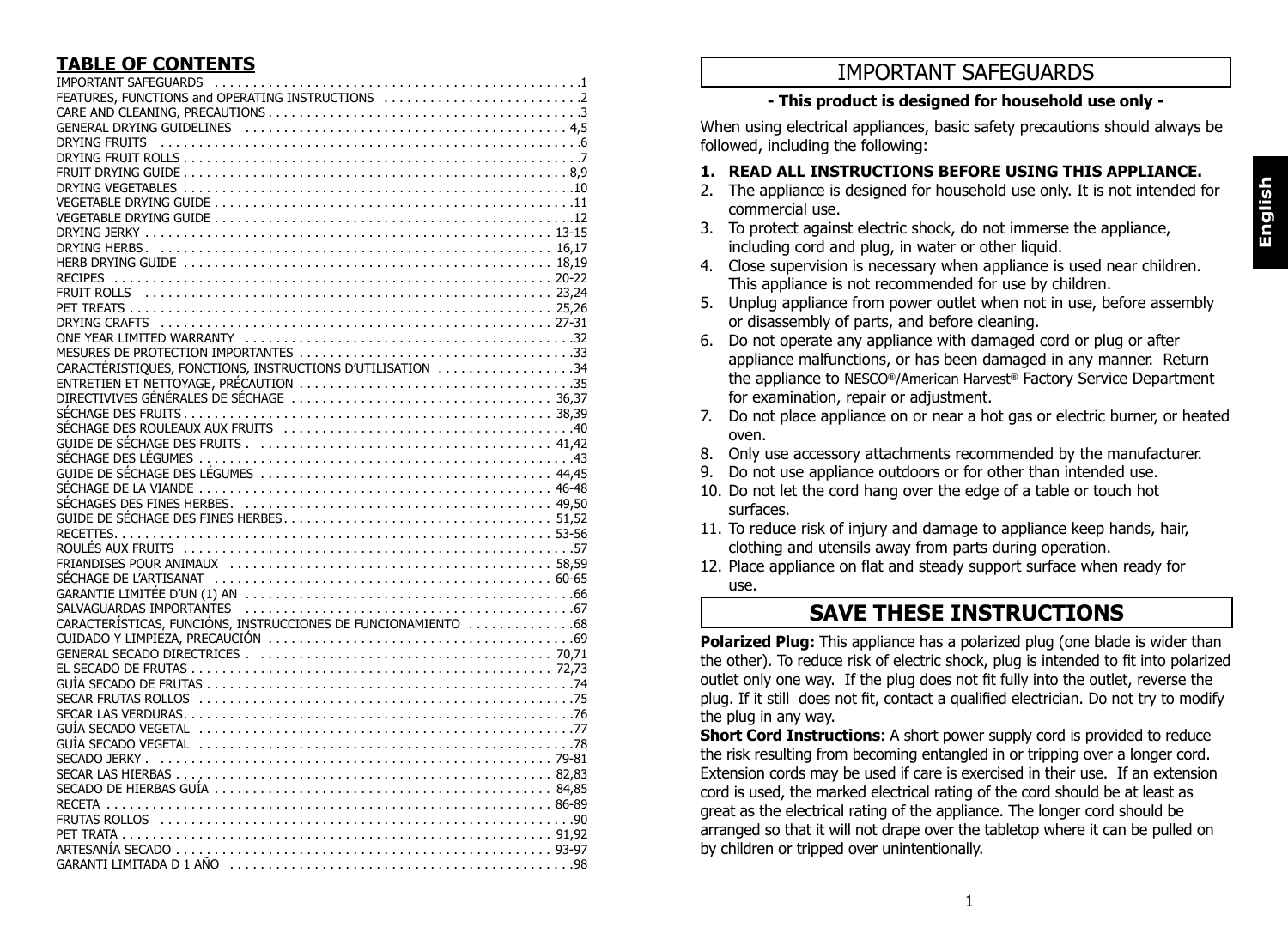# **English**

# FEATURES 
and the contract of the contract of the contract of the care and cleaning Powerhead **Temperature** Control Knob **Regular Trays** Base

# FUNCTIONS

- **Powerhead Unit** Contains the motor, heater and controls. DO NOT IMMERSE IN WATER OR OTHER LIQUIDS! Wipe with clean, soft, damp dish towel or sponge with light cleaning solution.
- **Temperature Control Knob** Turn to set desired drying temperature between 95°F - 160°F (35C - 71C).
- **Regular Tray**  Made of durable, BPA free material. With over .75 sq. ft. drying area on each tray.
- **Base** Made of durable, BPA free material.

**English**

## OPERATING INSTRUCTIONS

- Step 1 Place base on flat, dry and stable surface. Six inches away from walls and other electronic devices.
- Step 2 Prepare foods or crafts and load to trays. Keep items from center air hole and allow space between items for best results.
- Step 3 Stack loaded trays onto base keeping edges of trays properly aligned. Place powerhead on top tray. Note: Always use a minimum of four trays when operating.
- Step 4 With dry hands, plug power cord into 120V, 15A, 60Hz electrical outlet.
- Step 5 Set desired drying temperature using temperature control knob. Refer to Care/Use guide or chart on appliance.

#### **Powerhead:**

Use a damp soft cloth or towel to remove any dried food residue from the powerhead unit. Avoid dripping any water or other liquid into electrical parts.

#### **CAUTION: DO NOT IMMERSE POWERHEAD IN WATER OR OTHER LIQUID!**

Do NOT remove any parts from the powerhead unit!

#### **CAUTION: Be sure powerhead unit is unplugged before cleaning.**

#### **Trays / Base:**

Your dehydrator trays are easy to clean. Simply soak in warm water with a mild detergent for several minutes. A soft-bristle brush will loosen food particles that resist softening by soaking. Do not clean any parts with scouring pads, abrasive cleaners, or sharp utensils, as they tend to damage the surface. Trays/Base can be washed on the top rack of your dishwasher if you remove them before the drying cycle.

# PRECAUTIONS

- When drying liquids, sauces or purees, use a Fruit Roll sheet, available from NESCO®/American Harvest®.
- Wash hands thoroughly prior to handling food.
- Clean all utensils and containers with a mild solution of detergent, bleach and water before using.
- Make sure all countertops and cutting boards are thoroughly cleaned in the manner above before using. Wooden or plastic cutting boards should be thoroughly disinfected.
- Keep foods in the refrigerator before preparing for drying. Store dried foods in refrigerator or freezer.
- After opening sealed containers of dried food, use food as soon as possible.
- Store opened containers of dried food tightly sealed in the refrigerator to maintain freshness and quality.
- Do not spray vegetable oil directly onto surface of trays.
- Do not dehydrate foods that have been prepared with or marinated in alcohol.
- Trays are only intended to be used with your NESCO®/American Harvest® Food Dehydrator. Do not use trays either in a conventional oven or with any other appliance.
- Always use at least 4 trays when drying in your dehydrator, even if tray(s) are empty

#### Service

• Should you experience any problems with your dehydrator, please call Customer Satisfaction at NESCO®/American Harvest® at 1-800-288-4545.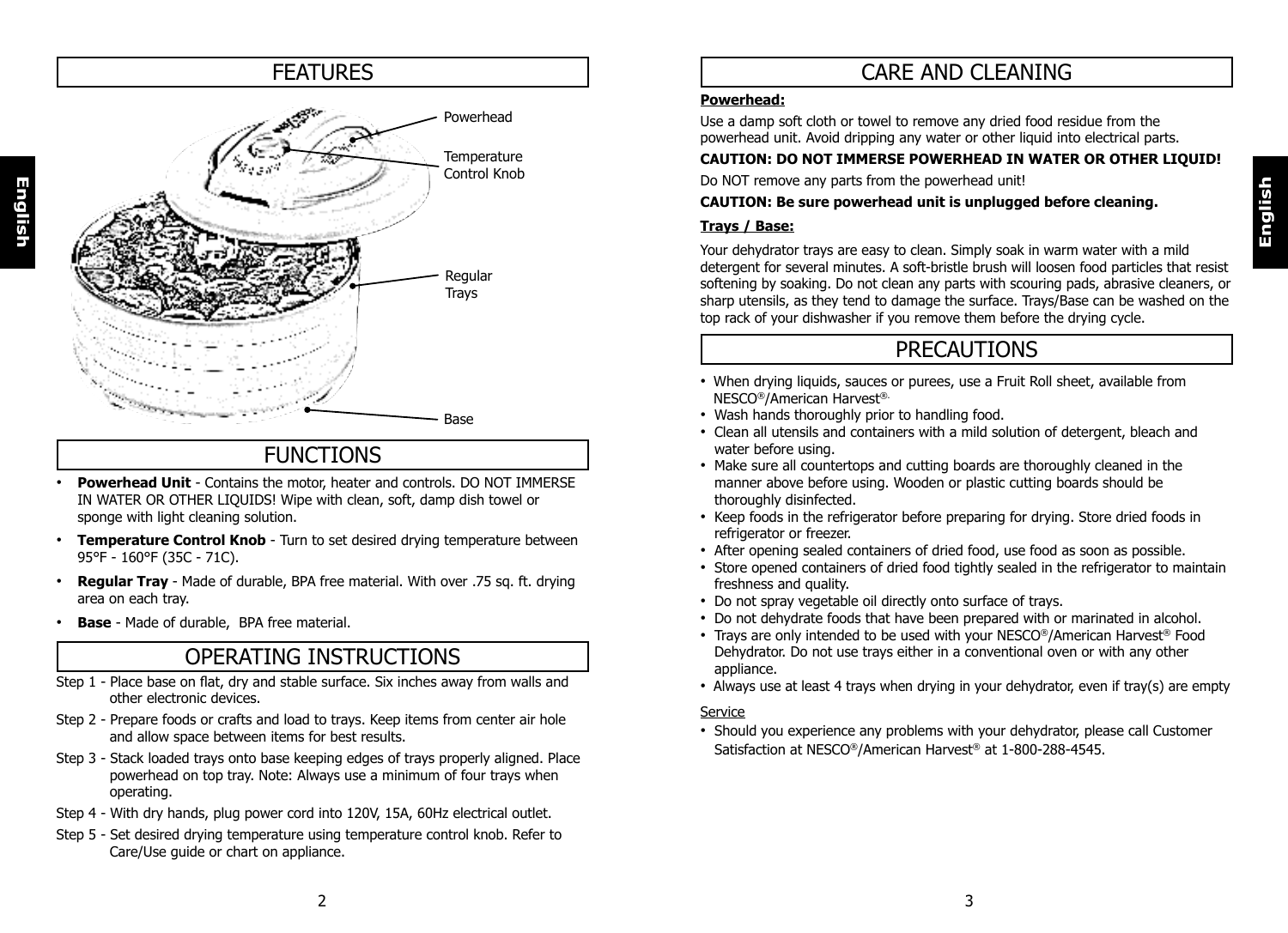# GENERAL DRYING GUIDELINES

Certain varieties of produce, the humidity in the air, and even methods of food handling make quite a difference in the drying time and quality of the dried product.

- Experiment with different drying temperatures, thickness of food, pre-treatment versus no pre-treatment and different re-hydration methods.
- To save nutrients and produce a quality product, it is necessary to work fast preparing foods to dry. When placed in your dehydrator, they need to dry continuously at the recommended temperatures and times. Do not turn off your dehydrator or leave partially dried food on the trays as it may spoil or develop "off" flavors.
- Spread all foods evenly to dry in single layers. If slices overlap, the areas that are overlapped will take twice as long to dry.
- Do not add fresh produce to a partially dried batch. It will slow the rate of drying for both products. It is possible, however, to combine partially dried foods on to fewer trays.
- Many people have more than one NESCO®/American Harvest® dehydrator. If you have two, it's easy to combine a load from both dehydrators after a few hours and start a new batch in your second dehydrator using the remaining trays.

#### Selecting Foods To Dry

- Select the best quality produce at the peak of ripeness and flavor.
- Wash carefully to remove debris, dust and insects.
- Cut away bruised or damaged sections.

#### Loading Trays

- Lay food pieces evenly on trays.
- Don't overlap food pieces, as this will inhibit drying time. As each tray is loaded, place it on the dehydrator to begin drying.

#### Drying Time

- Drying times may vary, depending on the type and amount of food, thickness and evenness of the slices, percentage of water in the food, humidity, temperature of air, altitude and the model of NESCO®/American Harvest® dehydrator you are using.
- Drying times may also vary greatly from one area to another and from day to day, depending on the climatic conditions. Keep records to help you predict drying times for specific foods.

#### Drying Temperature

- Fruits, fruit rolls and vegetables should be dried at 130°F to 140°F (55C to 60C). By drying foods in this temperature range you will minimize the loss of heatsensitive vitamins A and C.
- All foods sweat when they begin to dry, the temperature may be set higher than 140°F (60C) during the first couple of hours of drying. The actual temperature of the food will remain 15°F to 20°F (6C to 8C) lower than the air temperature for the first couple of hours.
- Meats and fish should be dried on the highest temperature setting of your dehydrator. These temperatures keep bacteria and other micro-organisms, common to meat and fish, to a minimum during the first stages of drying.
- Nuts and seeds are high in oil, and if higher temperatures are used, they will tend to become rancid, developing off flavors. The best temperature is from 95°F to 105°F (35C to 41C).
- Herbs and spices are most flavorful when they first open and should be harvested while very fresh, before they begin to blossom. Because the aromatic oils are very sensitive, temperatures should be 95°F to 105°F (35C to 41C) for drying. Take care not to load trays too heavily as this will prolong the drying time.
- Dried flowers, herbs and spices used for potpourri should be dried at temperatures ranging from 95°F to 105°F (35C to 41C) to maintain aroma and color.

#### **Packaging**

- Some pieces may dry in a shorter time than others. The dried food should be removed and placed in an airtight container while allowing the rest of the pieces to remain in the dehydrator until sufficiently dry.
- Package all dried foods promptly to prevent contamination and to prevent stickiness and re-hydration caused by humidity. Store dried foods in airtight, moisture proof containers.
- Home vacuum packaging devices are ideal for packaging dried foods. They extend the shelf life of dried foods 3 to 4 times.
- Since most packaging materials are transparent, store packaged dried foods in a plastic or metal container that will not allow the light to penetrate. Do not store fruits and vegetables together in the same storage container because flavor and moisture may transfer.
- Fruit rolls are best if removed while still warm. Wrap in plastic wrap and place in airtight moisture-proof containers for storage.
- Onions and tomatoes are especially prone to absorb moisture from the air and should be packaged immediately after removing from the dehydrator.

#### Testing for Dryness

- Food must be monitored during the final stages of dehydrating to prevent overdrying. Over-dried foods lose quality in texture, nutrition and taste. To test for dryness, remove a piece of food, let it cool and feel with your fingers for dryness.
- Fruits are pliable and leathery with no spots of moisture. Tear in half, pinch and watch for moisture drops along tear. If no moisture then it is sufficiently dry for long term storage.
- Jerky should be tough, but not brittle.
- Dried fish should be tough, but not brittle. If the fish is high in fat it may appear moist due to the high oil content.
- Vegetables should be tough or crisp.
- If foods are insufficiently dried, or are exposed to moisture from faulty packaging, they can lose quality and nutrition, and can even mold during storage.

#### **Storage**

- The storage area should be cool, dry and as dark as possible. The darker and cooler the storage area, the longer the dried foods will last with good quality and nutritive value.
- The ideal storage temperature for dehydrated food is 60°F (15C) to below freezing.
- The ideal storage place is your freezer or refrigerator, particularly for storing low acid foods such as meats, fish and vegetables.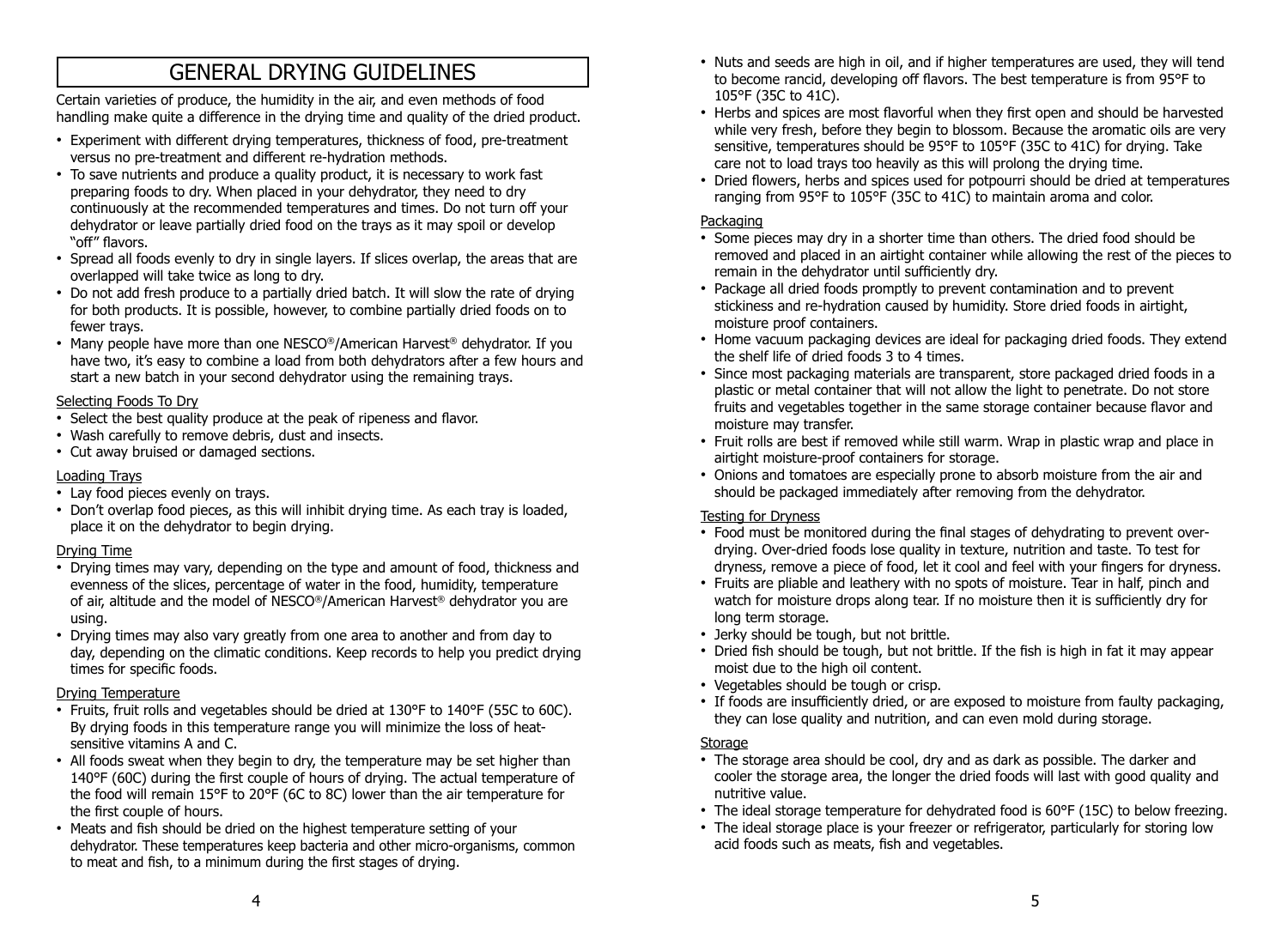# DRYING FRUITS

Fruits are ideal to dry because they have a natural high sugar content. They are high in acid (and consequently less prone to spoilage and micro-organisms), and taste delicious!

Seasonally, fruit can be obtained in bulk from orchards or farms for considerably lower prices than you may find in the supermarket.

#### Selection

Fruits picked at their prime have the highest natural sugar content and the best nutritional value. For the best quality product, choose only fresh, ripe unblemished fruits.

#### Preparation

Wash fruit thoroughly and remove any imperfections. Remove skins (if desired), stems and seeds. Halve or slice in 1/4" to 1/2" circles or slices (a food processor or slicer will speed the slicing and ensure uniform slices, which will allow fruits to dry at the same rate.) Some fruits have a natural protective wax coating such as figs, prunes, grapes, blueberries, cranberries, etc. If you want to dry these fruits whole, dip into boiling water for 1 to 2 minutes (the amount of time needed depends on the thickness and toughness of the skin) to speed dehydration. This makes the skin more porous by removing the natural wax coating and thereby speeds up the drying time. This process is called 'checking.' Small lines appear on the fruit skin allowing moisture to escape but may be too fine to be visible. Many fruits can be dried in halves with the pits removed. If they are dried with the skins on, be sure to place them skinside down to prevent fruit and pulp from dripping down through the trays. Check frequently near the end of the drying process and remove pieces as they become dry. To peel or not to peel is a decision only you can make (if the fruit has been artificially waxed, it should definitely be peeled to remove the wax). The skin has nutritional value, but skins tend to be very tough when dried and fruits take longer to dry with the skins on. Try fruits both ways – peeled and unpeeled – then decide for yourself. Pre-treat if desired and place the fruit into the dehydrator to dry at 135°F (57C).

#### Pre-Treatment

Pre-treatment minimizes oxidation, and gives you a superior quality, better tasting product with less vitamin loss. Apples, pears, peaches and apricots are better when pre-treated. They are more appetizing, have a longer shelf life and higher nutritional value. Place cut fruits that tend to brown in a holding solution of ascorbic acid to reduce browning during preparation. Do not keep cut fruit in a holding solution for more than one hour. Pre-treatment can vary from soaking in fruit juice, ascorbic acid mixtures, syrup blanching, steaming, to sulfating. The results of these methods also vary. Experiment and decide for yourself which one you like best.

#### Natural Pre-Treatment

Fruit juices containing ascorbic acid may be used as a natural pre-treatment to reduce browning. Although there will be some loss of color, pineapple, orange, lemon, or lime juice can be used. Ascorbic acid mixtures, available from your supermarket, can also be used. Follow the directions on the package. Slice fruit directly into juice or ascorbic acid mixture. Soak 5 minutes and place on trays. Fruits can also be dipped in honey or a honey/juice mixture.

# DRYING FRUIT ROLLS

Fruit rolls are a favorite snack for young and old alike. It is a chewy fruit product made from puréed fresh fruit, which has been dried and rolled into snack sized pieces. Fruit rolls are easy to make and cost less than those bought at the store.

#### Selection

Almost any fruit will make an excellent fruit roll. Most fruits can also be combined with others. Some fruits, such as apples, are high in pectin and fiber, and have an excellent texture when dried. The combinations are limitless. Use your imagination and have fun!

Use fresh fruit in season. You can also use slightly overripe fruits, irregularly shaped fruits, or slightly bruised fruits that would be unsuitable for canning or drying. Some fruits, such as citrus, should be used in combination with other fruits because they have so much liquid and very little pulp. If you find that a fruit is too runny, combine it with apple, applesauce or a similar fruit that will give it more substance.

When fresh fruits are not available, canned fruits (either sweetened or unsweetened) can be used. Simply drain the liquid, and pour the fruit into the blender. Applesauce can be taken directly from the container for wonderful fruit rolls. Frozen fruits can also be used, although they tend to be a bit more runny. Simply thaw and follow directions for using fresh fruits.

#### **Preparation**

Wash fruits and cut away any bruised or spoiled portions. Purée fruit in a blender until it is very smooth. In some blenders with some fruits, you may want to add a little juice or water to start the blending process. Fruits generally need no added sweetening, but if fruits are under ripe or particularly tart, you may add light corn syrup or honey. Add 1 or more tablespoons sweetening for each quart of purée, depending on your preference (sugar added to fruit rolls tends to become brittle during storage).

#### Drying

Place a Fruit Roll sheet on the dehydrator tray and wipe lightly with a vegetable oil to prevent sticking. Purée should be about 1/4" to 3/8" thick and evenly spread. Dry at 130°F – 140°F (55C – 60C) until fruit feels leather-like and is pliable, about 4 to 8 hours.

#### **Storage**

Remove the fruit roll while it is still warm, roll, cut into smaller size pieces (if desired) and wrap in plastic wrap. Individually wrapped pieces of fruit leather should be stored in larger airtight and moisture proof containers.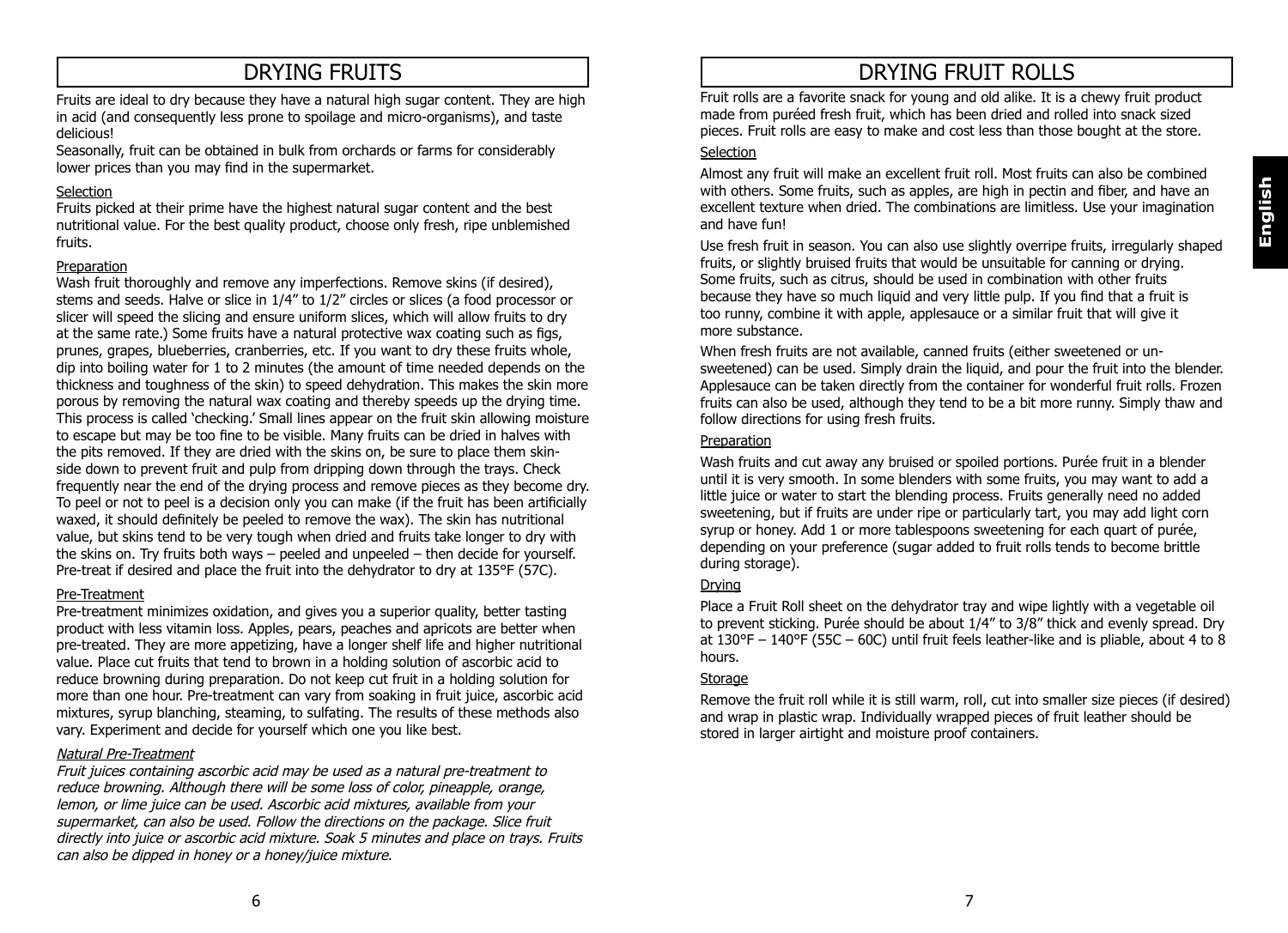# FRUIT DRYING GUIDE

Expect a variance in the time needed to dry different fruits. Drying times are affected by the size of the load, fruit thickness and the moisture content of the food itself. The guidelines are general. For more accurate drying times, keep records of your own drying experiences.

| Food                 | Preparation                                                         | Drying Time                | Uses                                                         |
|----------------------|---------------------------------------------------------------------|----------------------------|--------------------------------------------------------------|
| <b>Apples</b>        | Pare, core, cut in 3/8"<br>Pre-treat                                | 4-10 hours                 | Applesauce, pies,<br>rings, snacks,<br>breads and cookies    |
| Apricots             | Cut in half, remove pit<br>and cut in quarters.<br>Pre-treat        | 8-16 hours                 | Desserts, muesli,<br>meat dishes, pies<br>and sauces         |
| <b>Bananas</b>       | Peel, cut in 3/8" slices or<br>divide lengthwise                    | 6-12 hours                 | Snacks, baby food,<br>granola, cookies,<br>and banana bread  |
| <b>Blueberries</b>   | Wash and remove stems.<br>Dip in boiling water until<br>skins crack | 10-18 hours                | Breads, baked<br>goods, snacks, ice<br>cream, yogurt         |
| <b>Canned Fruit</b>  | Drain well. If small, place<br>on mesh screen                       | 6-12 hours                 | Snacks, breads,<br>granola                                   |
| Cherries             | Wash, remove stems and<br>pit                                       | 18-26 hours                | Breads, baked<br>goods and snacks                            |
| <b>Citrus Fruits</b> | Peel, if desired. Slice 3/8"<br>thick                               | 6-12 hours                 | Flavorings when<br>powdered                                  |
| Cranberries          | Wash and remove stems.<br>Dip in boiling water until<br>skins crack | 10-18 hours                | Breads, baked<br>goods, snacks ice<br>cream, yogurt          |
| Coconut              | Remove dark outer skin,<br>slice 3/8" thick                         | 3-8 hours                  | Cakes, cookies,<br>desserts and<br>granola                   |
| Figs                 | Remove stems                                                        | 8-15 hours                 | Fillings, cakes,<br>halve puddings,<br>breads<br>and cookies |
| Grapes               | Leave whole, remove<br>stems<br>(if blanched)                       | 10-36 hours<br>6-10 hours. | Raisins; use in<br>baked goods,<br>cereals and snacks        |
| Kiwi                 | Peel, slice 3/8" to 1/2"<br>thick                                   | 5-12 hours                 | <b>Snacks</b>                                                |
| Lemon Powder         | Zest of Rind                                                        | 8-12 hours                 | Seasoning rubs and<br>marinade                               |

| Food                      | Preparation                                      | Drying Time | Uses                                                |
|---------------------------|--------------------------------------------------|-------------|-----------------------------------------------------|
| Mangos                    | Remove skin, slice<br>$3/8$ " thick              | 6-16 hours  | Snacks, cereals and<br>baked goods                  |
| <b>Melons</b>             | Remove skin & seeds. Cut<br>$1/2$ " thick        | 8-20 hours  | <b>Snacks</b>                                       |
| <b>Nectarines</b>         | Quarter or slice 3/8" to<br>1/2" thick Pre-treat | 6-16 hours  | Snacks, desserts<br>and baked goods                 |
| Oranges, Limes,<br>Lemons | Slice 1/4" thick                                 | 2-12 hours  | Crafts, snacks, and<br>baking                       |
| Peaches                   | Peel if desired, Halve or<br>quarter Pre-treat   | 6-16 hours  | Snacks, breads,<br>cobblers, cookies<br>and granola |
| Pears                     | Peel, core, and slice 3/8"<br>thick. Pre-treat   | 6-16 hours  | Snacks, breads,<br>cookies, fritters and<br>granola |
| Pineapple                 | Peel, core, slice 3/8" to<br>$1/2$ " thick       | 6-12 hours  | Snacks, baked<br>goods and granola                  |
| Plums, Prunes             | Halve or quarter and<br>remove pit               | 8-16 hours  | Snacks, cookies,<br>muffins, bread and<br>granola   |
| Rhubarb                   | Slice in 1" lengths. Steam<br>until tender       | 6-14 hours  | Pies, tarts and<br>other desserts                   |
| <b>Strawberries</b>       | Halve or slice 1/2" thick                        | 6-12 hours  | Snacks, cereals,<br>and baked goods                 |

**English**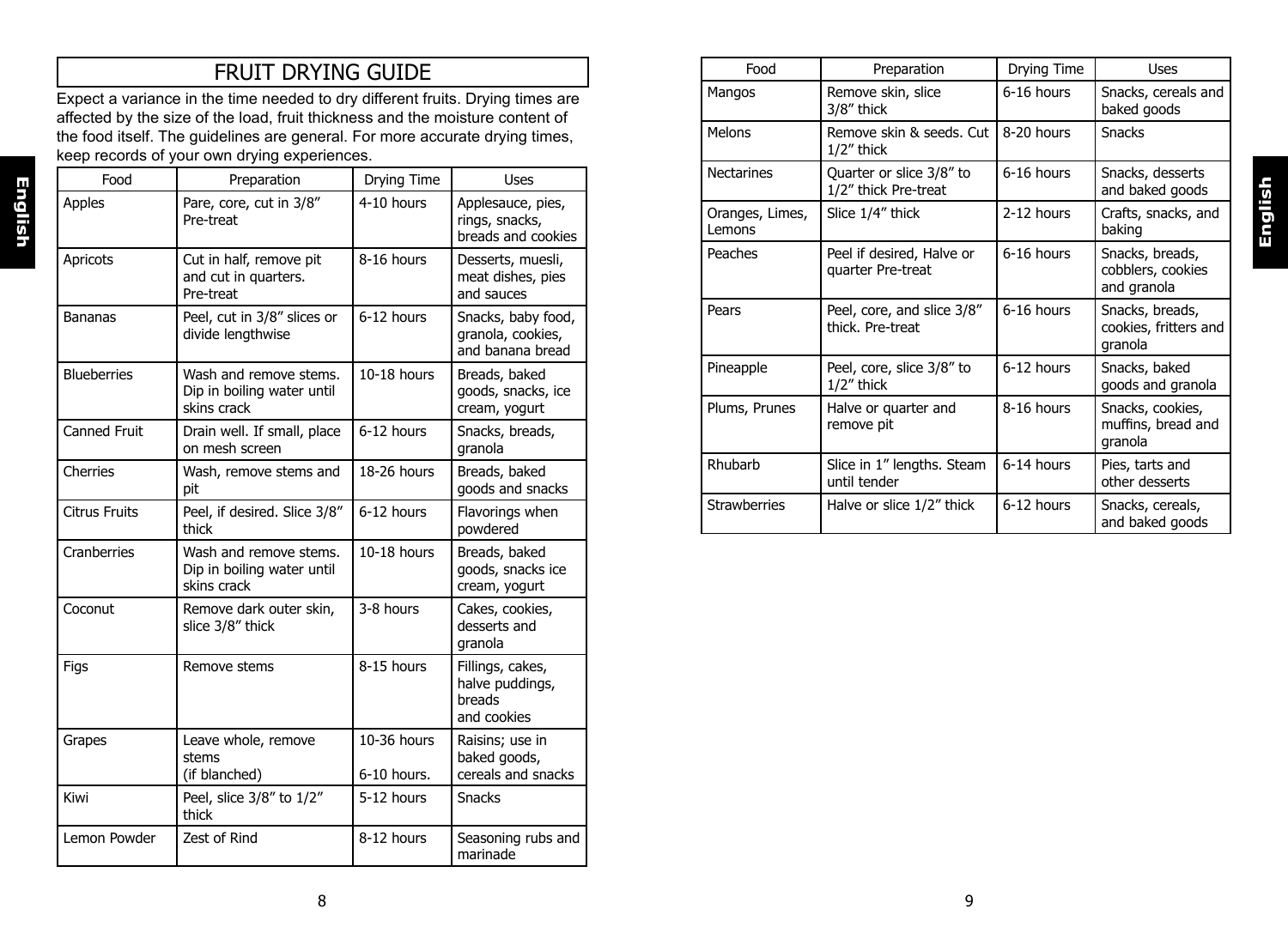## DRYING VEGETABLES

Some vegetables are quite good dried. Others lose their appeal and are better frozen or fresh. Some vegetables are far better frozen than dried, if you must preserve them. Vegetables have a low acid and sugar content that makes them more subject to spoilage, and tend to have far shorter shelf life than dried fruits. Packaging and ideal storage conditions are key elements to producing dried vegetables which will taste as good in December as they did from your Summer garden!

#### **Selection**

**English**

Choose fresh, crisp vegetables for a high quality dehydrated product. Just like fruits, vegetables should be picked ripe and dried as soon as possible to minimize loss.

#### Preparation

Wash vegetables thoroughly and remove any blemishes. Peel, trim, core, and/or slice vegetables.

#### Blanching

Most vegetables must be blanched, either steaming over boiling water or in the microwave oven to slow the enzyme action which will continue during drying and storage.

Note: Blanching softens the cell structure, allowing the moisture to escape more easily and also allows vegetables to rehydrate faster. There is no need to blanch onions, garlic, peppers, and mushrooms. Herbs also are not blanched. Water blanching is not recommended because of the loss of water-soluble vitamins and minerals.

#### Steam Blanching

Use a commercial steamer or a pan with a tight fitting lid and a steaming rack. Bring about 1 inch of water to a brisk boil and drop in sliced vegetables. Cover. Steam until vegetables are heated completely through, but not cooked. This is usually about 1/3 of the time required to cook the vegetable. Vegetables should still be crunchy. Drain in steamer rack and place immediately on dryer trays.

#### Microwave Blanching

A microwave oven is ideal for blanching vegetables. Prepare them in the same manner as for steam blanching. Place them in a microwave-safe dish, cover and cook on high for about 1/2 of the time required to completely cook the fresh vegetable. Depending on the age and design of your microwave, you may want to stop the cooking half-way through and stir the vegetable to achieve a more even blanching.

#### Drying

Load blanched vegetables onto drying trays, making sure that air can move freely between the pieces. For vegetables, such as corn or peas, that tend to clump together, stir occasionally to allow air to reach all of the pieces. Vegetables are dried until they are crisp, tough, or brittle. Package immediately after drying to prevent absorption of moisture from the air. Usual drying temperature for vegetables is 130°F to 145°F (55C to 63C).

# VEGETABLE DRYING GUIDE

Vegetables will also vary in their drying times. Blanching decreases drying times, but not all vegetables are blanched. Again, the average drying times in the following table are general and depend on different variables.

| Food                | Preparation                                                                                                                                      | Drying Time | Uses                                                   |
|---------------------|--------------------------------------------------------------------------------------------------------------------------------------------------|-------------|--------------------------------------------------------|
| Artichoke           | Cut hearts into 1/8"strips.<br><b>Blanch</b>                                                                                                     | 6-12 hours  | Marinate or dip in<br>batter and fry                   |
| Asparagus           | Wash and cut into 1"<br>pieces. Blanch                                                                                                           | 3-10 hours  | Rehydrate, serve in<br>cream sauce                     |
| Beans:<br>Green/Wax | Remove ends, cut into 1"<br>pieces. Blanch                                                                                                       | 6-12 hours  | Stews, soups and<br>casseroles                         |
| <b>Beets</b>        | Steam until tender. Cool<br>and peel. Cut to 1/2"                                                                                                | 3-10 hours  | Soups and stews                                        |
| Broccoli            | Wash, cut as for serving.<br><b>Blanch</b>                                                                                                       | 4-10 hours  | Soups, quiche or<br>souffles, cream or<br>cheese sauce |
| Carrots             | Peel, cut ends, slice<br>in 3/8" thick or shred.<br><b>Blanch</b>                                                                                | 6-12 hours  | Salads, soups,<br>stews and carrot<br>cake             |
| Cauliflower         | Wash, cut as for serving.<br><b>Blanch</b>                                                                                                       | 6-14 hours  | Soups and stew                                         |
| Celery              | Trim, wash and cut for<br>1/2" slices. Blanch in<br>celery salt (add equal<br>parts solution of 1/2 t<br>baking soda and salt) to 1<br>cup water | 3-10 hours  | Soups, stews and<br>celery powder                      |
| Corn                | Husk, remove silk and<br>blanch. Remove from cob                                                                                                 | 6-12 hours  | Fritters, soups,<br>stews or grind for<br>cornmeal     |
| Eggplant            | Slice 1/4" thick. Peel,<br><b>Blanch</b>                                                                                                         | 4-14 hours  | Cream sauces,<br>casseroles, dip in<br>batter and fry  |
| Garlic              | Separate and peel cloves                                                                                                                         | 6-12 hours  | Powder for<br>seasoning                                |
| Mushrooms*          | Clean with soft brush,<br>don't wash                                                                                                             | 4-10 hours  | Rehydrate for<br>soups, salads,<br>omelets or frying   |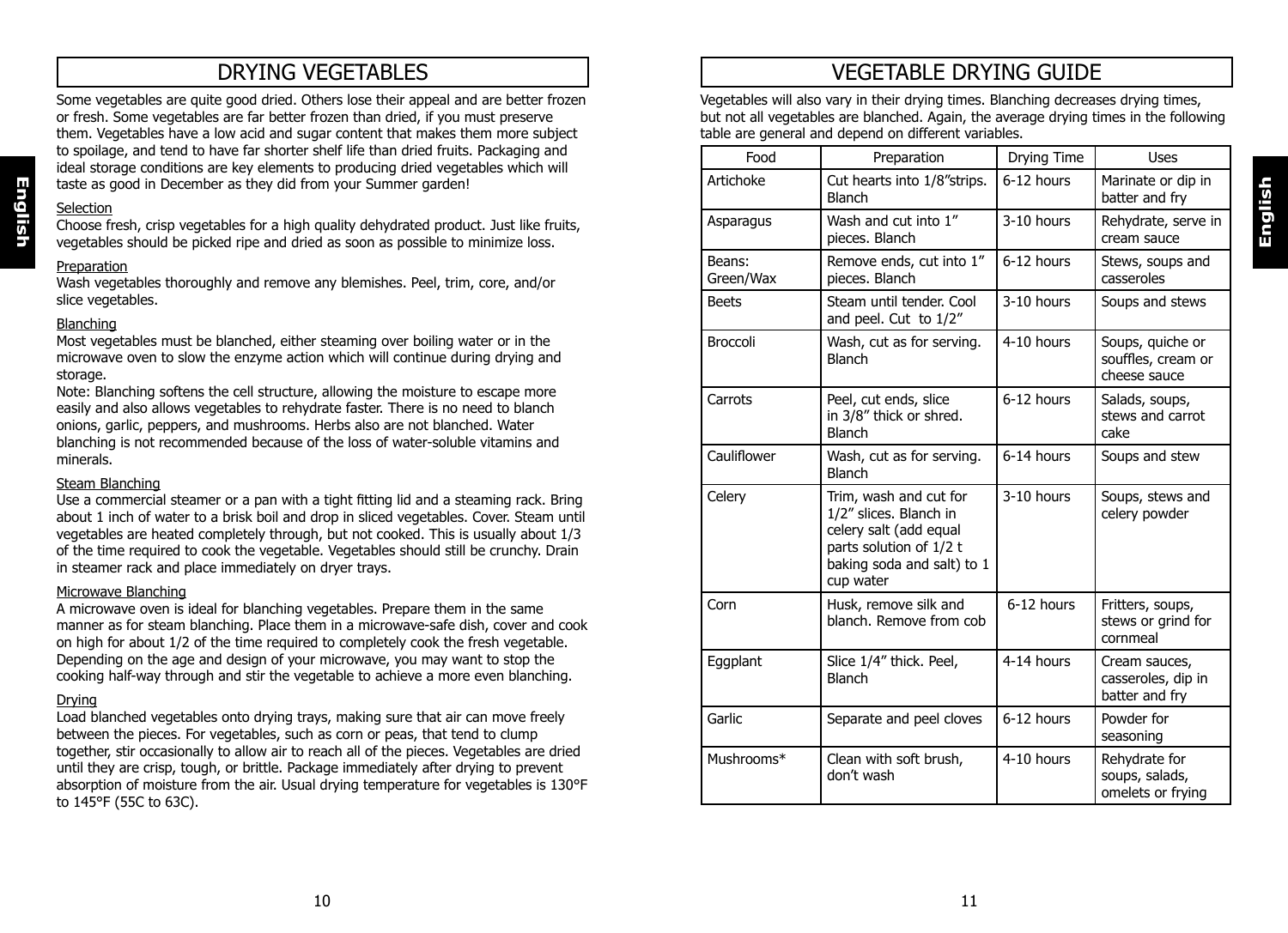| VEGETABLE DRYING GUIDE           |                                                                                                   |             |                                                                                                                         |  |
|----------------------------------|---------------------------------------------------------------------------------------------------|-------------|-------------------------------------------------------------------------------------------------------------------------|--|
| Food                             | Preparation                                                                                       | Drying Time | <b>Uses</b>                                                                                                             |  |
| Onions                           | Remove skins, tops, and<br>root ends. Slice 3/8" thick                                            | 6-12 hours  | Soups, stews and<br>sauces. Powder<br>for seasoning<br>salt. Package<br>immediately                                     |  |
| Peas                             | Shell, wash and blanch                                                                            | 5-14 hours  | Soups, stews and<br>mixed vegetables.                                                                                   |  |
| Peppers                          | Remove stem & seeds.<br>Cut into 1/2" pieces                                                      | 5-12 hours  | Soups, stews,<br>pizza, meat dishes<br>and seasoning                                                                    |  |
| Peppers (hot)                    | Wash, slice or cut in half.<br>Remove seeds if you<br>desire a milder pepper                      | 3-20 hours  | Soups, stews,<br>pizza, and<br>seasoning                                                                                |  |
| Potatoes** Use<br>white potatoes | Peel and slice 3/8" thick<br>Blanch. Rinse and dry                                                | 6-12 hours  | Stews, soups and<br>casseroles                                                                                          |  |
| <b>Tomatoes</b>                  | Wash and slice 3/8" thick<br>or dip in boiling water to<br>loosen skins, then halve<br>or quarter | 6-12 hours  | Soups and stews.<br>Powder in blender<br>and add water for<br>paste or sauce. Dry<br>in roll-up form for<br>pizza sauce |  |
| Zucchini or<br>Squash            | Wash, remove ends and<br>slice 3/8" thick or grate<br>Steam if you plan to<br>rehydrate           | 5-10 hours  | Breads, chips with<br>dip, soups and<br>casserole. (1 week<br>shelf life)                                               |  |

\* Dry at 95°F (35C) for 2 to 3 hrs., then increase temperature to 125°F (52C) and dry for remaining time.

\*\* Blanch for 5 minutes or until translucent. If not steamed long enough, they will turn black during drying and storage.

# DRYING JERKY

Jerky is a favorite snack for school, lunch, on the trail or just about anywhere! It is made by seasoning lean, raw meat in a salt mixture, then drying it without cooking. The finished product is a protein-rich exercise in chewing and ever so delicious! Jerky also makes a savory broth base for soups and stews.

#### Meat Jerky

Homemade jerky is much less expensive than jerky slices or sticks purchased at a grocery or convenience store. Most lean meats will yield about 1 pound of jerky for 3 pounds of fresh meat.

**English**

#### Drying Meat

Jerky may be made from a variety of wild game meats, fish and poultry. Use filets of fish and the breast of chicken. When purchasing meats for jerky, choose lean meats with minimal marbling (fat), as fat tends to get rancid during storage. A lean cut of flank steak or round steak makes excellent jerky.

You can make delicious jerky from ground meat, using the NESCO®/American Harvest<sup>®</sup> Jerky Works<sup>™</sup> kit. It's best to use ground round or lean (or extra lean) meat. Season with NESCO®/American Harvest® Jerky seasoning mixes.

When making jerky from pork, chicken or turkey, use precooked and processed meat. Be sure to dry it at the highest temperature setting. After drying, heat it in our oven at a minimum temperature of 165°F (74C) for at least 30 minutes as a precaution against the risk of salmonella. When you are jerking game meats, freeze the meats for at least 60 days at 0°F (-18C) before drying as a precaution against any diseases the animal might be carrying. Then thaw meat, add seasonings and press into strips or sticks, and place on trays to dry.

#### Preparation

With a sharp knife, remove all fat, gristle, membranes and connecting tissue. Cut into strips 1/4" to 3/8" thick and 5" to 6" long. It is easier to slice partially frozen meat for jerky. Cut meat in uniform thickness so it will dry in the same amount of time. Cut strips across the grain to produce jerky that is easier to break apart and chew.

Marinate cut meats in store-bought or your own recipe marinade for 4 to 8 hours in the refrigerator before drying. NESCO®/American Harvest® Jerky seasonings can also be used to marinate by mixing one package of cure, one package of spice/seasoning and 1/4 to 1/2 cup of water per pound of meat. Marinating adds flavor as well as tenderizes. The longer the meat marinates, the more flavorful the jerky. If you use your own recipe, be sure to use a curing spice combination that includes Salt, Sodium Nitrite to prevent bacterial growth during the initial stages of drying. Cure packs can be obtained by calling our Customer Satisfaction at 1-800-288-4545.

To make jerky from ground meat, choose 85% to 90% lean meat. Beef, venison, buffalo and turkey are the most popular choices. Ground meat jerky is easier to make, dries faster, and is less expensive and easier to chew than jerky slices. Add one package each of jerky seasoning mix and cure per pound of ground meat. Mix well and form into strips by using our Jerky Works™ Kit or a cookie press. Place on trays and dry.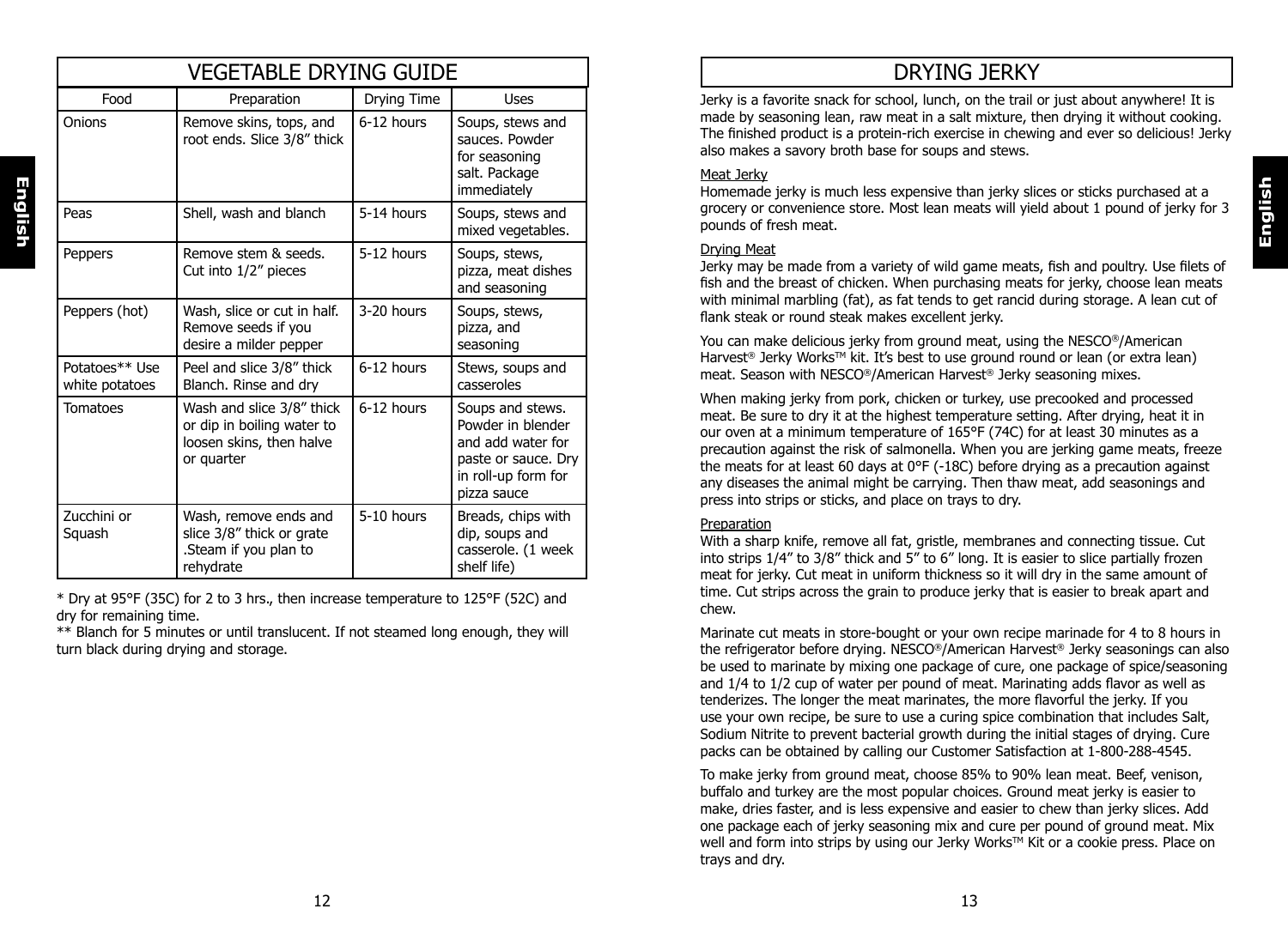# **English**

#### BEEF JERKY MARINADE

Note: Use this recipe for beef, venison or other game meats. 1 Lb. sliced meat

4 Tbsp. soy sauce

4 Tbsp. worcestershire sauce

1 Tbsp. tomato sauce

1 Tbsp. grated ginger root (optional)

1/4 tsp. black pepper

(cayenne pepper for hotter jerky)

- 1 Tbsp. curry powder (optional)
- 2 Cloves garlic

OR;

**English**

1 Packet NESCO®/American Harvest® Original jerky seasoning.

1 Packet jerky cure

1/4 Cup water

Marinate the meat for 4 to 6 hours, then drain. Place on trays to dry.

Easy Homemade Jerky from Lean Ground Meat using the Jerky Works™ Accessory Mix in spice and cure. Fill Jerky Works™ Jerky gun and extrude meat on tray ENJOY!

#### TERIYAKI MARINADE

1 Lb. sliced meat

- 1 Cup teriyaki sauce
- 1 tsp. minced garlic

#### OR;

1 Packet NESCO®/American Harvest® Teriyaki jerky seasoning.

1 Packet jerky cure

1/4 Cup water

In bowl, mix all ingredients except meat. Add slices and marinate at least four hours in refrigerator. Remove slices from marinade and let excess drip off, then place on Clean-A-Screen® sheets on dehydrator trays. Be sure strips do not overlap. Dry.

#### Drying Meat

Meats should be dried at 160°F (71C). Depending on how thick the meat is cut, how heavily the dryer is loaded, and the humidity, jerky takes from 4 to 15 hours to dry. Pat jerky with clean paper towels several times as it dries, to remove the oil that accumulates on the top of the jerky.

When removing jerky from dehydrator trays, wrap it in paper towels and let it stand for a couple hours prior to packaging. Excess fat will be absorbed in the paper towels and the shelf life will be extended.

#### Storage

Beef jerky that is stored un-refrigerated will start to go rancid at room temperature after 3 to 4 weeks. Refrigerate or freeze for longer storage or until your are ready to go on a trip or camping. If any ice crystals have formed inside bag, re-package in a dry container. If jerky is dried thoroughly, it will last for several weeks in the outdoors or while traveling. All types of jerky must be dried sufficiently to avoid mold. If mold is found inside a storage bag of jerky, the whole container must be thrown away.

#### Drying Cooked Meats

If you are drying meats for other purposes than jerky such as for stew, sandwich spreads or stroganoff, the meat should be tender and choice. It must be cooked so it will not be tough and chewy when reconstituted. Using the remainder of a dinner roast or leftover steak saves the step of precooking the meat. Dehydrate those leftovers for snacks, backpacking and camping meals.

The shelf life of dried, cooked meats is 2 to 3 weeks at room temperature. Store in refrigerator or freezer to maintain the best quality until ready for use for backpacking or camping. They will stay fresh and tasty for up to 6 months in the freezer.

#### Drying Fish

Lean fish can be used for jerky. You can also dry fat fish, but it will not keep at room temperature more than a week. Fish jerky should contain about 15% moisture when it is completely dry. It will be pliable and firm. If there is any doubt about the dryness, store in refrigerator or freezer to avoid the risk of spoilage.

Cooked fish may also be dried, although it has different taste than fish jerky. It still makes a nice snack. Re-hydrating cooked fish is not recommended because the resulting product isn't very good.

#### **Selection**

Choose fresh fish to dry. If you catch the fish, clean it promptly and keep on ice until you are ready to dehydrate. If you are purchasing fish, make sure it is fresh and not previously frozen. Frozen fish can still be made into jerky, but be aware that the quality is inferior to fresh.

#### Preparation

Cut fish into 1/4 to 3/8 inch thick strips. Marinate in your own favorite marinade. When using your own recipe, be sure to include at least 1-1/2 to 2 teaspoons salt per pound of fresh fish. Salt slows the growth of surface bacteria during the initial stages of drying. Marinate for at least 4 to 8 hours in refrigerator so fish will absorb salt and seasonings.

#### **Drying**

Dry fish jerky at 130°F to 140°F (55C to 60C) until they feel firm and dry, but don't crumble. There should be no moist spots.

#### Packaging and Storage

Follow guidelines for Packaging and Storage on page 9 and 10. Store dried fish jerky in freezer if it will not be consumed within 2 to 3 weeks.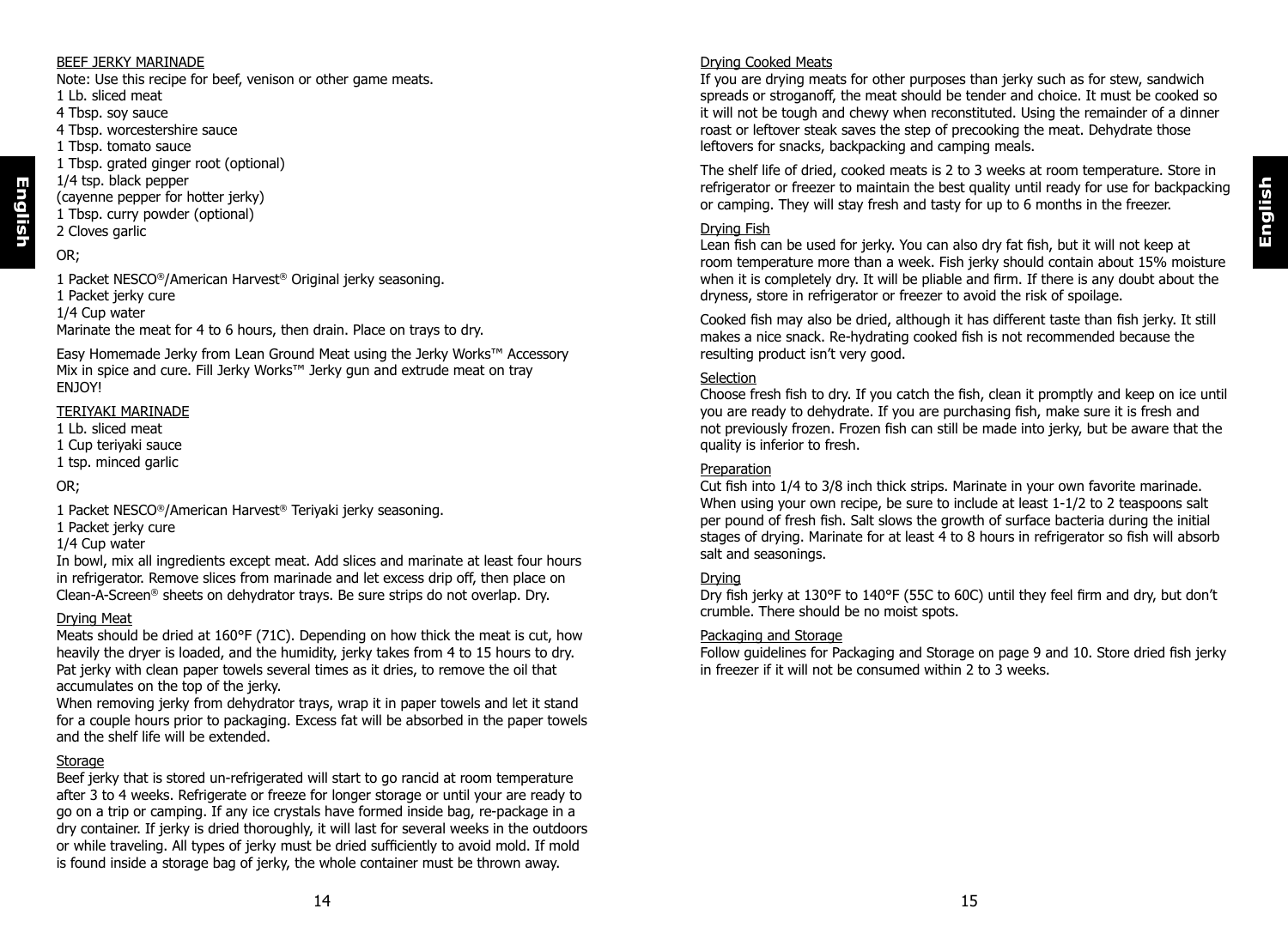# DRYING HERBS

Fresh herbs and spices have a stronger aroma and flavor than commercial dried herbs and spices. They are prized by food lovers and gourmet cooks.

Dried herbs and spices are used more often than fresh because they are more readily available and convenient to use. Although some flavor is lost when they are dried, it becomes more concentrated because so much moisture is removed. Most herbs contain from 70 to 85 percent water. Eight ounces of fresh herbs will yield about one ounce dried

#### Gathering Herbs

**English**

The flower, seeds, leaves and stems of herbs can all be used for seasoning. Leaves and stems should be gathered early in the morning before the heat of the sun dissipates the flavoring oils.

Leaves should be harvested before plant begins to flower and while still tender. Snip stems at base, taking care to leave sufficient foliage for plant to continue growing. The new leaves at tip of plant have the most concentrated flavor.

Plants usually survive three or four major harvests and, depending on climate, may produce all year round. Cold frames extend growing season and a sunny kitchen window will allow potted herbs to produce all year long.

When plants have begun to flower, a bitter taste develops and leaves are not as aromatic because the energy has gone into producing buds.

The flowers of some herbs may be used for seasoning. They should be harvested when they first open and while still very fresh. Seeds, such as caraway or mustard, are harvested when they are fully mature and have changed from brown to gray.

#### Preparation

Leaves and stems should be lightly washed under cold running water to remove any dust or insects. Remove any dead or discolored portions.

To dry large-leafed herbs, such as basil and sage, strip leaves from stem, cut in half across the leaf and place on a Clean-A-Screen® lined tray. Cutting allows dry air to get inside the stem and will shorten drying time.

To dry small-leafed herbs, like thyme, place on a Clean-A-Screen® lined tray. This helps keep dried herbs from falling through tray. As small herbs dry, they may fly around inside dehydrator. If this happens, place another screen over drying herbs to keep them in place.

If flowers are to be used in teas, dry them whole. Wash and separate petals, and remove any tough or discolored parts. When seedpods have dried, their outer covering may be removed. Rub seeds between palms of your hands while blowing to remove husks. Place larger seeds on a Clean-A-Screen® sheet. Dehydrate until there is no moisture evident. If seeds are to be used for planting, dry at room temperature to maintain germination ability.

#### Testing for Dryness

Herbs are dry when they snap and crumble easily. Stems should be brittle and break when bent. Seeds should be brittle and usually need additional drying after they are removed from the seed pods.

To be certain that herbs are sufficiently dry, place in an airtight container for several days. If condensation appears on inside of container, they need further drying.

#### Packaging

Dark colored jars with airtight lids are ideal for storing herbs. They don't allow light in, which tends to fade and weaken herbs. You can use other containers as long as they exclude air, light and moisture. Air and light result in flavor loss; moisture results in caking and color loss or insect infestation.

#### **Storage**

As with other dried foods, dried herbs and seeds should be stored in the coolest place available, preferably below 60°F (15C), to maintain best flavor. Do not crush or grind until ready to use. Crushing exposes more surfaces to the air, resulting in flavor loss. With proper packaging and good storage conditions, dried herbs, seeds and spices should keep well for  $6 - 12$  months.

#### Using Dried Herbs & Spices

Since herbs and spices are usually 3 to 4 times stronger than their fresh counterparts, use conservatively. Their taste should be subtle and not overpowering. The zest of dried herbs is dependent upon storage condition and length of time stored. Sharpness of flavor deteriorates with age. Some herbs, such as mint or basil, lose their flavor more rapidly than others when dried. It may take nearly an equal volume of some dried herbs to replace the amount of fresh called for in the recipe.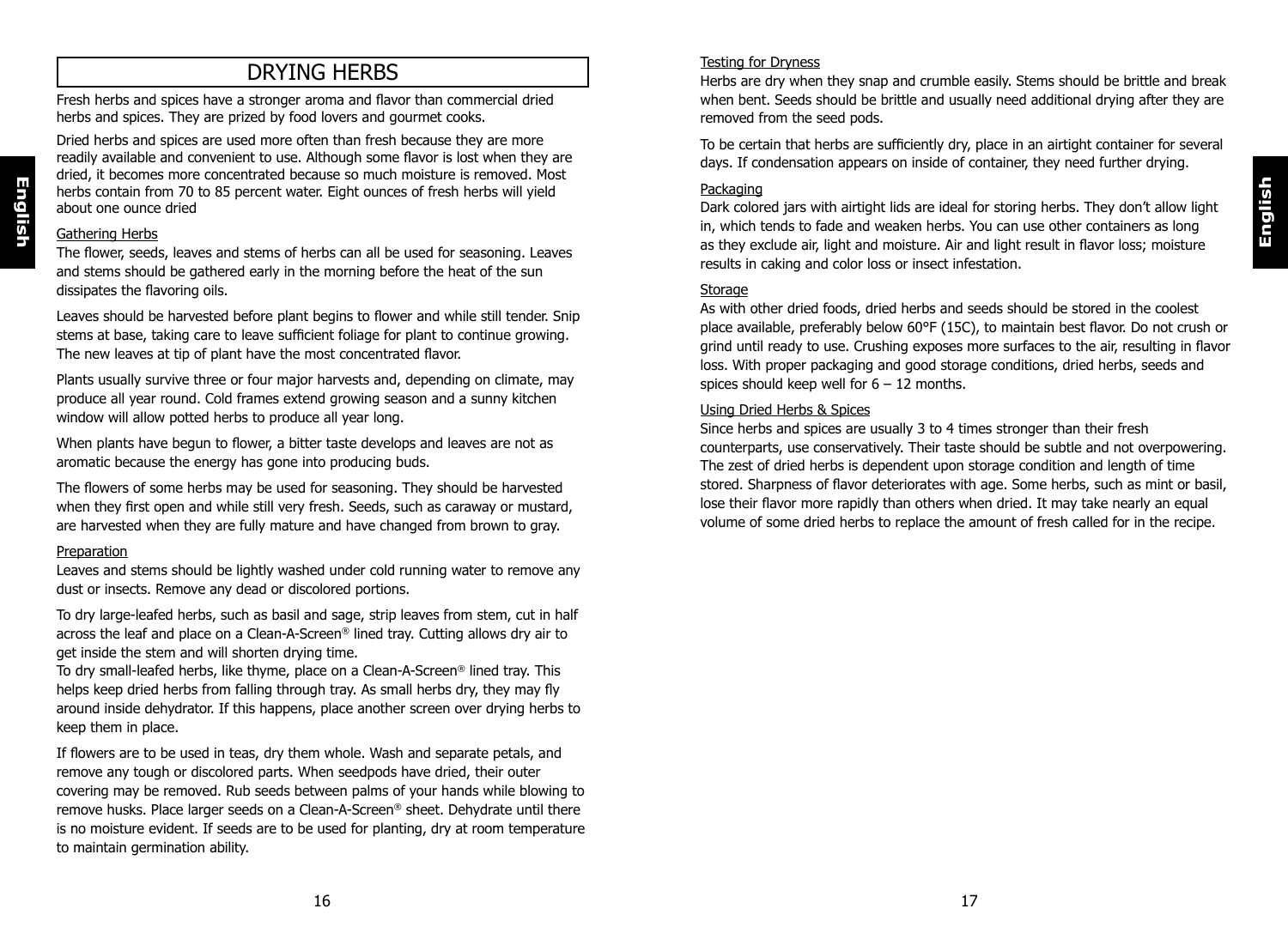# HERB DRYING GUIDE

Most herbs may be dried in your NESCO<sup>®</sup>/American Harvest<sup>®</sup> dehydrator right on the plant stalk and stem. Seeds and leaves are easily stripped from the plant when dry. Drying temperature should not exceed 95°F to 105°F (35C to 41C). Do not dry herbs with fruits and vegetables. Store in glass containers in a cool, dark place to reduce flavor loss. Label clearly before storage because they are difficult to recognize when dry. Do not powder leaves until you are ready to use.

| Food                                                                | Preparation                                                                             | Drying Time   | <b>Uses</b>                                                                                              |
|---------------------------------------------------------------------|-----------------------------------------------------------------------------------------|---------------|----------------------------------------------------------------------------------------------------------|
| Anise Leaves                                                        | Rinse in cold water, and<br>pat dry                                                     | $1-3$ hours   | Soups, stews,<br>sauces, vegetable<br>and fruit salads                                                   |
| Anise Seeds                                                         | Rinse in hot water, pat<br>dry                                                          | 2-5 hours     | Rehydrate, serve in<br>cream sauce                                                                       |
| <b>Basil Leaves</b><br>(break veins,<br>and stems to aid<br>drying) | Clip leaves 3 to 4 inches<br>from top of plant just<br>as first buds appear, pat<br>dry | 20-24 hours   | Italian and<br>Mediterranean<br>tomato meat dishes.<br>salads, soups, fish,<br>poultry and egg<br>dishes |
| Caraway                                                             | Clip entire plant. Dip in<br>boiling water, pat dry                                     | 2-5 hours     | Pork, sauerkraut,<br>rye bread, cheese,<br>vegetables, cookies                                           |
| Chili Peppers                                                       | Rinse and dice, pat dry                                                                 | 5-12 hours    | Powder for<br>seasoning                                                                                  |
| <b>Chives Leaves</b>                                                | Chop, rinse in cold<br>water, pat dry                                                   | 20-24 hours   | Mild onion flavor, use<br>in moist recipes                                                               |
| Cilantro Leaves                                                     | Clip with stems. Rinse in<br>cold water, pat dry                                        | $15-18$ hours | Mexican, Chinese<br>and Mediterranean<br>dishes                                                          |
| Coriander                                                           | Clip entire plant. Dip in<br>boiling water, pat dry                                     | 2-5 hours     | Sausage, pickling<br>spices, Seeds apple,<br>and pear dishes                                             |
| <b>Cumin Seeds</b>                                                  | Rinse in cold water, pat<br>dry                                                         | 2-5 hours     | Curries and chili<br>dishes                                                                              |
| <b>Dill Leaves</b>                                                  | Rinse in cold water, pat<br>dry                                                         | $1-3$ hours   | Salads, vegetables,<br>potatoes and fish                                                                 |
| Fennel                                                              | Rinse in cold water, pat<br>dry                                                         | 1-3 hours     | Salads, soups or<br>stews                                                                                |
| Garlic Clove                                                        | Cut in half lengthwise,<br>pat dry                                                      | 6-12 hours    | Salt, powder, recipes                                                                                    |

| Food                     | Preparation                            | Drying Time | Uses                                                                          |
|--------------------------|----------------------------------------|-------------|-------------------------------------------------------------------------------|
| Ginger Root              | Rinse, slice 3/8" or<br>grate, pat dry | 2-5 hours   | Meat dishes,<br>vegetables, cookies<br>and desserts                           |
| Ginger Leaves            | Rinse in cold water, pat<br>dry        | 1-3 hours   | Soups                                                                         |
| Marjoram Leaves          | Rinse in cold water, pat<br>dry        | 1-3 hours   | Italian, meat, fish,<br>egg and poultry<br>dishes                             |
| Mint Leaves              | Rinse in cold water, pat<br>dry        | 20-24 hours | Sauces, mint jelly<br>and lamb dishes                                         |
| <b>Mustard Seeds</b>     | Rinse in cold water, pat<br>dry        | 2-5 hours   | Corned beef,<br>sauerkraut, salad<br>dressings and<br>cabbage                 |
| Oregano Leaves           | Rinse in cold water, pat<br>dry        | 15-18 hours | Italian, Greek,<br>Mexican and tomato<br>dishes                               |
| Parsley Leaves/<br>stems | Rinse in cold water, pat<br>dry.       | 20-24 hours | Powder, use leaves<br>for flakes                                              |
| Rosemary<br>Leaves       | Rinse in cold water, pat<br>dry        | 20-24 hours | Barbecue sauces,<br>poultry, meats, egg<br>dishes, lamb and<br>vegetables     |
| Sage Leaves/<br>stems    | Rinse in cold water, pat<br>dry        | 20-24 hours | Poultry, pork, lamb,<br>veal and fish dishes                                  |
| Tarragon Leaves          | Rinse in cold water, pat<br>dry        | 20-24 hours | Sauces, salads, fish<br>and poultry                                           |
| Thyme Leaves             | Rinse in cold water, pat<br>dry        | 1-3 hours   | Meat, fish, poultry<br>dishes, green beans,<br>beets, carrots and<br>potatoes |

**English**

#### Rehydrating Dried Food

Rehydrate by placing dried foods in a container (with enough water to cover food) and soaking for 30 minutes to 2 hours. Boiling water rehydrates foods more quickly than cold water. Fruits or vegetables may also be rehydrated in liquids other than water, including fruit juices, cider, vegetable juices, milk, consomme, etc. Refrigerate these foods while they are soaking to reduce any risk of spoilage. Do not add seasonings, especially salt or sugar, during rehydration because they slow the rehydration process.

#### Cooking with Dried Food

After rehydrating food, cook it as you would normally. If foods are cooked before they are fully rehydrated, they will cook in a shriveled state and will not be plump.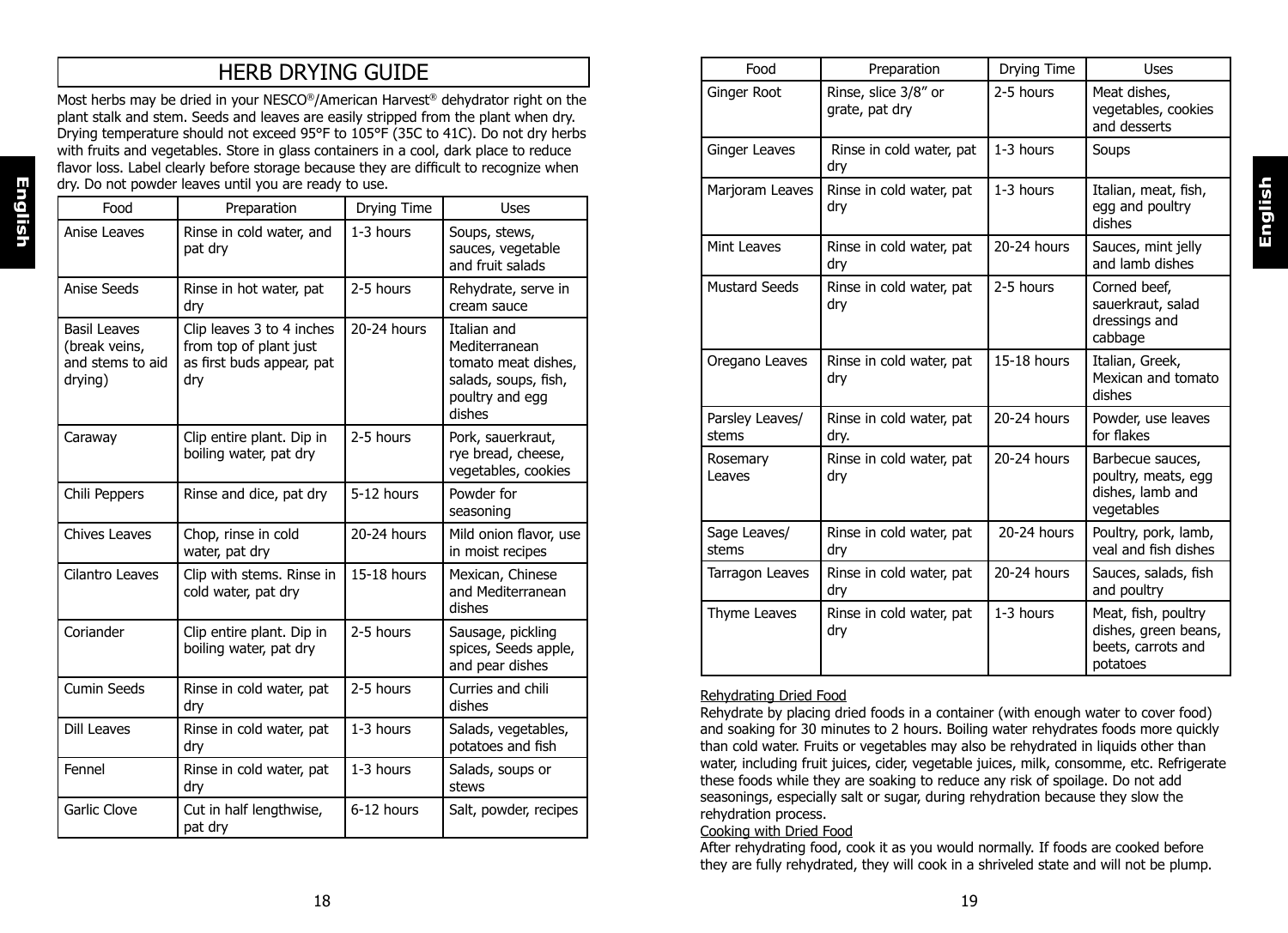**English**

Most fruits and vegetables will rehydrate to about 80% of their fresh state. Consequently, they are a little more chewy than a fresh or frozen fruit or vegetable, even when rehydrated. Dried food used in cooking will absorb additional liquid, so adjust the recipe accordingly by adding more water.

- Vegetables add one additional cup of water for one cup dried food.
- Stewed fruits add 2 additional cups of water for each cup of fruit, allow to stand for 1 hour and simmer until tender.
- Pies or fillings  $-$  use 1 additional cup of water per 1 cup of fruit  $-$  less, if you desire a thicker consistency.

Note: When using fruits in baking or for ice cream, they may be softened by covering with boiling water and allowing them to stand for 5 minutes. Then chop or blend, depending on use.

## RECIPES

#### BEST BANANA BREAD

**English**

Chunks of dried bananas, nuts, and dates make this a delightful breakfast bread.

| 3/4 cup margarine or butter                        | 2 cups flour        |
|----------------------------------------------------|---------------------|
| $1-1/2$ cups sugar                                 | 1 tsp. baking soda  |
| 2 eggs                                             | $1/2$ tsp. salt     |
| 1-1/2 cups mashed ripe banana (4 to 6 medium size) |                     |
| 1/2 cup chopped dried banana                       | 1 tsp. vanilla      |
| 1/2 cup chopped pecans                             | 1/2 cup buttermilk  |
| 1/2 cup chopped dates                              | 2 Tbsp. brown sugar |

Preheat oven to 350°F (175C). Generously grease and flour 3 small (3" x 5") loaf pans or two medium  $(3-1/2" \times 7-1/2")$  loaf pans. Cut parchment paper to fit bottoms and line pans. In a large bowl, cream margarine or butter with sugar. Add eggs and vanilla. Mash bananas in separate bowl with a fork. Add to margarine/egg mixture. In a separate bowl, combine flour, soda, and salt. Stir until well mixed. Add flour to creamed mixture alternately with 1/2 cup buttermilk, blending just until combined. Fold in dried banana chunks, pecans, and dates. Pour into prepared pans. Sprinkle brown sugar over tops of loaves. Bake in preheated oven about 45 minutes, until a wooden pick inserted in center comes out clean. Cool 10 minutes in pan. Remove from pan and cool on a cooling rack. Makes 3 small or 2 medium loaves.

Variation: Add dried pineapple instead of dates.

#### AWESOME BRAN MUFFINS

Make these for breakfast, and pop the extra in your children's lunch box!

| 1 cup wheat bran                                        | 2-1/2 cups all-purpose flour      |
|---------------------------------------------------------|-----------------------------------|
| 1 cup boiling water                                     | 2-1/2 tsp. baking soda            |
| 1/2 cup margarine                                       | $1/2$ tsp. salt                   |
| 2 cups buttermilk                                       | 2 eggs, beaten                    |
| 1 cup granulated sugar                                  | 1/2 cup chopped walnuts or pecans |
| 1/2 cup brown sugar, firmly packed                      | 2 cups wheat bran                 |
| 1 cup chopped dried apple, dates, raisins or pineapple. |                                   |
| 1/4 cup sugar                                           |                                   |

Preheat oven to 400°F (205C). Fill 24 muffin pans with muffin liners. Wipe muffin liners with vegetable oil. In large bowl, pour boiling water over 1 cup bran and let stand. Add 1/2 cup margarine to bran/boiling water mixture. Stir in buttermilk, eggs, white and brown sugars and remaining bran. In large bowl, sift together dry ingredients: all-purpose flour, baking soda, and salt. Add chopped dried fruit and stir. Combine with wet ingredients and stir only until dry ingredients are moist. Mixture should be lumpy. Spoon into prepared muffin cups. Sprinkle sugar on tops. Bake at 400°F (205C) for 20 to 25 minutes. Remove from pan and place on rack to cool. Makes 24 of the best bran muffins you've ever tasted!

Variation: Substitute 1 cup oat bran for wheat bran for an oat taste.

#### HOMEMADE CHILI POWDER

Add to your favorite Mexican recipe or use in ground meat for tacos.

3 ounces dried chilies (mild peppers suchas Anaheim, or a combination of mild and hot peppers)

1 Tbsp. ground cumin 2 tsp. salt 1 tsp. ground allspice and the 1 tsp. garlic powder<br>1 tsp. ground powder 1 tsp. ground oregar  $1/2$  tsp. ground cloves

- 
- 
- 1 tsp. ground oregano<br>1 tsp. ground coriander

Peppers dried in a dehydrator retain their original color and flavor. They may either be dried whole or in halves, skin side down. Hotness and flavor will vary with the chilies

used. Removing the seeds will decrease the hotness. Make sure that peppers are completely dry and stored in airtight containers. Remove and discard stems and seeds. Whirl pods in a blender until finely ground. Allow powder to settle. Add remaining ingredients and whirl briefly. Store in an airtight container. Makes 1/2 cup.

#### HERB MUSTARD

Crush your own dried herbs and add them to any commercially prepared or homemade mustard for an intriguing taste treat.

1 teaspoon dried herbs, such as Basil, Cilantro, Oregano, or Parsley. Finely crushed. 1/2 Cup mustard

Combine herb(s) of choice with mustard, mix well. Cover and store in refrigerator until ready to use.

#### FAVORITE HERB BLEND

Making culinary dried herb blends is almost as gratifying as growing the herbs themselves.

- 1 Tbsp. dried Oregano 1 Tbsp. dried Marjoram
- 1 Tbsp. dried Basil 2 tsp. dried Summer Savory
- -
- 1 tsp. dried Rosemary 1 tsp. dried Sage

In a glass jar, combine all the herbs together thoroughly. Close the jar with a tightfitting lid. Use to flavor soups, stews, or vegetable dishes.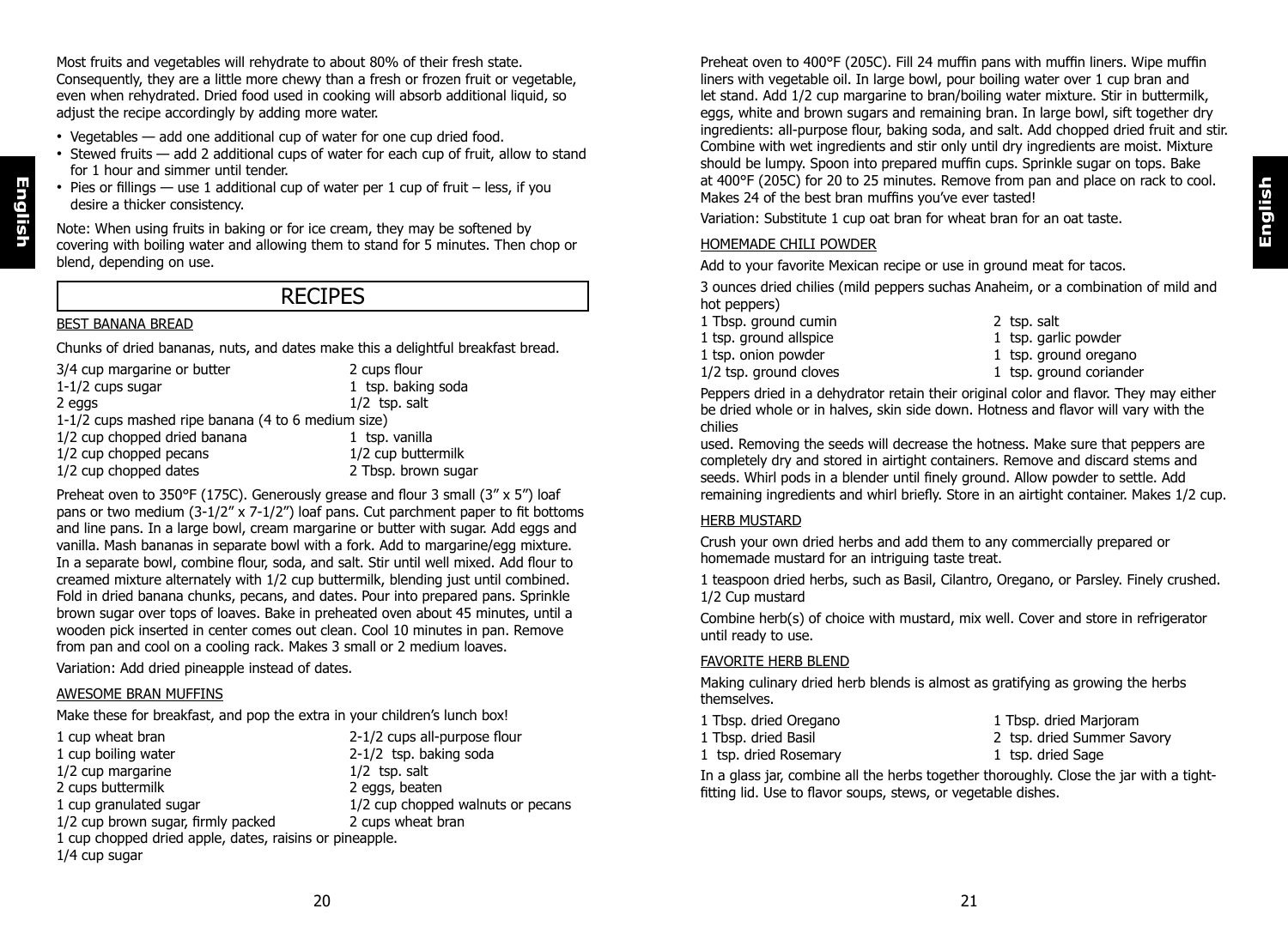# **English**

#### BOUQUET GARNI

Thank the French for the term "Bouquet Garni" meaning small bundle of herbs tied together with string (or contained in cheesecloth bag) that is added during cooking to flavor soups, stews or other savory dishes and then removed before serving.

2 Tbsp. dried Parsley 2 Bay Leaves 1 tsp. dried Rosemary 1 tsp. dried Thyme 1 tsp. dried Tarragon

Cut a piece of cheesecloth into a 4-inch square and place the dried herbs in the middle of it. Gather the corners and twist them closed. Tie with string, leave enough at the end to retrieve the bag from the cooking pot.

#### FRUIT HORS D' OEUVRES

Serve these savory Hors d'Oeuvres at your next party.

24 pieces halved dried fruit (apricots, peaches, pears, or prunes)

1/8 tsp. paprika 1/3 cup shredded Monterey Jack cheese<br>3 ounces cream cheese, softened 1/3 cup shredded sharp Cheddar cheese

3 Tbsp. plain yogurt or sour cream

 $1/3$  cup shredded sharp Cheddar cheese,  $1/4$  cup chopped slivered almonds

Dried fruits should be pliable. If too hard, allow to stand in boiling water 5 minutes to soften. Drain. In small bowl, beat cream cheese until fluffy. Stir in sour cream, paprika, Monterey Jack and Cheddar cheese and chopped almonds. Spoon 1 teaspoon filling into pit cavity of each piece of dried fruit. Garnish with parsley. Makes 24 appetizers.

#### FRUIT CARAMEL CORN

- 1 cup butter or margarine 2 cups brown sugar 1/2 cup light corn syrup 6 cups popped popcorn 2 cups finely chopped dried fruit (pineapple, apples, raisins, prunes, etc.) 1 tsp. salt 1/2 tsp. baking soda
- 1 tsp. vanilla

Melt butter or margarine in large heavy-bottom pot. Stir in brown sugar, syrup, and salt. Bring to a boil, stirring constantly. Boil 5 minutes without stirring. Remove from heat and stir in soda and vanilla. It foams. Pour over popped corn and mix well. Pour into a shallow  $11''$  x  $14''$  baking pan. Bake in a 250°F (129C) oven for 1 hour, stirring every 20 minutes. During last 5 minutes, stir in finely chopped dried fruit. Remove from oven, cool, and break apart. Makes 7 cups caramel corn.

#### HARVEST GRANOLA

Most often served as a breakfast food, it can also be a snack or an ingredient in desserts, cookies, or main dishes.

- 1/2 cup honey 1/2 cup sesame seeds 1 cup raisins 1/2 cup date crystals<br>1 cup pecans or almonds, chopped 1/3 cup salad oil 1 cup pecans or almonds, chopped 1 tsp. vanilla 3/4 cup margarine, melted 1 tsp. cinnamon
- 5 cups rolled oats 3/4 cup brown sugar, firmly packed 1/2 cup wheat germ 1/2 cup dried apple, chopped
	-

Mix together very well so that all ingredients are distributed evenly. Adding dry ingredients to wet ingredients makes a crunchier granola. Spread onto a Fruit Roll sheet. Dry at 145°F until crunchy. Crumble and store in an airtight container.

#### ENERGY BARS

Grind Together:

1/3 cup carob chips 1 cup slivered almonds

4 cups dried fruit (pliable)(apple, raisin, date, pear, peach, apricot, pineapple) Mix In:

3/4 cup unsweetened pineapple juice 1/2 tsp. almond extract 1/2 cup honey wheat germ 1 cup carob chips

Mix all ingredients thoroughly. More juice may be needed to allow mixture to stick together. Put onto Fruit Roll sheet. Dry for approximately 14 hours. Cut into small squares and place on unlined tray to finish drying. May be coated with melted chocolate, yogurt coating, or carob to make candy bars. Makes 24 squares.

#### CUP-OF-VEGETABLE SOUP

This soup cooks in your thermos and is ready to eat by lunch time.

1/3 cup dried vegetable flakes (any combo of tomatoes, peas, onions, broccoli,

zucchini, celery, carrots)<br>1 Tbsp. bulgur wheat pinch garlic powder

1 Tbsp. small pasta, broken 1/4 tsp. dried parsley 1/4 tsp. dried sweet basil<br>
pinch garlic powder basil pinch onion powder salt and pepper to taste 2 cups boiling chicken or beef broth

Place the dried vegetables in a dry blender and whir until the size of flakes. Measure 1/3 cup. Save remaining vegetables for another day. Place 1/3 cup flaked vegetables in a pint thermos. Add parsley, basil, garlic powder, onion powder, salt and pepper. Add bulgur wheat and pasta to thermos. Bring broth to a rolling boil and pour over dry ingredients. Quickly cover thermos and close securely. Yield: 2 cups.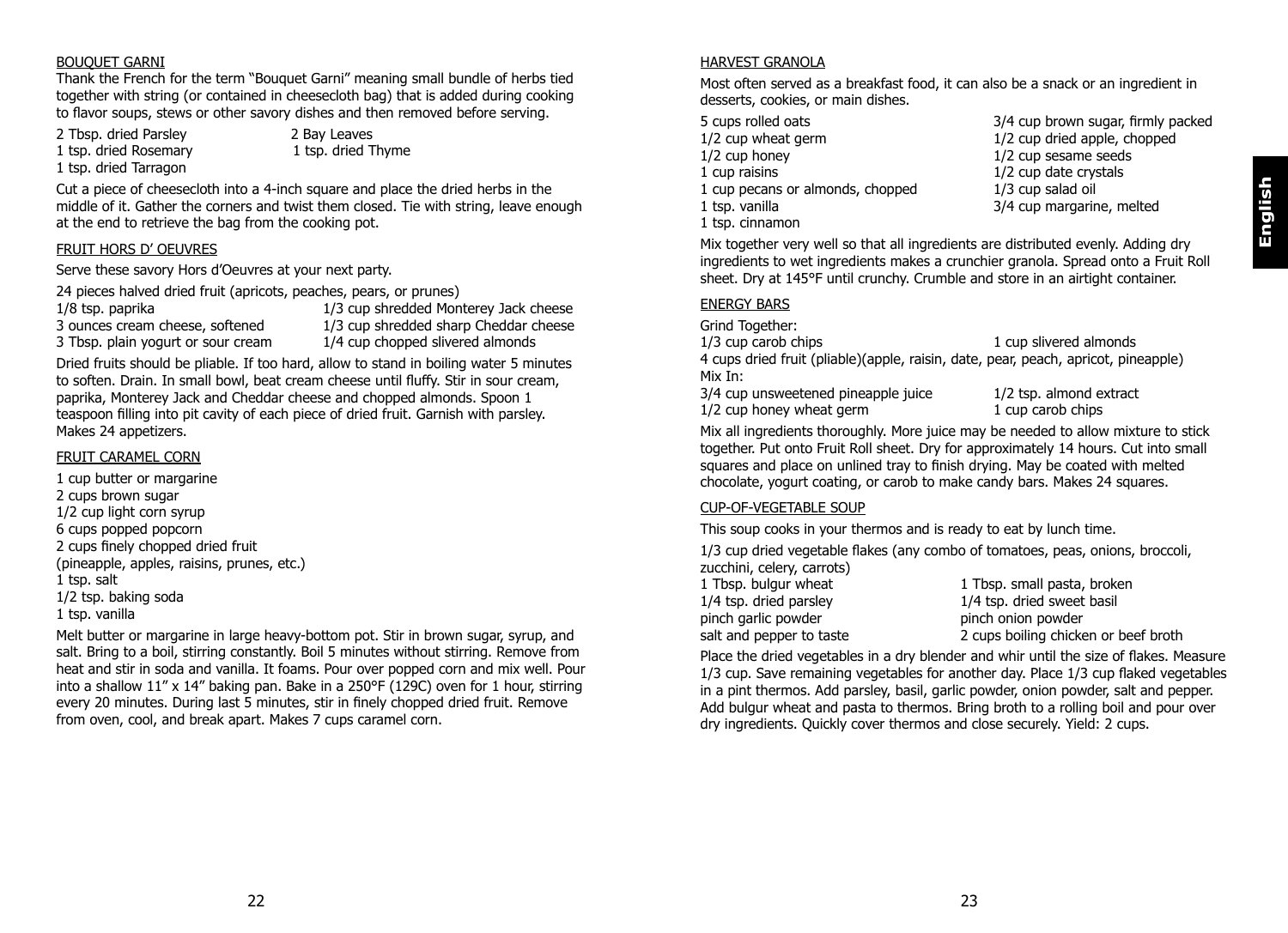# FRUIT ROLLS

In a blender, mix all ingredients until pureed. Pour onto Nesco®/American Harvest® Fruit Roll sheets; dry at 135°F (58C) for 4 to 8 hours, or until leathery and pliable. Remove from sheets while warm. Let cool and roll in plastic wrap and store as directed

#### ORANGE JULIUS

**English**

Refreshing, just like the drink!

2 tsp. dried orange, ground

1-1/2 cups Applesauce 1 small Apple, peeled, cored and chopped<br>
2 tsp. dried orange, ground 1-1/2 tsp. Vanilla

#### STRAWBERRY DAIQUIRI

A drop of Rum extract makes it taste like the real thing.

1 quart Strawberries, washed and cored 1/2 Lime, peeled and quartered 2 tsp. Honey Drop of Rum extract, optional

#### PINA COLADA

More moist than other roll ups.

1 (20 oz.) can unsweetened pineapple chunks or rings 1 cup Coconut

#### SWEET TOMATO

Add to spaghetti sauce for a fresh tomato taste.

2 cups Cherry tomatoes 2 Lemon wedges, peeled 2 Tbsp. Honey

STRAWBERRY CREAM CHEESE

A popular fruit roll at parties.

1 quart Strawberries, washed and cored 1/2 cup slivered toasted almonds 1 (8 oz.) pkg. of Cream Cheese

#### PEANUT BUTTER AND 'NILA

From ages 2 to 82, it's the favorite.

1 (8 oz.) carton Banana or Vanilla yogurt 2 Bananas, cut into pieces 1/4 cup Peanuts 2 Tbsp. Honey

#### TROPICAL

Imagine a Hawaiian sunset while chewing on these! 6 ripe Bananas, peeled and cut into pieces 1 orange, peeled and quartered

# PET TREATS

#### TURKEY & SWEET POTATO TREATS FOR DOGS

This recipe can be served at any time of the year but they make wonderful treats at Thanksgiving so you can include your dog in the festivities. They are also attractive treats and packaged with clear cellophane and a ribbon, will make great gifts for friends with dogs. Makes about 36 treats.

2 cups of turkey, cooked 1 cup water<br>1 cup sweet potato. cooked until soft 1 Tbsp. molasses

1 cup sweet potato, cooked until soft 1 Tbsp. molasses<br>1-1/2 cups oatmeal, drv. uncooked 3 dozen cranberries, fresh or frozen 1-  $1/2$  cups oatmeal, dry, uncooked

Shred or chop the cooked turkey so that it's in small pieces. Put the turkey and water into the food processor or blender until a thick paste. There should be no meat chunks. Add the sweet potato and molasses to the meat and puree until a thick paste. Pour or spoon the mixture into a large bowl. Add the oatmeal and mix well.

The dough should not be too wet or runny; if it is, add a little more oatmeal. Spoon the dough onto the dehydrator rack by teaspoonful. Place a cranberry on top of each treat, pressing it in slightly so that the berry stays on the treat. Leave treats in the dehydrator for four to five hours or until thoroughly dry but not crispy.

Store in an airtight container in the refrigerator. Treats will be good for about three weeks. To give as a gift, place the treats (cranberry side up) on a decorative holiday paper plate. Wrap in clear or holiday colored cellophane and gather the cellophane at the top of the plate. Tie the gathered cellophane with a holiday colored ribbon. Variations: Use fresh or frozen blueberries instead of cranberries. Use cooked potatoes instead of sweet potatoes.

To give as a gift, place the treats (cranberry side up) on a decorative holiday paper plate. Wrap in clear or holiday colored cellophane and gather the cellophane at the top of the plate. Tie the gathered cellophane with a holiday colored ribbon. Variations: Use fresh or frozen blueberries instead of cranberries. Use cooked potatoes instead of sweet potatoes.

#### KEALY'S FAVORITE FOR DOGS

Kealy is a tiny Pomeranian with a fluffy, golden coat. Kealy really likes this recipe and when I have some in my training treats bag, she follows me around, sitting pretty in front of me, in hopes that I will give her more!

Makes about three dozen treats, depending upon the size of the treats you make.

2 cups chicken, cooked, chopped into small pieces or finely shredded 1/2 cup applesauce, unsweetened, no cinnamon 1/2 cup spinach, fresh, finely chopped 1/2 banana

Put all the ingredients in a blender or food processor and puree until a thick paste. Drop by teaspoonful onto dehydrator racks. (Smaller spoonfuls for small dogs and larger spoonfuls for bigger dogs) Treats will need 3 to 5 hours in the dehydrator depending upon the size of the treat. (The outside of the treat will be dry and the inside soft.) When done, let treats cool on the rack. Store in an airtight container. Treats should be refrigerated if not fed to the dog within several days. They will be fine in the refrigerator for a couple of weeks. Excess treats can be frozen. Two to three treats for a small dog; four to five for a larger dog. Variations: Any of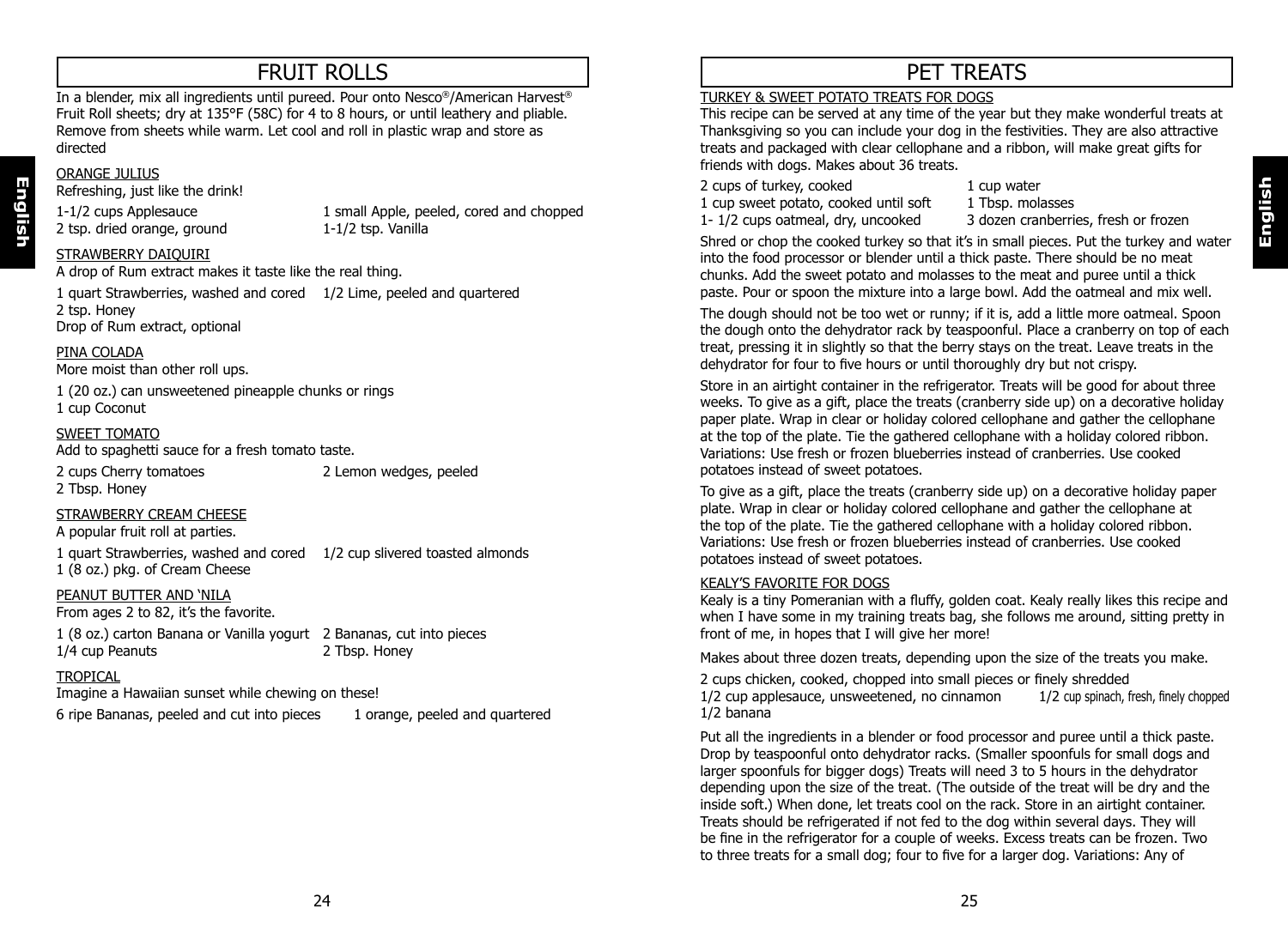these substitutions will work just as well in this recipe and your dog will be just as enthusiastic about it. I grew the spinach, green beans, zucchini and summer squash in my garden so while making these treats, I just use what is ready to be picked. If you don't have a garden, check at your local farmer's market for what's fresh.

- 1. Substitute turkey for the chicken.
- 2. Substitute green beans, cooked, finely chopped, for the spinach.
- 3. Substitute grated fresh zucchini for the spinach.
- 4. Substitute grated fresh summer squash for the spinach.

#### TINY SHRIMP TREATS FOR CATS

This very simple recipe was a favorite with many of our taste test cats. Havoc, a huge, 13 year old Russian Blue, ate this with gusto and he's usually very picky! Makes as many treats as there are shrimp in the can; usually at least two dozen. 1 four ounce can small peeled shrimp. 1/3 cup catnip flowers, fresh. Open the can of shrimp and pour out the water the shrimp were packed in. Put the shrimp in a small bowl. Chop the catnip flowers into 1/4 inch pieces. Although some leaves are fine, discard any stems. Add the flowers to the shrimp and mix, taking care not to break up the shrimp. Some of the flowers will stick to the shrimp; others will not and that's fine. Put the shrimp and flowers onto the dehydrator rack. The shrimp and flowers should remain in the dehydrator for about two hours or until thoroughly dry. Remove shrimp and flowers from the rack and store in an airtight container in the refrigerator. One or two shrimp and a pinch of flowers makes a good treat for most cats. Variation: If you can't find any fresh catnip flowers, you can use dehydrated or dried catnip, just add it to the dehydrated shrimp as you serve your cat a treat

#### CRUNCHY SALMON CIRCLES FOR CATS

Many cats like crunchy foods; after all, they're used to hard kibble cat food. These treats combine the crunchiness they like with a strong salmon taste and smell. Makes 4 to 5 dozen treats, depending upon how thin you roll the dough.

1 six ounce can of salmon packed in water 1/3 cup water 2 cups oat bran flour

Put the salmon, including the water in the can, in the food processor or blender. Puree until a thick paste. If the mixture is too heavy, add a small amount of water, up to 1/3 cup. But only add as much water as needed to puree the fish. Spoon the paste into a bowl and add the flour, mixing well. The dough will become thick and stiff. If it isn't, because you needed to add more water, add a little bit more flour until you can form a ball with the dough. Place the ball of dough onto a floured bread board and roll out to about ¼ inch thick. Using a round, inch across cookie cutter, cut out the dough circles and place them on the dehydrator rack. With a sharp, pointed knife, gently score each circle crosswise both directions so that when done, the cookie can be broken into four pieces. Leave in the dehydrator for 4 to 5 hours or until the dough circles are thoroughly dry, crispy and crunchy.

Store in an airtight container in the refrigerator; they will remain good for three weeks.

# DRYING CRAFTS

You've all seen a flower so perfect in form, color, and texture that you wish you could keep it forever. With a dehydrator, it now can become a reality.

#### Drying Flowers

Preserve garden and natural favorites for attractive dried flower arrangements, Christmas and holiday decorations, party favors, place cards and corsages. Help your children dry specimens for their science class. Many lovely flowers, foliage, flowering grasses, seedheads, cones, and non-flowering plants may be dried simply by placing on drying trays and drying until no moisture is evident. This is wonderful for those of us who are too busy to experiment with other techniques, and also for the beginner who has not attempted preserving flowers before. Quite interesting arrangements can be made with these dried materials. Materials suitable for drying by this method are bracts, cultivated and wild grasses, seedheads, foliage, and everlasting flowers.

#### Using Desiccant

For flowers with petals, leaves, ferns, fungi, and some varieties of mosses, the best way to preserve them is to use a desiccant powder. A desiccant is a substance which absorbs moisture. It speeds the drying process, espe cially when used in a dehydrator, preserving the vibrant colors and delicate structure of the flower. The longer the drying process, the more colors will fade. Using a desiccant in your dehydrator will allow flowers to dry in a day instead of a week or two. There are several brands of flower desiccants available from craft stores. They may seem a little expensive, but can be reused indefinitely. Silica gel is the generic name and absorbs up to 50 percent of its own weight in moisture. Have perfect flowers, fresh and free of moisture. Yellows and blues maintain their color better than reds or whites.

- Remove stems from flowers and insert a short 20-gauge stub wire. (Add a longer stem when arranging later.)
- Place 1⁄2" desiccant in bottom of containers that are no higher than 3-1⁄4".
- Place flat-faced flower face-down, with petals resting easily on the sand. Rounded double flowers such as roses and daffodils should be dried with their heads upwards. Flowers which are trumpet or bell-shaped should be laid on their sides.
- Gently sprinkle desiccant between the flowers and into every petal and crevice, with about  $1/2$ " desiccant covering top. Do not cover. When desiccant drying is done outside of the dehydrator, containers should be covered.
- Place containers on the dehydrator tray. Place lid on top of dryer and plug in dehydrator. Most flowers will be totally dry in 24 hours or less.
- To test for dryness, gently scrape back the desiccant and remove one flower. Hold the flower to your ear and give it a gentle tap. If it is dry, it will sound crisp and papery.
- Remove remaining flowers by carefully pouring off desiccant, letting it fall slowly through your fingers, catching each flower and carefully removing it by its stem. Stand preserved flowers in a block of flower foam until arranged.
- Store in airtight tins until ready to use. In humid climates, protect loose-petal flowers with a light application of finishing spray to prevent moisture absorption.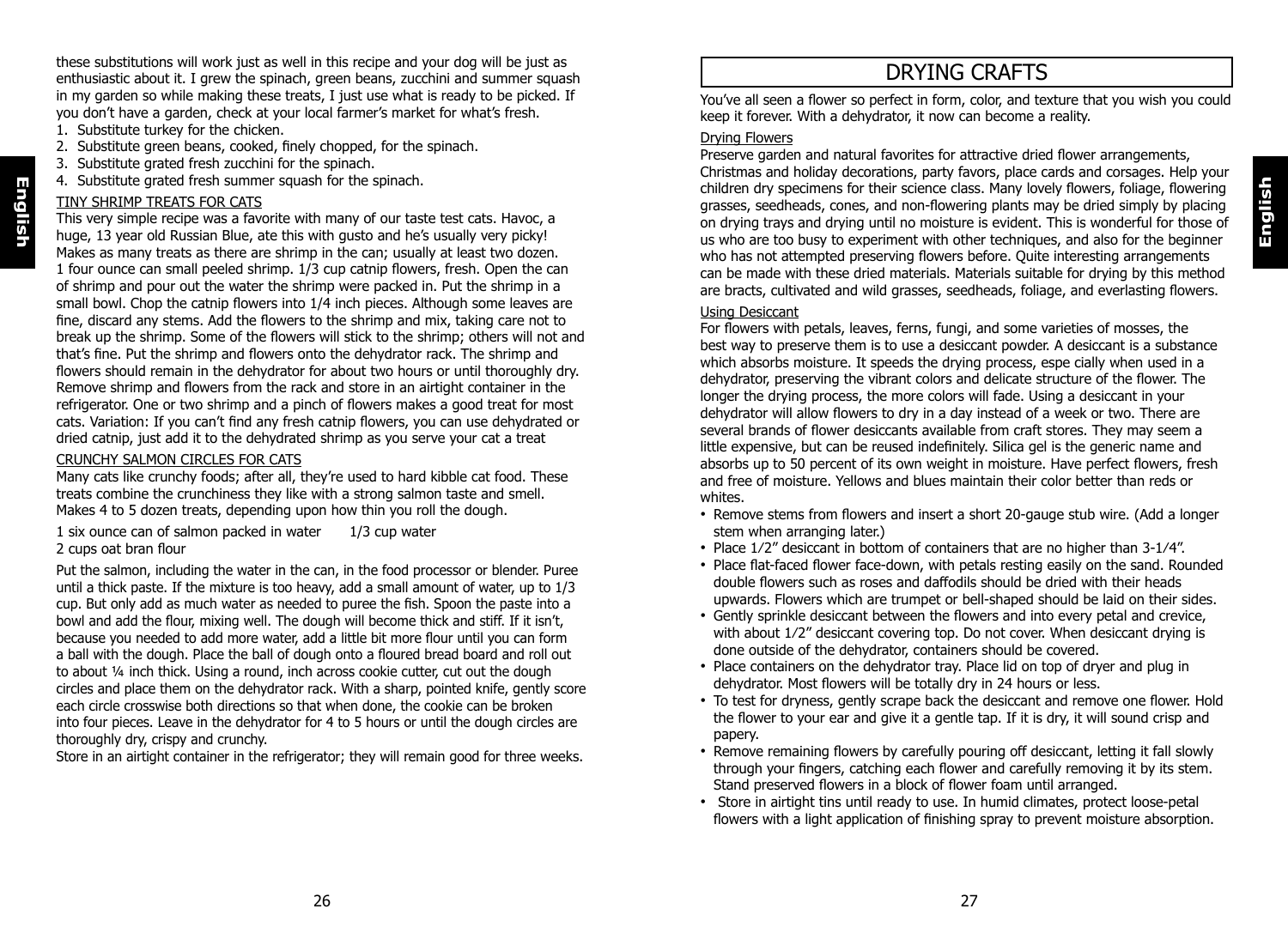# **English**

#### Dried Apple Wreath

#### Supplies:

- Mod Podge sealer (available in craft supply stores) brush
- 1500 mgs. vitamin C (dissolved in 1 gallon of water or lemon or pineapple juice.)
- 8 or more apples (depending on the size of wreath)
- hot glue gun & glue sticks
- styrofoam wreath
- grapevines
- straw

**English**

- cardboard
- ribbon
- thin wire
- baby's breath
- cinnamon sticks

Slice apples into 1/8 inch uniform slices. A meat slicer, apple slicer, or potato slicer results in even slices (do not core apples since the core forms an attractive star shape when dried). As you slice each apple, immediately place slices in a solution of pineapple or lemon juice and water (50/50 mix) or vitamin C and water solution. Soak apples 10 minutes, drain, and place on trays to dry. They will take 4 to 8 hours to dry. Remove apples when they are leather like with no pockets of moisture, but before they become crisp.

Secure a hanging device on the back of the styrofoam wreath form. Working a small area at a time from the outside in, squeeze a line of glue on the outside edge, place an apple slice, keep repeating, over-lapping the slices slightly for a more full look. Continue around the outer half of the wreath form, until the row is completed. Repeat process with the inside row, until there are 2 rows of apples side by side. When apples are glued in place, seal with Mod Podge on both sides of the wreath, one side at a time. Add a ribbon bow and any other decorative touches.

#### Dough Ornaments

This basic recipe is also called "Baker's Clay." Once mixed, it has a satiny texture, a delicious aroma and begs to be touched and shaped. Do not be surprised if everyone in the family gets involved in making ornaments!

#### 4 cups flour 1 cup salt 1-1/2 cups water

Using a dough mixer or by hand, mix flour with salt in large mixer bowl. Add water until dough is a good consistency for kneading. If it is too dry, it will crack. If it's too wet, it will be sticky. Knead the dough by pressing and turning it with your hands until it becomes satiny smooth. It will take five to ten minutes or more, depending on the consistency of the dough and how smooth you want your finished objects to appear. Dough that is insufficiently kneaded is difficult to form and may fall apart during drying and baking. The dough dries out quickly so keep unused dough in a plastic bag. For smaller projects, mix only half a recipe. Dough is best when used in about four hours. It may be refrigerated, but results from refrigerated dough are unpredictable.

#### Creating Ornaments

Shape objects directly on pieces of aluminum foil. All dough parts must be joined with water which acts as a glue. If parts are not joined properly, the dough may separate during baking and split when cooled. Use water sparingly.

To attach thin pieces of dough, adhere them firmly by pushing a toothpick or paper clip through them in addition to moistening them with water. Large ornaments should be strengthened with wire. Dough has no strength and requires support for larger ornaments. If the dough connects in small pieces (head and neck, arms or legs), insert toothpicks or wires between parts to keep the portions from separating over time.

Make impressions on dough with a variety of instruments. Impressions hold up best with a stiffer dough. All kinds of instruments can be used to make impressions to give texture and design to ornaments. Push dough through a garlic press or grater to make hair and other decorative effects. Cake decorating tubes with large nozzles can be used for making designs. Add extra water to soften dough to a good consistency.

Add a hanging device to the top or back of an ornament, before baking and drying, if it is to be hung. Use Christmas ornament hooks, bent wire, circles from pop-top drink cans, or paper clips. Push hanging device into dough at top center, close to the back of the piece. Remember, the final dough shape is the shape which will be baked. If there are loose pieces or undesirable marks in the dough, they will exist in the finished product.

#### Precoloring Dough

Before baking, raw dough can be precolored by adding drops of food coloring, watercolors, inks, and fabric dyes. Powdered colors should be mixed with the flour and salt before adding water. Liquid shoe polish or leather dye can also be brushed on lightly during the first 15 minutes of baking.

#### Baking and Drying Dough

Dough should be baked for 2 hours at 300°F (150°C) in your oven. Then transfer to your dehydrator. Dry for an additional 4 to 12 hours until completely dry (until you become more experienced with drying dough-art in your Nesco®/American Harvest® dehydrator, it is wise to place a piece of dough, the same size as the largest /thickest piece of your ornament, to use as a test piece. To test for dryness, break apart the test piece. It is done when it is completely dry inside). Remove ornaments when totally dry and cool prior to applying paint.

#### Painting Dough

Acrylic paints are the most popular and easily applied. They are available in jars, spray cans, and tubes. They mix easily and dry quickly. If you are adding different colored layers over one another, use a coat of sealer between them to prevent them from running or smearing. When painting is complete, dry in your dehydrator for 1 to 2 hours until thoroughly dry.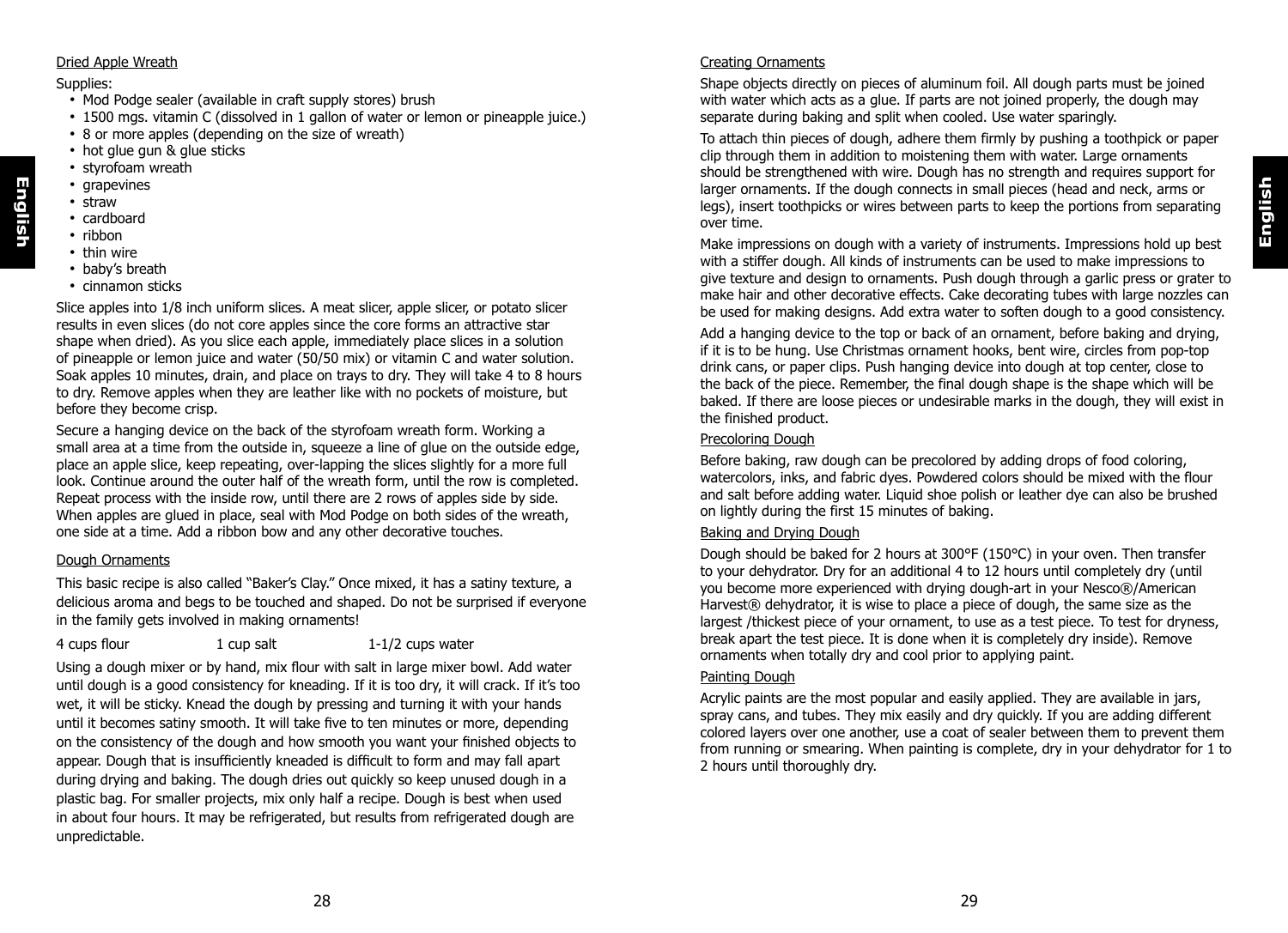#### Sealing

**English**

It is extremely important to seal salt dough ornaments to prevent moisture from reentering and causing mold and disintegration. There is a wide variety of final coatings which can be used, but they should be transparent and non-penetrating so surface of dough-art is strengthened with a hard protective coating. The best choice is a polyurethane varnish. Be sure to remove ornaments from dehydrator and place in a well ventilated area (preferably out-of-doors) before applying varnish. Carefully place objects (on aluminum foil making sure that no foil covers the center hole or outer ring vents) in dehydrator to dry.

CAUTION: Make sure your dehydrator is placed in a room with adequate ventilation or an open window. Place ornaments in dehydrator. Most varnishes will dry in an hour or so in dehydrator. Repeat varnishing process until a minimum of 4 complete coats (both sides of object) have been applied, allowing ornament to dry thoroughly between coats. Again, it is handy to use dehydrator for this process to speed drying time.

#### **Potpourri**

Pick flowers when they are about three-quarters open – when they are fully open, they lose fragrance. Gather about twice the amount you believe you'll need, since they shrink as they dry. Remove petals from flower heads and pull herb leaves from their stems. Spread in a single layer on a Clean-A-Screen® accessory and place in dehydrator.

Dry until brittle-dry, which may take from 2 to 12 hours, depending upon the plants, the amount, and the model of dehydrator you are using.

Store different flowers and herbs separately in covered jars until you're ready to mix. Keep in a cool place, out of direct sunlight. Experiment with different combinations, mixing small quantities and recording the results until you come up with a blend that you like.

To blend ingredients, measure and stir dried materials into a large bowl. When you have the right blend of color and fragrance, add fixative, spices, and oil. Age in a tightly sealed jar for 2 - 6 weeks, shaking occasionally to blend fragrances. Package in smaller decorative containers or bags for gifts or personal use.

#### Sweet & Spice Potpourri

For a perfect holiday gift, place one cup of this recipe in a lace bag tied with a colorful ribbon.

| 1 cup dried rose petals          | 1 Tbsp    |
|----------------------------------|-----------|
| 1/4 cup dried lavender blossoms  | 1 stick   |
| 1/8 cup dried rosemary           | $1/3$ tsp |
| 1/8 cup dried chamomile          | $1/4$ tsp |
| 1/2 cup dried grated orange peel | 2 drops   |
| 1 tsp. powdered orrisroot        | 1 drop    |
| 2 tsp. orange-spice tea          | 1 drop    |
| 1 Tbsp. coriander seed           | $1/2$ cu  |

whole cloves cinnamon, crumbled p. ground cloves p. ground nutmeg vs rose oil orange oil lavender oil I dried bachelor's button petals

In a large bowl, combine rose petals, lavender, rosemary, chamomile, and orange peel. Add orrisroot, tea, and spices. Add oils, sprinkling lightly over mixture. Mix in bachelor's button petals. Makes about 2 cups potpourri.

# **ACCESSORIES**

To see our complete line of dehydrator accessories, please visit us at www.nesco.com.

### FRUIT ROLL SHEET

Great for making Fruit Rolls for the kids. Exclusive "no spill" lip allows you to dry liquids and semi liquids. Dry up to 3 cups of pureed fruit on each sheet. Make fruit leather with no added sugar or preservatives. It's as easy as pouring applesauce on the Fruit Roll Sheet. Also great to dry soups and sauces.





## CLEAN-A-SCREEN®

Clean-a-Screen's are reusable, plastic mesh inserts which are perfect for drying small items, such as spices and herbs or craft materials, that would normally fall through the spokes of the trays. Just place on top of trays. Flexible screens make drying sticky foods like bananas and pineapple easier to remove.

## JERKY WORKS® KIT AND JERKY SPICE WORKS® KIT

Make great tasting jerky at home. Easy and Affordable. Many flavors available: Original, Sweet Hardwood, Cajun, Cracked Pepper & Garlic, Hot Stix, Pepperoni, Hot 'n' Spicy, and Teriyaki.





## ADD-A-TRAY®

The 2-pack Add-A-Tray® Accessory Packs enable you to expand your dehydrator to its maximum capacity. With additional trays, you can take advantage of food savings during harvest time or dry your own garden fruits and vegetables as they ripen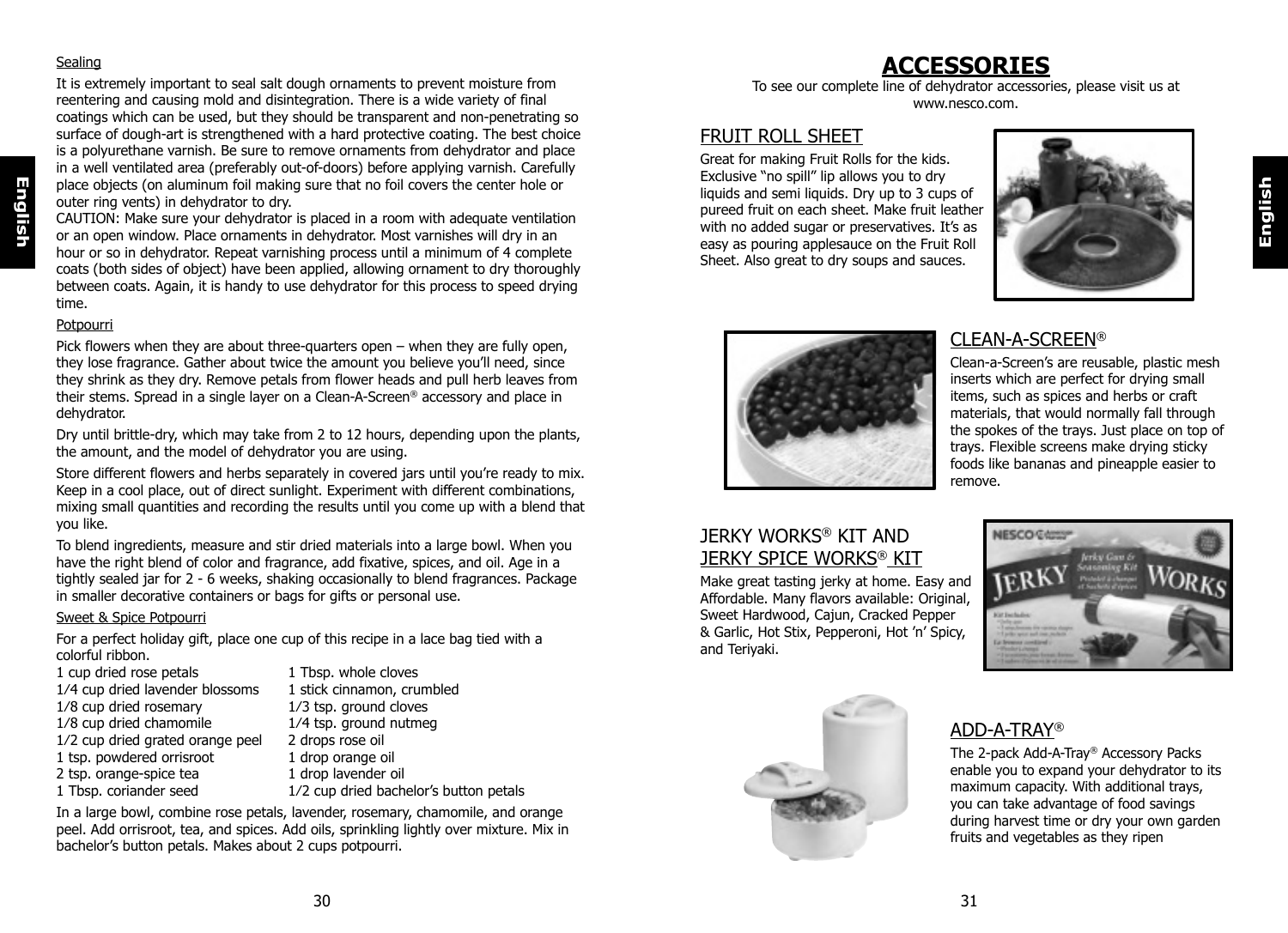# ONE YEAR LIMITED WARRANTY

This appliance is warranted for one year from date of original purchase against defects in material and workmanship. This warranty does not cover transportation damage, misuse, accident or similar incident. This warranty gives you specific legal rights and you may have other rights, which vary from state to state. This product is intended for household use only, not for commercial use. Warranty does not cover commercial use.

Your new **NESCO®**/American Harvest® appliance comes equipped with numerous safety features. Any attempt to interfere with the operation of these safety features makes this warranty null and void. In the event we receive an appliance for service that has been tampered with, we reserve the right to restore it to its original state and charge for the repair.

**English**

For service in warranty - Defective products may be returned, postage prepaid, with a description of the defect to: The Metal Ware Corporation, 1700 Monroe Street, Two Rivers, Wisconsin 54241, for no-charge repair or replacement at our option. Must include proof of purchase or copy of original bill of sale when returning product for warranty service.

Please call Customer Satisfaction at 1-800-288-4545 to obtain a Return Authorization before shipping.

- For service in warranty, follow instructions set forth in warranty. When ordering new parts, make sure that you always mention the model number of the product.
- Call us on our toll free number, 1-800-288-4545 and tell us about your problem.
- If we instruct you to send all or part of your appliance to us for repair or replacement, our Customer Satisfaction representative will provide a Return Authorization number (this number notifies our receiving department to expedite your repair). Pack your unit carefully in a sturdy carton with sufficient padding to prevent damage because any damage caused in shipping is not covered by the warranty.
- Print your name, address and Return Authorization number on the carton.
- Write a letter explaining the problem. Include the following: your name, address and telephone number and a copy of the original bill of sale.
- Attach the sealed envelope containing the letter inside the carton. Insure the package for the value of the **NESCO®**/American Harvest® appliance and ship prepaid to:

Attn: Factory Service Dept. The Metal Ware Corporation 1700 Monroe Street Two Rivers, WI 54241

# MESURES DE PROTECTION IMPORTANTES

- Ce produit est conçu pour usage domestique seulement -

Lors de l'utilisation d'appareils électriques, on doit observer des mesures de sécurité de base en tout temps, dont les suivantes :

- 1. LIRE TOUTES LES DIRECTIVES AVANT D'UTILISER L'APPAREIL.
- 2. L'appareil est conçu pour usage domestique seulement. Il n'est pas destiné à des fins commerciales.
- 3. Aux fins de protection contre les chocs électriques, ne pas plonger l'appareil, y compris le cordon et la fiche, dans l'eau ou tout autre liquide.
- 4. Une surveillance étroite est nécessaire lorsque l'on utilise l'appareil près des enfants. L'utilisation de cet appareil par des enfants n'est pas recommandée.
- 5. Débrancher l'appareil de la prise de courant lorsqu'il n'est pas utilisé, avant de monter ou de démonter les pièces ainsi qu'avant le nettoyage.
- 6. Ne pas faire fonctionner d'appareil dont la fiche ou le cordon est endommagé, qui a subi une défaillance ou qui a été endommagé de quelque façon que ce soit. Retourner l'appareil à la division des services de l'usine **NESCO®**/American Harvest® aux fins d'examen, de réparation ou d'ajustement.
- 7. Ne pas placer l'appareil dans un four chauffé, sur un brûleur à gaz ou électrique chaud, ni dans les environs.
- 8. N'utiliser que les accessoires recommandés par le fabricant.
- 9. Ne pas utiliser l'appareil à l'extérieur ou pour un usage autre que celui prévu.
- 10. Ne pas laisser le cordon suspendu sur le bord d'une table ou en contact avec des surfaces chaudes.
- 11. Pour réduire les risques de blessures et de dommages à l'appareil à garder les mains, les cheveux, les vêtements et les ustensiles loin des pièces en cours de fonctionnement
- 12. Placer l'appareil sur une surface plane et stable appui prête à l'emploi.

# CONSERVER CES DIRECTIVES

**Fiche polarisée :** Cet appareil possède une fiche polarisée (une branche est plus large que l'autre). Pour réduire le risque de choc électrique, la fiche est conçue pour entrer dans la prise polarisée d'une seule façon. Si la fiche n'entre pas correctement dans la prise, retourner la fiche. Si elle n'entre toujours pas correctement, communiquer avec un électricien qualifié. Ne pas tenter de modifier la fiche.

**Directives relatives au cordon court:** Un cordon d'alimentation court est fourni dans le but de réduire le risque de s'y empêtrer ou de trébucher. Des rallonges peuvent convenir si elles sont utilisées avec prudence. En cas d'utilisation d'une rallonge, les caractéristiques électriques indiquées sur le cordon doivent être au moins celles inscrites sur l'appareil. Le cordon long ne doit pas s'étendre d'un côté à l'autre du dessus de la table où les enfants pourraient le tirer ou quelqu'un pourrait trébucher involontairement..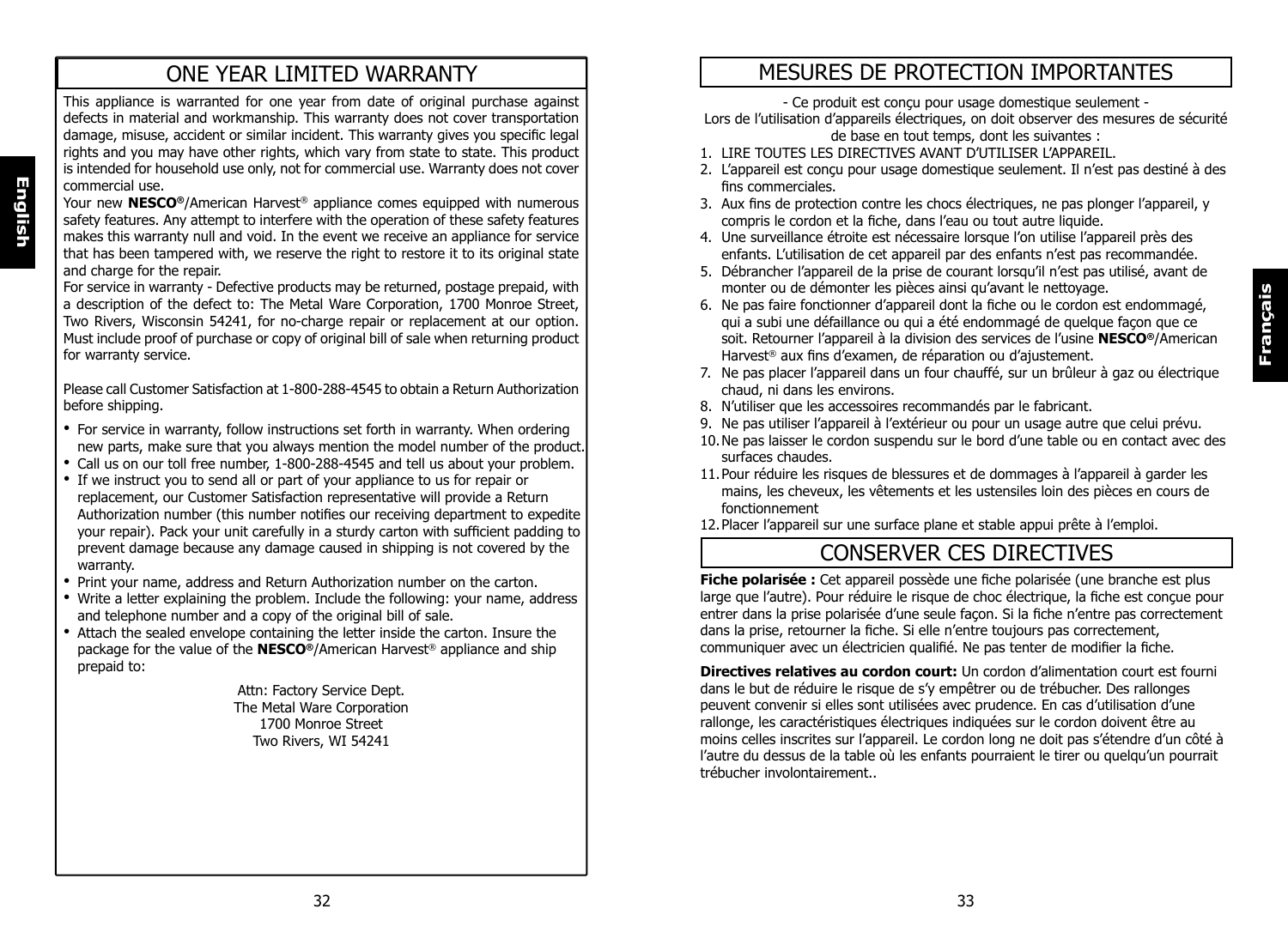

# FONCTIONS

- **Powerhead unit -** Contient le moteur, le chauffage et les contrôles. Ne plongez pas l'appareil DANS L'EAU OU AUTRES LIQUIDES! Essuyer avec propre, doux et humide torchon ou une éponge avec lumière solution de nettoyage
- **Termperature bouton de commande** Tournez le bouton pour régler la température de séchage 95°F - 160°F (35C - 71C).
- **Bac Ordinaire**  Résistant, matériau sans BPA. Plus de ,25 m² zone de séchage.
- **Base** Résistant, matériau sans BPA.

# INSTRUCTIONS D'UTILISATION

- Étape 1 Placer le support de base sur plat, sec et surface stable. Six pouces loin des murs et des autres appareils électroniques.
- Étape 2 Préparer des aliments ou l'artisanat et la charge pour les bacs. Conserver les éléments du centre air trou et laissez de l'espace entre les éléments pour de meilleurs résultats.
- Étape 3 Pile bacs chargés sur la base de bords de bacs correctement alignés. Place tête sur le haut plateau. Remarque : utilisez toujours un minimum de quatre bacs lors du fonctionnement.
- Étape 4 Avec mains sèches, branchez le cordon d'alimentation à 120V, 15 A, 60 Hz prise électrique.
- Étape 5 Régler la température de séchage en utilisant le bouton de commande de température. Reportez-vous aux soins/guide d'utilisation ou le diagramme sur l'appareil

# ENTRETIEN ET NETTOYAGE

#### **Plateaux**

Les plateaux du déshydrateur sont faciles à nettoyer. Il suffit de les faire tremper dans de l'eau chaude additionnée d'un savon doux pendant quelques minutes. Une brosse douce délogera les particules alimentaires qui résistent au trempage. Ne nettoyez aucune pièce avec des tampons à récurer, des nettoyants abrasifs ou des ustensiles tranchants car cela pourrait endommager la surface des plateaux. Vous pouvez mettre les plateaux dans le panier supérieur du lave-vaisselle si vous les retirez avant le cycle de séchage.

#### **ATTENTION: Enlevez les plateaux avant le début du cycle de séchage du lave-vaisselle.**

#### **Bloc moteur**

Utilisez un chiffon doux ou une serviette humide pour retirer les résidus d'aliments secs du bloc moteur. Évitez tout contact des pièces électriques avec de l'eau ou tout autre liquide. ATTENTION: N'IMMERGEZ PAS LE BLOC MOTEUR DANS L'EAU OU TOUT AUTRE LIQUIDE! Ne retirez AUCUNE pièce du bloc moteur!

#### **ATTENTION : Assurez-vous que le bloc moteur soit débranché avant de le nettoyer.**

# PRÉCAUTION

- Quand vous séchez les liquides, sauces ou purées, utilisez une feuille de rouleau aux fruits, disponible auprès de NESCO®/American Harvest®.
- Lavez-vous bien les mains avant de manipuler les aliments.
- Nettoyez tous les ustensiles et les contenants à l'aide d'une solution douce de détergent, de javellisant et d'eau avant de les utiliser.
- Assurez-vous que les comptoirs et les planches à découper soient bien nettoyés de la manière décrite ci-dessus avant l'utilisation. Les planches à découper en bois ou en plastique doivent être désinfectées à fond.
- Conservez les aliments au réfrigérateur avant de les préparer au séchage. Conservez les aliments séchés au réfrigérateur ou au congélateur.
- Après avoir ouvert les contenants scellés de nourriture séchée, consommez les aliments dès que possible.
- Conservez les portions de nourriture séchée non utilisées dans des contenants hermétiques au réfrigérateur afin d'en maintenir la fraîcheur et la qualité.
- Ne vaporisez pas d'huile végétale directement sur la surface des plateaux.
- Ne déshydratez pas des aliments qui ont été préparés avec de l'alcool ou qui ont mariné dans l'alcool.
- Les plateaux sont conçus pour être utilisés exclusivement avec le déshydrateur d'aliments NESCO®/American Harvest®. N'utilisez pas les plateaux dans un four conventionnel ni dans un autre appareil ménager.

Service

• Si vous avez des problèmes avec votre déshydrateur, veuillez appeler le service satisfaction client à NESCO®/American Harvest® au 1-800-288-4545

**Français**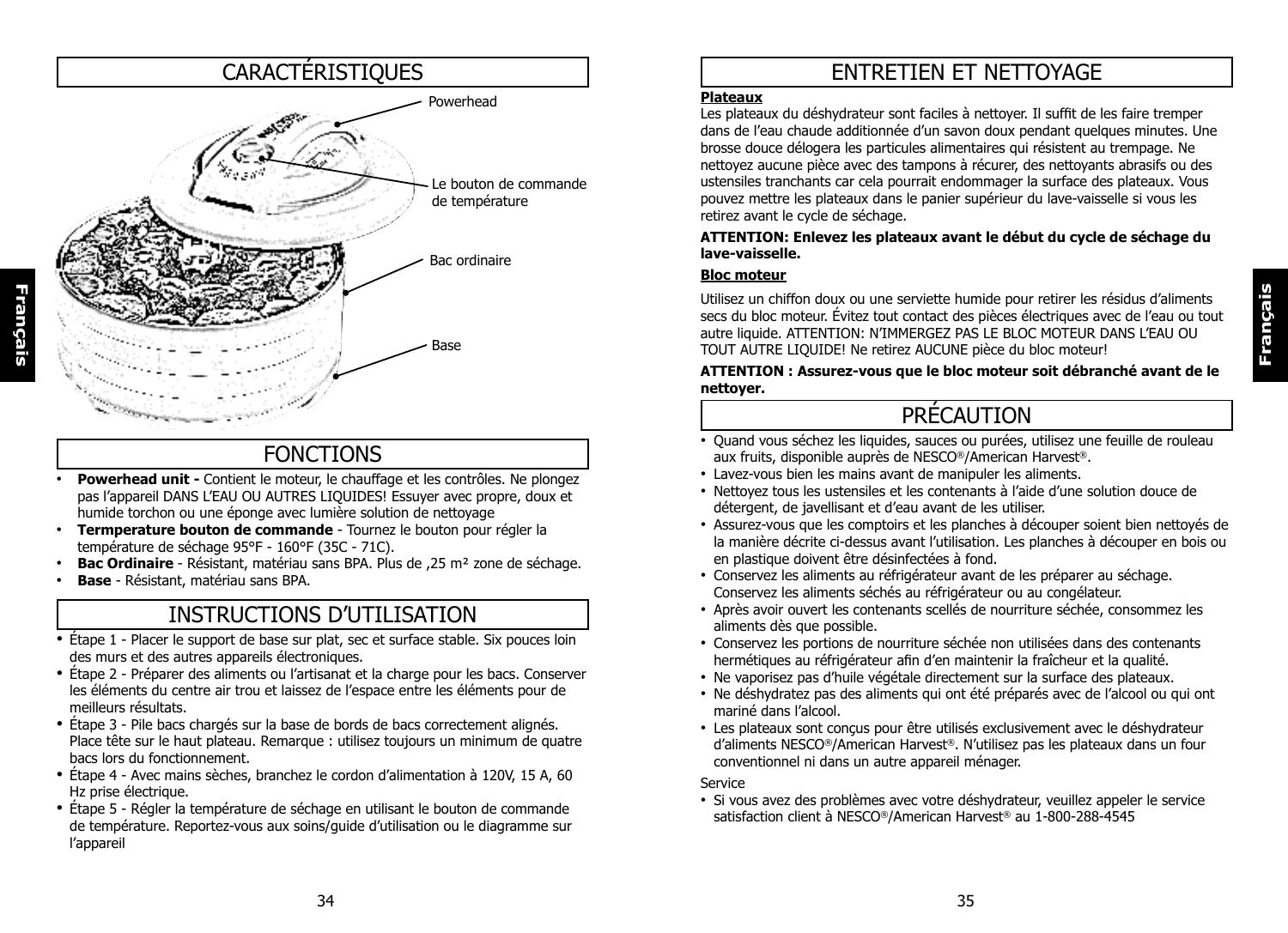# DIRECTIVIVES GÉNÉRALES DE SÉCHAGE

Certains types de fruits et légumes, l'humidité ambiante et même les méthodes de manipulation des aliments peuvent infl uer sur le temps de séchage et la qualité du produit séché.

- Essayez différentes températures de séchage, différentes épaisseurs de fruits et légumes, séchez avec prétraitement et sans prétraitement et essayez différentes méthodes de réhydratation. Vous déterminerez ce qui fonctionne le mieux selon vos préférences et vos besoins particuliers.
- Pour conserver les éléments nutritifs et obtenir un produit de qualité, il est nécessaire de procéder rapidement lorsque vous préparez les aliments pour le séchage. Une fois dans le déshydrateur, ils doivent sécher en continu selon les températures et les temps recommandés. N'éteignez pas le déshydrateur et ne laissez pas les aliments partiellement séchés sur les plateaux. Ils pourraient se gâter ou développer un mauvais goût.
- Étalez les aliments uniformément et faites-les sécher en couches simples. Si les tranches se chevauchent, les parties se chevauchant prendront deux fois plus de temps pour sécher.
- N'ajoutez pas de fruits ou légumes frais à un groupe d'aliments partiellement séchés. Cela ralentira le processus de séchage des deux lots. Il est cependant possible de combiner des aliments partiellement séchés sur un même plateau.
- Bien des gens possèdent plus d'un déshydrateur NESCO**®**/American Harvest**®**. Si vous en avez deux, il est facile de combiner le contenu de deux déshydrateurs après quelques heures et de commencer à sécher un autre lot dans le deuxième déshydrateur en se servant des plateaux qui restent.

#### Choix des aliments à sécher

**Français**

Français

- Choisissez des fruits et légumes de bonne qualité et les plus mûrs possibles.
- Lavez-les soigneusement pour en retirer les saletés, la poussière et les insectes.
- Coupez les parties abîmées.

#### Chargement des Plateaux

- Étalez les aliments uniformément sur les plateaux. Les aliments ne doivent pas se chevaucher pour ne pas ralentir le temps de séchage.
- Au fur et à mesure que chaque plateau est rempli, mettez-le sur le déshydrateur pour commencer le séchage..

#### Temps de séchage

- En raison de la conception unique du système Converga-Flow breveté du déshydrateur NESCO®/American Harvest®, vous serez surpris de la rapidité à laquelle la plupart des aliments sèchent.
- Le temps de séchage peut aussi varier considérablement d'une région à une autre et d'un jour à l'autre selon les conditions climatiques. Prendre des notes peut vous aider à prévoir le temps de séchage d'aliments précis.

#### Température de séchage

• Les fruits, les rouleaux aux fruits et les légumes doivent être séchés entre 130°F et 140°F (55C to 60C). Cette température permet de minimiser la perte des vitamines A et C sensibles à la chaleur.

- Tous les aliments suent quand ils commencent à sécher, vous pouvez donc régler la température à plus de 140°F (60C) pendant les deux premières heures de séchage. La température réelle des aliments restera de 15°F à 20°F (6C à 8C) inférieure à la température ambiante pendant les deux premières heures de séchage.
- La viande et le poisson doivent être séchés à la température la plus élevée du déshydrateur. Cette température permet de minimiser les bactéries et autres micro-organismes contaminants, communs à la viande et au poisson pendant les premières étapes du séchage.
- Les noix et les graines sont riches en huile. Si vous les séchez à des températures élevées, elles auront tendance à devenir rances et à développer un mauvais goût. La meilleure température est de 95°F to 105°F (35C to 41C).
- Les fi nes herbes et les épices ont plus de goût quand elles commencent à s'ouvrir. Elles doivent être cueillies très fraîches avant de fl eurir. Comme les huiles aromatiques sont très sensibles, la température de séchage doit être de 95°F à 105°F (35C à 41C). Faites attention à ne pas surcharger les plateaux pour ne pas prolonger le temps de séchage..
- Les fl eurs, les herbes et les épices séchées utilisées pour le pot-pourri doivent être séchées à une température allant de 95°F à 105°F (35C à 41C) pour conserver leur arôme et leur couleur.

#### **Emballage**

- Certains morceaux sèchent plus rapidement que d'autres. Les aliments séchés doivent être retirés et mis dans un contenant hermétique. Laissez le reste des morceaux dans le déshydrateur jusqu'à ce qu'ils soient assez secs.
- Emballez rapidement les aliments séchés afi n d'empêcher la contamination et éviter que la nourriture devienne collante ou ne se réhydrate à cause de l'humidité. Conservez les aliments séchés dans des contenants hermétiques et à l'épreuve de l'humidité.
- Les emballeuses sous vide de cuisine sont idéales pour emballer les aliments séchés. Elles permettent de conserver les aliments séchés trois à quatre fois plus longtemps.
- Étant donné que la plupart des matériaux d'emballage sont transparents, conservez les aliments séchés dans un contenant en plastique ou en métal qui empêche la lumière de pénétrer. Ne conservez pas les légumes et les fruits ensemble dans le même contenant car la saveur et l'humidité pourraient se transférer.
- Il est préférable de retirer les rouleaux aux fruits du déshydrateur pendant qu'ils sont encore chauds, de les enrouler dans une pellicule en plastique puis de les conserver dans des contenants hermétiques et à l'épreuve de l'humidité.
- Les oignons et les tomates absorbent facilement l'humidité de l'air et devraient être emballés immédiatement après avoir été retirés du déshydrateur.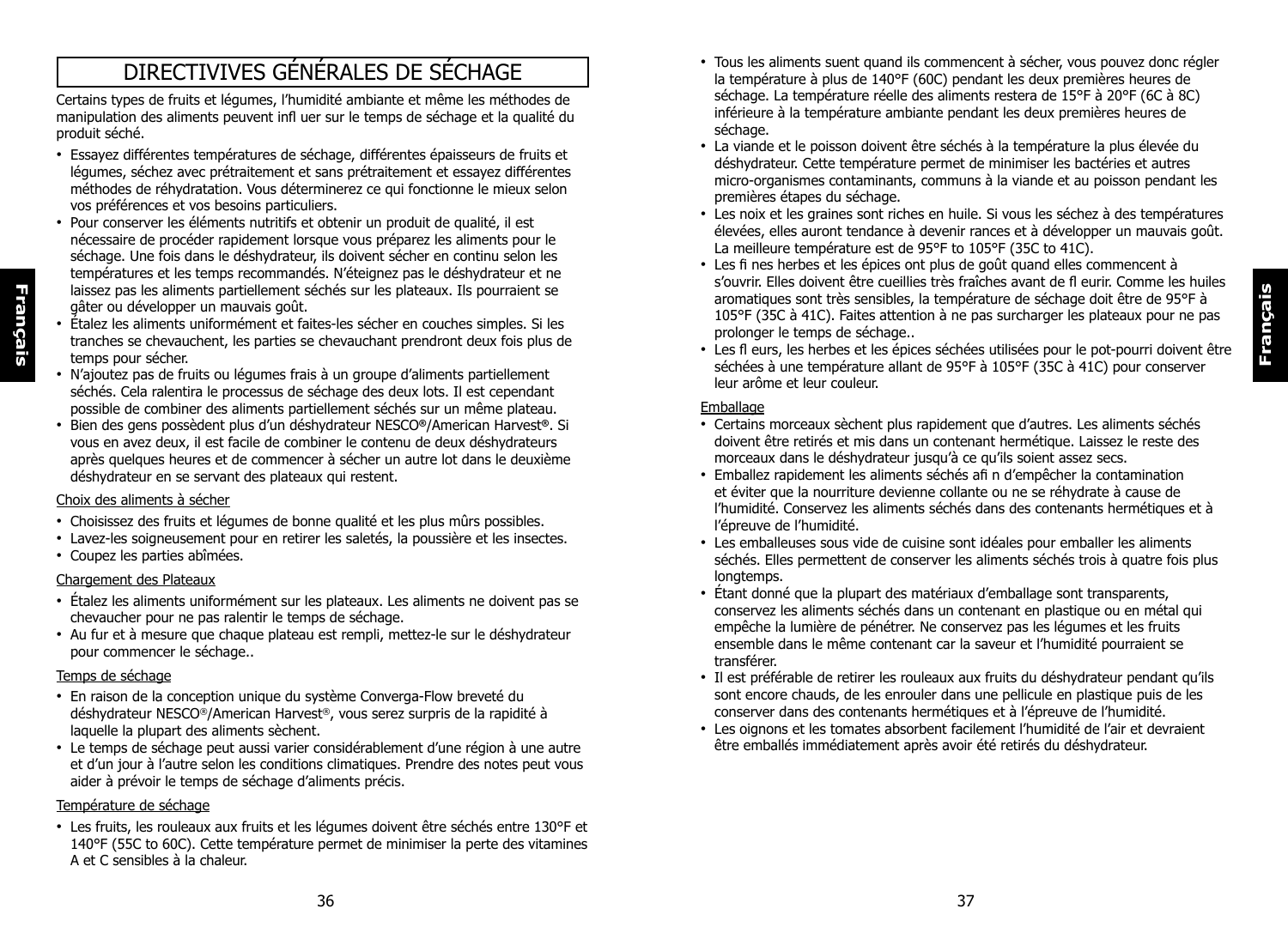#### Test de Séchage

- Il faut bien surveiller la nourriture vers la fi n du processus de séchage pour empêcher qu'elle ne sèche trop. Les aliments trop secs perdent une part de leur texture, de leur nutrition et de leur goût. Pour vérifi er si l'aliment est assez sec, retirez un morceau, laissez-le refroidir et déterminez le degré de sécheresse en le touchant du doigt.
- Les fruits doivent être fl exibles et coriaces sans poches d'humidité. Déchirez un morceau en deux, pincez et vérifi ez la présence de gouttelettes au point d déchirure. S'il n'y en a pas, le fruit est assez sec pour une conservation à long terme.
- La viande séchée doit être dure sans être cassante.
- Le poisson sec doit être dur sans être cassant. Si le poisson possède une
- teneur élevée en matières grasses, et donc en huile, il peut avoir l'air humide.
- Les légumes doivent être durs ou croquants.
- Si les aliments ne sont pas suffi samment séchés ou s'ils sont exposés à l'humidité
- en raison d'un emballage inadéquat, ils pourraient se détériorer et perdre une part
- de leurs éléments nutritifs et même moisir pendant la conservation.

#### Conservation

**Français**

Français

- Les aliments séchés doivent être conservés dans un endroit frais, sec et aussi sombre que possible. Plus l'endroit est sombre et frais, plus les aliments déshydratés conserveront longtemps leur qualité et leurs éléments nutritifs.
- La température de conservation idéale pour les aliments déshydratés est de 60°F (15C) jusque sous le point de congélation.
- Le réfrigérateur ou le congélateur est l'endroit idéal pour les conserver, surtout lorsqu'il s'agit d'aliments à faible teneur en acide tels que les viandes, le poisson et les légumes.

# SÉCHAGE DES FRUITS

Les fruits sont idéaux à sécher en raison de leur forte concentration en sucre naturel. Ils possèdent une teneur élevée en acide (et sont donc moins sensibles à la détérioration et aux micro-organismes) et ils sont délicieux! Vous pouvez acheter les fruits de saison en vrac dans des verger ou des fermes à des prix nettement moins chers que ceux des supermarchés.

#### Choix des fruits

Les fruits cueillis quand ils sont mûrs possèdent la plus forte concentration en sucre naturel et en éléments nutritifs. Pour obtenir un produit de la meilleure qualité, choisissez seulement des fruits frais, mûrs et non abîmés.

#### Préparation

Lavez bien les fruits et retirez toutes les imperfections. Retirez la peau (si désiré), la queue et les graines. Coupez-les en deux ou en tranches de 1/4" à 1/2" (un robot culinaire ou une trancheuse permettra de couper rapidement des tranches uniformes et les fruits prendront ainsi le même taux de séchage). Certains fruits, comme les fi gues, les pruneaux, les raisins, les bleuets, les canneberges, etc., sont enrobés d'une cire naturelle protectrice. Si vous désirez sécher ces fruits entiers, trempez-les dans de l'eau bouillante pendant 1 à 2 minutes (en fonction de l'épaisseur et de la dureté de la peau) pour accélérer la déshydratation. Ceci rend la peau plus poreuse en enlevant l'enrobage de cire naturelle et accélère donc le processus de séchage.

Ce processus s'appelle « le fendillement ». Des petites lignes apparaissent sur la peau du fruit laissant l'humidité s'échapper. Parfois, ces lignes sont si fi nes qu'on ne peut pas les voir. Vous pouvez couper en deux de nombreux fruits et retirer leur noyau pour les sécher. Si vous les séchez avec la peau, déposez-les côté peau sur le plateau pour empêcher le fruit et la pulpe de couler à travers les plateaux. Vérifi ez fréquemment les fruits vers la fi n du processus de séchage et retirez les morceaux qui deviennent secs. C'est à vous de décider si vous voulez éplucher les fruits ou pas. (Si les fruits ont été paraffi nés artifi ciellement, il faut les éplucher pour enlever la paraffi ne). La peau contient des éléments nutritifs mais elle a tendance à devenir très dure une fois sèche et les fruits avec la peau prennent plus de temps à sécher. Essayez les fruits avec et sans peau et faites votre choix. Au besoin, pré-traitez les fruits et mettez-les à sécher dans le déshydrateur à 135°F (57C).

#### Pré-traitement

Le pré-traitement réduit l'oxydation et vous offre un produit de qualité supérieure, de meilleur goût et avec plus de vitamines. Les pommes, poires, pêches et abricots sont meilleurs lorsqu'ils sont pré-traités. Ils sont plus appétissants, ont une durée de conservation plus longue et sont plus nutritifs. Placez les fruits qui ont tendance à brunir dans une solution de préservation d'acide ascorbique afi n de réduire le brunissement pendant la préparation. Ne laissez pas les fruits coupés dans une solution de préservation pendant plus d'une heure. Il existe différentes méthodes de pré-traitement : vous pouvez faire tremper les fruits dans un jus de fruit ou un mélange d'acide ascorbique. Vous pouvez aussi utiliser le blanchiment au sirop, la vapeur, la sulfatation. Les résultats de ces méthodes varient également. Essayez ces méthodes et choisissez celle que vous aimez le plus.

#### Pré-traitement naturel:

Les jus de fruits contenant de l'acide ascorbique peuvent être utilisés comme prétraitement naturel pour diminuer le brunissement. Même si les fruits perdront un peu de leurs couleurs, le jus d'ananas, d'orange, de citron ou de citron vert conviennent aussi. Les mélanges d'acide ascorbique du supermarché peuvent être aussi utilisés. Il vous suffi t de suivre les instructions sur l'emballage. Tranchez les fruits directement dans le jus ou le mélange d'acide ascorbique. Laissez-les tremper 5 minutes avant de les placer sur les plateaux. Vous pouvez aussi tremper les fruits dans du miel ou un mélange de miel et de jus.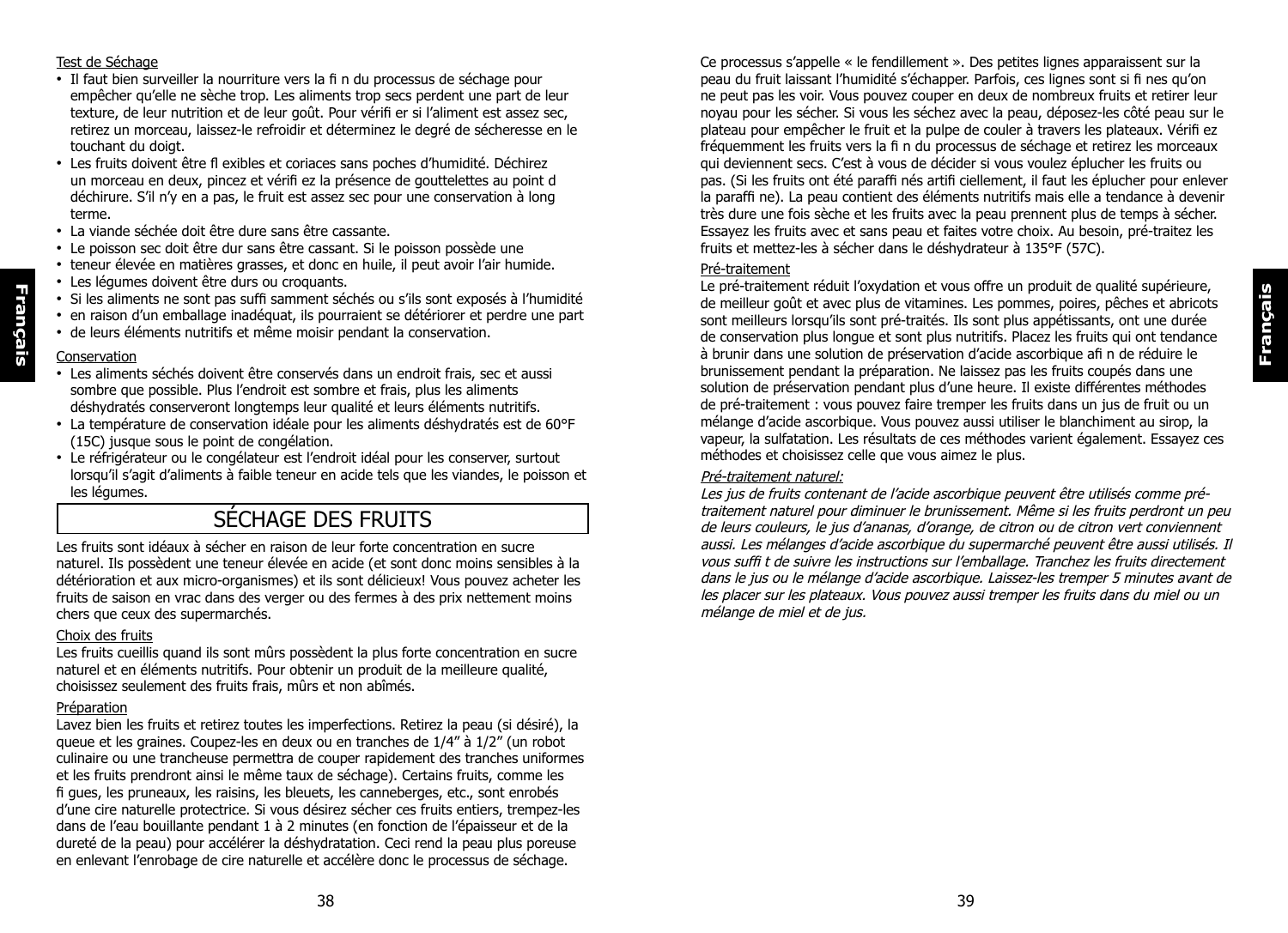# SÉCHAGE DES ROULEAUX AUX FRUITS

Les rouleaux aux fruits constituent une collation populaire des jeunes et des moins jeunes. Ces tablettes de fruits sont faites de fruits frais réduits en purée et cette purée est ensuite séchée et roulée en bouchées. Les rouleaux aux fruits sont faciles à faire et coûtent moins chers que ceux du supermarché.

#### Choix des fruits

Presque n'importe quel fruit peut faire un excellent rouleau. La plupart des fruits peuvent également être combinés à d'autres. Certains fruits, comme les pommes, sont riches en pectine et en fibre et ont une excellente texture une fois secs. Les combinaisons sont illimitées. Il suffit de faire preuve d'imagination

Utilisez des fruits frais en saison. Vous pouvez également utiliser des fruits un peu trop mûrs, des fruits de forme irrégulière ou des fruits légèrement abîmés qui ne conviendraient pas à la mise en conserve ou au séchage. Certains fruits, tels que les agrumes, devraient être combinés à d'autres fruits, car ils comportent beaucoup de liquide et peu de pulpe. Si un fruit s'avère trop liquide, vous pouvez y ajouter de la compote de pommes, une pomme ou un autre fruit similaire, ce qui permettra de l'épaissir.

Quand vous n'avez pas de fruits frais à votre disposition, les fruits en conserve (sucrés ou non sucrés) font très bien l'affaire. Égouttez le liquide et versez les fruits dans le mélangeur. Vous pouvez utiliser de la compote de pommes vendue dans le commerce pour faire d'excellents rouleaux aux fruits. Les fruits congelés conviennent également, mais ils ont tendance à être un peu plus liquides. Décongelez-les et suivez les instructions des fruits frais.

#### Préparation

Lavez les fruits et coupez toute partie abîmée ou gâtée. Réduisez les fruits en purée dans le mélangeur jusqu'à l'obtention d'une consistance lisse. Vous pouvez ajouter un peu de jus ou d'eau pour aider au processus de mélange. En principe, il n'est pas nécessaire de sucrer les fruits. Cependant, si les fruits ne sont pas assez mûrs ou s'ils sont particulièrement acides, vous pouvez ajouter du sirop de maïs léger ou du miel. Ajoutez 1 cuiller à thé ou plus d'édulcorant pour chaque quart de purée, à votre goût. (Le sucre ajouté aux rouleaux aux fruits a tendance à devenir cassant pendant la conservation).

#### Séchage

Placez une feuille de rouleau aux fruits sur le plateau du déshydrateur et enduisezla légèrement d'huile végétale pour l'empêcher de coller. La purée doit être de 1/4" à 3/8" d'épaisseur et répandue uniformément. Faites sécher à 130°F – 140°F (55C – 60C) jusqu'à ce que la purée ait l'air dur mais flexible, de 4 à 8 heures.

#### Conservation

Retirez le rouleau aux fruits lorsqu'il est encore chaud, roulez-le, coupez-le en plus petits morceaux (si désiré) et emballez-les dans une pellicule en plastique. Les morceaux emballés individuellement doivent être conservés dans des contenants plus grands et à l'épreuve de l'humidité.

# GUIDE DE SÉCHAGE DES FRUITS

Les fruits ne prennent pas tous le même temps à sécher. Le temps de séchage varie selon la quantité des fruits, l'épaisseur des tranches et leur teneur en humidité. Les directives ci-dessous sont générales. Pour des temps de séchage plus précis, notez les temps de séchage au fur et à mesure en guide de référence ultérieure

**Français**

| Fruits                | Préparation                                                                            | Temps moyen<br>de séchage | <b>Utilisations</b>                                                               |
|-----------------------|----------------------------------------------------------------------------------------|---------------------------|-----------------------------------------------------------------------------------|
| Abricots              | Coupez en deux,<br>dénoyautez et coupez en<br>quatre. Pré-traitez                      | 8-16 heures               | Desserts, muesli,<br>plats à la viande,<br>tartes et sauces                       |
| Agrumes               | Épluchez, si désiré.<br>Coupez en tranches de<br>9.5 <sub>mm</sub>                     | 8-16 heures               | Aromatisants<br>lorsqu'ils sont<br>réduits en poudre                              |
| Ananas                | Épluchez, évidez et<br>coupez en tranches de<br>9.5mm à 12.5mm                         | 6-12 heures               | Collations, produits<br>de boulangerie,<br>granola au four                        |
| <b>Bananes</b>        | Epluchez, coupez en<br>tranches de 9.5mm ou<br>coupez en longueur                      | 6-12 heures               | Collations, nourriture<br>pour bébés, granola,<br>biscuits et pain aux<br>bananes |
| <b>Bleuets</b>        | Lavez et enlevez la<br>queue. Trempez dans<br>l'eau bouillante pour<br>craquer la peau | 6-12 heures               | Pains, produits<br>de boulangerie,<br>collations, crème<br>glacée, yaourts        |
| Canneberges           | Lavez et enlevez la<br>queue. Trempez dans<br>l'eau bouillante pour<br>craquer la peau | 10-18 heures              | Pains, produits de<br>boulangerie,<br>collations, crème<br>glacée, yaourts        |
| Cerises               | Lavez, enlevez la queue<br>et le noyau                                                 | 18-26 heures              | Pains, produits de<br>boulangerie,<br>collations, crème<br>glacée, yaourts        |
| Figues                | Enlevez la queue et<br>coupez en deux                                                  | 8-15 heures               | Garnitures, gâteaux,<br>crèmes-desserts,<br>pains et biscuits                     |
| <b>Fraises</b>        | Coupez en deux ou en<br>tranches                                                       | 6-12 heures               | Collations,<br>céréales, produits<br>de boulangerie                               |
| Fruits en<br>conserve | Égouttez bien. Si les fruits<br>sont petits, placez-les sur<br>un tamis                | 6-12 heures               | Collations, pains,<br>granola                                                     |
| <b>Kiwis</b>          | Epluchez, coupez en<br>tranches de 9.5mm à<br>12.5mm                                   | 5-12 heures               | Collations                                                                        |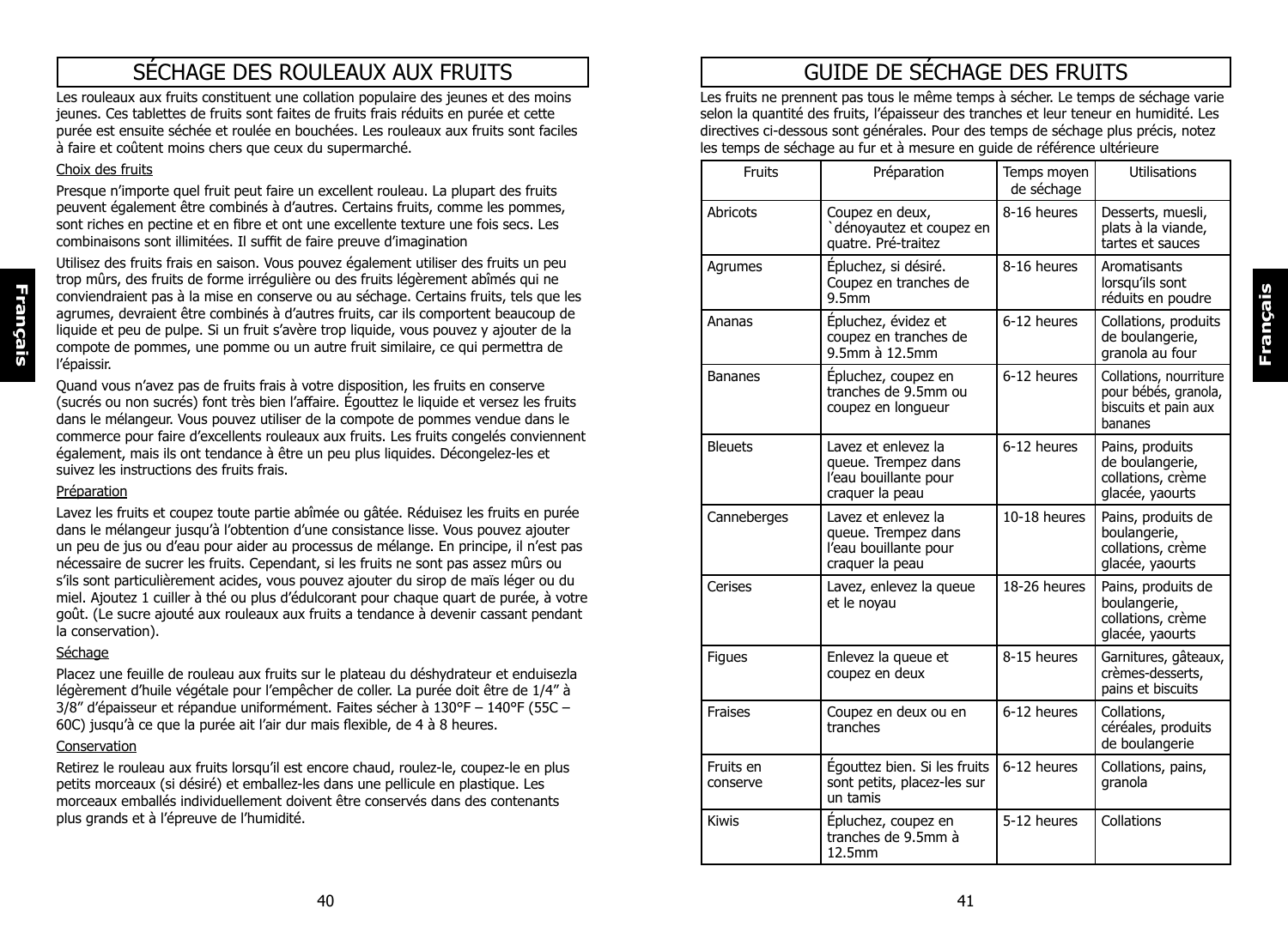| <b>Fruits</b>                      | Préparation                                                                                                                              | Temps moyen<br>de séchage   | <b>Utilisations</b>                                                     |
|------------------------------------|------------------------------------------------------------------------------------------------------------------------------------------|-----------------------------|-------------------------------------------------------------------------|
| Mangues                            | Épluchez, coupez en<br>tranches de 9.5mm à<br>partir du noyau                                                                            | 6-16 heures                 | Collations, céréales<br>et produits de<br>boulangerie                   |
| <b>Melons</b>                      | Retirez la peau et les<br>graines. Coupez en<br>tranches de 12.5mm                                                                       | 8-20 heures                 | Collations                                                              |
| <b>Nectarines</b>                  | Coupez en quatre ou en<br>tranches de 9.5mm à<br>12.5mm. Pré-traitez                                                                     | 6-16 heures                 | Collations, desserts<br>et produits de<br>boulangerie                   |
| <b>Melons</b>                      | Retirez la peau et les<br>graines. Coupez en<br>tranches de 12.5mm                                                                       | 8-20 heures                 | Collations                                                              |
| <b>Nectarines</b>                  | Coupez en quatre ou en<br>tranches de 9.5mm à<br>25.4mm. Pré-traitez                                                                     | 6-16 heures                 | Collations, desserts<br>et produits de<br>boulangerie                   |
| Noix de coco                       | Retirez la coque foncée<br>externe, coupez en<br>tranche de 9.5mm                                                                        | 3-8 heures                  | Gâteaux, biscuits,<br>desserts et granola                               |
| Oranges, citrons,<br>citrons verts | Coupez en tranches de<br>6.3mm                                                                                                           | 2-12 heures                 | Artisanat, collations,<br>pâtisserie                                    |
| Pêches                             | Épluchez si désiré.<br>Coupez en deux ou en<br>quatre. Pré-traitez                                                                       | 6-16 heures                 | Collations, pains,<br>pavés, biscuits et<br>granola                     |
| Poires                             | Épluchez, évidez et<br>coupez en tranches de<br>9.5mm. Pré-traitez                                                                       | 6-12 heures                 | Collations, pains,<br>biscuits, beignets<br>et granola                  |
| Pommes                             | Épluchez, évidez et<br>coupez en tranches de<br>9.5mm. Pré-traitez                                                                       | 4-10 heures                 | Compote, tartes,<br>pavés, anneaux,<br>collations, pains et<br>biscuits |
| Prunes et<br>pruneaux              | Coupez en deux ou en<br>quatre et retirez le noyau                                                                                       | 8-16 heures                 | Collations, biscuits,<br>muffins, pains et<br>granola                   |
| Raisins                            | Laissez-les entiers et<br>enlevez les pédoncules<br>(si blanchis                                                                         | 10-36 heures<br>6–10 heures | Produits de<br>boulangerie,<br>céréales et collations                   |
| Rhubarbe                           | Coupez en tranches de<br>25mm dans le sens de la<br>longueur. Cuisez-les à la<br>vapeur jusqu'à ce qu'elles<br>soient légèrement tendres | 6-14 heures                 | Tartes, tartelettes<br>et autres desserts                               |

# SÉCHAGE DES LÉGUMES

Certains légumes sont délicieux quand ils sont séchés. D'autres perdent leur attrait et sont meilleurs congelés ou frais. Certains légumes sont biens meilleurs congelés que séchés, si vous devez les conserver. Les légumes ont une faible teneur en acide et en sucre ce qui les rend sensible à la détérioration et ils ont tendance à se conserver moins longtemps que les fruits séchés. L'emballage et des conditions de conservation idéales sont des éléments essentiels pour obtenir des légumes séchés qui sont aussi délicieux en décembre qu'en été, au moment où ils ont été cueillis!

#### Choix des légumes

Choisissez des légumes frais, croquants pour obtenir un produit déshydraté de qualité. Tout comme pour les fruits, choisissez des légumes mûrs et séchez-les dès que possible pour minimiser les pertes.

#### Préparation

Lavez bien les légumes et retirez les parties abîmées. Épluchez, parez, évidez et/ ou coupez les légumes en tranches.

#### **Blanchiment**

La plupart des légumes doivent être blanchis à la vapeur ou au four à microondes pour ralentir l'action enzymatique qui se poursuivra pendant le séchage et la conservation.

Remarque : Le blanchiment amollit la structure cellulaire, permettant ainsi à l'humidité de s'échapper plus facilement et aux légumes de se réhydrater plus rapidement. Il n'est pas nécessaire de blanchir les oignons, l'ail, les poivrons et les champignons. Les fi nes herbes ne doivent pas être blanchies. Le blanchiment à l'eau n'est pas recommandé en raison de la perte des vitamines et des minéraux solubles dans l'eau.

#### Blanchiment à la vapeur

Utilisez un cuiseur à vapeur commercial ou une casserole avec un couvercle qui ferme bien et un panier cuit-vapeur. Portez environ 1 pouce d'eau à ébullition et ajoutez les légumes coupés en tranches. Couvrez. Faites cuir les légumes à la vapeur jusqu'à ce qu'ils soient bien chauds mais sans être cuits. Il faut compter environ 1/3 du temps requis pour cuire les légumes. Les légumes doivent rester croquants. Égouttez les légumes dans le panier cuit-vapeur et placez-les immédiatement sur les plateaux de séchage.

#### Blanchiment au four à micro-ondes

Un four à micro-ondes est idéal pour blanchir les légumes. Préparez-les de la même manière que pour le blanchiment à la vapeur. Placez les légumes dans un plat allant au four à micro-ondes, couvrez et cuisez à haute intensité pendant la moitié du temps requis pour cuire complètement le légume frais. Selon l'âge et le modèle du four à micro-ondes, il vous faudra peut-être arrêter à mi-cuisson et remuer les légumes pour obtenir un blanchiment uniforme.

#### Séchage

Mettez les légumes blanchis sur les plateaux de séchage et assurez-vous que l'air circule librement entre les morceaux. Pour les légumes tels que le maïs ou les pois qui ont tendance à s'agglutiner, remuez de temps en temps pour que l'air atteigne tous les morceaux. Les légumes sont séchés jusqu'à ce qu'ils soient croquants, durs ou cassants. Emballez-les immédiatement après le séchage pour éviter qu'ils n'absorbent l'humidité de l'air. Généralement, la température de séchage des légumes est de 130°F à 145°F (55C to 63C).

**Français**

Français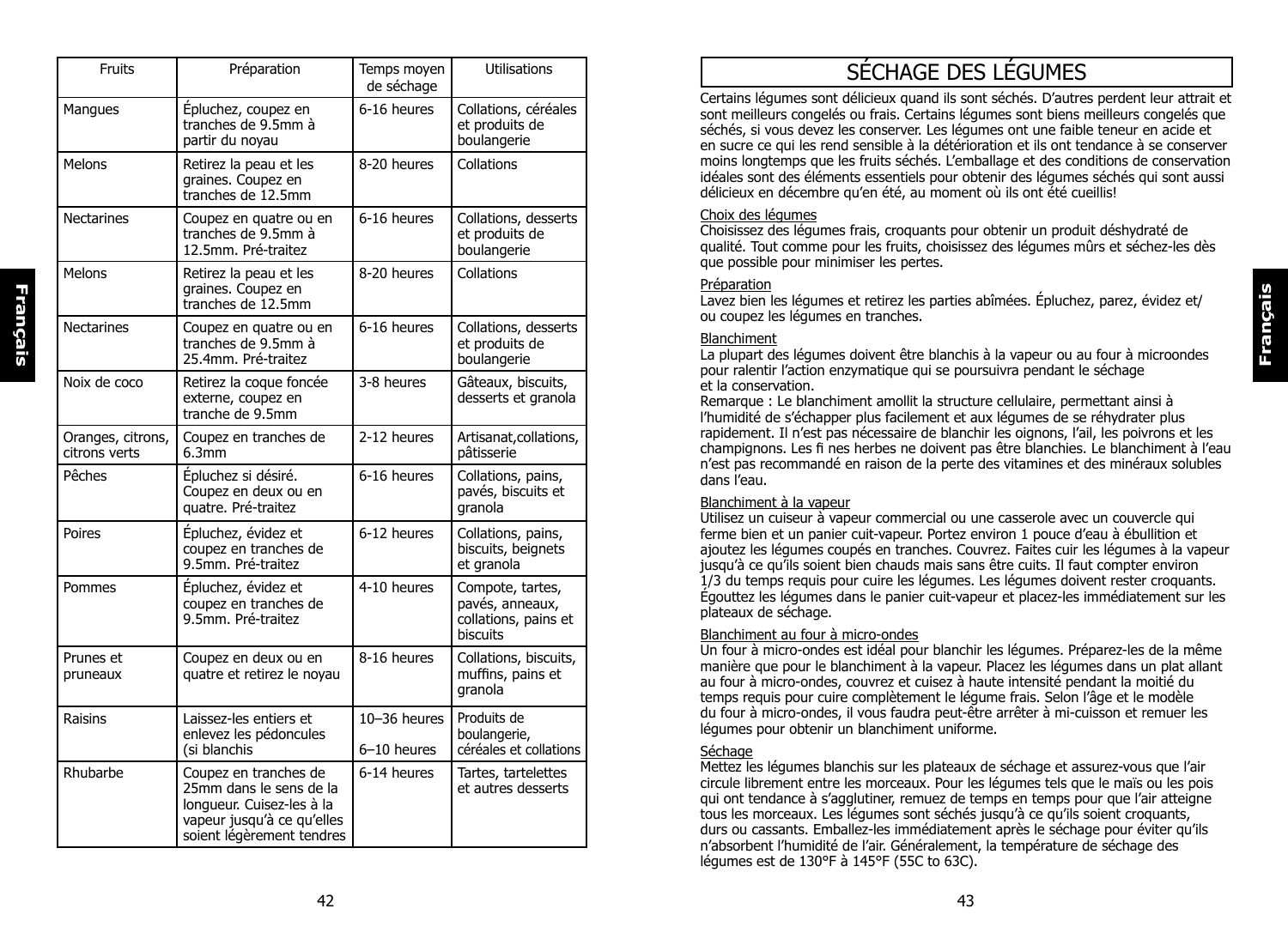# GUIDE DE SÉCHAGE DES LÉGUMES

Les légumes également ne prennent pas tous le même temps à sécher. Le blanchiment réduit le temps de séchage, mais il ne faut pas blanchir tous les légumes. Le temps de séchage varie, et les directives ci-dessous sont générales et peuvent varier. Pour des temps de séchage plus précis, notez les temps de séchage au fur et à mesure en guise de référence ultérieure.

| <b>Aliments</b>   | Préparation                                                                                                                                                             | Temps moyen<br>de séchage | <b>Utilisations</b>                                                                                     |
|-------------------|-------------------------------------------------------------------------------------------------------------------------------------------------------------------------|---------------------------|---------------------------------------------------------------------------------------------------------|
| Ail               | Séparez et épluchez les<br>gousses                                                                                                                                      | 6-12 heures               | Poudre pour<br>assaisonnement                                                                           |
| <b>Artichauts</b> | Coupez les coeurs en<br>lamelles de 3.2mm.<br>Blanchissez                                                                                                               | 6-12 heures               | Marinez ou trempez<br>dans une pâte à<br>frire et faites frire                                          |
| Asperges          | Lavez et coupez en<br>morceaux de 25mm.<br>Blanchissez                                                                                                                  | 3-10 heures               | Réhydratez, servez<br>dans une sauce à<br>la crème                                                      |
| Aubergines        | Épluchez, coupez en<br>tranches de 6.3mm.<br>Blanchissez                                                                                                                | 4-14 heures.              | Sauces à la crème,<br>plats en casserole,<br>trempez dans une pâte<br>à frire et faites frire           |
| <b>Betteraves</b> | Cuisez à la vapeur jusqu'à<br>ce qu'elles soient tendres.<br>Refroidissez et épluchez.<br>Coupez en morceaux de<br>12.5mm                                               | 3-10 heures               | Soupes et ragoûts                                                                                       |
| Carottes          | Épluchez, coupez les<br>extrémités et coupez<br>en tranches de 3/8" ou<br>râpez. Blanchissez                                                                            | 6-12 heures               | Salades, soupes,<br>ragoûts, et gâteau<br>aux carottes                                                  |
| Céleri            | Lavez et coupez les<br>branches de céleri en<br>tranches de 3.2mm.<br>Blanchissez dans une<br>solution de 1/2 c. à thé<br>de bicarbonate de soude<br>pour 1 tasse d'eau | 3-10 heures               | Soupes, ragoûts,<br>poudre pour sel de<br>céleri (ajoutez des<br>parties égales de<br>céleri et de sel) |
| Champignons*      | Nettoyez avec une brosse<br>souple. Ne lavez pas                                                                                                                        | 4-10 heures               | Réhydratez pour les<br>soupes, plats à la<br>viande, omelettes<br>ou fritures                           |
| Chou-fleur        | Lavez, coupez en portions<br>individuelles. Blanchissez                                                                                                                 | 6-14 heures               | Soupes et ragoûts                                                                                       |

\* Faites sécher à 95°(35C)F de 2 à 3 heures, puis augmentez la température à 125°F (52C) pour le temps de séchage restant

| Aliments                              | Préparation                                                                                                                                   | Temps moyen<br>de séchage | <b>Utilisations</b>                                                                                                         |
|---------------------------------------|-----------------------------------------------------------------------------------------------------------------------------------------------|---------------------------|-----------------------------------------------------------------------------------------------------------------------------|
| Courgettes ou<br>courges              | Lavez, coupez les<br>extémités et coupez en<br>tranches de 3.2mm ou<br>râpez. Cuisez-les à la<br>vapeur si vous prévoyez<br>de les réhydrater | 5-10 heures               | Pains, croustilles<br>avec trempette,<br>soupes et plats en<br>casserole. (Durée<br>de conservation<br>d'une semaine        |
| Haricots verts et<br>haricots beurre. | Coupez les extrémités,<br>coupez en morceaux de<br>25mm                                                                                       | 6-12 heures               | Ragoûts, soupes et<br>plats en casserole                                                                                    |
| Maïs                                  | Épluchez, retirez les soies<br>et blanchissez. Séparez<br>les grains de l'épi                                                                 | 6-12 heures               | Beignets, soupes,<br>ragoûts et moulez<br>en semoule demaïs                                                                 |
| Oignons                               | Retirez la peau, coupez<br>les extrémités et coupez<br>en tranches de 3.2mm                                                                   | 6-12 hours                | Soupes, ragoûts<br>et sauces. Poudre<br>pour sel assaisonné.                                                                |
| Pois                                  | Écossez, lavez et<br>blanchissez                                                                                                              | 5-14 hours                | Soupes, ragoûts<br>et macédoines de<br>légumes                                                                              |
| Poivrons                              | Retirez la queue et les<br>graines. Coupez en<br>morceaux de 6.3mm                                                                            | 5-12 hours                | Soupes, ragoûts,<br>pizza, plats<br>de viande et<br>assaisonnement                                                          |
| Poivrons (épicés)                     | Lavez et coupez en<br>tranches ou coupez en<br>deux. Retirez les graines<br>si vous désirez obtenir un<br>poivron plus doux                   | 3-20 hours                | Soupes,<br>ragoûts, pizza et<br>assaisonnement                                                                              |
| Pommes de<br>terre**                  | Utilisez des pommes de<br>terre blanches. Épluchez<br>et coupez en tranches<br>de 3.2mm. Blanchissez.<br>Rincez et séchez                     | 6-12 hours                | Ragoûts, soupes et<br>plats en casserole                                                                                    |
| <b>Tomates</b>                        | Lavez et coupez en<br>tranches de 3/8" ou<br>trempez dans l'eau<br>bouillante pour décoller la<br>peau. Coupez en deux ou<br>en quatre        | 6-12 hours                | Soupes et ragoûts.<br>Réduisez en poudre<br>au mélangeur et<br>ajoutez de l'eau pour<br>obtenir une purée<br>ou une sauce** |

**Français**

\* Blanchissez pendant 5 minutes ou jusqu'à ce qu'elles soient translucides. Si elles ne sont pas assez cuites à la vapeur, elles noirciront pendant le séchage et la conservation.

\*\* Pour obtenir des informations sur la réhydratation de la tomate en poudre et ses utilisations.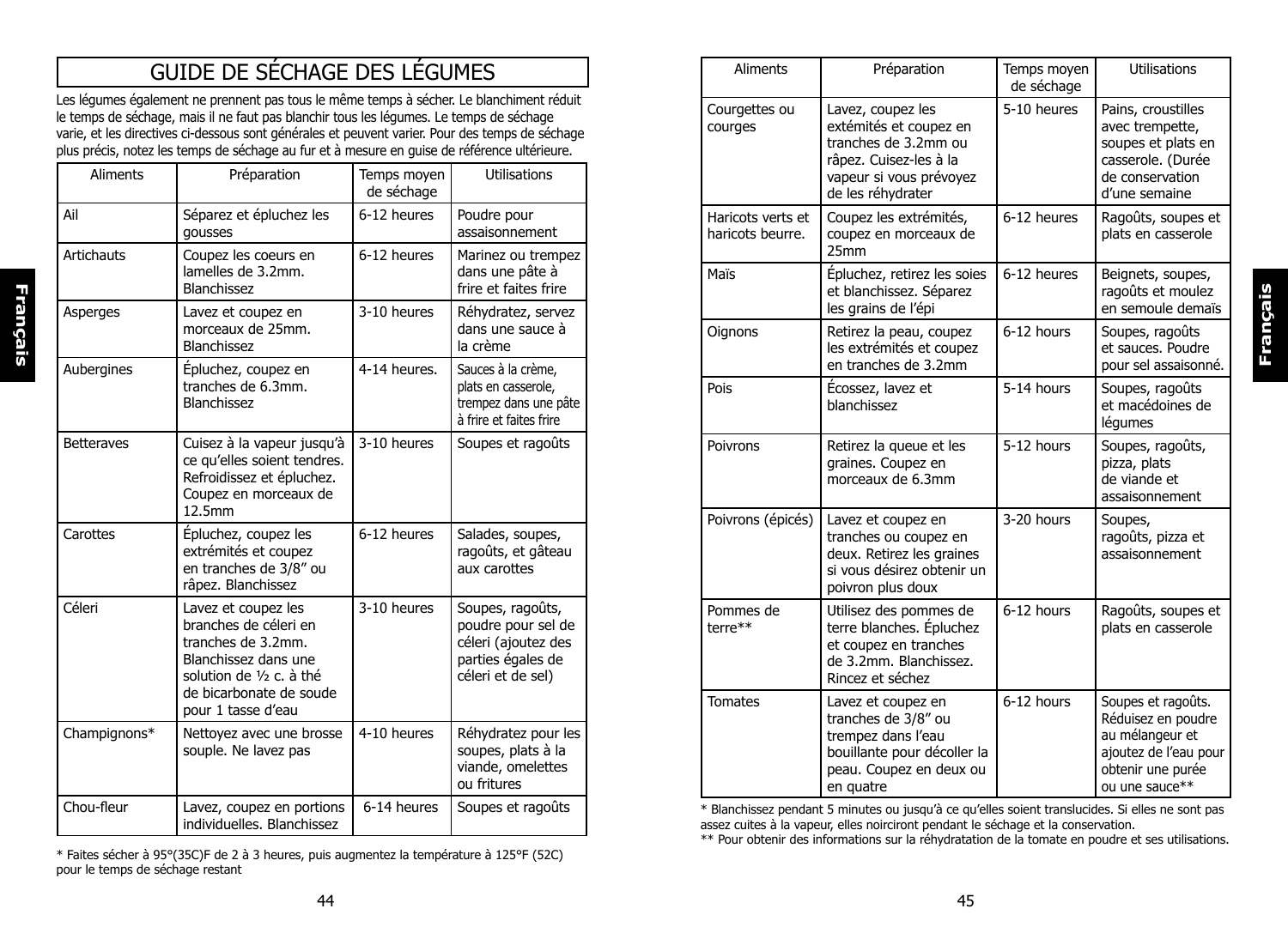# SÉCHAGE DE LA VIANDE

La viande séchée est une collation populaire pour l'école, le lunch, les randonnées et bien plus encore! La viande maigre et crue est assaisonnée dans un mélange de sels, puis séchée sans cuisson. Le produit fi ni constitue un bon exercice de mastication, il est riche en protéines et délicieux! La viande séchée est une savoureuse base de bouillon pour les soupes et les ragoûts.

#### Viande Séchée

**Français**

Français

La viande séchée préparée à la maison coûte bien moins cher que les tranches ou bâtons vendus dans les supermarchés ou les dépanneurs. Pour la plupart des viandes maigres, 3 livres de viande fraîche donneront 1 livre de viande séchée.

#### Séchage de la Viande

Vous pouvez faire de la viande séchée à partir de différentes viandes de gibier sauvage, de poisson et de volaille. Utilisez des fi lets de poisson et des poitrines de poulet. Quand vous achetez la viande pour la sécher, choisissez une viande maigre peu persillée (peu de gras), car le gras se conserve mal et a tendance à devenir rance. Il convient de choisir une coupe maigre de bifteck de fl anc ou de ronde.

À l'aide du nécessaire Jerky Works NESCO®/American Harvest®, vous pouvez faire de la viande séchée délicieuse à partir de viande hachée. Utilisez de la ronde hachée ou de la viande hachée maigre (ou très maigre). Assaisonnez avec un mélange à assaisonnement de NESCO®/American Harvest®.

Si vous faites sécher de la viande de porc, de poulet ou de dindon, utilisez de la viande précuite et transformée. Assurez-vous de la sécher à la température la plus élevée. Après avoir séché la viande, faites-la chauffer dans le four à une température minimale de 160°F (71C) pendant au moins 30 minutes afi n d'éviter le risque de salmonelle. Quand vous faites sécher de la viande de gibier, congelez la viande pendant au moins 60 jours à 0°F (-18C) avant de la sécher afin d'éviter le risque de maladie que pourrait poser l'animal. Décongelez ensuite la viande, ajoutez les assaisonnements et façonnez des bandes ou des bâtons. Placez-les sur les plateaux et faites-les sécher.

#### Préparation

À l'aide d'un couteau tranchant, retirez le gras, le cartilage, les membranes et les tissus connexes. Coupez en bandes de 1/4" à 3/8" d'épaisseur et de 5" à 6" de long. La viande est plus facile à trancher si elle est partiellement congelée. Coupez des tranches de viande d'une épaisseur uniforme pour qu'elles sèchent pendant le même temps. Tranchez la viande en travers du grain pour que le bâton de viande soit plus facile à rompre et à mâcher.

Faites mariner la viande coupée au réfrigérateur, de 4 à 8 heures, dans une marinade achetée ou faite maison avant de la faire sécher. Vous pouvez également utiliser les assaisonnements de NESCO®/American Harvest® pour la marinade en mélangeant un sachet de saumure, un sachet d'épices/d'assaisonnement et 1/4 à 1/2 tasse d'eau par livre de viande. La marinade donne du goût et attendrit la viande. Plus la viande marine, plus elle aura de saveur. Si vous vous servez de votre propre recette, assurez-vous d'utiliser une combinaison d'épices de saumurage avec du sel, nitrite de sodium, pour empêcher la croissance des bactéries pendant le stade initial du séchage. Vous pouvez obtenir les sachets de saumure en appelant notre service satisfaction client au 1-800-288-4545.

Si vous désirez faire sécher de la viande hachée, choisissez une viande maigre de 85% à 90 %. Le boeuf, la venaison, le bison et le dindon sont les choix les plus populaires. La viande hachée séchée est plus facile à faire, elle sèche plus rapidement, elle coûte moins chère et elle est plus tendre que les tranches de viande séchée. Ajoutez un sachet de mélange à assaisonnement et un sachet de saumure par livre de viande hachée. Mélangez bien et façonnez les bandes à l'aide du nécessaire Jerky Works® ou d'une presse à biscuits. Placez les bandes sur les plateaux et faites-les sécher.

#### MARINADE POUR BOEUF SÉCHÉ

Remarque: Utilisez cette recette pour le boeuf, la venaison et les autres viandes de gibiers. 1 Lb. de viande en tranches

- 4 c. à soupe de sauce de soja
- 4 c. à thé de sauce Worcestershire
- 1 c. à soupe de sauce tomate
- 1 c. à soupe de gingembre frais râpé (facultatif)

1/4 c. à thé de poivre noir (Piment de Cayenne pour une viande séchée plus épicée)

1 c. à soupe de poudre de cari (facultatif)

2 gousses d'ail

1 sachet d'assaisonnement pour viande séchée NESCO®/American® Harvest Original 1 sachet de saumure pour viande séchée.

Faites mariner la viande de 4 à 6 heures et égouttez-la. Placez la viande sur les plateaux et faites-la sécher!

#### TERIYAKI MARINADE

1 lb de viande en tranches 1 tasse de sauce Teriyaki 1 c. à thé d'ail haché fin

1 sachet d'assaisonnement pour viande séchée NESCO®/American® Harvest Teriyaki 1 sachet de saumure pour viande séchée

Dans un bol, mélangez tous les ingrédients sauf la viande. Ajoutez les tranches de viande et laissez mariner pendant au moins quatre heures au réfrigérateur. Retirez les tranches de la marinade et laissez l'excès de marinade s'égoutter avant de les placer sur les feuilles Clean-A-Screen<sup>MD</sup> sur les plateaux du déshydrateur. Les bandes de viande ne doivent pas se chevaucher. Faites sécher.

#### Séchage de la Viande

La viande doit sécher à 160°F (71C). Selon l'épaisseur des tranches, de la charge du déshydrateur et de l'humidité, le séchage prendra de 4 à 15 heures. Épongez la viande à l'aide d'un essuie-tout propre plusieurs fois pendant le séchage afi n d'éliminer l'huile qui s'accumule sur la viande. Lorsque vous retirez la viande séchée des plateaux de déshydrateur, enroulez-la dans des essuie-tout et laissez-la reposer environ deux heures avant de l'emballer. Les essuie-tout absorberont l'excès de gras et la durée de conservation sera ainsi prolongée.

#### **Entreposage**

La viande séchée qui n'est pas conservée au réfrigérateur deviendra rance après 3 à 4 semaines à la température ambiante. Réfrigérez ou congelez la viande séchée pour la conserver plus longtemps ou pour l'emporter en voyage ou en camping. Si des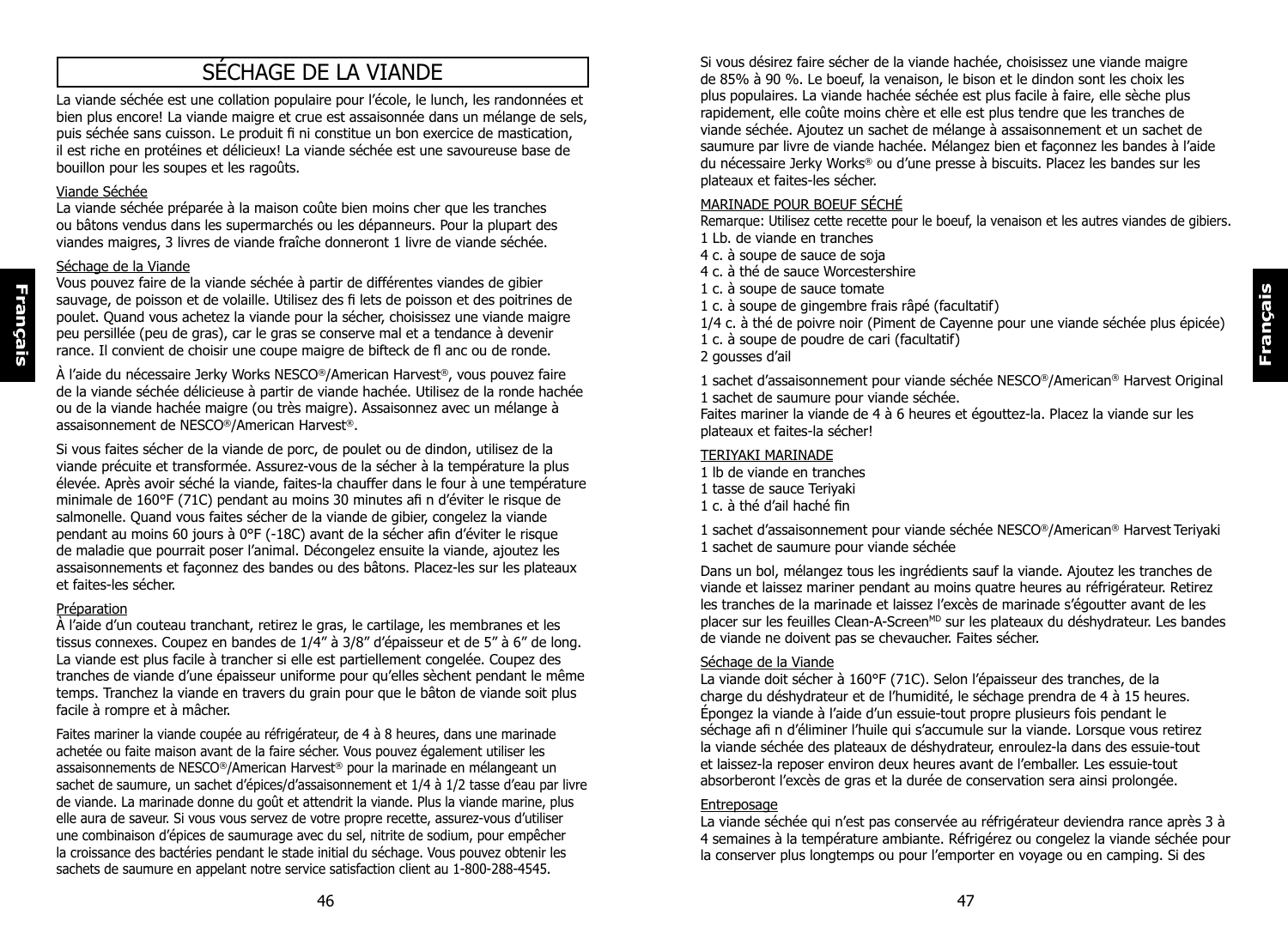cristaux de glace se sont formés dans le sac, emballez de nouveau la viande dans un contenant sec. Si la viande est entièrement sèche, elle durera des semaines quand vous êtes à l'extérieur ou en voyage. Tous les types de viande séchée doivent être suffi samment secs pour éviter la moisissure. Si un sac de viande séchée contient de la moisissure, vous devez jeter tout le contenu

#### Séchage des viandes Cuites

Si vous faites sécher la viande pour les ragoûts, les tartinades pour sandwich ou le boeuf Stroganoff, la viande doit être tendre et de choix. Elle doit être cuite de façon à ce qu'elle ne devienne pas dure et diffi cile à mâcher quand elle est reconstituée. Utiliser le reste d'un rôti ou d'un steak évite de précuire la viande. Déshydratez ces restes pour les collations, les randonnées et le camping.

La durée de conservation de la viande cuite séchée est de 2 à 3 semaines à température ambiante. Conservez-la au réfrigérateur ou au congélateur pour maintenir l'excellente qualité du produit avant de l'utiliser en randonnée ou au camping. La viande séchée restera fraîche et délicieuse jusqu'à 6 mois au congélateur.

#### Séchage du poisson

Vous pouvez faire sécher le poisson maigre et le poisson gras, mais ce dernier ne se conservera pas plus d'une semaine à la température ambiante. Le poisson séché doit contenir environ 15% d'humidité quand il est complètement sec. Il sera fl exible et ferme. Si vous avez des doutes sur l'état de sécheresse du poisson, conservez-le au réfrigérateur ou au congélateur pour éviter qu'il ne s'abîme.

Vous pouvez aussi sécher le poisson cuit, mais son goût différera du poisson séché. C'est aussi une collation délicieuse. Il n'est pas recommandé de réhydrater le poisson cuit car le produit fi ni n'est pas très bon.

#### Choix du poisson

Choisissez un poisson frais. Si vous pêchez le poisson, nettoyez-le promptement et conservez-le sur de la glace jusqu'à ce que vous soyez prêt à le déshydrater. Si vous achetez le poisson, assurez-vous qu'il soit frais et qu'il n'ait pas été congelé auparavant. Vous pouvez sécher le poisson congelé, mais il sera de qualité inférieure.

#### Préparation

Coupez le poisson en bandes de 1/4 à 3/8 pouces d'épaisseur. Faites-le mariner dans votre marinade préférée. Si vous utilisez votre propre recette, ajoutez au moins 1-1/2 à 2 cuillerées à thé de sel par livre de poisson frais. Le sel ralentit la croissance des bactéries de surface pendant le stade initial du séchage. Faites mariner le poisson au réfrigérateur, au moins de 4 à 8 heures, pour qu'il absorbe le sel et l'assaisonnement.

#### Séchage

Faites sécher le poisson à une température de 130°F à 140°F (55C à 60C) jusqu'à ce qu'il soit ferme et sec au toucher, mais sans s'émietter. Il ne doit y avoir aucune poche d'humidité.

#### Emballage et conservation

Suivez les directives de l'emballage et de la conservation aux pages 9 et 10. Conservez le poisson séché dans un congélateur s'il n'est pas consommé dans les 2 à 3 semaines.

# SÉCHAGES DES FINES HERBES

Les fi nes herbes et les épices fraîches ont un arôme et une saveur bien plus fortes que les herbes et épices séchées du commerce. Elles sont appréciées des amateurs de bonne chère et des grands chefs.

On cuisine très souvent avec les fi nes herbes et les épices séchées parce qu'elles sont plus faciles à trouver et plus pratiques à utiliser que les fraîches. Même si elles ont moins d'arôme après avoir séché, elles deviennent plus concentrées car elles ont perdu beaucoup d'humidité. La plupart des fi nes herbes contiennent entre 70 à 85 pour cent d'eau. Huit onces de fi nes herbes fraîches donnent environ une once après séchage.

#### Cueillette des fines Herbes

Vous pouvez utiliser les fl eurs, graines, feuilles et tiges des fi nes herbes pour l'assaisonnement. Il est recommandé de récolter les feuilles et les tiges tôt le matin avant que la chaleur du soleil ne dissipe les huiles aromatisantes.

Vous devriez cueillir les feuilles avant que la plante ne commence à fl eurir et alors qu'elle est encore tendre. Coupez les tiges à la base, en prenant soin de laisser suffi samment de feuillage pour que la plante continue à pousser. Les nouvelles feuilles au haut de la plante ont un arôme plus prononcé.

**Français**

En principe, les plantes survivent à trois ou quatre cueillettes importantes et, selon le climat, certaines produisent toute l'année. Les couches froides prolongent la saison de croissance et le rebord d'une fenêtre de cuisine ensoleillée permet d'avoir des fi nes herbes en pot tout au long de l'année.

Lorsque les plantes commencent à fl eurir, elles développent un goût amer et les feuilles ne sont pas aussi aromatiques car la plante consacre son énergie à la production de bourgeons.

Vous pouvez utiliser les fl eurs de certaines fi nes herbes pour l'assaisonnement. Elles doivent être cueillies lorsqu'elles s'ouvrent pour la première fois et qu'elles sont encore très fraîches. Les graines, comme celles de carvi ou de moutarde, sont récoltées à pleine maturité quand elles sont passées de la couleur brune à grise.

#### Préparation

Les feuilles et les tiges doivent être légèrement lavées sous l'eau froide courante pour enlever la poussière ou les insectes. Retirez toute partie morte ou décolorée.

Pour sécher les fi nes herbes à grandes feuilles, comme le basilic ou la sauge, effeuillez les tiges, coupez les feuilles en deux dans le sens de la largeur et placez-les sur un plateau tapissé de Clean-A-Screen<sup>MD</sup>. Couper les fi nes herbes permet à l'air sec de pénétrer dans la tige et diminue le temps de séchage.

Lorsque vous séchez des fi nes herbes à petites feuilles, comme le thym, placezles sur un plateau tapissé de Clean-A-Screen<sup>MD</sup>. Ceci empêchera les feuilles de passer à travers le plateau. Pendant le séchage, elles risquent de voler à l'intérieur du déshydrateur. Si cela se produit, placez un autre tamis sur les herbes en train de sécher pour les garder en place.

Si vous désirez utiliser les fl eurs dans le thé, séchez-les entières. Lavez et séparez les pétales et retirez toutes les parties dures ou décolorées. Quand les gousses sont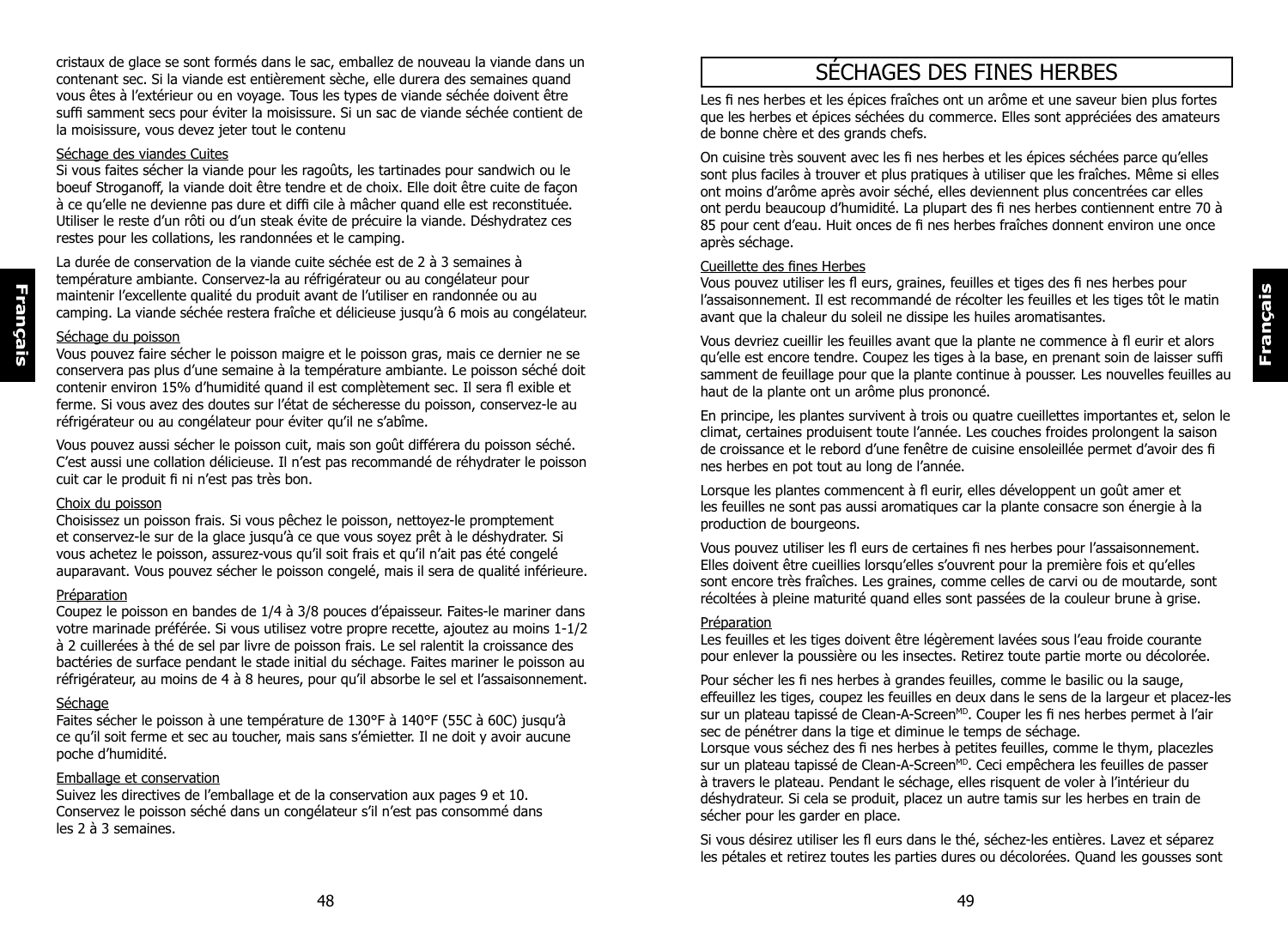sèches, l'enveloppe extérieure peut être enlevée. Frottez les graines dans la paume des mains tout en souffl ant pour retirer les soies. Placez les graines plus grosses sur une feuille Clean-A-ScreenMD. Placez les graines plus petites sur une feuille de rouleau aux fruits. Déshydratez jusqu'à ce qu'il n'y ait plus d'humidité apparente. Si vous envisagez de planter les graines, séchez-les à la température ambiante pour qu'elle conserve leur capacité de germination.

#### Test de séchage

Les fi nes herbes sont sèches quand elles se cassent net et s'émiettent facilement. Les tiges doivent être friables et se casser quand elles sont pliées. Les graines doivent être friables mais généralement, elles doivent être séchées plus longtemps après avoir été retirées des gousses.

Pour être certain que les fi nes herbes soient suffi samment sèches, mettez-les dans un contenant hermétique pendant plusieurs jours. Si de la condensation se forme à l'intérieur du contenant, elles doivent être séchées plus longtemps.

#### **Emballage**

Les pots de couleur foncée munis de couvercles hermétiques sont idéaux pour conserver les fi nes herbes. Ils ne laissent pas passer la lumière, qui a tendance à décolorer et à abîmer les herbes. Vous pouvez utiliser d'autres contenants à condition qu'ils excluent l'air, la lumière et l'humidité. L'air et la lumière entraînent une perte de la saveur ; l'humidité provoque l'agglomération, la perte de la couleur ou une infestation d'insectes.

#### Conservation

Comme pour les autres aliments séchés, les fi nes herbes et les graines séchées doivent être conservées dans un endroit très frais, de préférence au-dessous de 60°F (15C), pour garder leur saveur. Écrasez-les ou concassez-les seulement avant de les utiliser. Le broyage expose plus de surface à l'air, entraînant une perte de la saveur. Lorsque les fi nes herbes, les graines et les épices séchées sont correctement emballées et conservées, elles se gardent bien de 6 à 12 mois.

#### Utilisation des fi nes herbes et des épices séchées

Les fi nes herbes et les épices séchées sont généralement 3 à 4 fois plus fortes que les fraîches, utilisez-les donc avec modération. Leur goût doit être subtil et non pas envahissant. Le zeste des fi nes herbes séchées dépend des conditions et de la durée de conservation. Le piquant de l'arôme se détériore avec le temps. Certaines fi nes herbes séchées, comme la menthe ou le basilic, perdent plus rapidement leur saveur que d'autres. Il faut parfois un volume égal de certaines fi nes herbes séchées pour remplacer la quantité de fi nes herbes fraîches dans une recette.

# GUIDE DE SÉCHAGE DES FINES HERBES

Vous pouvez sécher la plupart des fi nes herbes avec leurs tiges dans votre déshydrateur NESCO/American Harvest. Les graines et les feuilles se retirent facilement de la plante sèche. La température de séchage ne doit pas excéder 95°F à 105°F (35C à 41C). Ne faites pas sécher les fi nes herbes avec des fruits et des légumes. Conservez les fi nes herbes dans un contenant en verre, dans un endroit frais et sombre pour minimiser la perte de saveur. Étiquetez-les avant la conservation car il est diffi cile de les reconnaître une fois sèches. Ne réduisez les feuilles en poudre qu'au moment de leur utilisation.

**Français**

| <b>Aliments</b>                                                                         | Préparation                                                                                                             | Temps moyen<br>de séchage | <b>Utilisations</b>                                                                                                            |
|-----------------------------------------------------------------------------------------|-------------------------------------------------------------------------------------------------------------------------|---------------------------|--------------------------------------------------------------------------------------------------------------------------------|
| Carvi                                                                                   | Coupez toute la plante.<br>Trempez-la dans l'eau<br>bouillante, essuyez                                                 | 2-5 heures                | Porc, choucroute,<br>pain de seigle,<br>fromage, légumes,<br><b>biscuits</b>                                                   |
| Fenouil                                                                                 | Rincez à l'eau froide,<br>essuyez                                                                                       | 1-3 heures                | Salades, soupes ou<br>ragoûts                                                                                                  |
| Feuilles d'aneth                                                                        | Rincez à l'eau froide,<br>essuyez                                                                                       | 1-3 heures                | Salades, légumes,<br>pommes de terre et<br>poisson                                                                             |
| Feuilles d'anis                                                                         | Rincez à l'eau froide.<br>essuyez                                                                                       | 1-3 heures                | Soupes, ragoûts,<br>sauces, salades de<br>légumes et de fruits                                                                 |
| Feuilles de basilic<br>(cassez les<br>nervures et les<br>tiges pour aider<br>au séchage | Coupez les feuilles à 3<br>ou 4 pouces du haut<br>de la plante quand les<br>premiers bourgeons<br>apparaissent, essuyez | 20-24 heures              | Plats italiens et<br>méditerranéens, plats<br>de tomates, viande,<br>salades, soupes,<br>poisson, volaille,<br>plats aux oeufs |
| Feuilles de<br>ciboulette                                                               | Coupez avec les tiges.<br>Rincez à l'eau froide,<br>essuyez                                                             | 20-24 heures              | Saveur d'oignon<br>doux, utilisez dans<br>les recettes liquides                                                                |
| Feuilles de<br>coriandre                                                                | Coupez avec les tiges.<br>Rincez à l'eau froide,<br>essuyez                                                             | 15-18 heures              | Plats mexicains,<br>chinois et<br>méditerranéens                                                                               |
| <b>Feuilles</b><br>d'estragon                                                           | Rincez à l'eau froide,<br>essuyez                                                                                       | 20-24 heures              | Sauces, salades,<br>poisson et volaille                                                                                        |
| Feuilles de<br>gingembre                                                                | Rincez à l'eau froide,<br>essuyez                                                                                       | 1-3 heures                | Soupes                                                                                                                         |
| Feuilles de<br>marjolaine                                                               | Rincez à l'eau froide,<br>essuyez                                                                                       | 1-3 heures                | Plats italiens, viande,<br>poisson, volailles,<br>plats aux oeufs                                                              |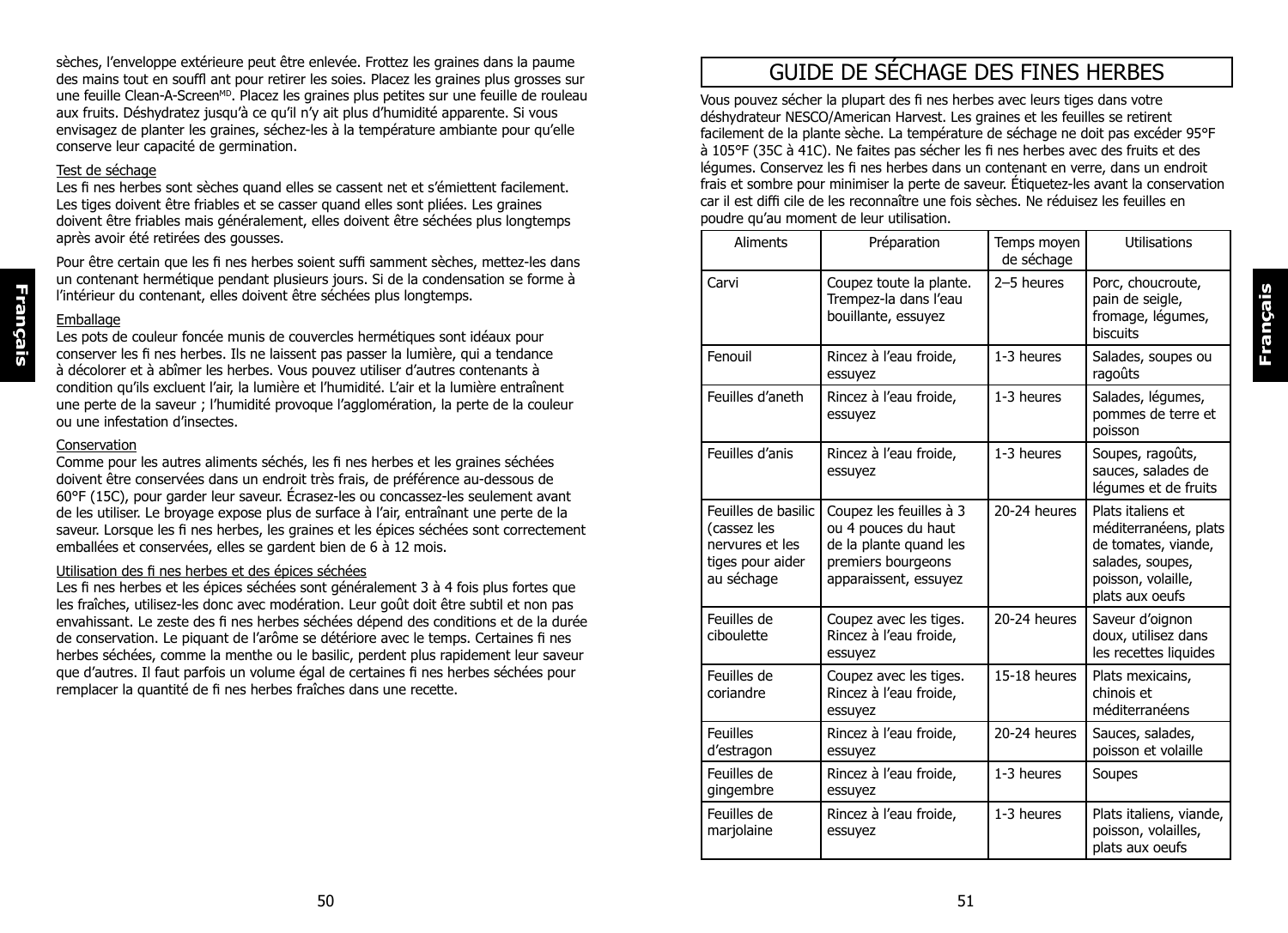| <b>Aliments</b>             | Préparation                                                             | Temps moyen<br>de séchage | Utilisations                                                                                    |
|-----------------------------|-------------------------------------------------------------------------|---------------------------|-------------------------------------------------------------------------------------------------|
| Feuilles de<br>menthe       | Rincez à l'eau froide,<br>essuyez.                                      | 20-24 heures              | Sauces, gelée à<br>la menthe, plats<br>d'agneau                                                 |
| Feuilles d'origan           | Rincez à l'eau froide,<br>essuyez                                       | 15-18 heures              | Plats italiens, grecs,<br>mexicains et plats<br>aux tomates                                     |
| Feuilles de<br>romarin      | Rincez à l'eau froide,<br>essuyez                                       | 20-24 heures              | Sauces pour barbecue,<br>volaille, viande, plats<br>aux oeufs, agneau et<br>légumes             |
| Feuilles/tiges de<br>persil | Rincez à l'eau froide,<br>essuyez                                       | 20-24 heures              | Poudre, utilisez les<br>feuilles pour flocons                                                   |
| Feuilles/tiges de<br>sauge  | Rincez à l'eau froide,<br>essuyez                                       | 20-24 heures              | Volaille, porc, agneau,<br>veau et poisson                                                      |
| Feuilles de thym            | Rincez à l'eau froide,<br>essuyez                                       | 1-3 heures                | Sauces, mint jelly<br>and lamb dishes                                                           |
| <b>Mustard Seeds</b>        | Rinse in cold water, pat<br>dry                                         | 2-5 heures                | Viande, poisson,<br>volaille, haricots<br>verts, betteraves,<br>carottes et pommes<br>de terree |
| Gousse d'ail                | Coupez en deux dans le<br>sens de la longueur, essuyez                  | 6-12 heures               | Sel, poudre, recettes                                                                           |
| Graines d'anis              | Rincez à l'eau chaude,<br>essuyez                                       | 1-3 heures                | Réhydratez, servez<br>dans une sauce à la<br>crème                                              |
| Graines de<br>coriandre     | Coupez toute la plante.<br>Trempez-la dans l'eau<br>bouillante, essuyez | 2-5 heures                | Saucisses, épices pour<br>marinade, plats aux<br>pommes et aux poires                           |
| Graines de<br>cumin         | Rincez à l'eau froide,<br>essuyez                                       | 2-5 heures                | Plats au cari et au<br>chili.                                                                   |
| Graines de<br>fenouil       | Rincez à l'eau froide,<br>essuyez                                       | 2-5 heures                | Gâteaux, biscuits,<br>pains                                                                     |
| Graines de<br>moutarde      | Rincez à l'eau froide,<br>essuyez                                       | 2-5 heures                | Corned-beef,<br>choucroute, sauces<br>pour salades et choux                                     |
| Piment de<br>Cayenne        | Rincez et coupez en dés,<br>essuyez                                     | 5-12 heures               | Poudre pour<br>assaisonnement                                                                   |
| Racine de<br>gingembre      | Rincez, coupez en tranches<br>de 3.2mm ou râpez, essuyez                | 2-5 heures                | Viande, légumes,<br>biscuits et desserts                                                        |

**Français**

昜

França

Réhydratez les aliments séchés en les plaçant dans un contenant, couvrez-les d'eau et laissez-les tremper de 30 minutes à 2 heures. L'eau bouillante réhydrate les aliments plus rapidement que l'eau froide ou que l'eau à la température ambiante. Vous pouvez aussi réhydrater les fruits et légumes dans un liquide autre que l'eau, y compris le jus de fruits, le cidre, le jus de légumes, le lait, le consommé, etc. Réfrigérez les aliments qui trempent dans un liquide afi n d'empêcher qu'ils s'abîment. N'ajoutez pas d'assaisonnement, surtout du sel ou du sucre, pendant la réhydratation car cela ralentit le processus de réhydratation.

#### Cuisson avec les aliments séchés

Après avoir réhydraté les aliments, faites les cuire normalement. Si les aliments sont cuits avant d'être complètement réhydratés, ils se ratatineront en cuisant. La plupart des fruits et légumes se réhydrateront à environ 80 % de leur taille à l'état frais. Les fruits et légumes réhydratés seront donc un peu plus coriaces que des fruits et légumes frais ou congelés. Les aliments séchés utilisés en cuisson vont absorber du liquide additionnel. Il convient donc d'ajuster la recette en conséquence en ajoutant plus d'eau

- légumes ajoutez une tasse d'eau de plus pour chaque tasse de légumes séchés.
- compotes de fruits ajoutez 2 tasses d'eau de plus pour chaque tasse de fruits, laissez reposer 1 heure et faites mijoter jusqu'à ce qu'ils soient tendres.
- tartes ou garnitures ajoutez une tasse d'eau de plus pour chaque tasse de fruits (moins si vous désirez obtenir une consistance plus épaisse).

Remarque : Lorsque vous utilisez des fruits pour la pâtisserie ou pour faire de la crème glacée, vous pouvez les ramollir en les couvrant d'eau bouillante et en les laissant tremper 5 minutes. Puis hachez-les ou passez-les au mélangeur, selon l'usage que vous désirez en faire.

## **RECETTES**

#### LE MEILLEUR PAIN AUX BANANES

Des morceaux de bananes séchées, des noix et des dattes font de ce pain un délice au déjeuner.

| 3/4 de tasse de margarine ou de beurre | 2 tasses de farine                        |
|----------------------------------------|-------------------------------------------|
| $1-1/2$ tasse de sucre                 | 1 cuillerée à thé de bicarbonate de soude |
| 2 oeufs                                | 1/2 cuillerée à thé de sel                |
| 1 cuillerée à thé de vanille           | 1-1/2 tasse de bananes mûres écrasées     |
| (4 à 6 bananes de taille moyenne)      | 1/2 tasse de banane séchée hachée         |
| 1/2 tasse de pacanes hachées           | 1/2 tasse de babeurre                     |
| 1/2 tasse de dattes hachées            | 2 cuillerées à soupe de cassonade         |
|                                        |                                           |

Préchauffez le four à 350°F (175C). Graissez généreusement et farinez 3 petits moules à pain (3" x 5") ou deux moules à pain moyens (3-1/2" x 7-1/2"). Tapissez le fond des moules de ou sulfurisé. Dans un grand bol, travaillez la margarine ou le beurre avec le sucre. Incorporez les oeufs et la vanille. Dans un autre bol, écrasez les bananes à l'aide d'une fourchette. Incorporez-les au mélange margarine/oeufs. Dans un autre bol, combinez la farine, le bicarbonate de soude et le sel. Mélangez bien. Ajoutez la farine au mélange crémeux en alternant avec 1/2 tasse de babeurre et mélangez jusqu'à l'obtention d'un consistance homogène. Incorporez les morceaux de bananes séchées, les pacanes et les dattes. Versez dans les moules préparés. Saupoudrez le dessus de cassonade. Faites cuire dans le four préchauffé pendant 45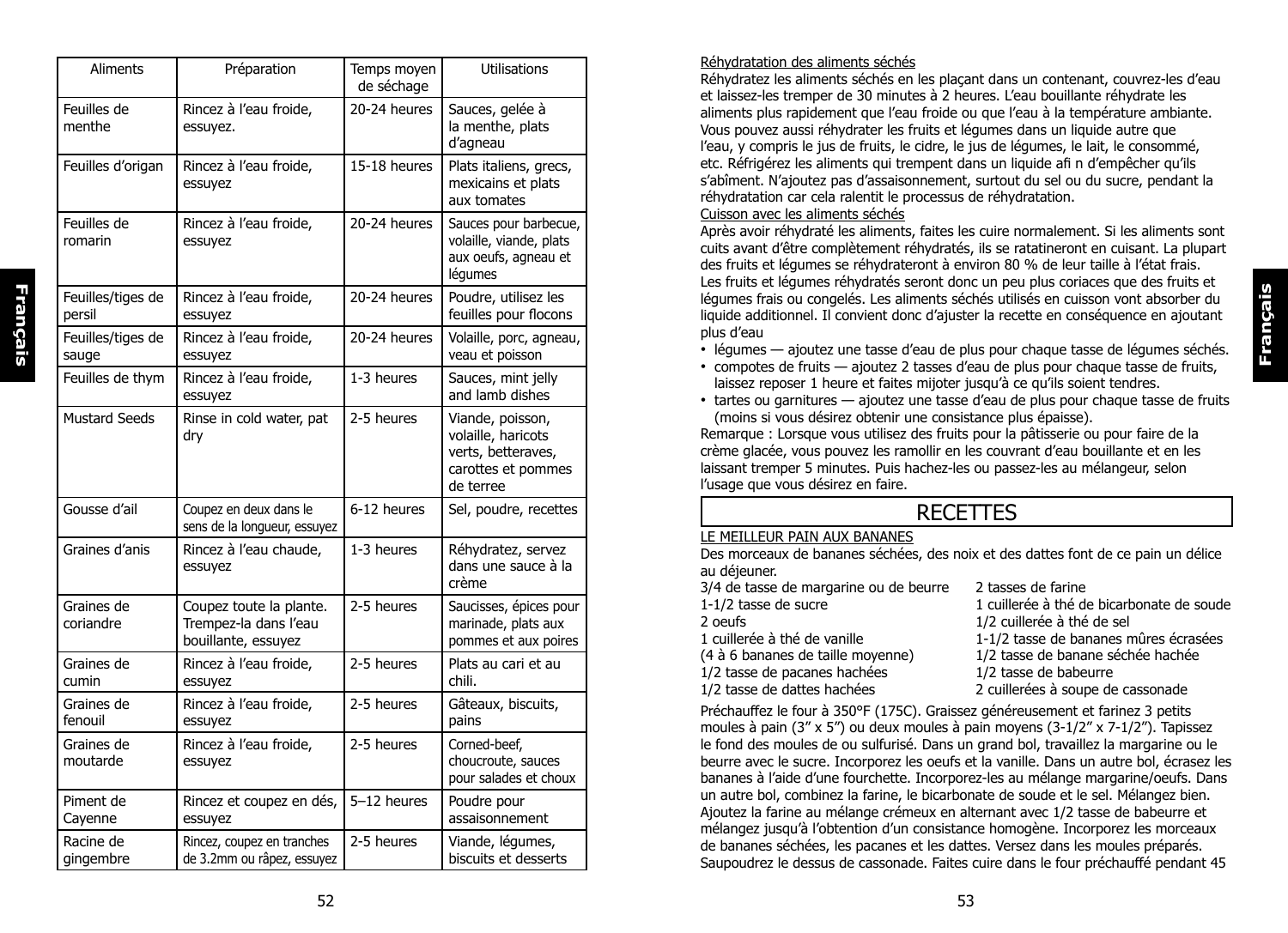minutes environ, jusqu'à ce qu'un bâtonnet de bois enfoncé au milieu de la pâte en ressorte sec. Laissez refroidir 10 minutes dans le moule. Démoulez et laissez refroidir sur une grille. Donne 3 petits pains ou 2 pains moyens. Variation: Remplacez les dattes par de l'ananas séché.

#### DÉLICIEUX MUFFINS AU SON

Préparez-les pour le déjeuner et mettez-en dans la boîte à lunch de vos enfants!<br>1 tasse de son de blé 2-1/2 tasses de farine tout usage

- 
- 
- 
- 2 tasses de babeurre
- 

1/2 tasse de cassonade bien tassée

- 2-1/2 tasses de farine tout usage 1 tasse d'eau bouillante<br>
1/2 cuillerées à thé de bicarbonate de soude<br>
1/2 cuillerée à thé de sel 1/2 tasse de margarine 1/2 cuillerée à thé de selection de selection de selection de selection de selection de<br>1.12 cuillerée à thé de selection de selection de selection de selection de selection de selection de selectio 1 tasse de sucre granulé 1/2 tasse de noix ou pacanes hachées<br>1/2 tasse de cassonade bien tassée 2 tasses de son de blé
- 1/4 tasse de sucre

**Français**

Français

1 tasse de pommes, dattes, raisins ou ananas séchés hachés

Préchauffez le four à 400°F (205C). Garnissez un moule à 24 muffins de coupes en papier. Graissez les coupes en papier en les essuyant avec de l'huile végétale. Dans un grand bol, versez l'eau bouillante sur 1 tasse de son et laissez reposer. Ajoutez 1/2 tasse de margarine au mélange son/eau bouillante. Incorporez le babeurre, les oeufs, le sucre blanc, la cassonade et le son restant. Dans un grand bol, tamisez les ingrédients secs : farine tout usage, bicarbonate de soude et sel. Incorporez les fruits secs et mélangez. Ajoutez la préparation liquide aux ingrédients secs en mélangeant juste assez pour humidifier. Le mélange doit être grumeleux. Versez la pâte à l'aide d'une cuillère dans le moule à muffins préparé. Saupoudrez le dessus de sucre. Cuisez au four à 400°F (205C) de 20 à 25 minutes. Retirez les muffins du moule et laissez-les refroidir sur une grille. Donne les 24 meilleurs muffins au son jamais goûtés!

Variation: Remplacez le son de blé par une tasse de son d'avoine.

#### ASSAISONNEMENT AU CHILI FAIT MAISON

Ajoutez cet assaisonnement à votre recette mexicaine préférée ou à la viande hachée pour faire des tacos.

3 onces de piments séchés (utilisez des piments doux comme le piment Anaheim ou un mélange de piments doux et forts)<br>1 cuillerée à soupe de cumin moulu

- 1 cuillerée à soupe de cumin moulu
- 1 cuillerée à thé de piment de la Jamaïque moulu
- 
- 
- 1 cuillerée à thé d'oignon en poudre 1 cuillerée à thé d'origan moulu 1/2 cuillerée à thé de clou de girofle moulu
- 1 cuillerée à thé de coriandre moulue

Les piments séchés dans un déshydrateur conservent leur couleur et leur saveur d'origine. Ils peuvent être séchés entiers ou coupés en deux, côté peau sur le plateau. Le caractère épicé et la saveur varieront selon les piments utilisés. Si vous retirez les graines, le piment sera moins fort. Assurez-vous que les piments soient complètement secs et conservés dans un contenant hermétique. Retirez et jetez les queues et les graines. Broyez les gousses au mélangeur jusqu'à ce qu'elles soient finement moulues. Laissez la poudre reposer. Ajoutez les autres ingrédients et broyez brièvement. Conservez dans un contenant hermétique. Donne 1/2 tasse.

#### MOUTARDE AUX FINES HERBE

Écrasez vos fines herbes séchées et ajoutez-les à une moutarde achetée dans le commerce ou préparée à la maison pour obtenir un condiment différent.

1 cuillerée à thé de fines herbes séchées finement écrasées, comme le basilic, la coriandre, l'origan ou le persil 1/2 tasse de moutarde

Incorporez les herbes (ou l'herbe) de votre choix à la moutarde, mélangez bien. Couvrez et conservez au réfrigérateur.

#### SAVOUREUX MÉLANGE DE FINES HERBES

Créer son propre mélange culinaire d'herbes séchées et presque aussi gratifiant que faire pousser ses propres fines herbes.

- 1 cuillerée à soupe d'origan séché  $\begin{array}{c} 1 \text{ cuillerée} \text{ à soupe} \text{ de marjolaine} \text{ séchée} \\ 1 \text{ cuillerée} \text{ à soupe} \text{ de basilic séché} \end{array}$ 
	-
- 1 cuillerée à soupe de basilic séché<br>1 cuillerée à thé de romarin séché de la cuillerée à thé de sauge séchée

1 cuillerée à thé de sauge séchée

Dans un pot en verre, mélangez bien toutes les herbes. Fermez le pot avec un couvercle hermétique. Utilisez ce mélange pour aromatiser les soupes, ragoûts ou plats de légumes.

#### BOUQUET GARNI

Il s'agit d'un petit bouquet de fines herbes attachées ensemble par une ficelle (ou placées dans une toile à fromage) qui est ajouté pendant la cuisson pour aromatiser les soupes, ragoûts et autres plats savoureux. On le retire avant de servir le plat.

2 cuillerées à soupe de persil séché 2 feuilles de laurier<br>1 cuillerée à thé de romarin séché 2 1 cuillerée à thé de 1 cuillerée à thé d'estragon séché

1 cuillerée à thé de thym séché

Coupez un carré de toile à fromage de 4 pouces et mettez les herbes séchées au milieu. Rassemblez les coins et tournez-les pour fermer. Liez avec une ficelle. Laissez une extrémité de ficelle assez longue pour pouvoir retirer le saché du plat

#### HORS-D'OEUVRE AUX FRUITS

Servez ces délicieux hors-d'oeuvre à votre prochaine fête.

24 morceaux de fruits secs coupés en deux (abricots, pêches, poires ou prunes)<br>1/8 cuillerée à thé de paprika<br>1/3 tasse de fromage Monterey Jack râ 1/3 tasse de fromage Monterey Jack râpé

- 3 onces de fromage à la crème ramolli 1/3 tasse de fromage Cheddar piquant râpé
- 3 cuillerées à soupes de yaourt nature ou de crème sure

1/4 tasse d'amandes effilées hachées

Les fruits séchés doivent être flexibles. S'ils sont trop durs, laissez-les reposer dans de l'eau bouillante pendant 5 minutes. Égouttez-les. Dans un petit bol, battez le fromage à la crème jusqu'à ce qu'il devienne mousseux. Incorporez la crème sure, le paprika, le fromage Monterey Jack, le fromage Cheddar et les amandes effilées hachées. Remplissez la cavité de chaque morceau de fruit séché d'une cuillerée à thé de garniture. Décorez de persil. Donne 24 hors-d'oeuvre.

#### MAÏS CARAMÉLISÉ AUX FRUITS

1 tasse de beurre ou de margarine 2 tasses de cassonade<br>1/2 tasse de sirop de maïs léger 6 tasses de maïs soufflé 1/2 tasse de sirop de maïs léger

2 tasses de fruits séchés finement hachés (ananas, pommes, raisins secs, prunes, etc.)

- 1 cuillerée à thé de sel 1/2 cuillerée à thé de bicarbonate de soude
- 1 cuillerée à thé de vanille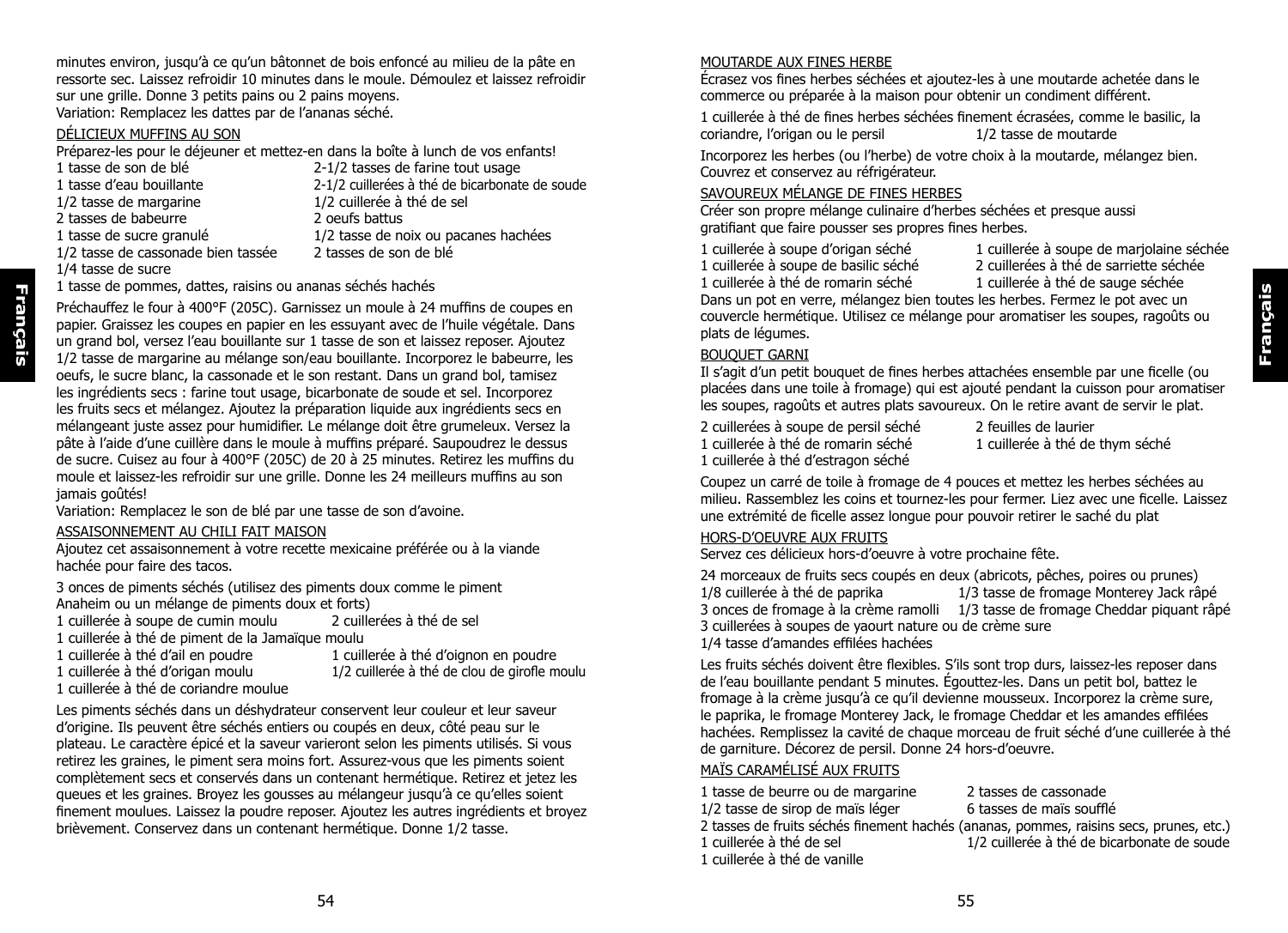Faites fondre le beurre ou la margarine dans une grande casserole à fond épais. Incorporez la cassonade, le sirop et le sel. Amenez à ébullition en remuant constamment. Faites bouillir 5 minutes sans remuer. Retirez du feu et incorporez le bicarbonate de soude et la vanille. De la mousse va se former. Versez sur le maïs soufflé et mélangez bien. Versez dans un plat de cuisson peu profond de 11" x 14". Faites cuire au four à 250°F (129C) pendant une heure, remuez toutes les 20 minutes. Pendant les 5 dernières minutes de cuisson, ajoutez les fruits séchés finement hachés. Retirez du four, laissez refroidir et cassez en morceaux. Donne 7 tasses de maïs caramélisé.

#### RÉGAL AU GRANOLA

Idéal au déjeuner, mais tout aussi délicieux en collation, dans les desserts, dans les biscuits ou dans les plats cuisinés.

- 5 tasses de flocons d'avoine 3/4 de tasse de cassonade bien tassée 1/2 tasse de germe de blé 1/2 tasse de pommes séchées hachées 1/2 tasse de miel 1/2 tasse de graines de sésame 1 tasse de raisins secs 1/2 tasse de cristaux de datte
	-
- 
- 1 cuillerée à thé de cannelle
- 1 tasse de pacanes ou d'amandes hachées  $1/3$  de tasse d'huile de table<br>1 quillerée à thé de vanille  $3/4$  de tasse de margarine foi 3/4 de tasse de margarine fondue

Mélangez bien tous les ingrédients de façon à les répartir uniformément. Si vous ajoutez les ingrédients secs aux ingrédients mouillés, vous obtiendrez un granola plus croquant. Étalez sur une feuille de rouleau aux fruits. Séchez à 145°F (63C) jusqu'à ce que le granola soit croquant. Émiettez et conservez dans un contenant hermétique. BARRES ÉNERGÉTIQUES

#### Moulez ensemble:

1/3 de tasse de grains de caroube 11 tasse d'amandes effilées 4 tasses de fruits séchés (flexibles) (pommes, raisins secs, dattes, poires, pêches, abricots, ananas)

Incorporez:

**Français**

Français

3/4 de tasse de jus d'ananas non sucré 1/2 cuillerée à thé d'extrait d'amande 1/2 tasse de germe de blé au miel 1 tasse de grains de caroube

Mélangez bien tous les ingrédients. Ajoutez plus de jus au besoin pour que le mélange s'agglutine. Versez sur une feuille de rouleau aux fruits. Faites sécher pendant 14 heures environ. Coupez en petits carrés et placés sur un plateau sans doublure pour finir le séchage. Enrobezles de chocolat fondu, de yaourt ou de caroube pour faire des friandises. Donne 24 carrés.

#### TASSE DE SOUPE AUX LÉGUMES

Cette soupe cuit dans votre thermos et elle est prête à l'heure du dîner.

1/3 de tasse de flocons de légumes séchés (n'importe quel mélange de tomates, pois, oignons, brocoli, courgettes, céleri, carottes)

1 cuillerée à soupe de petites pâtes (spaghetti, linguini, etc.) en morceaux

1 cuillerée à soupe de bulgur 1/4 de cuillerée à thé de persil séché

1/4 de cuillerée à thé de basilic séché pincée d'ail en poudre

pincée d'oignon en poudre sel et poivre au goût 2 tasses de bouillon de boeuf ou de poulet bouillant

Mettez les légumes séchés dans un mélangeur et broyez jusqu'à ce que vous obteniez des flocons. Mesurez 1/3 de tasse. Conservez le reste des légumes pour une autre fois. Placez 1/3 de tasse de flocons de légumes dans un thermos de 1 pinte. Ajoutez persil, basilic, ail en poudre, oignon en poudre, sel et poivre. Ajoutez ensuite le bulgur et les pâtes. Amenez le bouillant à ébullition et versez-le sur les ingrédients secs. Fermez aussitôt le thermos. Donne 2 tasses.

#### SOUPE CRÉMEUSE AUX CHAMPIGNONS

1-1/2 tasse de champignons séchés 1/2 tasse d'oignons séchés 2 tasses de bouillon de boeuf chaud 1/4 de tasse de margarine 4 tasses de lait 1 cuillerée à thé de sel 6 cuillerées à soupe de farine Persil pour la garniture

Faites revenir les champignons et les oignons avec la margarine dans une casserole à fond épais pendant 5 minutes, remuez de temps en temps. Mélangez le bouillon, le lait, le sel et la farine. Remuez jusqu'à ce que le mélange soit onctueux. Versez sur les champignons et les oignons sautés. Faites cuire en remuant 2 à 3 minutes de plus. Garnissez de persil. Donne 8 portions.

# ROULÉS AUX FRUITS

Réduisez les ingrédients en purée dans le mélangeur. Versez le mélange sur les feuilles de rouleau aux fruits Nesco**®**/American Harvest**®**; séchez à 135°F (58C) jusqu'à ce que la purée ait l'air dur mais flexible, de 4 à 8 heures. Retirez le roulé aux fruits lorsqu'il est encore chaud. Laissez-le refroidir et roulez-le dans une pellicule en plastique. Conservez-le selon les directives.

#### DÉLICE À L'ORANGE

Rafraîchissant comme la boisson!

1-1/2 tasse de compote de pommes1 petite pomme, épluchée, évidée et hachée 2 cuillerées à thé d'orange séchée moulue 1-1/2 cuillerée à thé de vanille

#### DAIQUIRI À LA FRAISE

Une goutte d'extrait de rhum et le goût est similaire à un véritable daiquiri.

1 pinte de fraises lavées et équeutées  $\frac{1}{2}$  citron vert épluché et coupé en quartiers<br>2 cuillerées à thé de miel courte d'extrait de rhum, facultatif Une goutte d'extrait de rhum, facultatif

### PINA COLADA

Plus moelleux que les roulés aux fruits.

1 boîte (20 oz) d'ananas non sucré en morceaux ou en tranches 1 tasse de noix de coco

### TOMATE DOUCE

Ajoutez à la sauce à spaghetti pour obtenir le goût des tomates fraîches.<br>2 du propondieur de citron épluchée (2 quartiers de citron épluchée

2 cuillerées à soupe de miel

2 quartiers de citron épluchés

## FROMAGE À LA CRÈME À LA FRAISE

Roulé aux fruits populaire aux fêtes.

1 pinte de fraises lavées et équeutées 1/2 tasse d'amandes effilées grillées

1 contenant (8 oz) de fromage à la crème

**Français**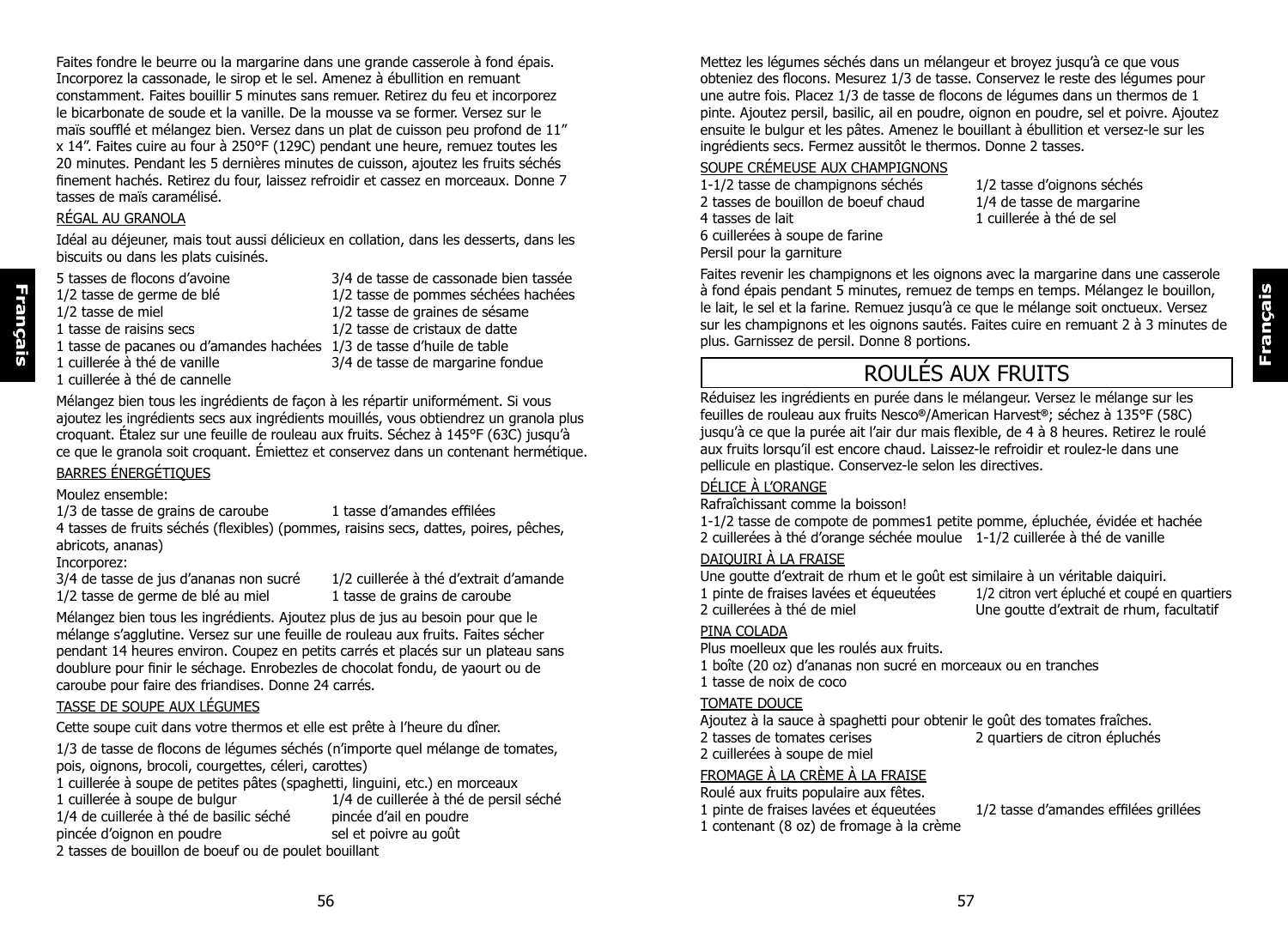#### BEURRE D'ARACHIDE ET 'NILA

C'est la recette préférée des personnes âgées de 2 à 82 ans. 1 contenant (8 oz) de yaourt à la banane ou à la vanille 2 bananes coupées en morceaux

2 cuillerées à soupe de miel

#### **TROPICAL**

Imaginez un coucher du soleil hawaïen tout en grignotant ces délices! 6 bananes mûres épluchées et coupées en morceaux 1 orange épluchée et coupée en quartiers

## FRIANDISES POUR ANIMAUX

#### DINDON ET PATATE DOUCE FRIANDISES POUR CHIENS

Cette recette peut être servie à n'importe quel moment de l'année, mais elle est merveilleuse à l'Action de grâce car votre chien peut ainsi participer aux festivités. Emballées dans de la cellophane décorée d'un ruban, ces belles friandises sont le cadeau idéal pour les chiens de vos amis.

Donne environ 3 douzaines de friandises, selon la taille des friandises.

2 tasses de dindon cuit

1 tasse d'eau

**Français**

Français

- 1 tasse de patate douce, cuite jusqu'à ce qu'elle soit molle
- 1 cuillerée à soupe de mélasse
- 1-1/2 tasse de gruau sec non cuit
- 3 douzaines de canneberges fraîches ou congelées

Émiettez ou hachez le dindon cuit en petits morceaux. Mettez la viande et l'eau dans le robot culinaire ou le mélangeur et broyez jusqu'à l'obtention d'une pâte épaisse. Il ne doit plus y avoir de morceaux de viande. Ajoutez la patate douce et la mélasse à la viande et réduisez en purée jusqu'à l'obtention d'une pâte épaisse. Versez le mélange dans un grand bol. Incorporez le gruau et mélangez bien. La pâte ne doit pas être trop mouillée ni trop liquide ; ajoutez un peu plus de gruau au besoin. Déposez la pâte sur la grille du déshydrateur à l'aide d'une cuillerée à thé. Placez une canneberge sur chaque friandise et enfoncez-la légèrement pour qu'elle reste sur la friandise. Laissez les friandises dans le déshydrateur de quatre à cinq heures, jusqu'à ce qu'elles soient bien sèches sans être croquantes.

Conservez dans un contenant hermétique au réfrigérateur. Les friandises seront bonnes pendant trois semaines environ. Pour offrir en cadeau, mettez les friandises (avec la canneberge sur le haut) sur une assiette en papier décorative. Emballezla dans de la cellophane transparente ou décorée et rassemblez le cellophane au haut de l'assiette. Nouez la cellophane à l'aide d'un ruban de couleur. Variations: Remplacez les canneberges par des bleuets frais ou congelés. Remplacez les patates douces par de la pomme de terre

#### LA FRIANDISE PRÉFÉRÉE DE KEALY

Kealy est un minuscule loulou de Poméranie au pelage doré très doux. Kealy adore cette recette. Lorsque j'en ai dans mon sac à friandises, elle me suit partout, elle s'assoit devant moi en faisant la belle dans l'espoir d'avoir plus de friandises!

Donne trois douzaines de friandises environ, selon la taille des friandises que vous préparez.

2 tasses de poulet cuit haché en petits morceaux ou fi nement émiettés 1/2 tasse de compote de pommes non sucrée, sans cannelle 1/2 tasse d'épinards frais et fi nement hachés 1/2 banane

Mettez tous les ingrédients dans un mélangeur ou un robot culinaire et réduisezles en purée jusqu'à l'obtention d'une pâte épaisse. Déposez la pâte à l'aide d'une cuillerée à thé sur les grilles du déshydrateur. (Petites cuillerées pour petits chiens, plus grosses cuillerées pour grands chiens). Laissez les friandises de 3 à 5 heures dans le déshydrateur selon leur taille. (L'extérieur de la friandise doit être sec et l'intérieur mou.) Laissez-les ensuite refroidir sur la grille.

Conservez dans un contenant hermétique. Les friandises doivent être réfrigérées si vous ne les donnez pas au chien dans les jours prochains. Elles se conservent au réfrigérateur pendant deux semaines. Les friandises en trop peuvent être congelées. Deux à trois friandises pour un petit chien ; quatre à cinq friandises pour un grand chien. Variations : Ces aliments de substitution conviennent très bien à cette recette et votre chien appréciera tout autant les friandises. Je fais pousser des épinards, des haricots verts, des courgettes et des courges d'été dans mon jardin. Ainsi, j'utilise les légumes qui sont prêts à être cueillis pour préparer ces friandises. Si vous n'avez pas de jardin, achetez les produits frais à votre marché fermier local.

- 1. Remplacez le poulet par du dindon.
- 2. Remplacez les épinards par des haricots verts cuits fi nement hachés.
- 3. Remplacez les épinards par des courgettes fraîches râpées.
- 4. Remplacez les épinards par des courges d'été fraîches râpées.

#### MINUSCULES FRIANDISES AUX CREVETTES POUR CHATS

Cette recette très simple était une des préférées de nos chats testeurs. Havoc, un énorme chat bleu russe de 13 ans, s'est régalé alors que d'habitude il est très diffi cile!

Donne autant de friandises que de crevettes dans la boîte ; en principe, au moins deux douzaines.

1 boîte de quatre onces de petites crevettes décortiquées 1/3 tasse de fl eurs d'herbe à chat fraîches

Ouvrez la boîte de crevettes et égouttez. Mettez les crevettes dans un petit bol. Hachez les fl eurs d'herbe à chat en morceaux de 1/4 de pouce. Même si certaines feuilles sont fi nes, jetez les tiges. Incorporez les fl eurs aux crevettes et mélangez en faisant attention à ne pas casser les crevettes. Toutes les fl eurs ne se colleront pas aux crevettes, mais c'est correct. Mettez les crevettes et les fl eurs sur la grille du déshydrateur. Elles doivent rester dans le déshydrateur pendant deux heures environ ou jusqu'à ce qu'elles soient sèches. Retirez les crevettes et les fl eurs de la grille et conservez-les dans un contenant hermétique au réfrigérateur. Une ou deux crevettes et une pincée de fl eurs font une excellente friandise pour la plupart des chats. Variation: Si vous ne trouvez pas de fl eurs d'herbe à chat fraîches, vous pouvez utiliser de l'herbe à chat déshydratée ou sèche, il suffi t de l'ajouter aux crevettes quand vous servez votre chat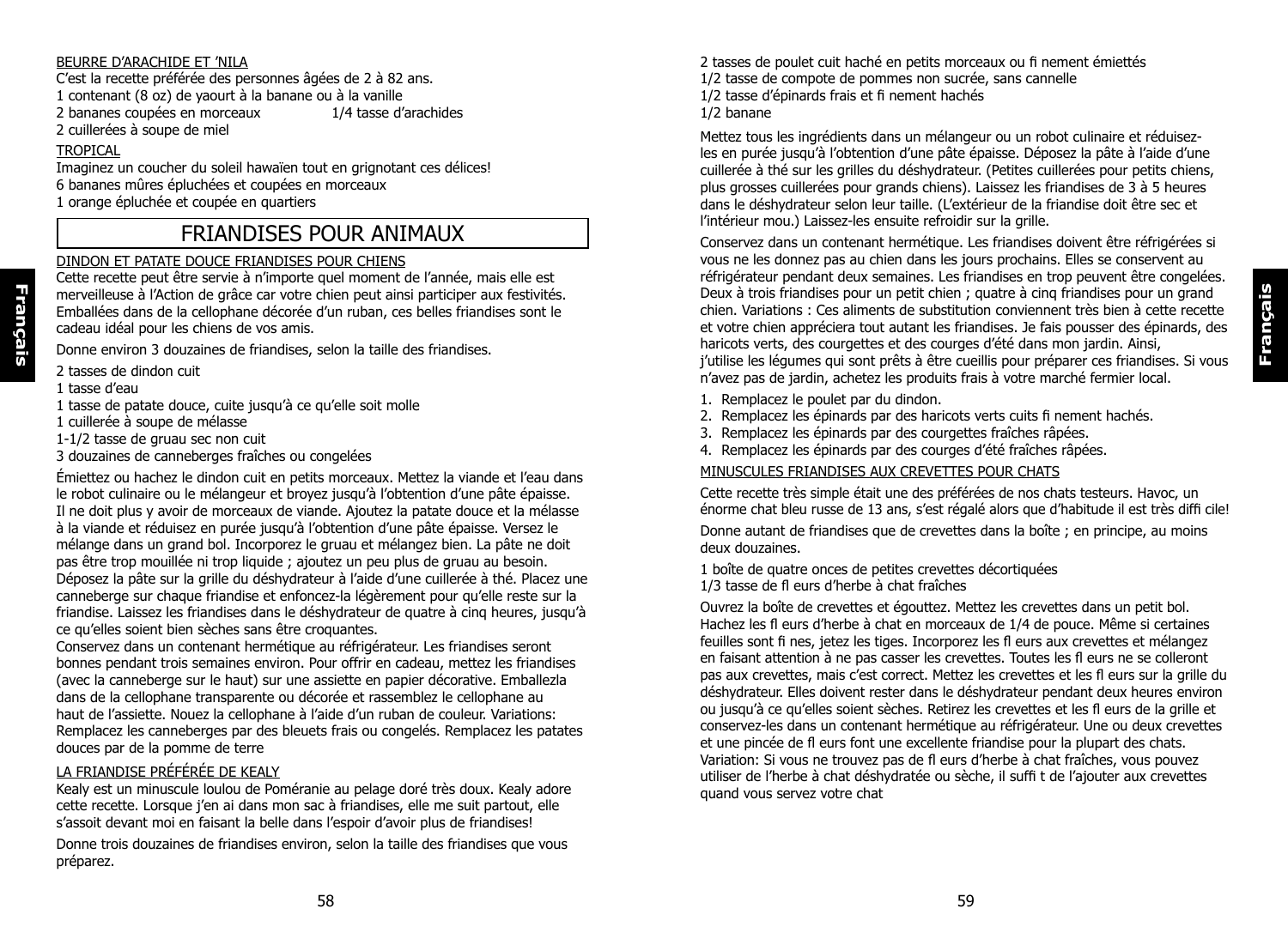# SÉCHAGE DE L'ARTISANAT

Vous avez tous vu une fleur si parfaite de forme, de couleur et de texture que vous avez souhaité pouvoir la garder pour toujours. Avec un déshydrateur, c'est possible.

#### Séchage des fleurs

Préservez vos fleurs préférées, ou celles de votre jardin, pour créer de beaux bouquets de fleurs séchées, des décorations de Noël, des accessoires de fêtes, des cartons de table et des boutonnières. Aidez vos enfants à sécher des spécimens pour leurs cours de science. Fleurs, feuillages, graminées, tiges porte-graines, cônes et plantes non florifères peuvent être séchés simplement en les posant sur les plateaux de séchage et en les laissant sécher jusqu'à ce qu'il n'y ait pas d'humidité apparente. Ceci est merveilleux pour les personnes qui n'ont pas le temps d'expérimenter d'autres techniques et pour les débutants qui n'ont jamais préservé de fleurs auparavant. Ces matériaux séchés vous permettent de créer de superbes arrangements. Les matériaux qui conviennent à cette méthode de séchage sont les bractées, les graminées cultivées, les graminées sauvages, les tiges porte-graines, les feuillages et les fleurs à floraison continue.

#### Utilisation d'un déshydratant

La meilleure façon de préserver les fleurs avec pétales, les feuilles, les fougères, les champignons et certaines variétés de mousse est d'utiliser une poudre déshydratante. Un déshydratant est une substance qui absorbe l'humidité. Il accélère le processus de séchage, surtout quand il est utilisé dans un déshydrateur, tout en préservant les couleurs vibrantes et la structure délicate de la fleur. Plus le processus de séchage sera long, plus les couleurs passeront. Utilisez un déshydratant dans votre déshydrateur pour que vos fleurs sèchent en une journée au lieu de une à deux semaines. Les magasins d'artisanat proposent plusieurs marques de déshydratant pour fleurs. Ils peuvent sembler un peu cher, mais ils s'utilisent indéfiniment. Le gel de silice est le nom générique et il absorbe jusqu'à 50 pour cent de son propre poids en humidité. Vos fleurs seront parfaites, fraîches et sans humidité. Les fleurs jaunes et bleues conservent mieux leurs couleurs que les fleurs rouges ou blanches.

- Retirez les tiges des fleurs et insérez un fil métallique court de calibre 20. (Vous pourrez mettre une tige plus longue pour l'arrangement).
- Placez 1/2" de déshydratant dans le fond du contenant qui ne doit pas mesurer plus de 3-1⁄4" de haut.
- Placez les fleurs plates, face vers le bas, les pétales reposant délicatement sur le sable. Les fleurs doubles arrondies comme les roses et les narcisses doivent sécher la tête orientée vers le haut. Les fleurs qui sont en forme de cloche ou de trompette doivent reposer sur le côté.
- Saupoudrez délicatement le déshydratant entre les fleurs, dans chaque pétale et dans chaque fissure, environ 1⁄2" de déshydratant doit recouvrir la fleur. Ne couvrez pas les contenants. Si le séchage avec un produit déshydratant ne se fait pas dans un déshydrateur, les contenants doivent être couverts.
- Placez les contenants sur le plateau du déshydrateur. Posez le couvercle sur le haut du séchoir et branchez le déshydrateur. La plupart des fleurs sècheront complètement en 24 heures ou moins.
- Pour vérifier le séchage, grattez avec soin le déshydratant et retirez une fleur. Portez la fleur à l'oreille et tapotez-la doucement. Si elle est sèche, le son sera craquant comme du papier.
- Retirez les fleurs restantes. Pour ce faire, prenez le contenant et videz avec soin le déshydratant en le laissant couler doucement entre les doigts, attrapez chaque fleur délicatement par la tige. Plantez les fleurs préservées dans un bloc de mousse pour fleurs avant de les arranger.
- Conservez-les dans des boîtes en fer hermétiques jusqu'à leur utilisation. Dans les climats humides, protégez les fleurs à pétales lâches en les vaporisant légèrement d'un produit de finition pour empêcher l'absorption d'humidité.

#### Couronne de pommes séchées

Fournitures:

- Enduit-colle Mod Podge (disponible dans les magasins d'artisanat)
- Pinceau
- 1500 mg de vitamine C (dissous dans 1 gallon d'eau ou jus de citron ou d'ananas).

**Français**

- 8 pommes ou plus (selon la taille de la couronne)
- Pistolet à colle et bâtons de colle
- Couronne en mousse de polystyrène
- Vignes
- Paille
- Carton
- Ruban
- Fil fin
- Gypsophile paniculée
- Bâtons de cannelle

Coupez les pommes en tranches uniformes de 1/8 pouce. Une trancheuse à viande, un tranche-pomme ou un tranche-pomme de terre permet d'obtenir des tranches égales (n'évidez pas les pommes car le coeur a une jolie forme d'étoile une fois séché). Au fur et à mesure que vous coupez les pommes en tranches, mettez-les immédiatement dans une solution de jus de citron ou de jus d'ananas et d'eau (mélange de 50/50) ou dans une solution de vitamine C et d'eau. Trempez les pommes 10 minutes, égouttezles avant de les poser sur les plateaux pour sécher. Il leur faut de 4 à 8 heures pour sécher. Retirez les pommes quand elles sont coriaces sans poches d'humidité, mais avant qu'elles ne deviennent croquantes.

Fixez un dispositif d'accrochage au dos de la couronne de polystyrène. En travaillant sur une petite zone à la fois et en allant de l'extérieur vers l'intérieur, déposez une ligne de colle sur le bord extérieur, posez une tranche de pomme et répétez. Si les pommes se chevauchent, la couronne semblera plus garnie. Continuez le long de la moitié extérieure de la couronne, jusqu'à ce que la rangée soit finie. Répétez ce processus pour la rangée intérieure, jusqu'à l'obtention de 2 rangées de pommes côte à côte. Après avoir collé les pommes, scellez les deux côtés de la couronne à l'aide de Mod Podge, un côté à la fois. Ajoutez un noeud plat et toute autre touche décorative.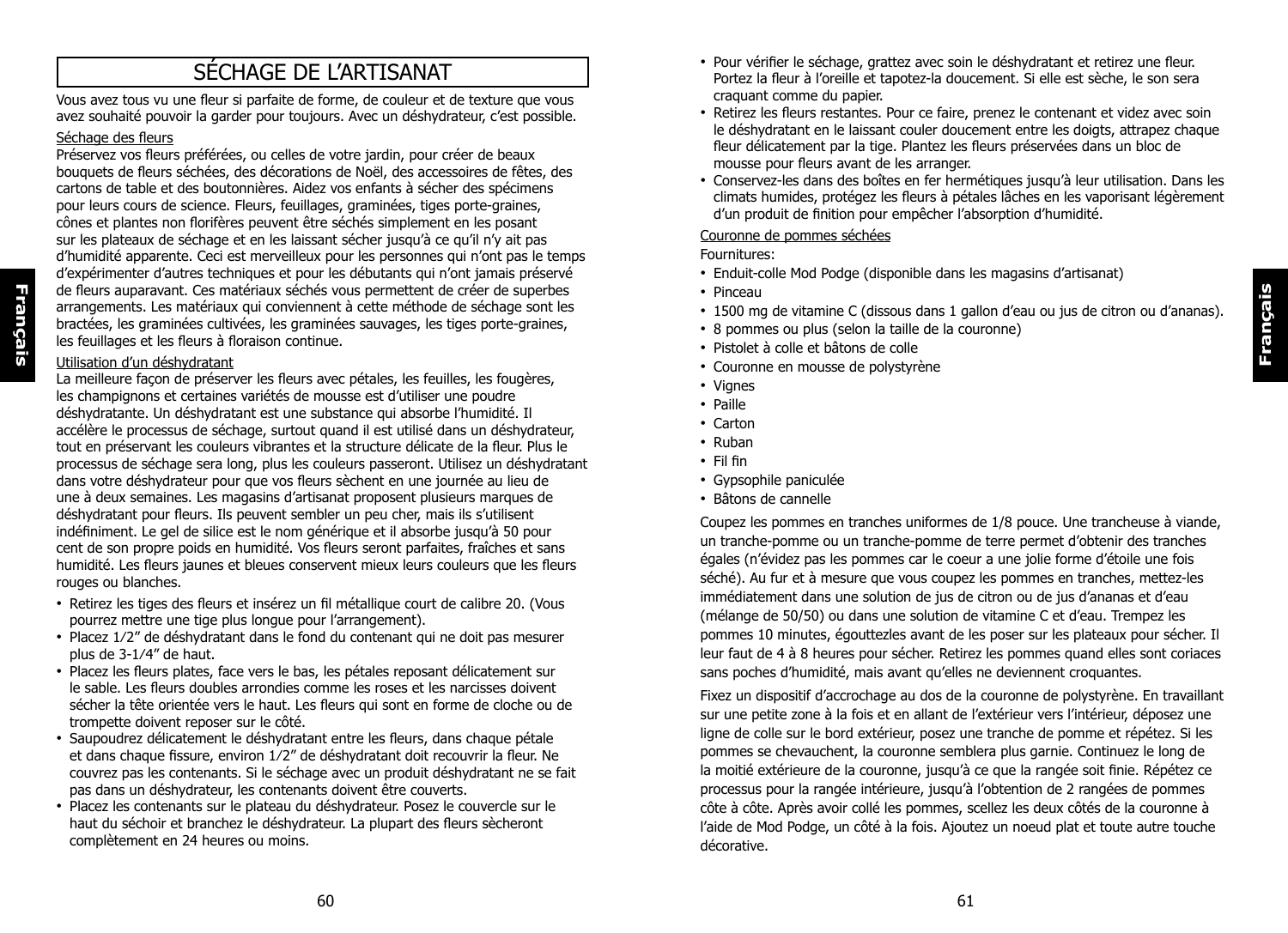# **Français**

#### Ornements de pâte

Cette recette de base s'appelle aussi « argile du boulanger ». Une fois mélangée, sa texture est satinée, son arôme est délicieux et elle ne demande qu'à être touchée et à prendre forme. Ne soyez pas surpris si toute la famille souhaite réaliser ces décorations !

4 tasses de farine

1 tasse de sel

**Français**

Français

#### 1-1/2 tasse d'eau

Dans un grand bol, mélangez au pétrin, ou à la main, la farine et le sel. Ajoutez l'eau jusqu'à ce que la pâte puisse être pétrie. Si elle est trop sèche, elle se fissurera. Si elle est trop mouillée, elle sera collante. Pétrissez la pâte en la pressant et en la retournant avec les mains jusqu'à ce qu'elle devienne lisse et satinée. Il faudra de cinq à dix minutes, voire plus, selon la consistance de la pâte et le fini lisse des objets que vous souhaitez obtenir.

Une pâte qui n'est pas suffisamment pétrie est difficile à façonner et elle risque de se casser pendant le séchage et la cuisson. La pâte se dessèche rapidement, conservez la pâte inutilisée dans un sac en plastique. Si vous voulez réaliser des petits projets, divisez la recette par deux. Il est recommandé d'utiliser la pâte dans les quatre heures. Elle peut être réfrigérée mais les résultats d'une pâte réfrigérée sont imprévisibles.

#### Création d'ornements

Façonnez les objets directement sur des morceaux de papier d'aluminium. Tous les morceaux de pâte doivent être assemblés avec de l'eau qui agit comme de la colle. Si les morceaux sont mal assemblés, la pâte risque de se détacher pendant la cuisson et de se fendre après avoir refroidi. Utilisez l'eau avec modération.

Pour attacher les morceaux fins de pâte, collez-les fermement en insérant un curedent ou un trombone dans les morceaux, en plus de les mouiller avec de l'eau. Les gros ornements doivent être renforcés avec du fil. La pâte n'est pas solide et a besoin d'un soutien pour les gros ornements. Si la pâte est reliée par des petits morceaux (tête et cou, bras ou jambes), insérez des cure-dents ou des fils entre les morceaux pour les empêcher de se séparer avec le temps.

Utilisez différents instruments pour faire des impressions sur la pâte. Les impressions restent mieux sur une pâte plus ferme. Toutes sortes d'instruments peuvent donner une texture et un motif aux ornements. Mettez la pâte dans un presse-ail ou dans une râpe pour créer des cheveux et d'autres effets décoratifs. Les tubes de décoration de gâteau équipés de grosses douilles peuvent être utilisés pour réaliser des motifs. Ajoutez un peu d'eau pour ramollir la pâte et obtenir une bonne consistance.

Ajoutez un dispositif d'accrochage au haut ou au dos de l'ornement, avant la cuisson et le séchage si vous désirez le suspendre. Utilisez des crochets d'ornement de Noël, du fil plié, les anneaux des cannettes de soda ou des trombones. Enfoncez le dispositif d'accrochage dans la pâte en haut et au centre, près du dos de l'ornement. Rappelez-vous, la forme finale de la pâte est la forme qui cuira. S'il y a des morceaux détachés ou des marques indésirables sur la pâte, ils apparaîtront dans le produit fini.

#### Coloration à l'avance de la pâte

Avant la cuisson, vous pouvez colorer à l'avance la pâte crue en ajoutant quelques gouttes de colorant alimentaire, des aquarelles, de l'encre et des teintures pour tissus. Les couleurs en poudre doivent être mélangées à la farine et au sel avant d'ajouter l'eau. Le cirage liquide ou la teinture pour cuir peut être appliqué légèrement au pinceau pendant les 15 premières minutes de cuisson.

#### Cuisson et séchage de la pâte

La pâte doit cuire pendant 2 heures au four à 300°F (150C). Transférez-la ensuite dans le déshydrateur. Séchez-la de 4 à 12 heures jusqu'à ce qu'elle soit complètement sèche (tant que vous n'êtes pas familiarisé avec le séchage de la pâte dans votre déshydrateur Nesco/American Harvest, il est recommandé de faire un test avec un morceau de pâte de la même taille que l'ornement le plus grand et le plus épais. Pour tester le séchage, cassez le morceau qui a servi au test. Il est prêt quand il est complètement sec à l'intérieur). Retirez les ornements lorsqu'ils sont entièrement secs et laissez-les refroidir avant de les peindre.

#### Peinture de la pâte

Les peintures acryliques, les plus populaires, sont faciles à appliquer. Elles sont disponibles en pot, en aérosol et en tubes. Elles se mélangent facilement et sèchent rapidement. Si vous ajoutez différentes couches de couleur l'une sur l'autre, appliquez une couche d'enduit entre chacune pour les empêcher de couler ou de faire des traces. Lorsque la peinture est terminée, faites sécher l'ornement dans le déshydrateur de 1 à 2 heures jusqu'à ce qu'il soit bien sec.

#### **Scellement**

Il est extrêmement important de sceller les ornements de pâte à sel pour empêcher l'humidité de pénétrer à nouveau et de produire de la moisissure et une altération. Il existe une grande variété d'enduits finaux qui peuvent être utilisés, mais ils devraient être transparents et non pénétrants de façon à ce que la surface de l'objet soit renforcée par un revêtement dur protecteur. Le meilleur choix est un vernis polyuréthanne. Assurez-vous de retirer les ornements du déshydrateur et de les placer dans un endroit bien aéré (de préférence à l'extérieur) avant d'appliquer le vernis. Posez délicatement les objets (sur une feuille d'aluminium en vous assurant que la feuille ne couvre pas le trou du milieu ni les évents de l'anneau extérieur) dans le déshydrateur pour sécher.

AVERTISSEMENT: Assurez-vous de placer votre déshydrateur dans une pièce qui offre une ventilation adéquate ou une fenêtre ouverte. Placez les ornements dans le déshydrateur. La plupart des vernis sèchent en une heure environ dans le déshydrateur. Répétez le processus de vernissage jusqu'à l'application d'au moins 4 couches complètes (des deux côtés de l'objet) et laissez sécher entièrement l'ornement entre chaque couche. Il est pratique d'utiliser le déshydrateur pour accélérer le temps de séchage de ce processus.

#### Pot-pourri

Cueillez les fleurs lorsqu'elles sont ouvertes aux trois-quarts – quand elles sont complètement ouvertes, elles perdent leur fragrance. Rassemblez le double de la quantité dont vous pensez avoir besoin car elles rétrécissent en séchant. Retirez les pétales des capitules et les feuilles des tiges. Étalez-les de façon à former une seule couche sur l'accessoire Clean-A-Screen et mettez-le dans le déshydrateur. Faites-les sécher jusqu'à ce qu'elles deviennent cassantes. Il faut compter de 2 à 12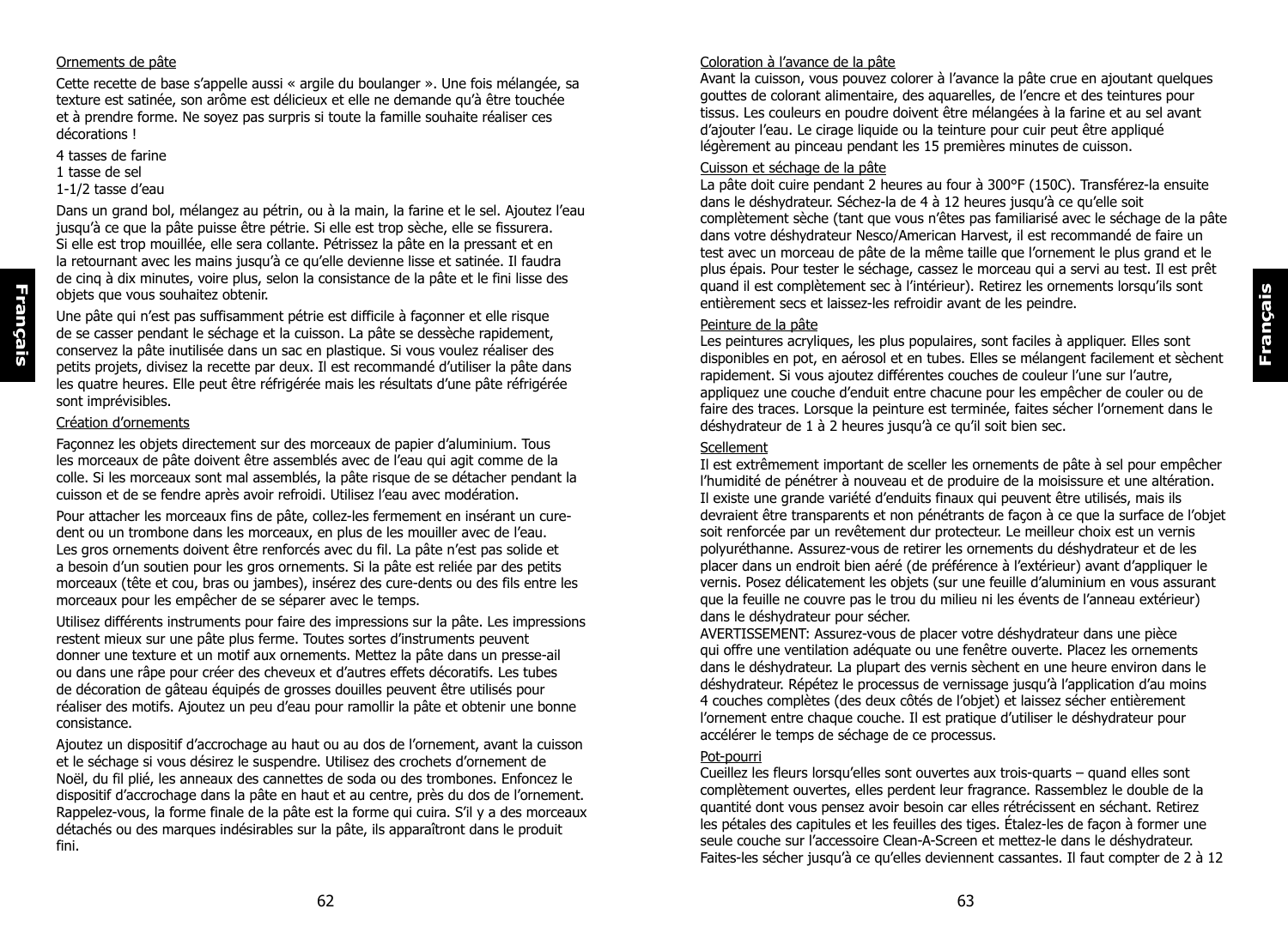heures selon les plantes, la quantité et le modèle du déshydrateur utilisé. Conservez les différentes fleurs et herbes séparément dans des pots fermés jusqu'à ce que vous soyez prêt à les mélanger. Entreposez-les dans un endroit frais, à l'abri de la lumière directe du soleil. Essayez différentes combinaisons, mélangez des petites quantités et notez les résultats jusqu'à ce que vous découvriez un mélange que vous aimez. Pour mêler les ingrédients, mesurez et mélangez les matériaux secs dans un grand bol. Lorsque vous obtenez le mélange de couleurs et de fragrances approprié, ajoutez le fixateur, les épices et l'huile. Laissez vieillir dans un contenant hermétiquement scellé pendant 2 à 6 semaines et agitez occasionnellement pour mêler les fragrances. Emballez le mélange dans des petits contenants ou sacs décoratifs pour les offrir en cadeau ou pour votre usage personnel. Pot-pourri doux et épicé Pour faire un cadeau idéal, versez une tasse de cette recette dans un sac en dentelle noué avec un ruban de couleur.

1/4 tasse de fleurs de lavande séchées<br>1/8 tasse de romarin séché

**Français**

Français

- 1 tasse de pétales de rose séchés  $1 \text{ c. }$ à soupe de clous de girofle entiers  $1/4$  tasse de fleurs de lavande séchées  $1$  bâton de cannelle émietté
- 1/8 tasse de romarin séché  $\frac{1}{3}$  c. à thé de clou de girofle moulu  $\frac{1}{8}$  tasse de camomille séchée  $\frac{1}{4}$  c. à thé de muscade moulue  $1/4$  c. à thé de muscade moulue<br>es 2 gouttes d'essence de rose
- 1/2 tasse de pelures d'orange râpées séchées
	-
- 2 c. à thé de thé épicé à l'orange<br>1 c. à soupe de graines de coriandre
- 1 c. à thé de poudre de racine d'iris 1 goutte d'essence d'orange<br>2 c. à thé de thé épicé à l'orange 1 goutte d'essence de lavande 1/2 tasse de pétales de bleuet séchés

(pour la couleur)

Dans un grand bol, mélangez les pétales de roses, la lavande, le romarin, la camomille et la pelure d'orange. Ajoutez la racine d'iris, le thé et les épices. Ajoutez les essences en les vaporisant légèrement sur le mélange. Ajoutez les pétales de bleuet, remuez. Donne environ 2 tasses de pot-pourri.

# **ACCESSOIRES**

Pour voir notre gamme complète de bouteille déshydratante accessoires, veuillez visiter notre page sur www.nesco.com.

### FRUITS FEUILLE ROULEAU

Super pour faire des fruits, des petits pains pour les enfants. Exclusive "aucun déversement" lèvre permet de sécher liquides et semi-liquides. Sec jusqu'à 3 tasses de purée fruits sur chaque feuille. Rendre les fruits en cuir avec aucun sucre ajouté ou de conservateurs. C'est aussi facile que de verser compote de fruits au rouleau feuille. Aussi grande à sec des soupes et sauces.





# CLEAN-A-SCREEN®

Clean-a-Screen's Faire une grande dégustation saccadée à la maison. Simple et abordable. De nombreuses saveurs disponibles : Original, Andouille, cajun, fissuré Pepper & l'ail, épicé, le pepperoni, Hot 'n' épicé, Teriyaki et.

## JERKY WORKS® KIT AND JERKY SPICE WORKS® KIT

Faire une grande dégustation saccadée à la maison. Simple et abordable. De nombreuses saveurs disponibles : Original, Sweet Hardwood, cajun, fissuré Pepper & l'ail, Hot Stix, le pepperoni, Hot 'n' épicé, Teriyaki et.





## ADD-A-TRAY®

The 2-pack Add-A-Tray® d'accessoires vous permettent de développer votre bouteille déshydratante à sa capacité maximale. Avec bacs supplémentaires, vous pouvez profiter des économies alimentaires au temps de la moisson ou séchez votre propre jardin fruits et légumes qu'ils mûrissent.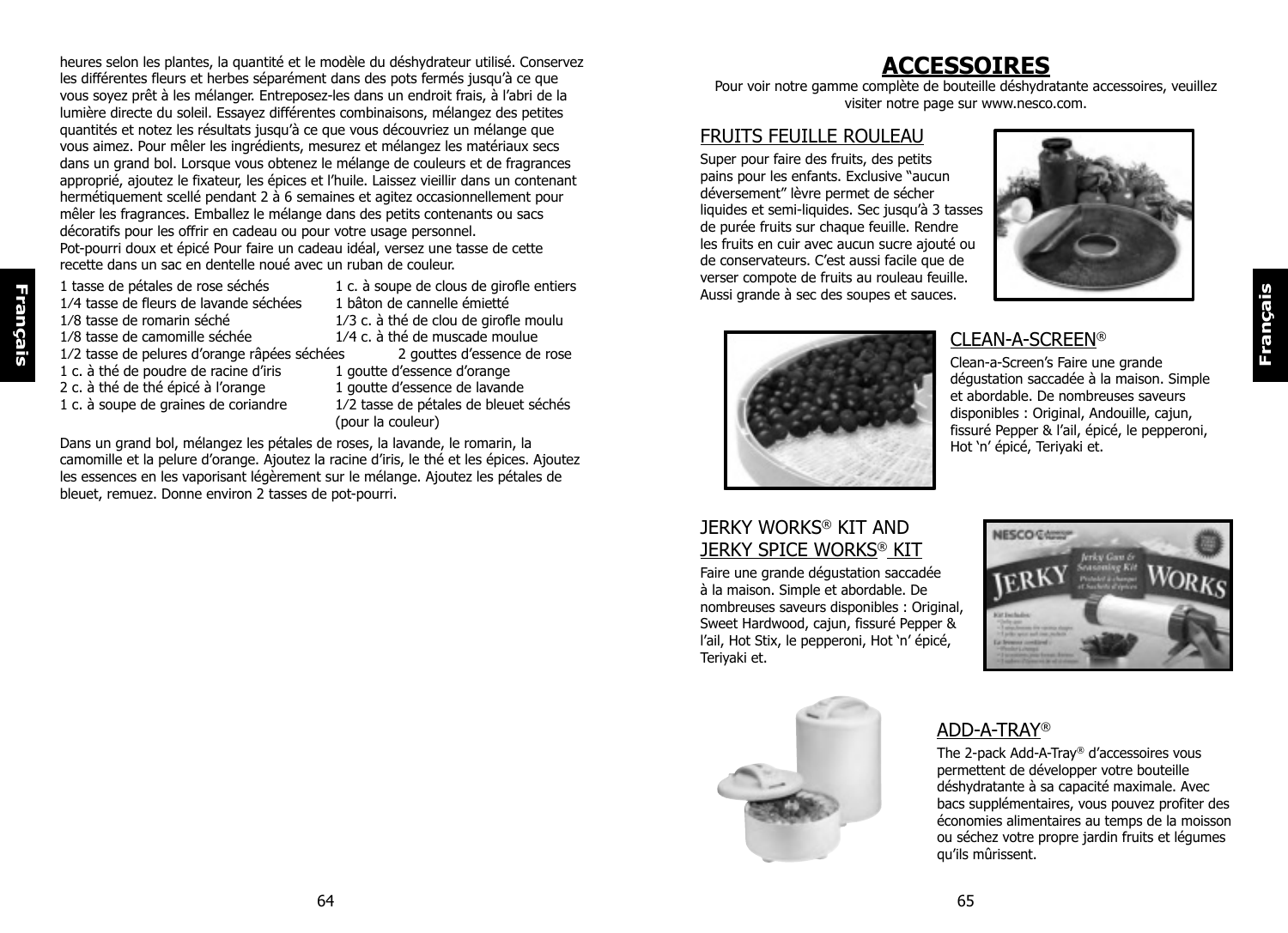# GARANTIE LIMITÉE D'UN (1) AN

Le présent appareil est garanti pendant un an suivant la date de l'achat initial contre les défauts de matériau ou de fabrication. La présente garantie ne couvre pas les dommages causés par le transport, l'usage abusif, les accidents ou incidents semblables. La présente garantie vous confère des droits juridiques précis et vous pouvez disposer d'autres droits, qui peuvent varier selon l'État ou la province. Ce produit est conçu pour usage domestique seulement et n'est pas destiné à des fins commerciales. La garantie ne couvre pas l'usage commercial.

Votre nouvel appareil **NESCO®**/American Harvest® est équipé de nombreuses caractéristiques de sécurité. Toute tentative d'entrave au fonctionnement de ces dispositifs de sécurité rend la présente garantie nulle et sans effet. En cas de réception d'un appareil aux fins de réparation ayant été trafiqué, nous nous réservons le droit de le remettre dans son état d'origine et de facturer la réparation au client.

Pour une réparation en vertu de la garantie - Veuillez retourner les produits défectueux, par courrier affranchi, avec une description du défaut à l'adresse suivante : The Metal Ware Corporation, 1700 Monroe Street, Two Rivers, Wisconsin 54241, pour une réparation ou un remplacement sans frais à notre choix. Veuillez inclure une preuve d'achat ou une copie de la facture originale lors du retour d'un produit aux fins de réparation en vertu de la garantie.

Appelez le service de satisfaction du client au 1-800-288-4545 pour obtenir une autorisation de retour avant d'expédier le produit.

- Pour une réparation en vertu de la garantie, suivez les directives indiquées dans la garantie. Lors de la commande de nouvelles pièces, assurez-vous de toujours mentionner le numéro de modèle du produit.
- Appelez-nous au numéro sans frais 1-800-288-4545 pour nous faire part du problème.
- Si nous vous indiquons de nous envoyer votre appareil en tout ou en partie aux fins de réparation ou de remplacement, notre représentant de la satisfaction du client vous fournira un numéro d'autorisation de retour (ce numéro avise notre service de la réception d'accélérer votre réparation). Emballez votre appareil avec soin dans une boîte robuste avec une quantité suffisante de rembourrage, étant donné que les dommages causés lors de l'expédition ne sont pas couverts par la garantie.
- Inscrivez vos nom, adresse et numéro d'autorisation de retour en caractères d'imprimerie sur la boîte.
- Rédigez une lettre expliquant le problème. Veuillez inclure les éléments suivants : vos nom, adresse et numéro de téléphone, ainsi qu'une copie de la facture originale.
- Mettez l'enveloppe scellée à l'intérieur de la boîte. Assurez le colis pour la valeur de l'appareil **NESCO®**/American Harvest® et envoyez-le port payé à l'adresse suivante:

Attn: Factory Service Dept. The Metal Ware Corporation 1700 Monroe Street Two Rivers, WI 54241

# SALVAGUARDAS IMPORTANTES

- Este producto está diseñado sólo para uso doméstico -

Cuando use aparatos eléctricos, las precauciones básicas de seguridad deben seguirse, incluyendo las siguientes:

#### **1. LEA TODAS LAS INSTRUCCIONES.**

- 2. El aparato está diseñado para uso doméstico solamente. No está destinado para uso comercial.
- 3. Para protegerse contra un choque eléctrico y lesiones físicas, no sumerja este electrodoméstico, incluyendo su cable y enchufe, en agua u otro líquido.
- 4. Supervisar de cerca cuando se usa un electrodoméstico en presencia de niños.
- 5. Desenchufe el aparato de toma de corriente cuando no esté en uso, antes del montaje o desmontaje de las piezas, y antes de limpiarlo.
- 6. No use los electrodomésticos cuyo cable o enchufe está dañado o si el aparato funciona mal o si se dañó de alguna manera. Para evitar peligros, devuelva el electrodoméstico al Departamento de servicio de fábrica de NESCO**®**/American Harvest® para su revisión, reparación o ajuste.
- 7. No colocar el aparato sobre o cerca de un quemador caliente, eléctrico o a gas, o dentro de un horno caliente
- 8. El uso de los accesorios accesorios no recomendados por el fabricante puede dar lugar a fuego, a descarga eléctrica o a lesión a las personas.
- 9. No usar en el exterior.
- 10. No permitir que el cable cuelgue de la mesa o encimera, ni que esté en contacto con superficies calientes.
- 11. Para reducir el riesgo de lesiones y daños al aparato y mantener las manos, el pelo, la ropa y los utensilios alejados de las piezas durante el funcionamiento.
- 12. Coloque el aparato sobre una superficie de apoyo plana y estable cuando esté listo para su uso.

# GUARDE ESTAS INSTRUCCIONES

**Enchufe polarizado:** Este electrodoméstico tiene un enchufe polarizado (una pata es más ancha que la otra). Para reducir el riesgo de choque eléctrico, el enchufe está diseñado para encajar en un tomacorriente polarizado solamente de un lado. Si el enchufe no encaja bien en el tomacorriente, délo vuelta. Si aún no encaja, contacte a un electricista calificado. No intente modificar el enchufe de ninguna manera. **Instrucciones para el cable corto:** Este aparato tiene un cable de suministro de energía corto para reducir el riesgo de que se enrosque o de que alguien se tropiece con él. Se pueden usar cables de extensión en tanto se tomen precauciones al usarlos. Si usa un cable de extensión, el régimen del cable debe ser al menos igual al régimen de potencia del aparato. El cable más largo debe disponerse de manera tal que no caiga por la encimera y evitar así que los niños tiren de él o que alguien se tropiece.

**Français**

Français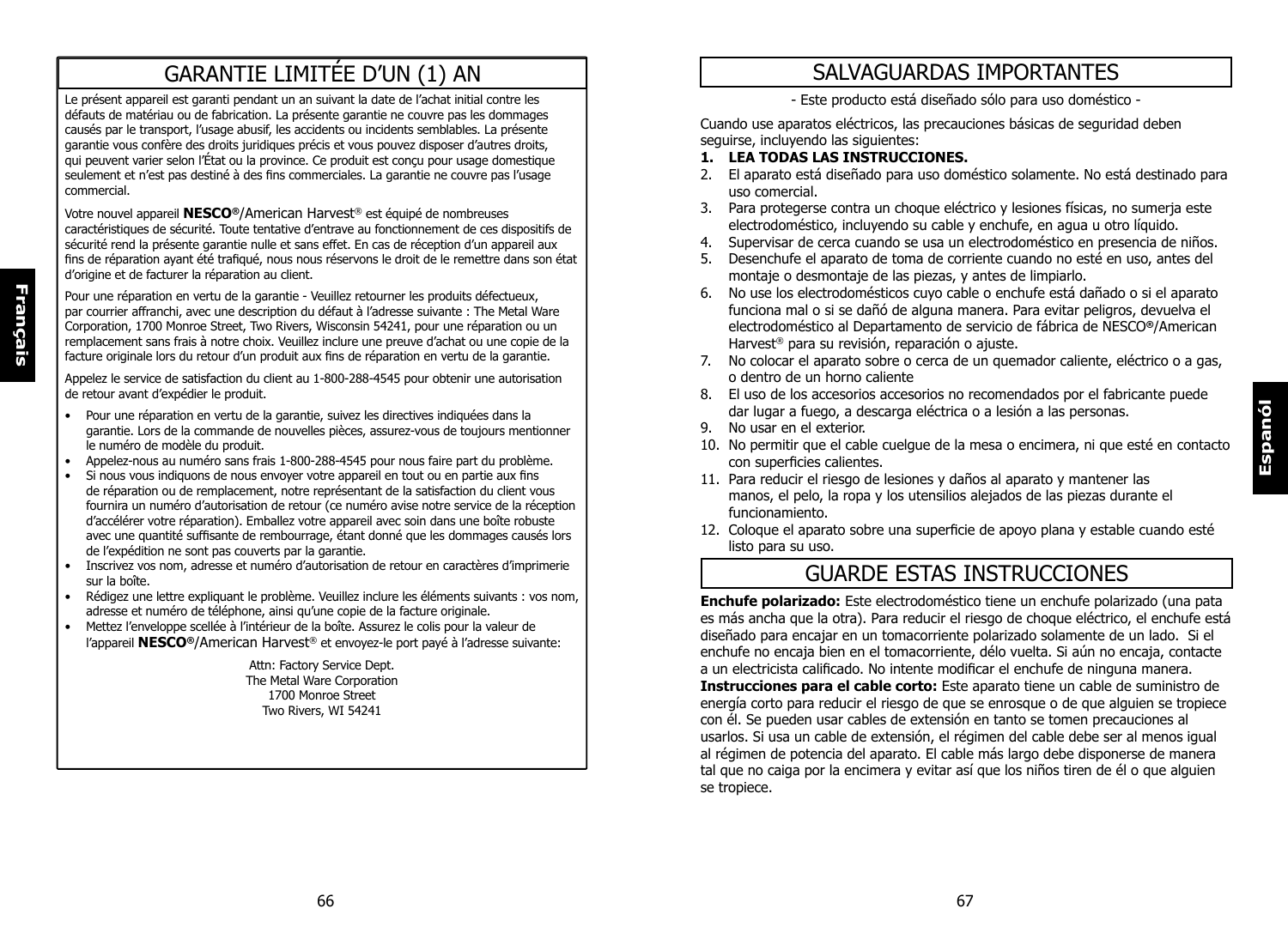# **CARACTERÍSTICAS**



# FUNCIÓNS

- **Powerhead Unit** Contiene el motor, el calentador y controles. NO SUMERJA EN AGUA O EN OTROS LÍQUIDOS. Limpiar con limpio, suave y húmeda toalla o esponja con solución de limpieza luz.
- **Perilla de Control de Temperatura** Gire para ajustar el temperatura de secado entre 95°F - 160°F (35C - 71C).
- **Bandejas Regular**  Fabricada en material, libre de BPA. .75 Con más metros cuadrados zona de secado en cada bandeja.
- **Base** Hecho de resistente, material sin BPA.

# INSTRUCCIONES DE FUNCIONAMIENTO

- Paso 1: Coloque la base sobre una superficie plana, seca y superficie estable. Seis centímetros de distancia de las paredes y otros dispositivos electrónicos.
- Paso 2: Preparación de los alimentos o la artesanía y la carga de las bandejas. Mantener los elementos desde el centro del agujero y dejar el espacio entre los elementos para obtener los mejores resultados.
- Paso 3 pila cargada en la base las bandejas los bordes de las bandejas están correctamente alineados. Lugar powerhead en bandeja superior Nota: utilice siempre un mínimo de cuatro bandejas cuando esté en funcionamiento.
- Paso 4: Con las manos secas, conecte el cable de alimentación a 120V, 15A, 60Hz toma de corriente eléctrica.
- Paso 5 Ajustar el temperatura de secado con perilla de control de temperatura. Consulte a la asistencia y guía de uso o un gráfico en el aparato.

## CUIDADO Y LIMPIEZA

#### **Powerhead:**

Utilizar un trapo húmedo o una toalla para quitar cualquier residuo de comida seca del powerhead unidad. Evitar el goteo agua ni ningún otro líquido en componentes eléctricos.

#### **PRECAUCIÓN: NO SUMERJA POWERHEAD EN AGUA U OTRO líquido.**

No quite ninguna parte de la powerhead unit!

#### **PRECAUCIÓN: Asegúrese powerhead unidad está desenchufada antes de proceder a la limpieza.**

#### **Bandeja / Base:**

Su botella bandejas son fáciles de limpiar. Simplemente sumérjase en agua tibia con un detergente suave durante varios minutos. Un cepillo de cerdas suaves, afloje las partículas de alimentos que se resisten a ablandamiento por inmersión. No limpie las piezas con estropajos, limpiadores abrasivos, ni utensilios afilados, ya que tienden a dañar la superficie. Las bandejas/Base se puede lavar en la rejilla superior del lavavajillas si quite antes del ciclo de secado.

# PRECAUCIÓN

- Cuando líquidos de secado, las salsas o purés, utilice una fruta rollos, disponible en NESCO® /American Harvest®.
- Lávese bien las manos antes de manipular los alimentos.
- Limpiar todos los utensilios y recipientes con una solución suave de detergente, lejía y agua antes de usar.
- Asegúrese de que todas las encimeras de las tablas de cortar y se limpian a fondo en la forma anteriormente antes de su uso. Madera o placas de plástico deben ser desinfectados.
- Mantener los alimentos en el refrigerador antes de preparar para el secado Almacenar alimentos secos en la nevera o el congelador.
- Después de abrir los recipientes sellados de alimentos secos, utilizar los alimentos tan pronto como sea posible.
- Almacenar los recipientes de alimentos secos herméticamente sellados en la nevera para mantener frescura y calidad.
- No aplique aceite vegetal directamente en superficie de las bandejas.
- No deshidratar los alimentos que han sido preparados con alcohol o escabeche.
- Las bandejas están sólo destinados a ser utilizados con la NESCO®/American Harvest® Alimentos Botella. No use bandejas o en un horno convencional o con cualquier otro aparato.
- Utilice siempre un mínimo de 4 bandejas durante el secado de la botella, incluso si la bandeja(s) están vacías.

#### Servicio

• Si tiene algún problema con su botella, satisfacción del cliente, por favor llame a NESCO®/American Harvest® at 1-800-288-4545.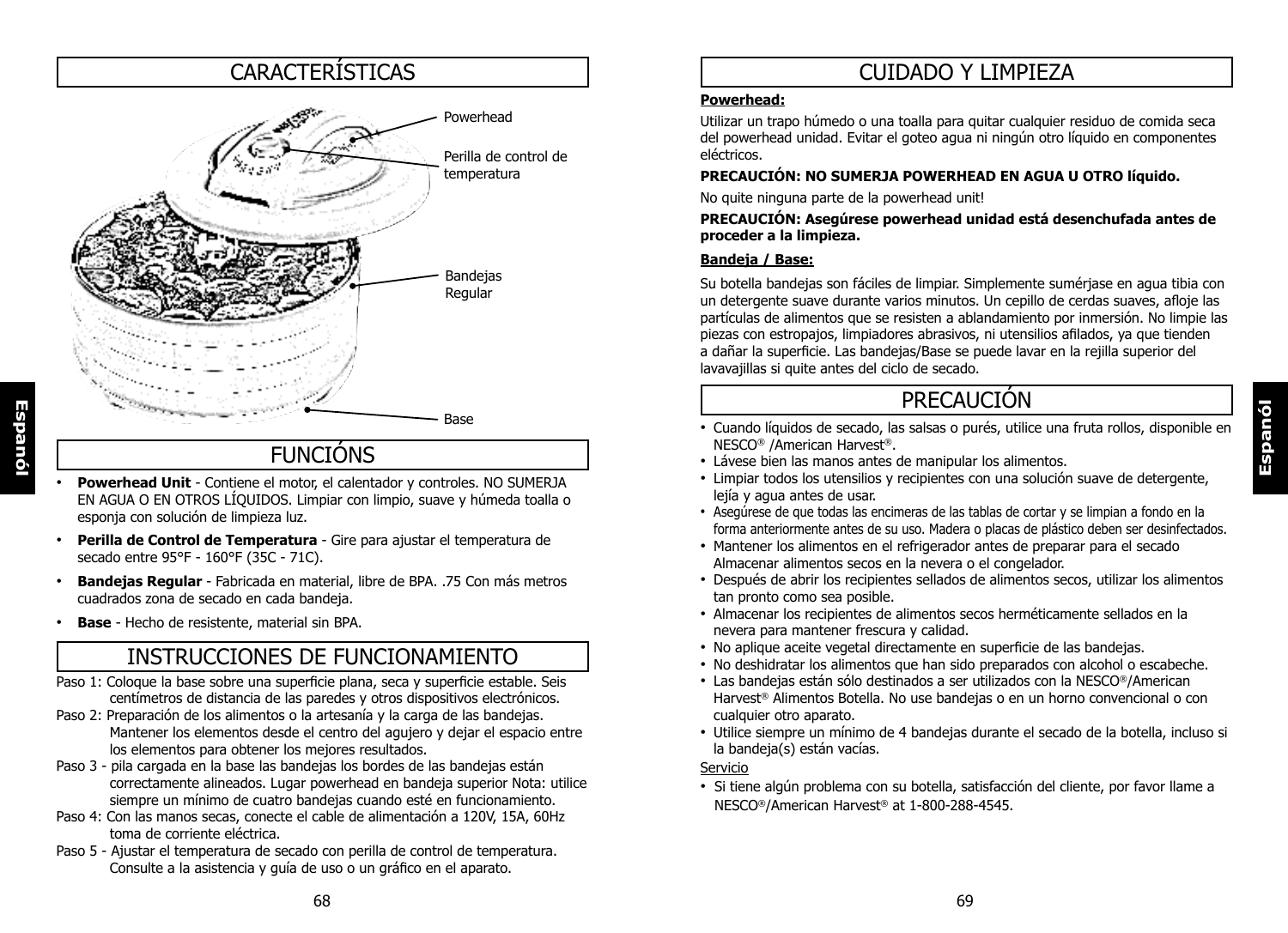# GENERAL SECADO DIRECTRICES

Algunas variedades de productos, la humedad del aire, e incluso métodos de manipulación de los alimentos que es la diferencia en el tiempo de secado y la calidad del producto seco.

- Experimentar con diferentes temperaturas de secado, el grosor de los alimentos pre-tratamiento versus ningún tratamiento previo y diferentes métodos de rehidratación.
- Para guardar los nutrientes y producir un producto de calidad, es necesario trabajar más rápido preparar los alimentos para que se sequen. Cuando se coloca en la botella, que necesitan para secar continuamente a las temperaturas recomendadas y tiempos. No apague su botella o dejar parcialmente comida seca de las bandejas ya que puede estropear o desarrollar "off" sabores.
- Propagación uniforme para todos los alimentos secos en una sola capa. Si cortes se superponen, las áreas en las que se solapan se tardará el doble de tiempo para que se sequen.
- No agregue productos frescos a un lote parcialmente secas. Se frena la velocidad de secado para ambos productos. Sin embargo, es posible combinar los alimentos parcialmente desecadas en menos bandejas.
- Muchas personas tienen más de una NESCO®/American Harvest® botella. Si tiene dos, es fácil de combinar tanto la carga de deshidratadores después de unas pocas horas y comenzar un nuevo lote en la segunda botella utilizando las otras bandejas

#### Selección de los alimentos para que se seque

- Seleccionar los mejores productos de calidad en el momento culminante de madurez y sabor.
- Lave cuidadosamente para eliminar suciedad, polvo e insectos.
- Cortar las secciones dañadas o hematomas

#### Carga de bandejas

**Espanól**

- Los alimentos uniformemente sobre las bandejas.
- No se superpongan alimentos, como esto impedirá tiempo de secado. Como cada bandeja está cargada, colóquelo en la botella para comenzar el secado.

#### Tiempo de secado

- Tiempos de secado pueden variar, dependiendo del tipo y cantidad de los alimentos, espesor y uniformidad de los cortes, el porcentaje de agua de los alimentos, la humedad, la temperatura del aire, la altitud y el modelo de NESCO®/ American Harvest® botella que se está utilizando.
- Tiempos de secado también pueden variar mucho de una zona a otra y de un día a otro, dependiendo de las condiciones climáticas. Mantener registros para ayudar a predecir tiempos de secado de alimentos específicos.

#### Temperatura de secado

- Frutas, verduras y frutas los rodillos deben ser secados a 130°F 140°F (55C 60C). Secado de alimentos en este rango de temperaturas, minimizar la pérdida de calor sensible de vitaminas A y C.
- Todos los alimentos sudor cuando se comienzan a secar, la temperatura puede ser superior a 140°F (60C) durante el primer par de horas de secado. La temperatura real de los alimentos seguirá siendo 15°F - 20°F (6C - 8C) inferior a la temperatura del aire en el primer par de horas.
- Las carnes y pescados deben ser secados en el mayor ajuste de la temperatura de la botella. Estas temperaturas mantener a las bacterias y otros microorganismos, común a la carne y el pescado, a un mínimo durante las primeras etapas de secado.
- Las nueces y las semillas tienen un alto contenido de aceite, y si las temperaturas más altas se utilizan, tienden a volverse rancio, el desarrollo de sabores. La mejor temperatura es de 95°F a 105°F (35C a 41C).
- Las hierbas y las especias son más sabrosas cuando se abre por primera vez y se debe cosechar mientras muy fresco, antes de que comiencen a florecer. Debido a que los aceites aromáticos son muy sensibles, las temperaturas deben ser 95°F a 105°F (35C a 41C) para el secado. Tener cuidado de no cargar demasiado las bandejas como así se prolongará el tiempo de secado.
- Flores secas, hierbas y condimentos que se usan para popurrí se debe secar a temperaturas de 95°F a 105°F (35C a 41C) a fin de mantener aroma y color.

#### Embalaje

- Algunas de las piezas se seca en un tiempo más corto que otros. La comida seca debe retirarse y colocarse en un recipiente hermético y permitir al resto de las piezas que quedan en la botella hasta que esté suficientemente seco.
- Todos los alimentos secos con prontitud para evitar la contaminación y evitar pegajosidad y re-hidratación causado por la humedad. Almacenar alimentos secos en hermético, resistente a la humedad los contenedores.
- Envasado al vacío Hogar dispositivos son ideales para el envasado alimentos secos. Extienden la vida útil de alimentos secos 3 ó 4 veces.
- Materiales de embalaje ya que la mayoría son transparentes, almacenar alimentos secos envasados en un recipiente metálico o de plástico que no permite la penetración de la luz. No almacenar frutas y verduras en el mismo contenedor de almacenamiento porque sabor y humedad puede transferir.
- Los rodillos son los mejores frutos si se quitan mientras todavía está caliente. Envolver en papel plástico y hermético en recipientes a prueba de humedad para su almacenamiento.
- Las cebollas y los tomates son especialmente propensos a absorber la humedad del aire, y debe estar empaquetado inmediatamente después de extraer de la botella.

#### Las pruebas para la resequedad

- Los alimentos deben ser controlados durante las etapas finales de deshidratación para evitar el exceso de secado. De alimentos secos pierden calidad en textura, sabor y nutrición. Para probar la sequedad, extraer un pedazo de comida, se deja enfriar y se sienten con los dedos para la resequedad.
- Las frutas son flexibles y de cuero sin manchas de humedad. Corte por la mitad, pellizco y ver para que la humedad cae en lágrimas. Si no hay humedad, es lo suficientemente seco para el almacenamiento a largo plazo.
- Irregular debe ser dura, pero no frágiles.
- Pescado seco debe ser dura, pero no frágiles. Si el pez es alta en grasa, pueden aparecer húmedo debido al alto contenido de aceite.
- Las verduras deben ser duros o crujientes. Si los alimentos son lo suficientemente secas, o están expuestos a la humedad de embalaje defectuoso, pueden perder calidad y nutrición, y pueden incluso al moho durante el almacenamiento.

#### Almacenamiento

- La zona de almacenamiento debe ser fresco, seco y lo más oscuro posible. El más oscuro y más frío del área de almacenamiento, cuanto más largo sea el pasado alimentos secos, con buena calidad y valor nutritivo.
- La temperatura ideal de almacenamiento para alimentos deshidratados es de 60°F (15C) a por debajo del punto de congelación.
- El lugar de almacenamiento es ideal su nevera o congelador, especialmente para almacenar productos de baja acidez, como carnes, pescados y verduras.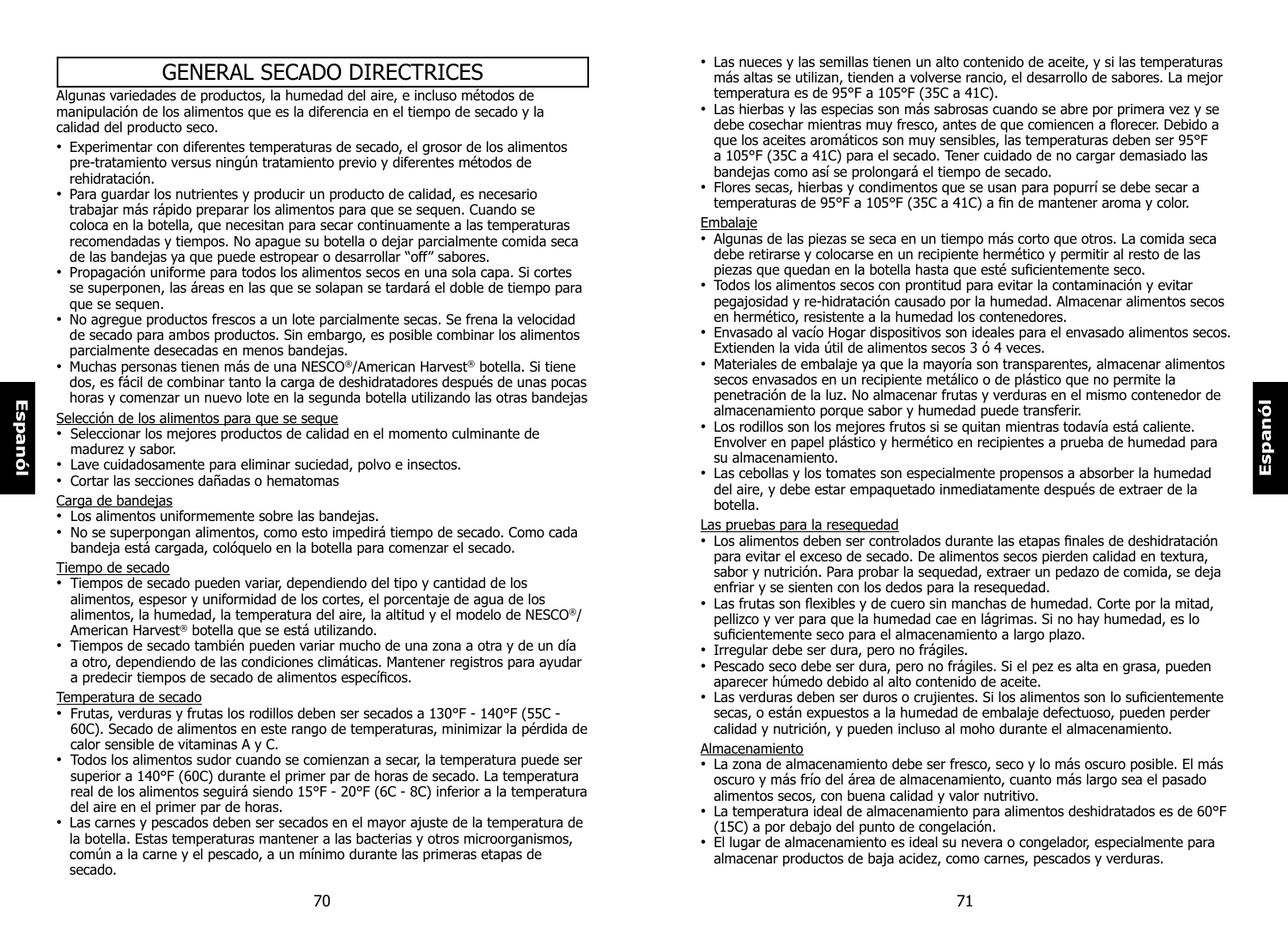# EL SECADO DE FRUTAS

Las frutas son ideales para secar porque tienen un alto contenido de azúcar natural. Que tienen un alto contenido de ácido (y, por lo tanto, menos propensos a la descomposición y los microorganismos), y el sabor delicioso! En términos desestacionalizados, la fruta se puede obtener de forma masiva de los huertos o granjas de precios mucho más bajos de que usted puede encontrar en el supermercado.

#### Selección

Frutos recogidos en su primer tienen el más alto contenido de azúcar natural y el mejor valor nutritivo. Para la mejor calidad de su producto, elija sólo frescos, frutas maduras intachable.

#### Preparación

Lave la fruta a fondo y eliminar cualquier imperfección. Quitar las pieles (si lo desea), los tallos y las semillas. Mitad o corte de 1/4" a 1/2" círculos o cortes (un procesador de alimentos o para acelerar el cortador para cortar en rodajas y asegurar la uniformidad cortes, que permitir que las frutas secas a la misma velocidad.) Algunos frutos tienen un revestimiento de cera protectora natural tales como los higos, ciruelas, uvas, arándanos, arándanos, etc. Si se desea secar estos frutos, sumergir en agua hirviendo durante 1 a 2 minutos (la cantidad de tiempo necesaria depende del espesor y dureza de la piel) para acelerar la deshidratación. Esto hace que la piel más porosa, eliminando el revestimiento de cera natural y, en consecuencia, acelera el tiempo de secado. Este proceso se denomina "control." pequeñas líneas aparecen en la piel de la fruta que se reduce la humedad de escapar, pero puede ser demasiado fino para ser visible. Muchas frutas se pueden secar en dos mitades con las fosas. Si se secan con la piel, asegúrese de colocarlos de la piel hacia abajo para evitar frutas y pulpa de goteo hacia abajo a través de las bandejas. Compruebe con frecuencia cerca del final del proceso de secado, y quitar piezas como que se secan. Exfoliación o peeling no es una decisión sólo se puede hacer (si el fruto ha sido artificialmente encerados, definitivamente debe ser peladas para quitar la cera). La piel tiene valor nutritivo, pero las pieles tienden a ser muy difíciles al secarse y frutas tardar más tiempo en secarse con las pieles. Pruebe frutas ambos sentidos, pelados y sin pelar, a continuación, decidir por sí mismo. Pre-tratar si lo desea y colocar la fruta en la botella para que se sequen en 135°F (57C).

#### Las-Muestras

Pre-tratamiento minimiza oxidación, y le da una calidad superior, producto con mejor sabor menos vitamina pérdida. Las manzanas, las peras, los melocotones y albaricoques son mejores cuando pre-tratados. Son más apetecible, tienen una vida útil más larga y un mayor valor nutricional. Lugar frutas que tienden a brown en una solución de sujeción de ácido ascórbico para reducir browning durante la preparación. No mantener corte la fruta en una solución de sujeción para más de una hora. Pretratamiento puede variar de inmersión en los zumos de frutas, ácido ascórbico las mezclas, el escaldado jarabe, al vapor, de sulfatación. Los resultados de estos métodos también pueden variar. Experimentar y decidir por sí mismo lo que más le gusta.

#### Las-Muestras Naturales

Zumos de frutas que contengan ácido ascórbico puede ser utilizado como un pretratamiento natural para reducir browning. A pesar de que habrá cierta pérdida de color, piña, naranja, limón, o jugo de limón se puede utilizar. Ácido ascórbico las mezclas, disponible en su supermercado, también se puede utilizar. Siga las instrucciones en el envase. Sector frutas directamente en jugo o ácido ascórbico mezcla. Remojar 5 minutos y el lugar de las bandejas. Las frutas también pueden ser bañado en miel o una mezcla miel o jugo.

# SECAR FRUTAS ROLLOS

Frutas rollos son un aperitivo favorito de los jóvenes y los viejos. Es una carga frutal puré de fruta fresca, lo que ha sido secado y laminado en trozos de tamaño bocado. Frutas rollos son fáciles de hacer y el costo es inferior a los comprados en la tienda.

#### Selección

Casi cualquier fruta hará una excelente fruta. La mayoría de las frutas también se puede combinar con otros. Algunas frutas, como manzanas, tienen un alto contenido de pectina y fibra, y tienen una textura excelente al secarse. Las combinaciones son infinitas. Use su imaginación y divertirse!

Utilice frutas de temporada. También se puede utilizar un poco demasiado maduros frutos, frutos con forma irregular, ligeramente herido o frutos que no son aptos para ser envasado o secado. Algunas frutas, tales como los cítricos, se debe utilizar en combinación con otras frutas porque ellos tienen mucho líquido y muy poca pasta. Si encuentra que una fruta es demasiado secreción nasal, lo combina con manzana, compota de manzana o una fruta similar que le proporcionen más sustancia.

Cuando las frutas no están disponibles, las conservas de frutas (ya sea dulce o no azucarado) se puede utilizar. Simplemente vaciar el líquido, y verter la fruta en la batidora. Compota puede tomar directamente del contenedor para fruta maravillosa los rodillos. Frutas congeladas también se pueden utilizar, aunque tienden a ser un poco más secreción nasal. Simplemente descongelar y siga las indicaciones para utilizar las frutas.

#### Preparación

Lavar bien las frutas y cortar los hematomas o nulas las porciones. Fruta puré en la batidora hasta que quede muy suave. En algunos mezcladores con algunas frutas, es posible que desee agregar un poco jugo o agua para iniciar el proceso de mezcla. Frutas en general no es necesario añadir edulcorante, pero si los frutos están maduros y, sobre todo en ãicidas, puede agregar luz jarabe de maíz o miel. Añadir 1 o más cucharadas edulcorante por cada litro de puré, dependiendo de su preferencia (azúcar de las frutas rollos tiende a debilitarse durante el almacenamiento).

#### Secado

Coloque un fruto rollos bandeja en la botella y frote ligeramente con aceite vegetal para evitar que se pegue. Puré debe ser alrededor de 1/4" a 3/8" de espesor y de manera uniforme. Secar a 130°F - 140°F (55C - 60C) hasta que se siente fruta similar a la piel y es flexible, de 4 a 8 horas.

#### Almacenamiento

Retirar la fruta rodar mientras está caliente, rollo, cortar en pequeños trozos del tamaño (si se desea) y envolver en plástico. Envasadas individualmente piezas de fruta piel debería ser hermético almacenados en grandes contenedores y resistente a la humedad.

**Espanól**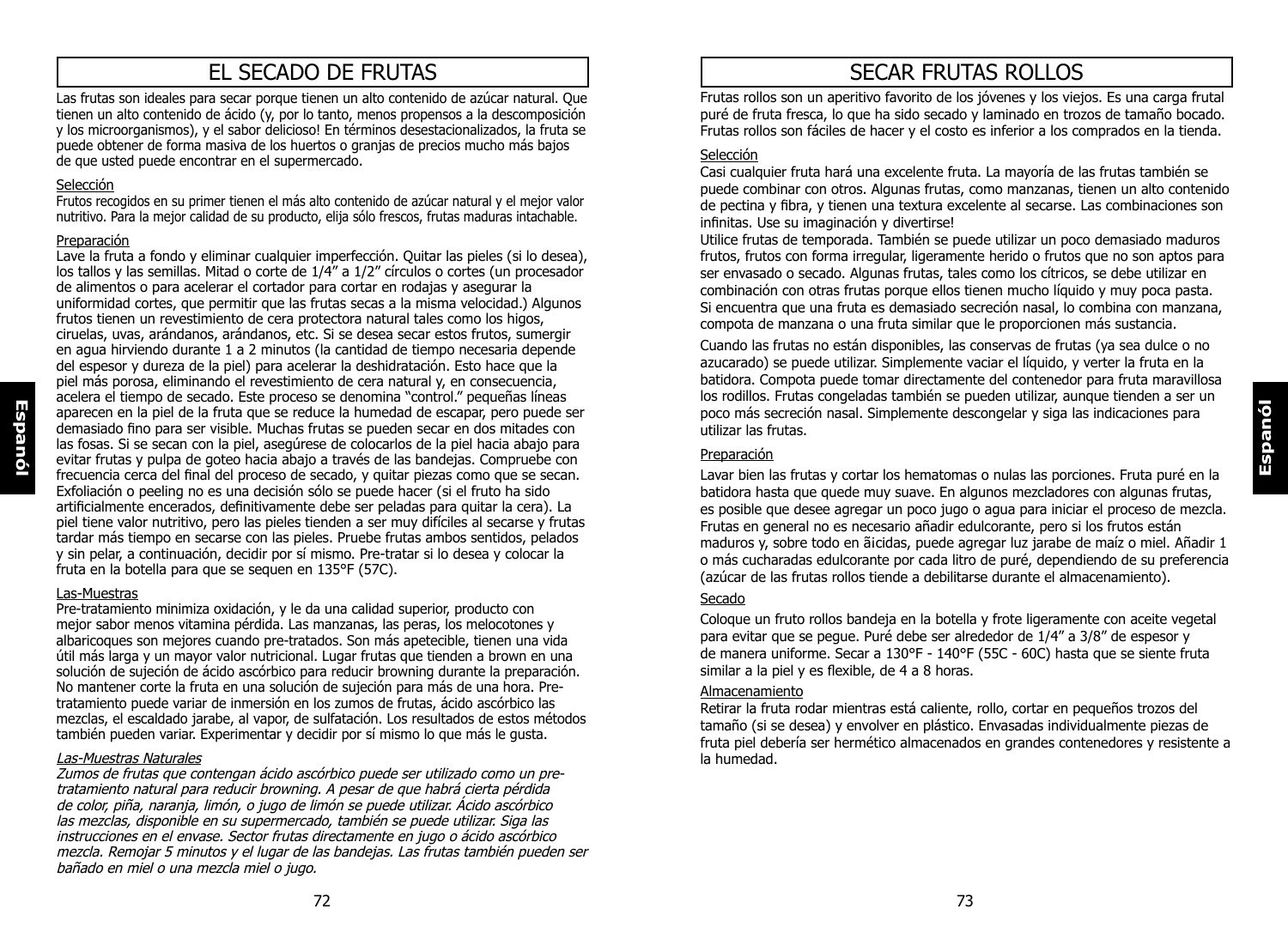# GUÍA SECADO DE FRUTAS

Esperar una variación en el tiempo necesario para secar frutas diferentes. Tiempos de secado son afectados por el tamaño de la carga, fruto espesor y el contenido de humedad de los alimentos. Estas pautas son generales. Para obtener más precisión tiempos de secado, mantener registros de su propia experiencia secado.

| Alimento                   | Preparación                                                                               | Tiempo de<br>Secado        | Usar                                                                         |
|----------------------------|-------------------------------------------------------------------------------------------|----------------------------|------------------------------------------------------------------------------|
| Las manzanas               | Los TCAP, core, corte de<br>3/8''<br>Pre-tratar                                           | 4-10 horas                 | Compota de<br>manzana, pasteles,<br>anillos, aperitivos,<br>panes y galletas |
| Albaricoques               | Cortar por la mitad,<br>elimine la semilla y cortada<br>en cuartos. Pre-tratar            | 8-16 horas                 | Los postres, muesli,<br>los platos de carne,<br>pasteles y salsas            |
| Banano                     | Pelar, cortar en<br>rebanadas 3/8" o dividir<br>longitudinalmente                         | 6-12 horas                 | Aperitivos, comida<br>para bebé, galletas<br>y pan de plátano                |
| Arándanos                  | Lavar y quitar los tallos.<br>Sumergir en agua hirviendo<br>hasta que las pieles crack    | $10-18$ horas              | Pan, repostería,<br>snacks, helados,<br>yogur                                |
| Las conservas de<br>Frutas | Escurrir muy bien. Si son de<br>pequeño tamaño, colocar<br>en pantalla de malla           | 6-12 horas                 | Aperitivos, panes,<br>granola                                                |
| Cereza                     | Lavar, quitar los tallos y<br>pit                                                         | 18-26 horas                | Panes, productos<br>horneados y aperitivos                                   |
| Fruta Cítrica              | Pelar, si así lo desea.<br>Corte 3/8" de espesor                                          | 6-12 horas                 | Cuando los aromas<br>en polvo                                                |
| Arándanos<br>agrios        | Lavar y quitar los tallos.<br>Sumergir en agua<br>hirviendo hasta que las<br>pieles crack | $10-18$ horas              | Panes, productos<br>horneados,<br>bocadillos helados,<br>yogures             |
| Coco                       | Quitar oscuridad exterior<br>de la piel, corte 3/8" de<br>espesor                         | 3-8 horas                  | Tortas, galletas,<br>postres y granola                                       |
| Higos                      | Los tallos                                                                                | 8-15 horas                 | Rellenos, tortas,<br>budines, mitad<br>panes y galletas                      |
| Uvas                       | Dejar todo, quitar los<br>tallos<br>(si escaldadas)                                       | 10-36 horas<br>6-10 horas. | Pasas; uso en<br>productos horneados,<br>cereales y aperitivos               |
| Kiwi                       | Pele, corte 3/8" a 1/2" de<br>espesor                                                     | 5-12 horas                 | Aperitivos                                                                   |

| Alimento                        | Preparación                                               | Tiempo de<br>Secado | Usar                                                  |
|---------------------------------|-----------------------------------------------------------|---------------------|-------------------------------------------------------|
| Limón en Polvo                  | Ralladura de la Corteza                                   | 8-12 horas          | Sazonar y deje<br>marinar                             |
| Mangos                          | Retire la piel, corte 3/8"<br>de espesor                  | 6-16 horas          | Aperitivos, cereales<br>y productos<br>horneados      |
| Melóns                          | Retire la piel y las<br>semillas. Esta Corte 1/2"k        | 8-20 horas          | Aperitivos                                            |
| <b>Nectarinas</b>               | Trimestre o corte 3/8" a<br>1/2" de espesor Pre-tratar    | 6-16 horas          | Bocadillos, postres<br>y horneados                    |
| Las naranjas,<br>limas, Limones | Corte 1/4" de espesor                                     | 2-12 horas          | Artesanía,<br>bocadillos, y<br>hornear                |
| Duraznos                        | Peel if desired, Halve or<br>quarter Pre-tratar           | 6-16 horas          | Aperitivos, panes,<br>zapateros, y<br>granola         |
| Peras                           | Peel, core, cortes y 3/8"<br>de espesor. Pre-tratar       | 6-16 horas          | Bocadillos, panes,<br>galletas, frituras y<br>granola |
| Piñas                           | Peel, core, corte 3/8" a<br>1/2" de espesor               | 6-12 horas          | Aperitivos,<br>productos<br>horneados y granola       |
| Las Ciruelas                    | Mitad o cuarto cielo y<br>quitar                          | 8-16 horas          | Aperitivos, galletas,<br>magdalenas, pan y<br>granola |
| Ruibarbo                        | Corte en 1" longitud.<br>Vapor hasta que estén<br>tiernos | 6-14 horas          | Pasteles, tartas y<br>otros postres                   |
| Fresas                          | Mitad o corte 1/2" de<br>espesor                          | 6-12 horas          | Aperitivos, cereales<br>y productos<br>horneados      |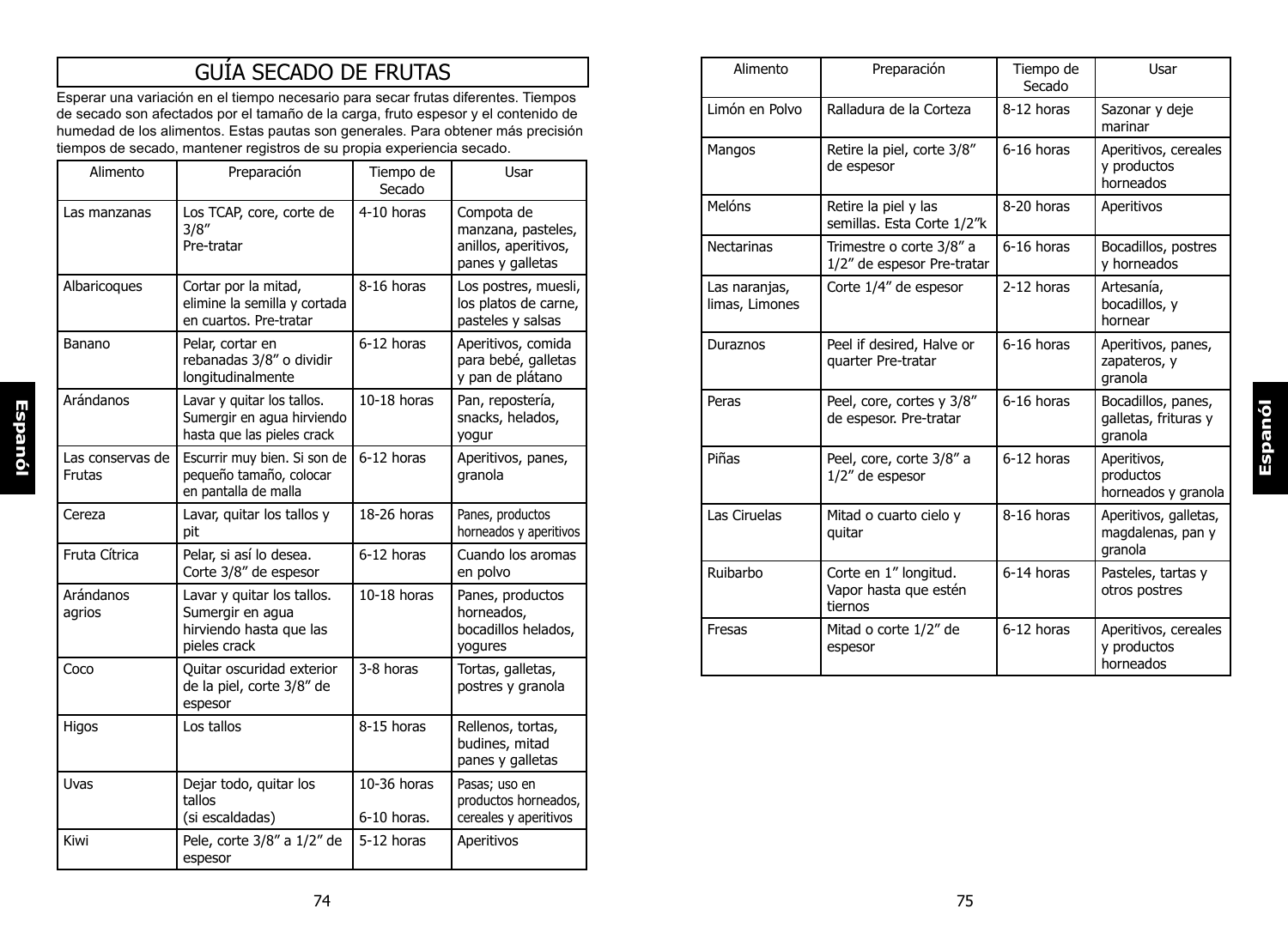# SECAR LAS VERDURAS

Algunos vegetales secos son bastante buenos. Otros pierden su atractivo y están mejor fresca o congelada. Algunas verduras congeladas son mucho mejores de secado, si debe mantener. Las hortalizas tienen un bajo contenido de ácido y el contenido de azúcar que les hace más expuestas al deterioro, y tienden a tener mucho más corta vida de anaquel de frutos secos. Los envases y las condiciones ideales de almacenamiento son elementos clave para producir vegetales secos que tan buen sabor en diciembre como lo hicieron en el jardín de verano!

#### Selección

Elija fresca, crujientes verduras de alta calidad productos deshidratados. Justo como las frutas, las verduras se deberá recoger maduras y secas tan pronto como sea posible para reducir la pérdida.

#### Preparación

Lavar las verduras y eliminar cualquier imperfecciones. Peel, recorte, core y/o corte las verduras.

#### Escaldado

La mayoría de los vegetales debe ser resguardada, ya sea al vapor sobre agua hirviendo o en el horno de microondas para frenar la acción de las enzimas que se seguirá durante el secado y el almacenamiento. Nota: El escaldado se suaviza la estructura de la célula, lo que permite que la humedad se escape más fácilmente y, además, permite las verduras para rehidratarse rápidamente. No hay necesidad de blanquear las cebollas, ajos, pimientos y champiñones. Las hierbas no son escaldadas. El escaldado agua no se recomienda debido a la pérdida de vitaminas hidrosolubles y minerales.

#### Vapor Escaldado

Utilice un vaporizador o una sartén con una tapadera que se ajuste bien y humeante de un rack. De 1 pulgadas de agua a buen ritmo y la caída de hervir verduras cortadas. Cubierta. Vapor caliente hasta que los vegetales estén completamente, pero no cocinados. Esto es por lo general alrededor de 1/3 del tiempo necesario para cocinar las verduras. Las verduras deben ser crujientes. Descarga de vapor rack y colóquelo inmediatamente en el secador bandejas.

#### Microonda Escaldado

Un horno de microondas es ideal para el escaldado las verduras. Preparación de la misma manera que el escaldado por vapor. Colocarlos en un recipiente a prueba de microondas, cubra y cocine durante aproximadamente 1/2 del tiempo que se necesita para cocinar la verdura fresca. Dependiendo de la edad y el diseño de los microondas, si desea que se pare la cocción camino a mitad y agitar la verdura al lograr un mayor palidez.

#### Secado

Carga verduras hervidas en bandejas de secado, asegurándose de que el aire pueda circular libremente entre las partes. Con respecto a los vegetales, tales como el maíz o guisantes, que tienden a agruparse, revolviendo de vez en cuando para permitir que el aire pueda llegar a todas las piezas. Las verduras se secan hasta que son claras, dura, o quebradiza. Paquete inmediatamente después del secado para evitar la absorción de humedad del aire. Temperatura de secado habitual de verduras es 130°F - 145°F (55C - 63C).

# GUÍA SECADO VEGETAL

Las verduras también pueden variar en sus tiempos de secado. Escaldado reduce tiempos de secado, pero no todas las verduras son escaldadas. Una vez más, los medios tiempos de secado en la tabla siguiente son de carácter general y dependen de diferentes variables.

| Alimento                | Preparación                                                                                                                                                         | Tiempo de<br>Secado Time | Usar                                                                  |
|-------------------------|---------------------------------------------------------------------------------------------------------------------------------------------------------------------|--------------------------|-----------------------------------------------------------------------|
| Alcachofa               | Cortar corazones en 1/8<br>"tiras. Blanch                                                                                                                           | 6-12 horas               | Dejar marinar o<br>sumergir en la<br>pasta y freírlas                 |
| Espárrago               | Lavar y cortar en 1"<br>piezas. Blanch                                                                                                                              | 3-10 horas               | Rehidratarse, servir<br>con salsa de nata                             |
| Frijoles:<br>Verde/Cera | Quitar los extremos y<br>se corta en 1 pedazos.<br>Blanch                                                                                                           | 6-12 horas               | Guisos, sopas y<br>guisos                                             |
| Las remolachas          | Vapor hasta que estén<br>tiernos. Dejar enfriar y<br>pelar. Corte de 1/2"                                                                                           | 3-10 horas               | Las sopas y guisos                                                    |
| Brócoli                 | Lavar, cortar como para<br>servir.Blanch                                                                                                                            | 4-10 horas               | Sopas, quiche, o<br>soufflé, crema o<br>salsa de queso                |
| Zanahoria               | Pelar, cortar, corte de 3/8"<br>de espesor o picar. Blanch                                                                                                          | 6-12 horas               | Ensaladas, sopas,<br>guisos y pastel de<br>zanahoria                  |
| Coliflor                | Lavar, cortar como para<br>servir. Blanch                                                                                                                           | 6-14 horas               | Sopas y guisos                                                        |
| Apio                    | Trim, lavar y cortar de<br>1/2" cortes. Blanch en el<br>apio sal (agregue partes<br>iguales de 1/2 t solución<br>bicarbonato de sodio y<br>sal) para 1 taza de agua | 3-10 horas               | Sopas, guisos y<br>apio en polvo                                      |
| Maíz                    | Cáscara, retirar seda<br>y blanch. Retirar de la<br>mazorca                                                                                                         | 6-12 horas               | Buñuelos, sopas,<br>guisos o para moler<br>harina para                |
| Berenjena               | Corte 1/4" de espesor.<br>Peel, Blanch                                                                                                                              | 4-14 horas               | Salsas a base de<br>crema, cazuelas,<br>dip en la pasta y<br>freírlas |
| Ajo                     | Separar y pelar ajos                                                                                                                                                | 6-12 horas               | En polvo para<br>sazonar                                              |

**Espanól**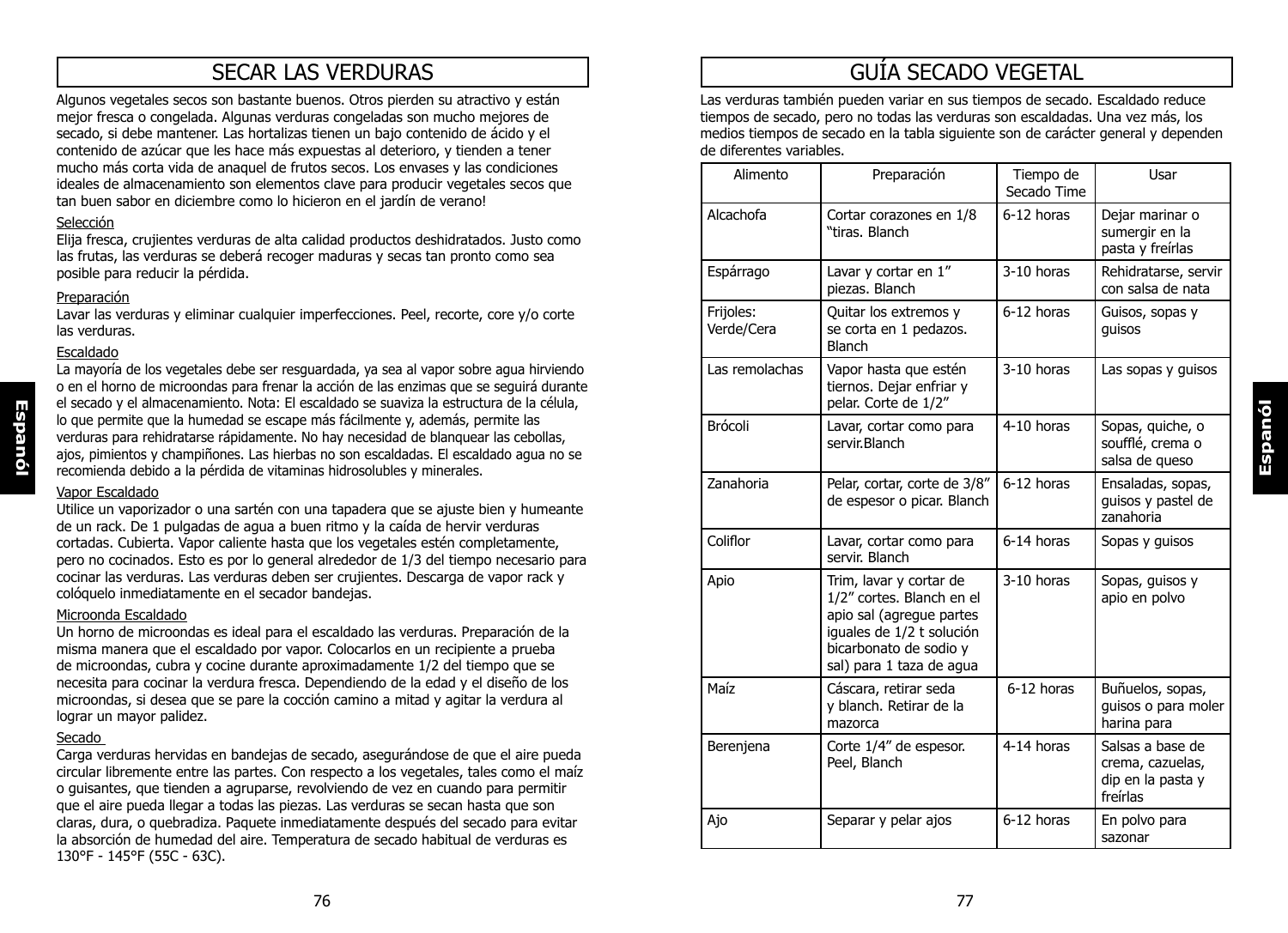| <b>GUIA SECADO VEGETAL</b>                |                                                                                                               |                          |                                                                                                                                      |
|-------------------------------------------|---------------------------------------------------------------------------------------------------------------|--------------------------|--------------------------------------------------------------------------------------------------------------------------------------|
| Alimento                                  | Preparación                                                                                                   | Tiempo de<br>Secado Time | Usar                                                                                                                                 |
| Hongos*                                   | Limpieza con cepillo<br>blando, no lavar                                                                      | 4-10 horas               | Rehidratar en<br>sopas, ensaladas,<br>tortillas o freír                                                                              |
| Cebolla                                   | Quitar las pieles, tops y<br>raíz termina. Corte 3/8"<br>de espesor                                           | 6-12 horas               | Sopas, guisos y<br>salsas. En polvo<br>para sazonar<br>sal. Paquete<br>inmediatamente                                                |
| Chícharos                                 | Shell, lavar y blanch                                                                                         | 5-14 horas               | Sopas, guisos y<br>verduras diversas.                                                                                                |
| Pimienta                                  | Extraer la aguja y<br>semillas. Cortar en trozos<br>1/2''                                                     | 5-12 horas               | Sopas, guisos,<br>pizza, platos<br>de carne y<br>condimentos                                                                         |
| Pimienta<br>(caliente)                    | Lavar, cortar o reducir a la<br>mitad. Quitar las semillas<br>si se desea un pimiento<br>más suave            | 3-20 horas               | Sopas, guisos,<br>pizza, y<br>condimentos                                                                                            |
| ** Utilizar<br>Patatas patatas<br>blancas | Pelar y cortar en rodajas<br>3/8" de espesor Blanch.<br>Enjuagar y secar                                      | 6-12 horas               | Guisos, sopas y<br>guisos                                                                                                            |
| Tomate                                    | Lave y corte 3/8" de<br>espesor o sumergir en<br>agua hirviendo para<br>aflojar las pieles, mitad o<br>cuarto | 6-12 horas               | Las sopas y<br>guisos. Polvo en la<br>licuadora y agregar<br>agua para pegar o<br>salsa. Seco en roll-<br>up forma de pizza<br>salsa |
| Zapallo o<br>Calabaza                     | Lavar, quitar los extremos<br>y de corte 3/8" de<br>espesor o vapor de<br>parrilla si va a rehidratar         | 5-10 horas               | Pan, patatas fritas<br>con salsas, sopas<br>y la cazuela.<br>(1 Semana de<br>duración)                                               |

\* Seco a 95°F (35C) durante 2 a 3 hrs., a continuación, aumente la temperatura a 125°F (52C) y seco de tiempo restante.

\*\* Blanch durante 5 minutos o hasta que se ablande. Si no es tiempo suficiente al vapor, se vuelven de color negro durante el secado y el almacenamiento.

# SECADO JERKY

Las sacudidas es un aperitivo favorito para ir a la escuela, almuerzo, en el camino o simplemente en cualquier lugar! Es de condimento lean, carne cruda en una mezcla de sal, a continuación, secar sin cocinar. El producto terminado es una proteína-ricos ejercen en el proceso de masticación y nunca tan delicioso! Las sacudidas también hace que un sabroso caldo base para sopas y guisos.

#### Carne con Cecina

Las sacudidas caseros es mucho menos caro que cortes bruscos o palos comprar en un supermercado o tienda de conveniencia. Más carnes magras producirá alrededor de 1 libra de sacudidas por 3 libras de carne fresca.

#### Carne Secado

Las sacudidas pueden ser de una variedad de carne de animales de caza, pescado y aves de corral. Utilice los filetes de pescado y pechuga de pollo. Cuando se compra carne de sacudidas, elija carnes magras con un mínimo veteado (grasa), ya que la grasa tiende a ponerse rancia durante el almacenamiento. UN pobre corte de tira de arrachera o filete ronda irregular es excelente. Usted puede hacer una deliciosa carne con sacudidas de tierra, utilizando la NESCO®/American Harvest® kit Works™ irregular. Es mejor usar tierra redonda o lean (o extra magro) la carne. Temporada con NESCO®/ American Harvest® sazonador mezcla con sacudidas.

Al realizar saltos de cerdo, pollo o pavo, carne procesada y precocinados. Asegúrese de secar a la temperatura más alta. Después del secado, el calor en el horno a una temperatura mínima de 165°F (74C) durante al menos 30 minutos como medida de precaución contra el riesgo de la salmonelosis. Cuando se producen sacudidas carne de caza, congelar las carnes por lo menos 60 días a 0°F (-18C) antes del secado como medida de precaución contra las enfermedades el animal podría ser. A continuación, descongele la carne, agregar los condimentos y pulse en tiras o bastones, y lugar de las bandejas para secar.

**Espanól**

#### Preparación

Con un cuchillo afilado, retirar toda grasa, cartílago, membranas y tejido conjuntivo. Cortada en tiras 1/4" a 3/8" de espesor y 5" a 6" de largo. Es más fácil de cortes de carne congelada parcialmente irregular. Corte la carne en espesor uniforme para que se seque en la misma cantidad de tiempo. Cortar tiras de todo el grano para producir sacudidas que es más fácil de romper y masticar. Para Marinar carnes cortadas en la tienda de compra o su propia receta marinar durante 4 a 8 horas en el refrigerador antes del secado. NESCO®/American Harvest® condimentos irregular también puede utilizarse para marinar en una mezcla un paquete de cura, un paquete de sal y condimentos y 1/4 a 1/2 taza de agua por libra de carne. Marinado añade sabor así como tenderizes. Cuanto más larga sea la carne marine, el más sabroso el irregular. Si utiliza su propia receta, asegúrese de usar un curado spice combinación que incluyen la sal, nitrito de sodio para prevenir la proliferación de bacterias durante las etapas iniciales de secado. Cura los paquetes pueden ser obtenidos llamando a nuestro Customer Satisfaction at 1-800-288-4545. Para hacer saltos de carne molida, seleccione 85% a 90% carne magra. La carne, el ciervo, búfalo y turquía son las opciones más populares. Carne molida irregular es más fácil de hacer, se seca más rápido y es más barata y más fácil de masticar que cortes bruscos. Añadir un paquete cada condimento mezcla de sacudidas y la curación por libra de carne molida. Mezclar bien y formar en las bandas de sacudidas Works™ utilizando nuestro Kit de prensa o una cookie. Colocar sobre las bandejas y seco.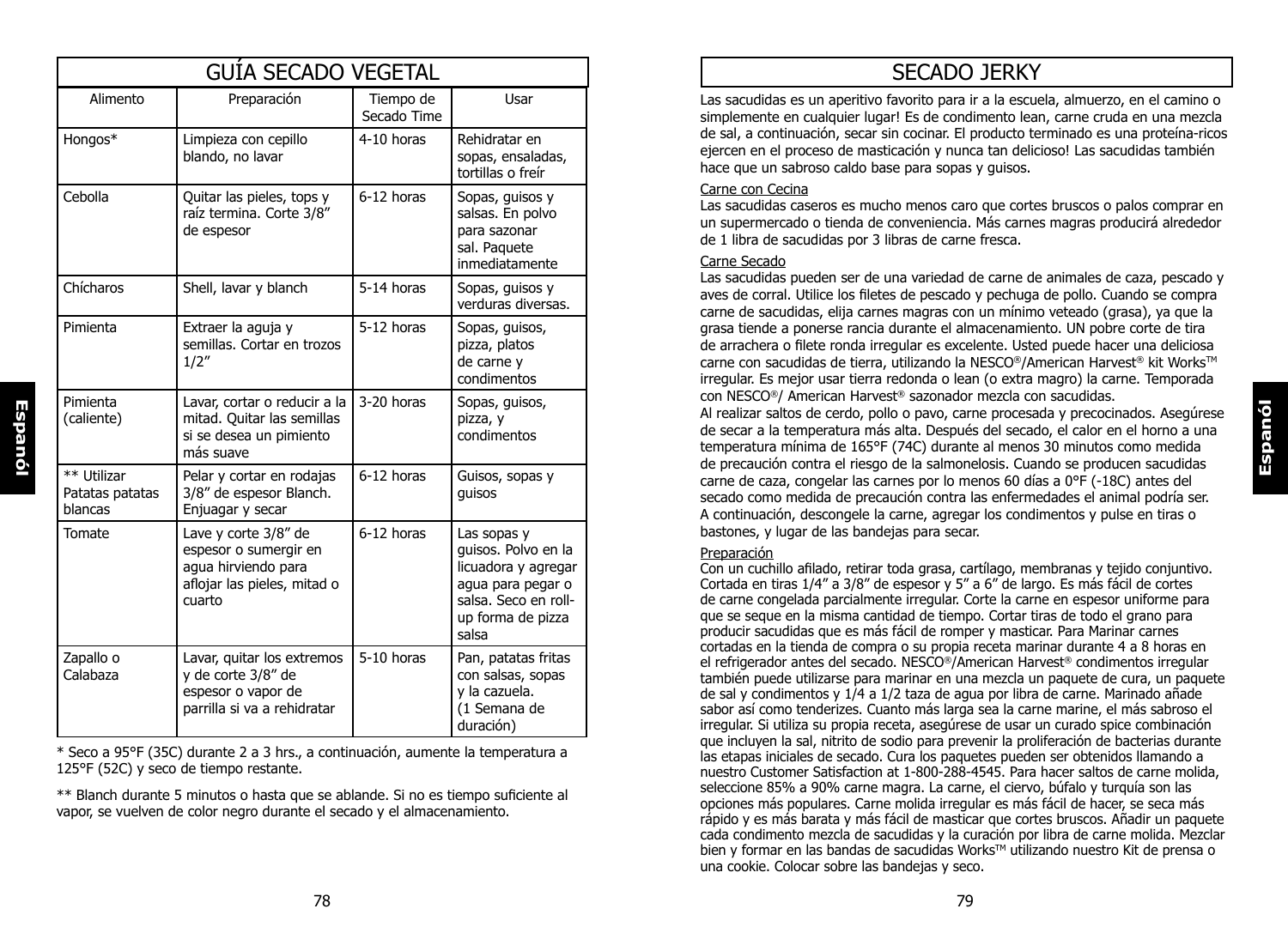#### Marinade Carne Seca

Nota: utilice esta receta de carne de vacuno, venado o otros carne de caza.

- 1 Lb. carne cortada en rodajas 4 Cda. salsa de soja
- 4 Cda. salsa inglesa
- 1 Cda. salsa de tomate
- 1 Cda. jengibre rallado (opcional)
- 1/4 cdta. pimienta negra (pimienta de cayena para más caliente con sacudidas)
- 1 Cda. Curry en polvo (opcional)
- 2 Dientes de ajo
- OR;
- 1 Paquete NESCO®/American Harvest® sazonar cecina Original.
- 1 Paquete cura con sacudidas

#### 1/4 Cup aqua

Marinar la carne durante 4 a 6 horas y luego vaciar. Lugar de las bandejas que se seque. Casero fácil con sacudidas de pobre carne molida con el irregular Works™ Accesorios mezcla de especias y la curación. Llenar con sacudidas bruscas Works™ pistola y extrusión de carne en bandeja!

#### TERIYAKI MARINADE

- 1 Lb.carne cortada en rodajas
- 1 Cup salsa de teriyaki
- 1 cdta. ajo picado OR;

- 1 Paquete NESCO®/American Harvest® Sazonar cecina Teriyaki.
- 1 Paquete jerky cure
- 1/4 Cup aqua

En un recipiente, mezcle todos los ingredientes, excepto carne. Añadir rodajas y dejar marinar por lo menos cuatro horas en la nevera. Extraer cortes de la marinada y deje que escurra el exceso, luego de limpiar-A-Pantalla® hojas bandejas en la botella deshidratante. Comprobar que las tiras no se superpongan. Seco.

#### El Secado de la Carne

Las carnes deben ser secados a 160°F (71C). Dependiendo de su espesor la carne, hasta qué punto el secador está cargado y la humedad, irregular de 4 a 15 horas para que se seque. Pat trompicones con toallas de papel limpias varias veces a medida que se seca, para extraer el aceite que se acumula en la parte superior de la irregular. Para la extracción irregular de botella bandejas, envolverlo en toallas de papel y déjela reposar por un par de horas antes de embalaje. El exceso de grasa se absorbe en las toallas de papel y la vida útil se extiende.

#### Almacenamiento

La carne con sacudidas que se almacena onu-refrigerados comenzará a ir rancio a temperatura ambiente después de 3 a 4 semanas. Refrigere o congele durante más tiempo o hasta que su almacenamiento están listos para salir de excursión o camping. Si los cristales de hielo se forman en bolsa, re-package en un recipiente seco. Si se secan completamente irregular que puede durar varias semanas en el exterior o durante un viaje. Todos los tipos de saltos debe ser secado lo suficiente como para evitar el moho. Si el moho se encuentra dentro de una bolsa de almacenamiento de sacudidas, el contenedor completo debe ser tirado a la basura.

#### Carnes cocidas Secado

Si se están secando las carnes con otros fines que no sean bruscos, como por un guiso, untar o stroganoff, la carne debe ser tierna y elección. Debe ser cocinado por lo que no será dura y gomosa reconstituido. Con el resto de la cena filete asado o sobrantes guarda el paso de cocinarlos la carne. Deshidratar los restos de bocadillos, comidas osos.

La vida de estante de secado, las carnes cocinadas es de 2 a 3 semanas a temperatura ambiente. Guardar en la nevera o el congelador para mantener la mejor calidad hasta que estén listos para el uso de mochilero o acampar. Que van a permanecer fresco y sabroso para un máximo de 6 meses en la congelación.

#### Secar el Pescado

Lean los peces pueden ser utilizados de forma brusca. También se puede secar pescado graso, pero no mantener a temperatura ambiente por más de una semana. Pescado irregular debe contener aproximadamente el 15% de humedad cuando esté completamente seco. Será flexible y firme. Si existe alguna duda acerca de la sequedad, almacenar en la nevera o en el congelador para evitar el riesgo de deterioro.

Pescado cocido también pueden secarse, aunque tiene sabor diferente de pescado irregular. Todavía es un buen aperitivo. Re-hidratante pescado cocido no se recomienda ya que el producto resultante no es muy bueno.

#### Selección

Elija pescado fresco para que se sequen. Si se coge el pescado, limpio, con premura y mantener en hielo hasta que esté listo para deshidratar. Si usted va a comprar peces, asegúrese de que es nueva y no previamente congelado. Pescado Congelado se puede realizar en forma irregular, pero ser conscientes de que la calidad es inferior a las.

#### Preparación

Cortar pescado en 1/4 a 3/8 de pulgada de grosor. Reposar en tu propia marinada. Cuando se utiliza su propia receta, asegúrese de incluir por lo menos 1-1/2 a 2 cucharaditas sal por libra de pescado fresco. Sal reduce el crecimiento de bacteria superficial en las primeras etapas de secado. Dejar marinar por lo menos 4 a 8 horas en la nevera por lo que el pescado absorba sal y condimentos.

#### Secado

Pescado seco con sacudidas de 130°F a 140°F (55C a 60C) hasta que se sienta firme y seco, pero no se desmorona. No debe haber manchas de humedad.

#### Envasado y Almacenamiento

Seguir las directrices para el envasado y almacenamiento de la página 9 y 10. Almacenar pescado seco con sacudidas en el congelador si no se consume en un período de 2 a 3 semanas.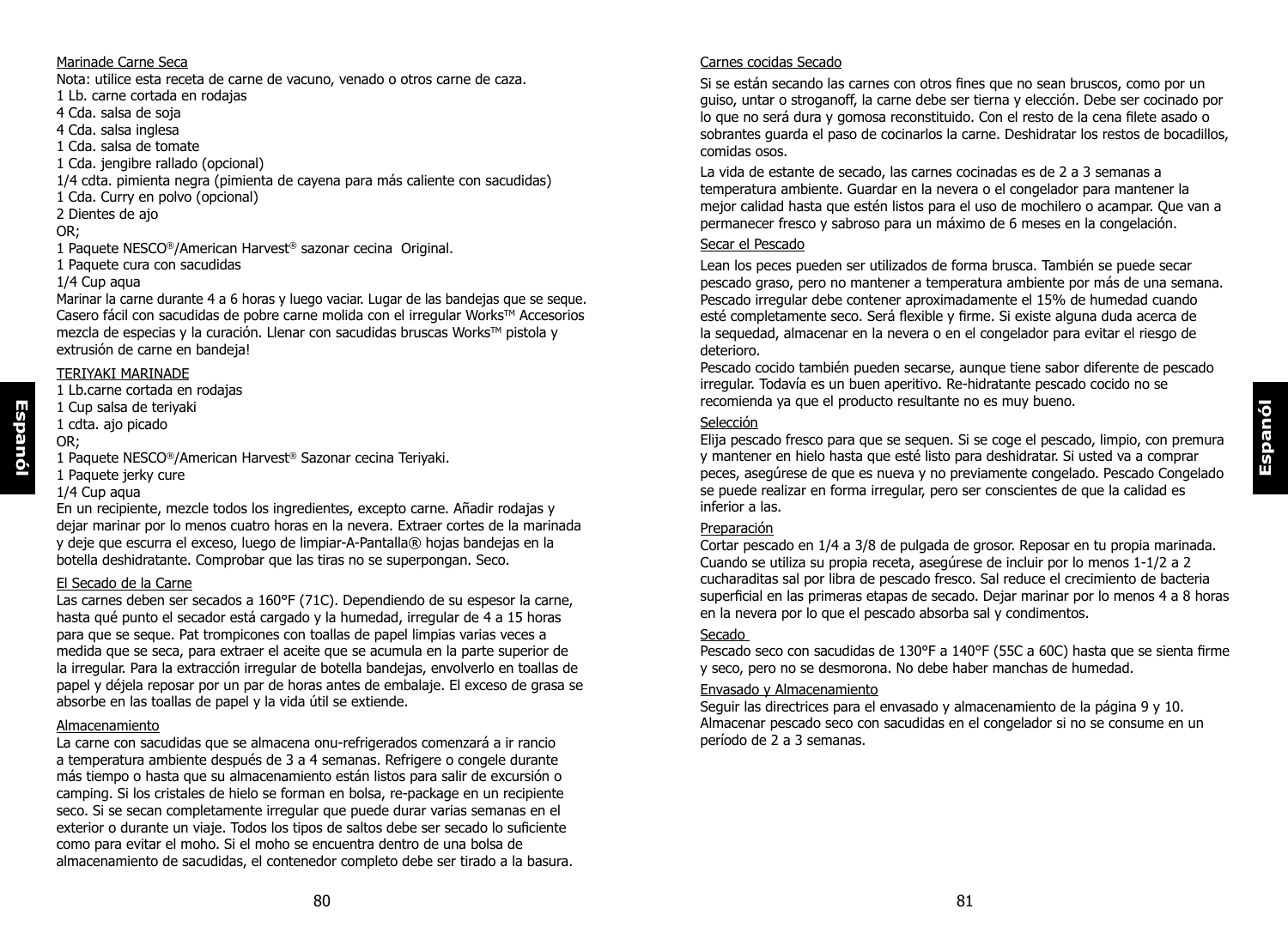# SECAR LAS HIERBAS

Las hierbas frescas y especias tienen un fuerte aroma y sabor de los comerciales las hierbas aromáticas y especias. Ellos son muy apreciados por los amantes de la comida gourmet y cocineros.

Las hierbas aromáticas y especias que se utilizan con más frecuencia que fresca, ya que están más fácilmente disponibles y cómodo de usar. Aunque algunos sabor se pierde cuando se secan, se vuelve más concentrada porque tanto se extrae la humedad. La mayoría de las hierbas contienen de 70 a 85 por ciento de agua. Ocho onzas de hierbas frescas producirá alrededor de una onza seca

#### Gathering Herbs

La flor, las semillas, las hojas y los tallos de las hierbas se pueden utilizar para sazonar. Las hojas y los tallos se reunió temprano en la mañana, antes del calor del sol disipa la los aceites aromatizantes. Las hojas deben ser cosechados de la planta comienza a florecer y todavía tierna. Corte los tallos en la base, teniendo la precaución de dejar suficiente follaje para que la planta siga creciendo. Las hojas nuevas en la punta de la planta más aroma concentrado. Por lo general las plantas sobrevivir tres o cuatro grandes cosechas y, dependiendo del clima, puede producir todo el año. Marcos se extienden cada vez más fría y soleada temporada cocina ventana permitirá que las macetas con hierbas para producir durante todo el año. Cuando las plantas han comenzado a flor, un sabor amargo desarrolla y hojas aromáticas no se como porque la energía se ha ido produciendo en las papilas gustativas. Las flores de algunas hierbas pueden ser usadas como condimento. , Deben ser cosechados cuando se abre por primera vez y, aunque todavía muy fresco. Las semillas, como alcaravea o mostaza, se cosechan cuando están completamente maduros y han cambiado de marrón a gris.

#### Preparation

Las hojas y los tallos deben estar ligeramente lavados en agua fría para eliminar cualquier resto de polvo o insectos. Retirar los muertos porciones o descolorida. A seco de gran formato las hierbas, tales como la albahaca y salvia, tira las hojas del tallo, cortado a la mitad de la hoja y colocarlos en un-a-pantalla® permite Corte bandeja revestida aire seco en el interior del tallo y acortará tiempo de secado. Para que se seque de pequeño formato las hierbas, como el tomillo, el lugar de un limpio-A-Pantalla® bandeja revestida Esto ayuda a mantener las hierbas aromáticas bandeja caiga a través de pequeñas hierbas secas, ya que puede volar en el interior botella. Si esto sucede, el lugar otra pantalla de secado las hierbas para mantenerlos en su lugar. Si las flores son para ser utilizada en tés, secar todo. Lavar y separar sus pétalos, y eliminar cualquier dura o descolorida. Cuando las vainas se han secado, su cubierta exterior puede ser eliminado. Frote las semillas entre las palmas de las manos mientras el soplado para quitar las cáscaras. Coloque las semillas más grandes en un limpio-A-Pantalla® hoja. Deshidratar hasta que no haya humedad evidente. Si las semillas se utilizan para la siembra, secar a temperatura ambiente para mantener la germinación capacidad.

#### Las Pruebas para la Resequedad

Las hierbas están secas cuando se encajan y se desmoronan fácilmente. Hay que cortar los tallos quebradizos y se rompen cuando se dobla. Las semillas deben ser frágil y por lo general, es necesario secar adicional después de que se extraen de las flores marchitas. Para estar seguros de que las hierbas son lo suficientemente secos, coloque en un recipiente hermético durante varios días. Si la condensación aparece en el interior del recipiente, necesitan más secado.

#### Embalaje

Color oscuro tarros con tapas de cierre hermético son ideales para almacenar las hierbas. No permitir el paso de la luz, lo que tiende a desvanecerse y debilitar las hierbas. Puede utilizar otros contenedores siempre que impedir la entrada de aire, la luz y la humedad. Del Aire y la luz de sabor; la humedad provoca en pérdida de color y antiaglomerantes o infestación de insectos.

#### Almacenamiento

Al igual que con otros alimentos secos, hierbas secas y semillas deben ser almacenados en el mejor lugar posible, preferentemente por debajo de 60°F (15C), para mantener mejor sabor. No moler hasta que esté listo para usar. Trituración expone más a las superficies el aire, lo que supone pérdida de sabor. Con embalaje adecuado y unas buenas condiciones de almacenamiento, hierbas secas, semillas y especias debe mantenerse bien durante 6 a 12 meses.

#### Con las hierbas aromáticas y Especias

Desde las hierbas y las especias son habitualmente de 3 a 4 veces más fuerte que su contraparte dulce, uso prudente. Su gusto debe ser sutil y no prepotente. El vitalismo de hierbas secas depende de condiciones de almacenamiento y tiempo de guarda. Nitidez de sabor se deteriora con la edad. Algunas hierbas como la menta o albahaca, pierden su sabor más rápidamente que otros si se seca. Puede tardar casi un volumen igual de algunas hierbas secas para reemplazar la cantidad de fresco en la receta.

**Espanól**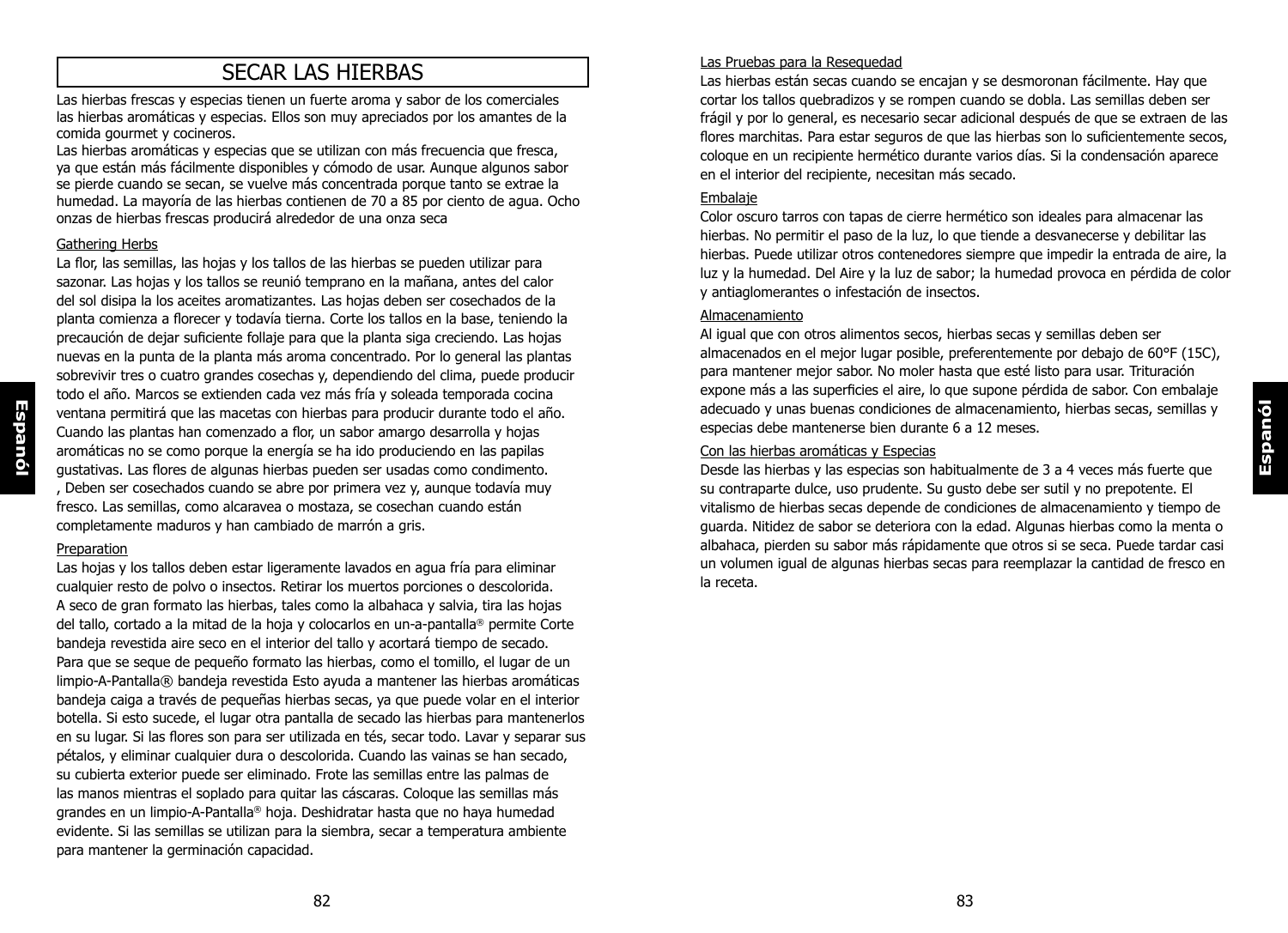# SECADO DE HIERBAS GUÍA

La mayoría de las hierbas pueden ser secadas en la NESCO®/American Harvest® botella derecha en el tallo de la planta y el tallo. Semillas y hojas son fácilmente arrancados de la planta cuando se seca. Temperatura de secado no debe exceder 90°F a 105°F (35C a 41C). No secar las hierbas con frutas y verduras. Almacenar en recipientes de vidrio en un lugar fresco y oscuro para reducir sabor. Etiqueta claramente antes de su almacenamiento debido a que son difíciles de reconocer cuando se seca. No deja polvo hasta que esté listo para usar.

| Alimento                                                                                  | Preparación                                                                                                                                | Tiempo de Secado | Usar                                                                                                           |
|-------------------------------------------------------------------------------------------|--------------------------------------------------------------------------------------------------------------------------------------------|------------------|----------------------------------------------------------------------------------------------------------------|
| Anís Hojas                                                                                | Enjuagar en agua fría y<br>seque                                                                                                           | 1-3 horas        | Sopas, guisos,<br>salsas, verduras y<br>ensaladas de frutas                                                    |
| Las semillas de<br>anís                                                                   | Enjuagar con agua<br>caliente, la palmadita seca                                                                                           | 2-5 horas        | Rehidratarse, servir<br>con salsa de nata                                                                      |
| Hojas de albahaca<br>(romper las venas,<br>y en los tallos<br>para acelerar el<br>secado) | Clip deja 3 a 4 pulgadas<br>de la parte superior de<br>la planta al igual que en<br>primer lugar aparecen los<br>brotes, la palmadita seca | $20-24$ horas    | Tomate italiana y<br>mediterránea platos<br>de carne, ensaladas,<br>sopas, pescado, aves<br>de corral y huevos |
| Alcaravea                                                                                 | Encajar toda la planta.<br>Sumergir en agua<br>hirviendo, la palmadita<br>seca                                                             | 2-5 horas        | El cerdo, el chucrut,<br>pan de centeno,<br>queso, verduras,<br>galletas                                       |
| Chili Peppers                                                                             | Enjuague y dados, la<br>palmadita seca                                                                                                     | 5-12 horas       | En polvo para<br>sazonar                                                                                       |
| Cebollino Hojas                                                                           | Chop, enjuague con agua<br>fría, la palmadita seca                                                                                         | $20-24$ horas    | Cebolla Dulce sabor,<br>húmedos recetas                                                                        |
| El Cilantro Hojas                                                                         | Clip con tallos. Enjuagar<br>en agua fría, la<br>palmadita seca                                                                            | 15-18 horas      | Mexicano, Chino y<br>platos mediterráneos                                                                      |
| Coriandro                                                                                 | Encajar toda la planta.<br>Sumergir en agua<br>hirviendo, la palmadita seca                                                                | 2-5 horas        | Embutidos,<br>salazones especias,<br>Semillas apple,<br>platos y pera                                          |
| Semillas de<br>Comino                                                                     | Enjuagar en agua fría, la<br>palmadita seca                                                                                                | 2-5 horas        | Curry y platos picantes                                                                                        |
| Eneldo Hojas                                                                              | Enjuagar en agua fría, la<br>palmadita seca                                                                                                | 1-3 horas        | Las ensaladas, las<br>verduras, las patatas<br>y el pescado                                                    |
| Hinojo                                                                                    | Enjuagar en agua fría, la<br>palmadita seca                                                                                                | 1-3 horas        | Ensaladas, sopas o<br>guisos                                                                                   |

| Alimento                           | Preparación                                                   | Tiempo de Secado | Usar                                                                                             |
|------------------------------------|---------------------------------------------------------------|------------------|--------------------------------------------------------------------------------------------------|
| Diente de Ajo                      | Corte por la mitad<br>longitudinalmente, la<br>palmadita seca | 6-12 horas       | Sal, polvo, recetas                                                                              |
| La raíz del<br>Jengibre            | Enjuague, corte 3/8" o<br>rejilla, la palmadita seca          | 2-5 horas        | Platos de carne, verduras,<br>galletas y postres                                                 |
| El jengibre Hojas                  | Enjuagar en agua fría, la<br>palmadita seca                   | 1-3 horas        | Sopa                                                                                             |
| Mejorana Hojas                     | Enjuagar en agua fría, la<br>palmadita seca                   | 1-3 horas        | Italiano, carne,<br>pescado, huevos y<br>aves de corral platos                                   |
| Hojas de Menta                     | Enjuagar en agua fría, la<br>palmadita seca                   | 20-24 horas      | Las salsas, menta y<br>jalea platos de cordero                                                   |
| Semillas de<br>Mostaza             | Enjuagar en agua fría, la<br>palmadita seca                   | 2-5 horas        | Corned beef,<br>sauerkraut, aderezos<br>para ensaladas y col                                     |
| Orégano Hojas                      | Enjuagar en agua fría, la<br>palmadita seca                   | 15-18 horas      | Italiano, Griego,<br>mexicano y tomate<br>platos                                                 |
| Hojas de Perejil/<br><b>Tallos</b> | Enjuagar en agua fría, la<br>palmadita seca                   | 20-24 horas      | Polvo, use hojas de<br>hojuelas                                                                  |
| Romero Hojas                       | Enjuagar en agua fría, la<br>palmadita seca                   | 20-24 horas      | Las salsas barbacoa,<br>pollo, carnes,<br>huevos, carne de<br>cordero y verduras                 |
| Hojas de salvia/<br><b>Tallos</b>  | Enjuagar en agua fría, la<br>palmadita seca                   | 20-24 horas      | Las aves, carne<br>de cerdo, cordero,<br>ternera y pescados                                      |
| Hojas de<br>Estragón               | Enjuagar en agua fría, la<br>palmadita seca                   | 20-24 horas      | Salsas, ensaladas,<br>pescados y carnes de ave                                                   |
| Tomillo                            | Enjuagar en agua fría, la<br>palmadita seca                   | 1-3 horas        | Carne, pescado,<br>aves de corral<br>platos, judías<br>verdes, remolacha,<br>zanahoria y patatas |

**Espanól**

#### Hidratantes Alimentos Secos

Rehidratar colocando alimentos secos en un recipiente (con agua suficiente para cubrir los alimentos) y remojo para 30 minutos a 2 horas. Rehidratan agua hirviendo los alimentos más rápidamente que el agua fría. Frutas y verduras también pueden ser rehidratados en otros líquidos que no sean agua, incluidos los zumos de frutas, sidra, zumos de verduras, leche, consomé, etc. Refrigere los alimentos mientras se están tomando para reducir los riesgos de deterioro. No agregar los condimentos, especialmente sal o azúcar, durante la rehidratación lenta debido a que el proceso de rehidratación.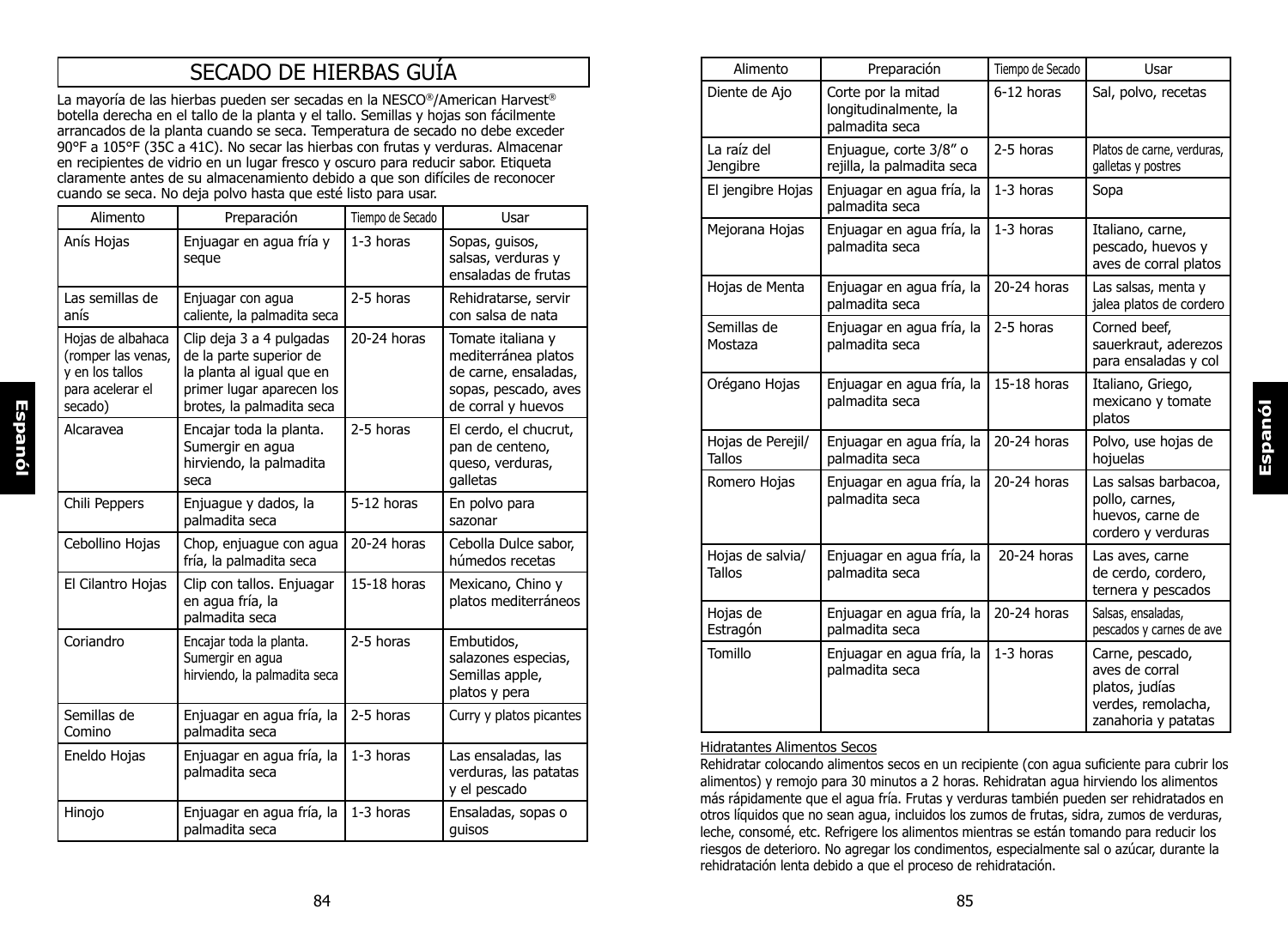#### Cocinar con alimentos secos

Después e hidratantes alimentos, cocinar, tal y como lo haría normalmente. Si los alimentos se cocinan antes de que estén totalmente hidratada, cocinar en un estado reseca y no se votan. La mayoría de las frutas y las verduras, rehidratar a alrededor del 80% de su nuevo estado. En consecuencia, son correosos littlemore de fruta fresca o congelada o de verduras, incluso cuando hidratados. Alimentos secos en la cocina va a absorber líquido adicional, para ajustar la receta en consecuencia añadiendo más agua.

- Verduras, añadir un vaso de agua de una taza alimentos secos.
- Frutas cocidas agregar 2 tazas de agua por cada taza de fruta, dejar reposar durante 1 hora y cocine a fuego lento hasta que estén tiernos.
- Tartas o rellenos utilización adicional 1 taza de agua por 1 taza de fruta, menos, si usted desea una consistencia más espesa.

Nota: Cuando se utiliza en la elaboración de productos horneados o frutas para helados, pueden suavizarse con agua hirviendo y lo que les permitía soportar durante 5 minutos. A continuación, corte o por una mezcla de ambos, en función del uso

## RECETA

#### MEJOR PAN DE PLÁTANO

**Espanól**

Trozos de plátano deshidratado, nueces, y las fechas que este sea un desayuno delicioso pan.

| 3/4 Taza margarina o manteguilla | 2 Tazas de harina                    |
|----------------------------------|--------------------------------------|
| 1-1/2 Tazas de azúcar            | 1 pts. baking soda                   |
| 2 huevos                         | $1/2$ pts. sal                       |
| 1 pts. vainilla                  | 1-1/2 Tazas plátano maduro machacado |
| (4 to 6 tamaño mediano)          | 1/2 Taza plátano seco picado         |
| 1/2 Taza pacanas cortadas        | 1/2 Taza suero de la leche           |
| 1/2 Taza fechas picado           | 2 Cda. azúcar moreno                 |
|                                  |                                      |

Precalentar el horno a 350°F (175C). Engrasar y enharinar generosamente 3 pequeño  $(3'' \times 5'')$  pan sartenes o dos medianas  $(3-1/2'' \times 7-1/2'')$  pan sartenes. Cortar o pergamino para colocar las bases y la línea cacerolas. En un recipiente grande, crema margarina o mantequilla con el azúcar. Agregar los huevos y la vainilla. Las combinaciones en otro recipiente los plátanos con un tenedor. Añadir a la margarina/ mezcla de huevo. En un recipiente aparte la harina, soda, y la sal. Revuelva hasta que esté bien mezclado. Agregue la harina y mezcla acremada alternativamente con 1/2 taza mantequilla, mezclar hasta que se mezclen ligeramente. En plátano secadas fragmentos, las nueces y las fechas. Vierta la mezcla en bandejas preparadas. Espolvorear azúcar moreno en tops de panes. Hornear en horno precalentado unos 45 minutos, hasta que una selección de madera insertado en el centro salga limpio. Enfriar 10 minutos en la sartén. Retirar de la sartén y dejar enfriar sobre una rejilla para enfriar. Hace 3 o 2 pequeñas medianas panes. Variación: agregar piña seca en lugar de las fechas.

#### INCREÍBLE PANECILLOS DE SALVADO

Hacen de estos para el desayuno, y pop en el extra de su niño almuerzo!

- 1 Taza el salvado de trigo 2-1/2 Tazas harina para todo
- 
- $1/2$  Taza margarina
- 
- 
- 
- $2-1/2$  pts. soda para hornear  $1/2$  pts. sal 2 Taza suero de la leche 2 huevos, golpeado 1/2 Taza Las pacanas o nueces picadas
- 2 Tazas el salvado de trigo 1/4 Taza azucarar 1/2 Taza azúcar moreno, sólidamente embalados
- 1 Taza Manzana deshidratada picada, dátiles, pasas o piña.

Pecalentar horno a 400°F (205C). Llenar 24 muffin pans con magdalenas las camisas. Limpie muffin las camisas con aceite vegetal. En un tazón grande, vierta agua hirviendo sobre 1 taza salvado y dejar reposar. Agregue 1/2 taza de margarina salvado/agua hirviendo mezcla. Añada el suero de leche, huevos, azúcar blanco y marrón restante y salvado. En un tazón grande, tamizar juntos los ingredientes secos: harina, polvo para hornear y la sal. Agregar frutos secos picados y remover. Combinar con ingredientes húmedos y revuelva hasta que los ingredientes secos estén húmedos. Mezcla debe formar grumos. En Cuchara muffin cups. Espolvorea azúcar en sobres. Hornear a 400°F (205C) durante 20 a 25 minutos. Retirar de la sartén y colocar en rack para enfriar. Hace 24 de los mejores panecillos de salvado que he probado nunca!

Variación: se puede sustituir 1 taza de salvado de avena salvado de trigo para un sabor avena.

#### CHILE EN POLVO CASERO

Agregar a favoritos receta mexicana o uso en carne picada de tacos.

3 Onzas chiles secos (leve pimientos comolos Anaheim, o una combinación de suaves y chiles)

| 2 pts. sal               |
|--------------------------|
| 1 pts. garlic powder     |
| 1 pts. orégano de tierra |
| 1 pts. Terreno cilantro  |
|                          |

Pimientos secos en una botella conservar su color original y sabor. Pueden ser secos o por mitades, lado de la piel hacia abajo. Picor y sabor variará con los chiles. Eliminar las semillas se disminuye el picor. Asegúrese de que los pimientos son completamente seca y almacenados en recipientes herméticos. Retirar y desechar los tallos y las semillas. Las vainas Remolino en una batidora hasta que finamente molido. Polvo para permitir resolver. Añada los ingredientes restantes y remolino brevemente. Almacenar en un recipiente hermético. Hace 1/2 taza.

#### MOSTAZA HIERBAS

Aplastar a tus propias hierbas secas y agregarlas a la preparación comercial o mostaza casera para tratar un intrigante sabor.

1 Pts. hierbas secas, tales como albahaca, Cilantro, orégano o perejil. Finamente triturados. 1/2 Taza mostaza

Combinar hierbas(s) de su elección con la mostaza, mezclar bien. Cubierta y guardar en la nevera hasta que esté listo para usar.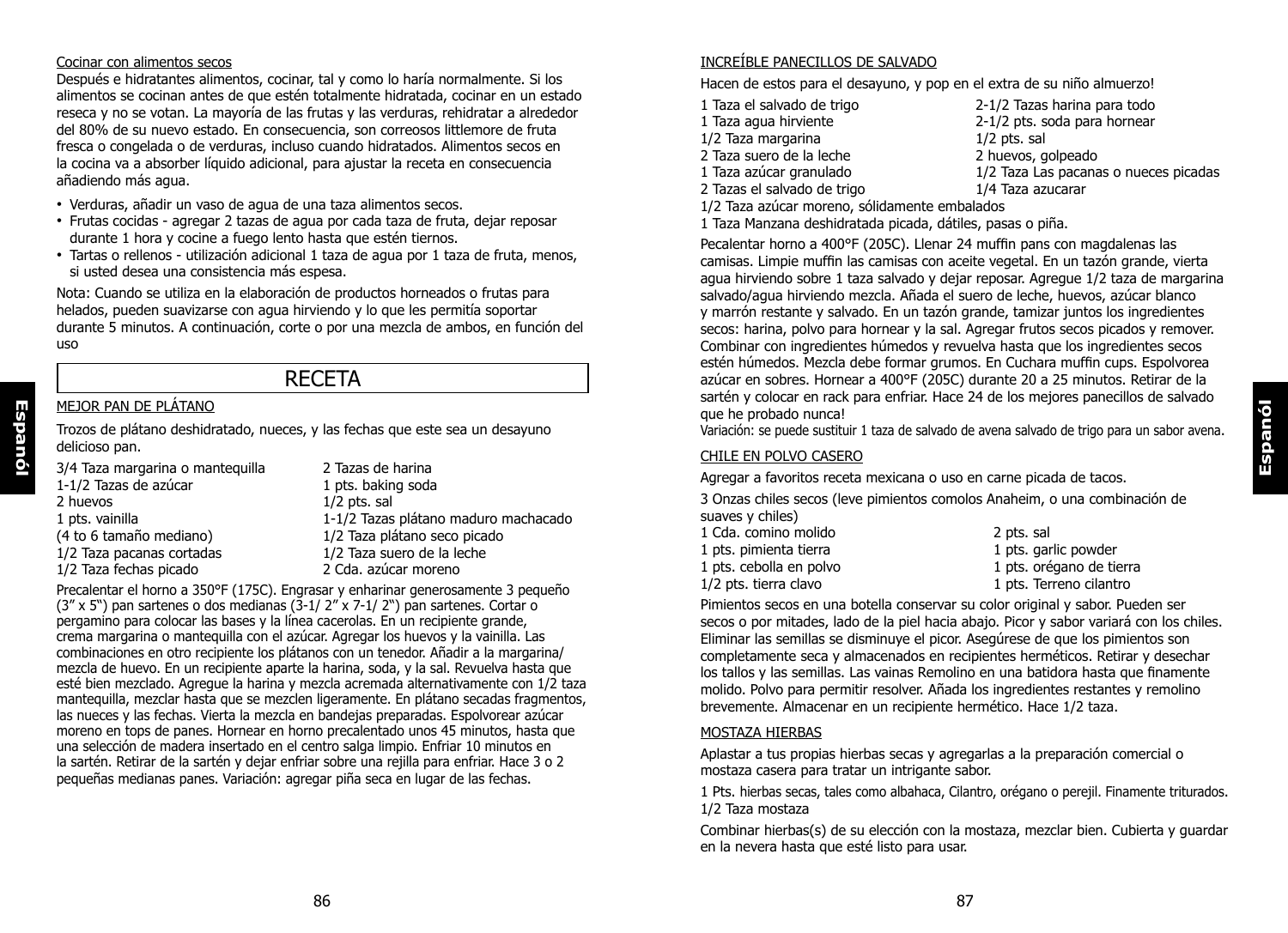#### MEZCLA DE HIERBAS FAVORITAS

Hierba seca que mezclas culinarias es casi tan gratificante como cultivo de la hierbas.

1 Cda. Albahaca seca<br>1 pts. Romero seco

1 Cda. Orégano seco 1 Cda. Mejorana seca 1 Cda. Albahaca seca 1 Cda. Albahaca seca 2 pts. Ajedrea seca 1 pts. Salvia seca

En un frasco de vidrio, combinar todas las hierbas. Cierre el frasco con una tapa hermética. Uso de sabor sopas, guisos o platos de verduras.

#### BOUQUET GARNI

Gracias al francés para el término "Bouquet Garni" que significa pequeño paquete de hierbas atadas con una cuerda (o contenida en una estopilla bolsa) que durante el proceso de cocción se añade sabor a las sopas, guisos y otros platos sabrosos y, a continuación, se retira antes de servir.

2 Cda. Perejil seco 2 hoja de laurel 1 pts. Romero seco 1 pts. Tomillo seco 1 pts. Estragón seco

Corte un trozo de una estopilla en un 4-pulgadas cuadradas y las hierbas secas en el centro. Reunir a los rincones y gírelas cerrado. Atar con una cuerda, deje suficiente al final para recuperar el bolso de la olla.

#### FRUTAS HORS D' OEUVRES

Servir esta sabrosa Hors d'oeuvres en tu próxima fiesta.

24 Mitad piezas frutos secos (albaricoques, melocotones, peras, ciruelas o)<br>1/8 pts. paprika 1/3 Taza Monterrey Jack queso rallad

- 1/8 pts. paprika 1/3 Taza Monterrey Jack queso rallado<br>3 Onzas queso crema, ablandado 1/3 Taza Queso Cheddar desmenuzado
	-

3 Onzas queso crema, ablandado 1/3 Taza Queso Cheddar desmenuzado sharp 3 Cda. Yogur simple o crema agria 1/4 Taza Pica las almendras troceadas 1/4 Taza Pica las almendras troceadas Frutos Secos debe ser flexible. Si es demasiado difícil, dejar reposar en agua hirviendo 5 minutos para ablandar. Vaciado. En recipiente más pequeño, batir crema de queso hasta que esponjen. Revuelva en crema agria, pimentón, Monterrey Jack y queso Cheddar y almendras picadas. 1 Cucharadita relleno con una cuchara en

cavidad del hueso de cada pieza de fruta seca. Adorne con perejil.

CARAMELO FRUTAS MAÍZ

Hace 24 aperitivos.

- 1 Taza Mantequilla o margarina 2 Tazas azúcar moreno
- 1/2 Taza Jarabe de maíz de luz 6 Tazas palomitas
- 

**Espanól**

- 1 pts. vainilla
- 1 pts. sal 1/2 pts. soda para hornear
- 2 Tazas Frutos secos picados finamente (Piña, manzanas, pasas, ciruelas, etc.)

Derrita la mantequilla o margarina en una olla de fondo. Añada el azúcar morena, jarabe, y sal. Llevar a ebullición, revolviendo constantemente. Hervir 5 minutos sin agitación. Retirar del fuego y revolver en las sodas y vainilla. Que las espumas. Verter la mezcla sobre palomitas de maíz y mezclar bien. Vierta la mezcla en un profundo 11" x 14" bandeja de hornear. Hornear a 250°F (129C) horno durante 1 hora, removiendo cada 20 minutos. Durante los últimos 5 minutos, añada una pizca de frutos secos picados finamente. Retirar del horno, enfriar y separar. Hace 7 tazas caramelo maíz.

#### GRANOLA COSECHA

La mayoría de las veces ha servido de alimento para el desayuno, también puede ser un aperitivo o un ingrediente de postres, galletas, o platos principales.

- $1/2$  Taza miel  $1/2$  Taza Las semillas de sésamo<br>1 Taza raisins  $1/2$  Taza fecha cristales 1 Taza Las nueces, picadas 1/3 Taza aceite de la ensalada 1 pts. canela
- 5 Tazas copos de avena  $3/4$  Taza azúcar moreno, sólidamente embalados<br>1/2 Taza germen de trigo  $1/2$  Taza manzana deshidratada picada
	- 1/2 Taza manzana deshidratada picada
	-
	- $1/2$  Taza fecha cristales
	-
- 1 pts. vainilla 3/4 Taza margarina, derretida

Mezclar muy bien para que todos los ingredientes están distribuidos de manera uniforme. Añadir los ingredientes secos a ingredientes húmedos hace una tostada granola. En rollos de fruta. Secar a 145°F hasta crujiente. Se derrumbe y almacenar en un recipiente hermético.

#### BARRAS DE ENERGÍA

Moler juntos:

1/3 Taza chips algarrobo 1 Taza las almendras troceadas

4 Tazas dried fruit (Flexible) (manzana, pasas, fecha, pera, melocotón, albaricoque, piña) Mezcla de:

3/4 Taza amargo jugo de piña 1/2 pts. extracto<br>1/2 Taza germen de trigo miel 1 Taza chips algarrobo 1/2 Taza germen de trigo miel

Mezclar todos los ingredientes bien. Más zumo puede ser necesario para permitir que mezcla a pegarse. Frutas en rollos. Debe secar 14 horas. Cortar en cuadrados pequeños y forrada en bandeja para terminar de secar. Puede ser recubierto con chocolate, yogur, o algarrobo para hacer dulces. Hace 24 plazas.

#### TAZA DE SOPA DE VERDURAS

Esta sopa los cocineros en su termo y está listo para comer en el almuerzo.

1/3 Taza hojuelas vegetales secos (cualquier combinación de tomates, guisantes, cebollas, brócoli, calabacín, apio, zanahorias)

- 1 Cda. trigo bulgur 1 Cda. small pasta, broken<br>1/4 pts. pereiil seco<br>1/4 pts. albahaca seca pinch garlic powder<br>
Sal y pimienta al qusto<br>
2 Tazas hervir el pollo
- 1/4 pts. albahaca seca 2 Tazas hervir el pollo o caldo de ternera

La legumbres secas en una batidora y escuchar ruidos hasta que el tamaño de partículas. Medir 1/3 de taza. Guarde el resto vegetales para otro día. Colocar 1/3 de taza copos las verduras en una pinta termo. Agregar el perejil, la albahaca, el ajo en polvo, cebolla en polvo, sal y pimienta. Agregar trigo bulgur y pasta de termo. A caldo a punto de hervor y verter sobre los ingredientes secos. Termo cubrir rápidamente y cerrar firmemente. Rendimiento: 2 tazas.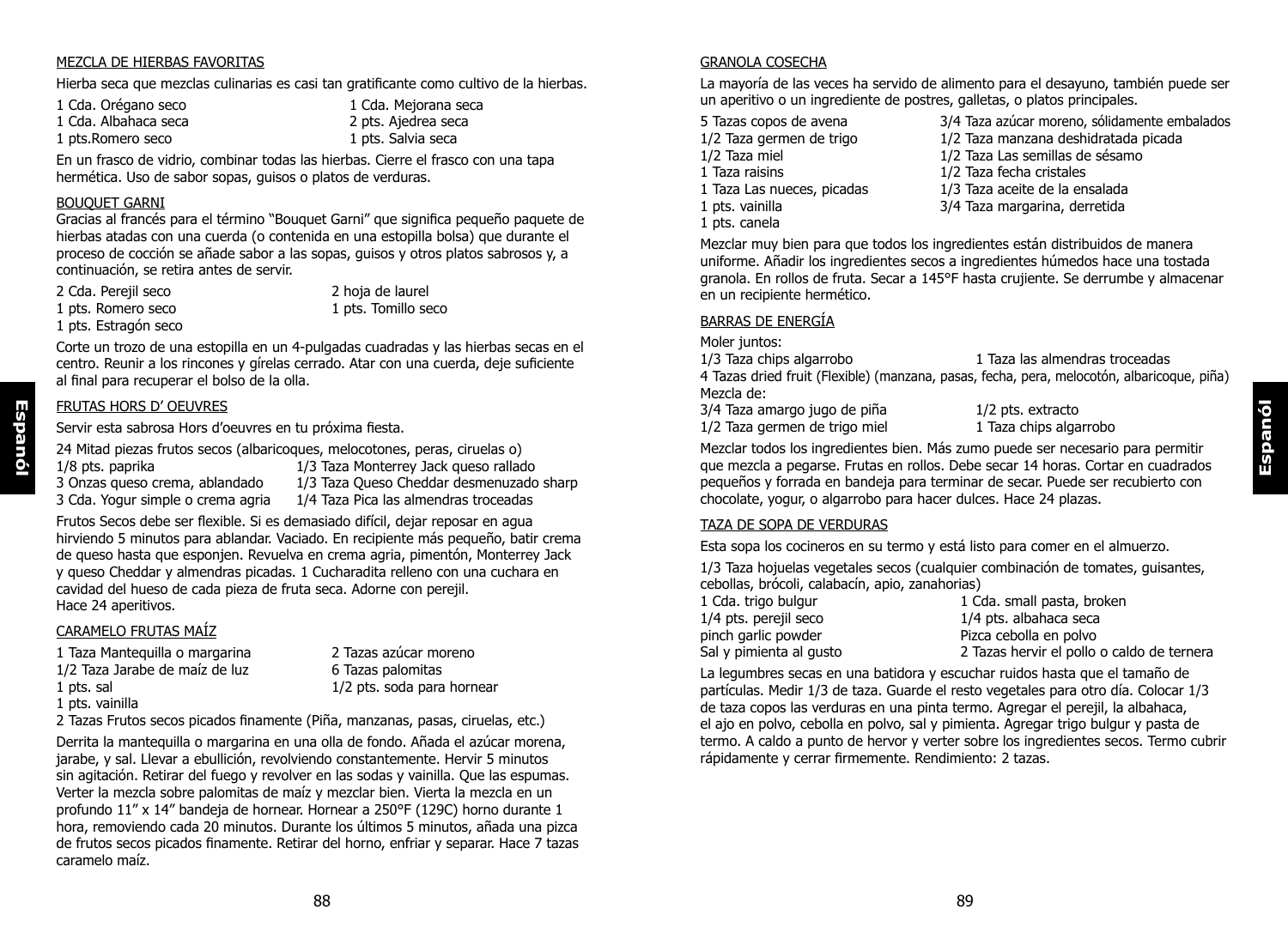# FRUTAS ROLLOS

En una batidora, mezclar todos los ingredientes hasta que tengan la consistencia de puré. Vierta sobre Unesco/americana de recolección de las frutas; las hojas secas a 135°F durante 4 a 8 horas, o hasta que curtida y flexibles. Extracción de hojas en caliente. Deje enfriar y rollo en envoltorio de plástico y almacenar como se indica

#### ORANGE JULIUS

Refrescante, al igual que la bebida!

2 pts. Narania seca, tierra`

1-1/2 Tazas Applesauce 1 small Apple, peeled, cored and chopped<br>
2 pts. Naranja seca. tierra 1-1/2 pts. Vainilla

#### STRAWBERRY DAIQUIRI

Una gota de Ron extracto sabor hace que la cosa real.

1 Cuarto de galón Las fresas, lavados y pelados 1/2 Lima, pelada y descuartizada 2 pts. miel Extracto de Ron, opcional

#### PIÑA COLADA

Más húmedo de otro rollo ups.

1 (20 oz.) Puede sin endulzar piña trozos o segmentos1 Taza Coconut

#### TOMATE DULCE

**Espanól**

Agregar a salsa para espaguetis de tomate fresco sabor.

2 Cda. miel

2 Tazas tomate che 2 Limón, pelado

#### STRAWBERRY QUESO CREMA

Una fruta popular rollo de partes.

1 quart strawberries, lavados y pelados 1/2 Taza almendras tostadas troceadas 1 (8 oz.) pkg. de crema de queso

#### LA MANTEQUILLA DE MANÍ Y "NILA

De entre las edades de 2 a 82, es el favorito.

1 (8 oz.) Cartón plátano o yogur de vainilla

2 Los plátanos cortados en trozos 1/4 Taza cacahuates 2 Cda. miel

TRÓPICO

Imagine un sol hawaiana al masticar sobre estos!

6 Plátanos maduros, pelados y cortados en trozos 1 naranja, pelada y descuartizada

# PET TRATA

#### TURQUÍA & SWEET POTATO TRATA DE PERROS

Esta receta puede ser servido en cualquier momento del año, pero que maravilloso trata de gracias por lo que puede incluir el perro a las fiestas. También son atractivos regalos y envasados con celofán y cinta, se hacen los grandes regalos para amigos con perros. Hace alrededor de 36 trata.

2 Tazas De turquía, cocinados 1 Taza aqua

1 Taza Patata dulce, cocido hasta que suave 1 Cda. melaza<br>1-1/2 Tazas avena. seco. sin cocer 3 Docena arándanos

3- Docena arándanos frescos o congelados

Picar o cortar el pavo cocido para que en trozos pequeños. Coloque el pavo y el agua en un procesador de alimentos o en una licuadora hasta obtener una pasta espesa. No debe haber trozos de carne. Añadir la patata dulce y melaza a la carne y puré hasta una pasta espesa. Vierta la mezcla con una cuchara o en un recipiente grande. Añadir la harina y mezclar bien.

La masa no debe ser demasiado húmeda o secreción nasal; si es así, añadir un poco más avena. La masa con una cuchara en la botella deshidratante rack por cucharadita. Coloque un arándano en la parte superior de cada tratamiento, al pulsar en un poco de modo que las bayas se mantiene sobre el tratamiento. Trata de dejar la botella de cuatro a cinco horas o hasta que estén crujientes pero no seco. Almacenar en un recipiente hermético en el refrigerador. Trata será bueno para unas tres semanas. Para dar como regalo, coloque la trata (arándano hacia arriba) en un plato de papel decorativo para vacaciones. Envoltura transparente o unas vacaciones en papel celofán de color y recoger el celofán en la parte superior de la placa. La recogida de papel celofán con cinta de color para vacaciones. Variaciones: Use los arándanos frescos o congelados en lugar de arándanos. Utilizar patatas cocidas en lugar de patatas dulces.

Para dar como regalo, coloque la trata (arándano hacia arriba) en un plato de papel decorativo para vacaciones. Envoltura transparente o unas vacaciones en papel celofán de color y recoger el celofán en la parte superior de la placa. La recogida de papel celofán con cinta de color para vacaciones. Variaciones: Use los arándanos frescos o congelados en lugar de arándanos. Utilizar patatas cocidas en lugar de patatas dulces.

#### FAVORITO DE KEALY PARA PERROS

Kealy es una pequeña Lulú con un esponjoso, piel dorada. Kealy le gusta esta receta y cuando tengo algunos en mi bolsa formación trata, ella me sigue, sentada frente a mí, con la esperanza de que le daré más!

Hace unas tres docenas trata, en función del tamaño de los placeres de los que hacer. 2 Tazas Pollo, cocido, cortado en trozos pequeños o picada muy finamente 1/2 Taza Puré de manzana, leche evaporada, sin canela 1/2 Taza Las espinacas, fresca, finamente picada 1/2 banano

Ponga todos los ingredientes en una licuadora o procesador de alimentos y haga un puré hasta una pasta espesa. Caída de cucharadita en botella estanterías. (El más pequeño cucharadas para perros pequeños y grandes cucharadas grandes perros) trata, necesitan de 3 a 5 horas en la botella en función del tamaño del tratamiento. (La parte exterior de los tratar será seco y el interior suave.) cuando hace frío, que trata de la cremallera. Almacenar en un recipiente hermético. Trata debe estar en el frigorífico si no alimenta al perro dentro de varios días. Que va a estar bien en la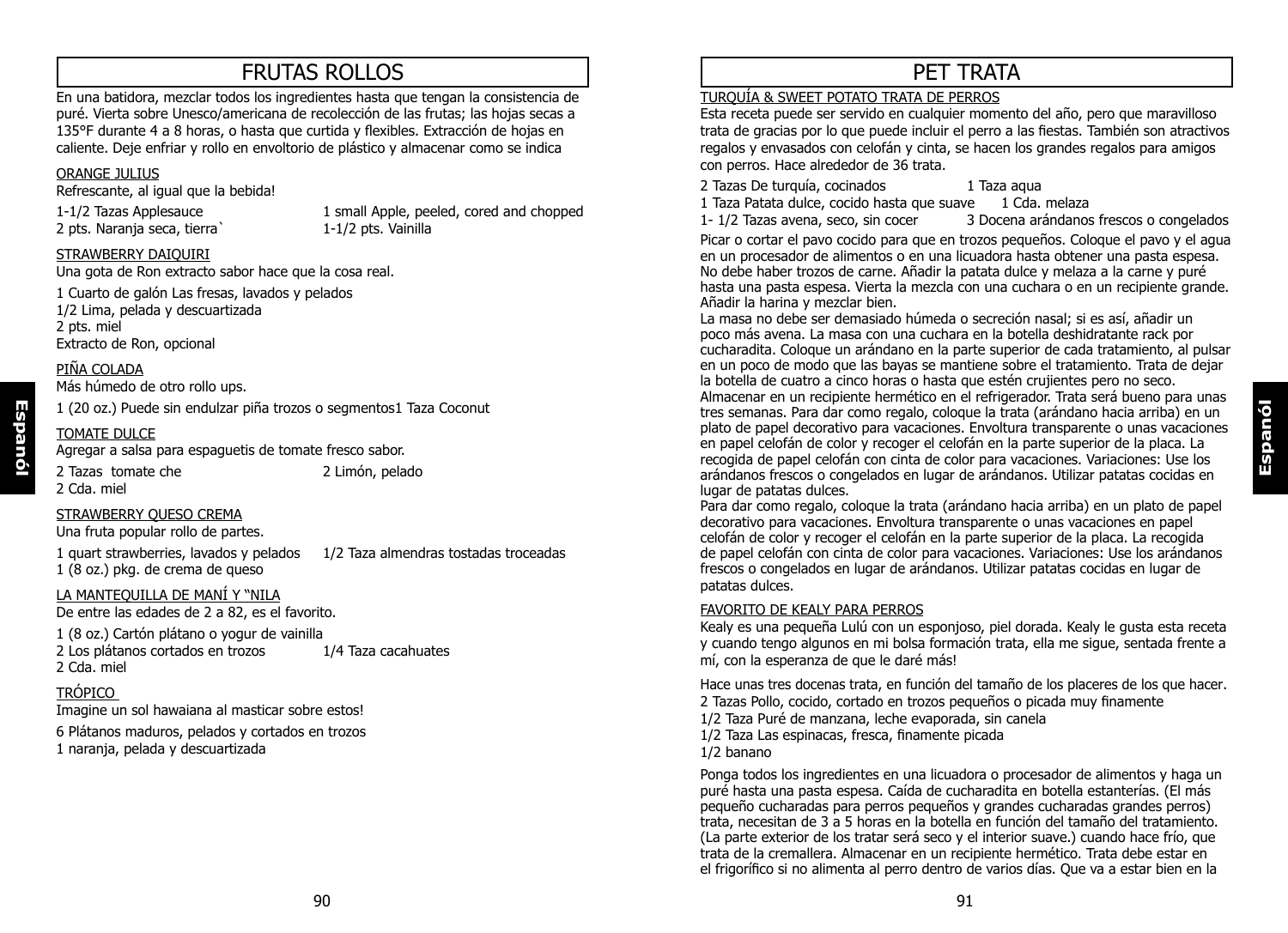nevera durante un par de semanas. Exceso trata pueden ser congelados. Dos o tres delicias para un perro pequeño; cuatro o cinco de un perro. Variaciones: Cualquiera de estas sustituciones funcionar tan bien en esta receta y tu perro va a ser tan entusiasmados. Me crecieron las espinacas, judías verdes, calabacín y calabaza verano en mi jardín, por lo tanto al hacer estos regalos, sólo tengo que usar lo que está listo para ser recogido. Si no tienes jardín, verifique su mercado local del granjero para lo que fresco.

- 1. Turquía para sustituir el pollo.
- 2. Sustituir judías verdes, cocidos, picados finamente, de las espinacas.
- 3. Sustituto de calabacín fresco rallado las espinacas.
- 4. Verano fresco rallado Sustituto de squash las espinacas.

#### CAMARONES PEQUEÑOS REGALITOS PARA GATOS

Esta receta es muy sencilla una de las favoritas de muchos de nuestros gustos de gatos. Caos, un enorme, 13 años de edad ruso azul, comimos con gusto y que suele ser muy exigente. Hace tantos atractivos como hay camarones en la lata; por lo menos dos docenas.1: Cuatro onzas puede pequeño camarón pelado. 1/3 De taza flores calamento, fresca. Abrir la lata de camarones y verter el agua fueron envasadas en camarones. Poner los camarones en un recipiente pequeño. Picar el calamento flores en 1/4 de pulgada. A pesar de que algunas hojas están bien, descartar los tallos. Añadir las flores de la opiniã³n y mezclar con cuidado de no romper el camarón. Algunas de las flores se adhieren al camarón; otros no y eso está bien. Poner las gambas y las flores en la botella deshidratante rack. Los camarones y las flores deben permanecer en la botella durante dos horas o hasta que estén secos. Retire los camarones y las flores de la cremallera y guardar en un recipiente hermético en el refrigerador. Uno o dos camarones y una pizca de flores es un buen regalo para la mayoría de los gatos. Variación: Si no puede encontrar las flores frescas calamento, se puede utilizar deshidratadas o secas calamento, sólo tienes que añadir a los camarones deshidratados como usted le sirve a su gato a tratar

#### SALMÓN CRUJIENTE CÍRCULOS PARA GATOS

Muchos gatos como los alimentos crujientes; después de todo, son utilizados en el disco duro del kibble alimento para gatos. Estas joyas combinar el crujido, como salmón con un fuerte sabor y olor. Hace 4 a 5 docena trata, dependiendo de cuán delgada es la masa con el rodillo.

- 1 Seis onzas de salmón en agua 1/3 Taza aqua
	-
- 2 Tazas salvado de avena harina

Colocar el salmón, incluyendo el agua en el bote, en el procesador de alimentos o en una licuadora. Puré hasta una pasta espesa. Si la mezcla es demasiado pesado, se añade una pequeña cantidad de agua, hasta un máximo de 1/3 taza. Pero sólo agregar más agua si es necesario para hacer puré los peces. La pasta con una cuchara en un recipiente y agregar la harina, mezclando bien. La masa se convertirá en gruesos y rígidos. Si no es así, porque tenía que agregar más agua, añadir un poco más de harina hasta que se pueda formar una bola con la masa. Coloque la bola de masa en una placa enharinada y pan de aproximadamente ¼ de pulgada de grosor. Con una pulgada de ancho, cookie, cortarla en círculos la masa y colocarlos en la botella rack. Con un cuchillo afilado y puntiagudo, puntuación ligeramente cada círculo en sentido transversal ambas direcciones para que cuando haya terminado, la cookie se puede dividir en cuatro partes. Dejar reposar la masa en la botella de 4 a 5 horas o hasta que la masa se seque por completo los círculos, crujiente y crunchy. Almacenar en un recipiente hermético en el refrigerador; seguirán siendo buenas durante tres semanas.

# ARTESANÍA SECADO

Todos ustedes han visto una flor, por lo que es perfecto en cuanto a su forma, color y textura que desea mantener para siempre. Con una botella, ahora puede convertirse en una realidad.

#### Secar Flores

Preservar jardín natural y atractiva favoritos para arreglos de flores secas, Navidad y decoraciones navideñas, cotillón, cartas y ramos. Ayudar a sus hijos muestras secas para sus clases de ciencias. Muchas hermosas flores, follajes, hierbas, semillas, conos, y no de las plantas con flores secas que simplemente poniendo en bandejas de secado y secado hasta que no hay humedad es evidente. Esto es una maravilla para aquellos de nosotros que están demasiado ocupados como para experimentar con otras técnicas, y también para los principiantes que no ha intentado preservar las flores antes. Muy interesante se puede llegar a acuerdos con estos materiales secos. Materiales adecuados para el secado de este método son las brácteas, cultivada y hierbas silvestres, semillas, hojas, flores y eterna.

#### Con desecante

Para las flores con pétalos, hojas, helechos, hongos, y algunas variedades de musgos, la mejor manera de preservarlos es utilizar un desecante en polvo. UN desecante es una sustancia que absorbe la humedad. También acelera el proceso de secado, especialmente cuando se utiliza en un deshidratador, preservar los colores vibrantes y delicada estructura de la flor. Cuanto más largo sea el proceso de secado, mayor será el número de colores se desvanecerá. Utilizando un desecante en su botella, flores a secar en un día, en lugar de una o dos semanas. Hay varias marcas de flor los secantes disponibles en tiendas de artesanías. Puede parecer un poco caro, pero se puede utilizar indefinidamente. Gel de sílice es el nombre genérico y absorbe el 50 por ciento de su propio peso en humedad. Tienen flores perfectas, fresco y libre de humedad. Amarillos y azules mejor mantener su color de vinos tintos o blancos.

**Espanól**

- Los tallos de las flores y la inclusión de un corto calibre 20 cable corto. (Agregar un largo tallo al organizar más adelante.)
- Lugar  $1/2$ " desecante en el fondo de los recipientes que no son mayores que  $3-1/4$ ".
- Lugar de la cara plana flor boca abajo, con reposo pétalos fácilmente en la arena. Redondeadas flores dobles, como las rosas y narcisos deben secarse con la cabeza hacia arriba. Las flores que se trompeta o con forma de campana en los lados.
- Espolvorear ligeramente secante entre las flores y en cada pétalo y boquilla, con alrededor de 1⁄2" de desecante. No cubren. Cuando el desecante secado se realiza fuera de la botella, los contenedores deben ser cubiertas.
- Colocar los contenedores en la botella bandeja. Colocar la tapa en la parte superior del secador y el tapón de botella. La mayoría de las flores será totalmente seco en 24 horas o menos.
- Para probar la sequedad, raspar suavemente el desecante y quitar una flor. Mantenga pulsada la flor a su oído y le dan un suave toque. Si está seca, se escuchará un sonido nítido y acartonado.
- Retire el resto vertiendo, con cuidado las flores de desecante, que se ubique los dedos lentamente a través de la captura, cada flor y con cuidado por su madre. Stand flores preservadas en un bloque de espuma hasta que flor.
- Almacenar en recipientes herméticos hasta que esté listo para usar. En los climas húmedos, proteger de las flores con pétalos de aplicación de la luz de acabado spray para evitar absorción de humedad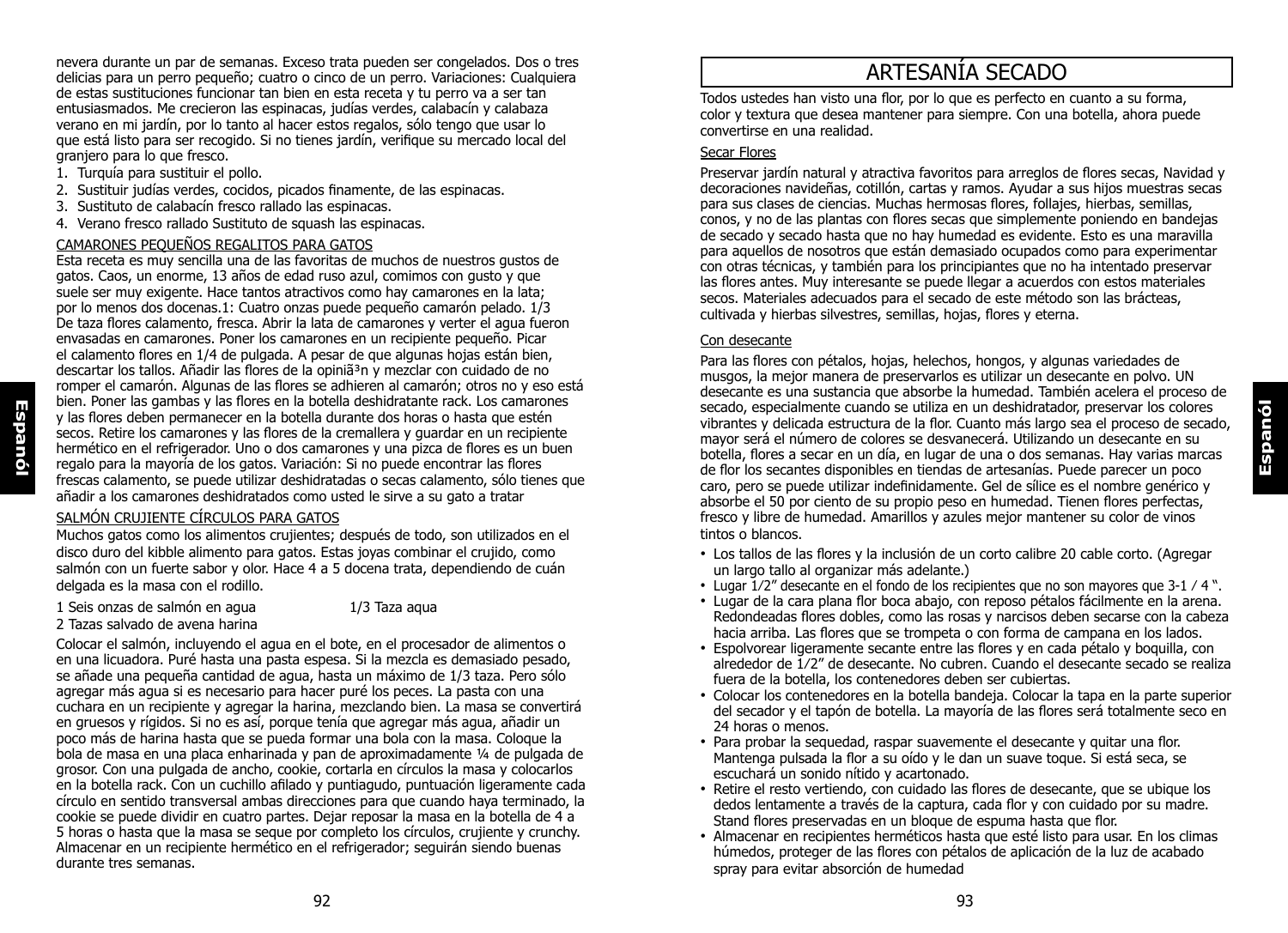#### Corona Manzana Deshidratada

#### Suministros:

- Sellador Mod revoltijo (disponible en tiendas de artículos de artesanía) cepillo
- 1500 mg. vitamina C (disuelto en 1 galón de agua o de limón o zumo de piña.)
- 8 o más manzanas (dependiendo del tamaño de corona)
- y pistola de pegamento caliente barras de pegamento
- espuma floral
- cinta
- fino alambre
- bebé aliento
- de canela
- vides
- paja
- cartón

Corte las manzanas en rodajas uniformes 1/8 de pulgada. Una carne cortador cortador, manzana, patata o cortador resultados incluso en cortes (no core manzanas desde el núcleo constituye una atractiva forma de estrella al secarse). Que corte cada manzana, inmediatamente colocar las porciones en una solución de piña o jugo de limón y el agua (mezcla 50/50) o vitamina C y agua. Sumergir las manzanas 10 minutos, escurrir y colocar en bandejas para que se sequen. Que tardará de 4 a 8 horas para que se seque. Retirar las manzanas cuando son imitación de cuero con sin bolsillos de humedad, pero antes de que se conviertan en nítida. Un dispositivo seguro para colgar en la parte posterior de la espuma floral. Trabajando un área pequeña a la vez, desde el exterior, se debe apretar la línea de pegamento en el borde exterior, coloque una manzana rebanada, sigue repitiendo, lamiendo las rebanadas ligeramente por un aspecto más completo. Continúe por la mitad exterior de la corona, hasta que la fila se ha completado. Repita el proceso con el interior fila, hasta que hay 2 filas de manzanas al lado de la otra. Cuando las manzanas están pegados en su lugar, el sello con el Mod revoltijo en ambos lados de la corona, uno de los lados a la vez. Agregue una cinta arco y cualquier otro toques decorativos.

#### Dough Ornaments

This basic recipe is also called "Baker's Clay." Once mixed, it has a satiny texture, a delicious aroma and begs to be touched and shaped. Do not be surprised if everyone in the family gets involved in making ornaments!

| 4 Tazas harina | 1 Taza sal | $1-1/2$ Tazas aqua |
|----------------|------------|--------------------|
|----------------|------------|--------------------|

Con un mezclador o masa con la mano, mezclar la harina con la sal en gran recipiente mezclador. Añadir agua hasta que la pasta esté una buena consistencia para amasar. Si es demasiado seco, se agrietará. Si es demasiado húmedo, se pega. Amasar la masa presionando y girando con las manos hasta que se convierte en suave satinada. Tardará de cinco a diez minutos o más, dependiendo de la consistencia de la masa y la suavidad de su acabado objetos que aparezcan. Masa que se coció suficientemente difícil formar y puede desmoronarse durante el secado y cocción. La masa se seca rápidamente para mantener en masa sin usar una bolsa de plástico. Para proyectos más pequeños, mezclar sólo la mitad una receta. Masa es mejor cuando se usa en aproximadamente cuatro horas. Puede ser refrigerados, sin embargo, los resultados de masa refrigerada son impredecibles.

#### Crear Adornos

Objetos de forma directa en trozos de papel de aluminio. Todas las piezas deben estar masa se unió a con agua que actúa como un pegamento. Si las piezas no se encuentran adecuadamente, pueden separar la masa durante la cocción y split cuando se enfríe. Utilizar el agua con moderación.

Para conectar pedazos finos de masa, adherirse firmemente empujando un palillo o un clip de papel a través de ellos además de humedecer con agua. Grandes adornos deben reforzarse con el cable. Masa no tiene la fuerza y requiere de apoyo para grandes ornamentos. Si la masa se conecta en trozos pequeños (con la cabeza y el cuello, los brazos o las piernas), insertar palillos o los cables entre las partes para mantener la parte de la separación en el tiempo.

Hacer impresiones en masa con una amplia variedad de instrumentos. Impresiones de mejor con la masa. Todo tipo de instrumentos pueden ser utilizados para hacer impresiones para dar textura y diseño de adornos. A través de una masa de ajo prensa o rallador de producir pelo y otros efectos decorativos. Decoración de pasteles con grandes tubos boquillas puede ser utilizada para hacer diseños. Añadir más agua para ablandar masa en una buena consistencia. Agregar un dispositivo para colgar en la parte superior o posterior de un ornamento, antes de la cocción y el secado, si es que se ha quedado colgado. Utilice Navidad adorno ganchos, alambre doblado, círculos de pop-top latas de bebidas, o clips. Dispositivo de colgadas en masa en el centro de la parte superior, cerca de la parte posterior de la pieza. Recuerde, la última forma de la masa es la forma en que se cuecen. Si hay piezas sueltas o marcas indeseables en medio de la masa, podrán existir en el producto terminado.

#### Masa Precoloring

Antes de la cocción, la materia prima puede ser precolored masa añadiendo gotas de colorante de comida, acuarelas, tintas, tintes y tejidos. Colores en polvo debe ser mezclado con la harina y la sal antes de agregar agua. Betún Líquido colorante o de cuero también puede ser aplicado con pincel sobre ligeramente durante los primeros 15 minutos de la cocción.

**Espanól**

#### Masa para Hornear y Secado

Pasta debe ser horneado durante 2 horas a 300°F (150C) en tu horno. A continuación, traslado a su botella. Seco durante un período de 4 a 12 horas hasta que esté completamente seco (hasta que adquiera más experiencia en secado de arte en tu NESCO®/American Harvest® botella, es buena idea colocar un trozo de masa, del mismo tamaño, como el mayor /pieza más gruesa de su ornamento, para usar como una unidad de prueba. Para probar para la resequedad, rompen la unidad de prueba. Esto se lleva a cabo cuando está completamente seco en el interior). Quitar adornos cuando esté totalmente fresco y seco antes de aplicar la pintura.

#### Pintura Masa

Pinturas acrílicas son las más populares y de fácil aplicación. Están disponibles en los tarros, botes de spray, y tubos. Se mezcla fácilmente y seca rápidamente. Si va a agregar colores diferentes capas una encima de otra, utilice una capa de sellador entre ellos para evitar que se ejecuten o manchas. Al pintar, secar en la botella de 1 a 2 horas hasta que seque bien.

**Espanól**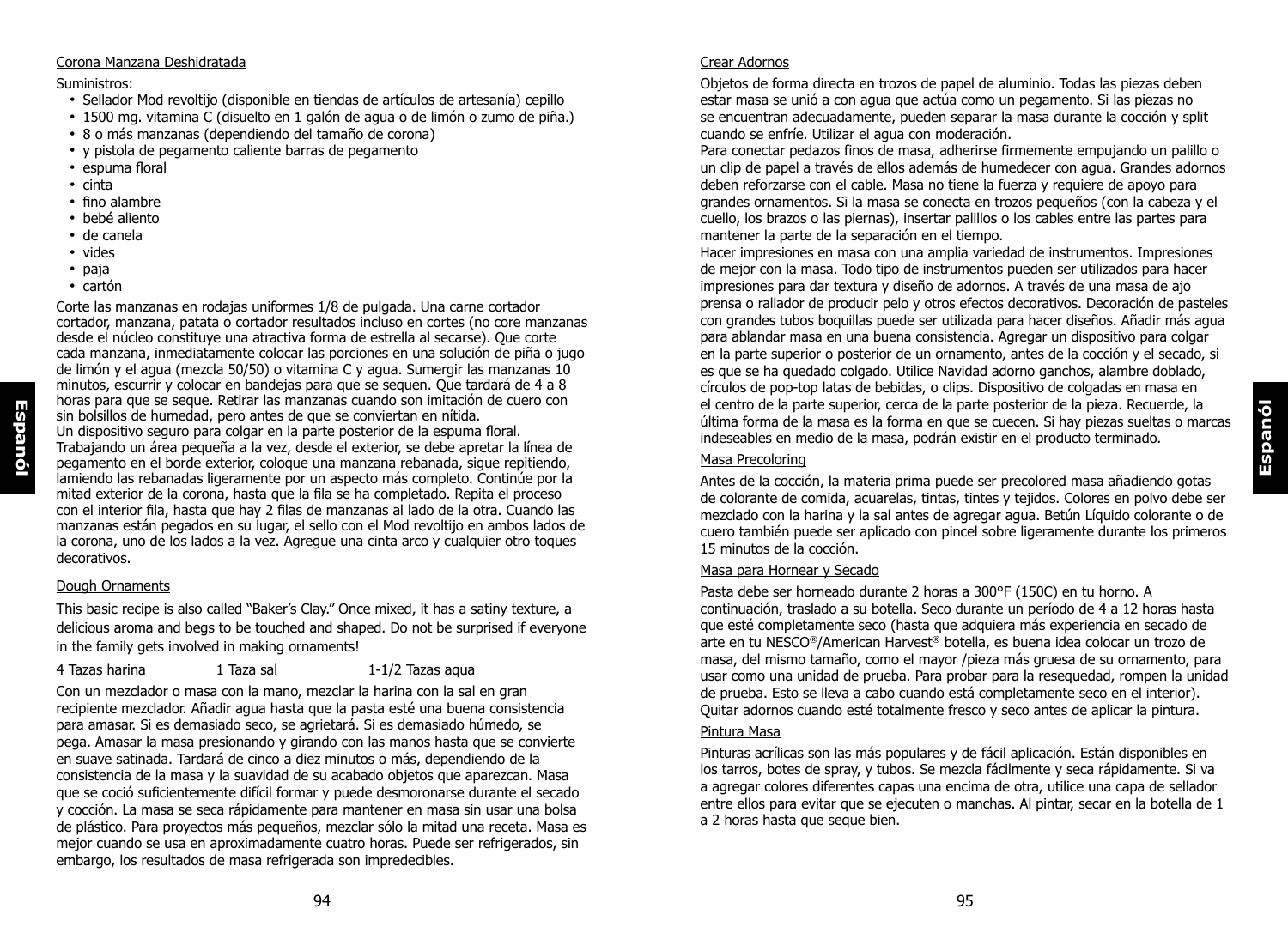#### Sellado

Es extremadamente importante para sellar masa sal adornos para impedir la entrada de humedad de volver a entrar y causando el molde y la desintegración. Hay una gran variedad de revestimientos que se pueden utilizar, pero que deben ser transparentes y no penetrantes, superficie de la masa de arte se refuerza con un revestimiento protector. La mejor elección es un barniz de poliuretano. Asegúrese de quitar adornos de botella y el lugar en un área bien ventilada (preferiblemente de puertas) antes de aplicar barniz. Con cuidado, coloque objetos (en papel de aluminio para comprobar que ninguna lámina cubre el agujero del centro o anillo exterior rejillas de ventilación) en botella para que se seque.

PRECAUCIÓN: Asegúrese de que la botella se coloca en una habitación con ventilación adecuada, o una ventana abierta. Colocar adornos en botella. La mayoría de los barnices se seca una hora o así en botella. Repita barnizado proceso hasta un mínimo de 4 capas (en ambos lados del objeto) se han aplicado, lo que permite secar bien adorno entre capas. Una vez más, es muy útil para usar botella de este proceso para acelerar el tiempo de secado.

#### Potpurri

**Espanól**

Recoger las flores cuando están cerca de las tres cuartas partes abiertas, cuando se encuentran completamente abierto, pierden fragancia. Reunir aproximadamente el doble de la cantidad que usted cree que va a necesitar, ya que disminuye a medida que se seca. Extraer pétalos de flores y hojas de hierba de sus tallos. Propagación en una sola capa en una limpia-A-Pantalla® accesorio y coloque en botella. Seca hasta que ser quebradizo y seco, lo que puede tardar de 2 a 12 horas, dependiendo de las plantas, la cantidad, y el modelo de botella que está utilizando. Almacenar diferentes tipos de flores y hierbas por separado en tarros hasta que esté listo para mezclar. Mantener en un lugar fresco, fuera de la luz directa del sol. Experimentar con diferentes combinaciones, mezclar pequeñas cantidades y la grabación de los resultados hasta que se encuentra con una mezcla que te gusta. Para mezclar los ingredientes, medir y revuelva materiales secos en un recipiente grande. Cuando usted tiene la combinación perfecta de color y aroma, agregar fijador, especias y aceite. Edad en un tarro hermético para 2 - 6 semanas, agitando de vez en cuando para mezclar fragancias. Paquete decorativo en pequeños contenedores o bolsas para regalos o para uso personal.

#### Sweet & Spice Potpurri

Para un regalo perfecto, coloque una taza de esta receta en un encaje bolso atado con una cinta de color.

- 1 Taza Pétalos de rosa secos 1 pts. todo clavo 1/4 Taza Lavanda flores secas 1 Stick canela, se derrumbó 1⁄8 Taza dried rosemary 1⁄3 pts. tierra clavo 1⁄2 Taza Cáscara de naranja seco rallado 2 Aceite de rosas gotas 1 pts. Orrisroot en polvo 1 Aceite de naranja caída<br>2 pts. Naranja spice té 1 1 Gota de Javanda 2 pts.Naranja-spice té<br>1 Cda. Semilla de culantro
- 1⁄8 Taza dried chamomile 1⁄4 pts. Nuez moscada molida o pulverizada 1/2 Taza Secos pétalos botón de licenciatura

En un tazón grande, combinar pétalos de rosa, la lavanda, el romero, la manzanilla y la cáscara de naranja. Agregar orrisroot, té y especias. Añadir aceites, salpicada con una ligera mezcla. Mezcla de pétalos botón de bachiller. Hace alrededor de 2 tazas popurrí.

# **ACCESORIOS**

Para ver nuestra completa línea de accesorios botella, por favor visite www.nesco.com.

## FRUTAS ROLLOS

Ideal para los rollos de Fruta los niños. Exclusiva "no salen" labio le permite secar líquidos y semilíquidos. Seco hasta 3 tazas de papilla de frutas en cada hoja. Piel frutas sin adición de azúcar ni conservantes. Es tan fácil como puré vertido sobre la fruta rollos. También grandes para secar las sopas y salsas.





## CLEAN-A-SCREEN®

Clean-a-Screen's son reutilizables, inserciones de malla de plástico que son perfectos para secar objetos pequeños, tales como especias y hierbas aromáticas o materiales para artesanías, que normalmente están a través de los radios de las bandejas. Sólo tiene que colocar en la parte superior de las bandejas. Las pantallas flexibles que secar los alimentos pegajosos como las bananas y piña para facilitar la extracción.

## JERKY WORKS® KIT AND JERKY SPICE WORKS® KIT

Que gran sabor desagradable en la casa. Fácil y asequible. Muchos sabores disponibles: Original, andouille, el Cajun, Sweet Hardwood Pimienta y ajo, Hot Stix, Pepperoni, Hot 'n' Spicy, y Teriyaki.





## ADD-A-TRAY®

The 2-pack Add-A-Tray® Paquetes de accesorios le permiten ampliar su botella a su máxima capacidad. Con cajones adicionales, usted puede tomar ventaja de ahorro alimentos durante la época de cosecha o tu propio jardín seco frutas y verduras como maduran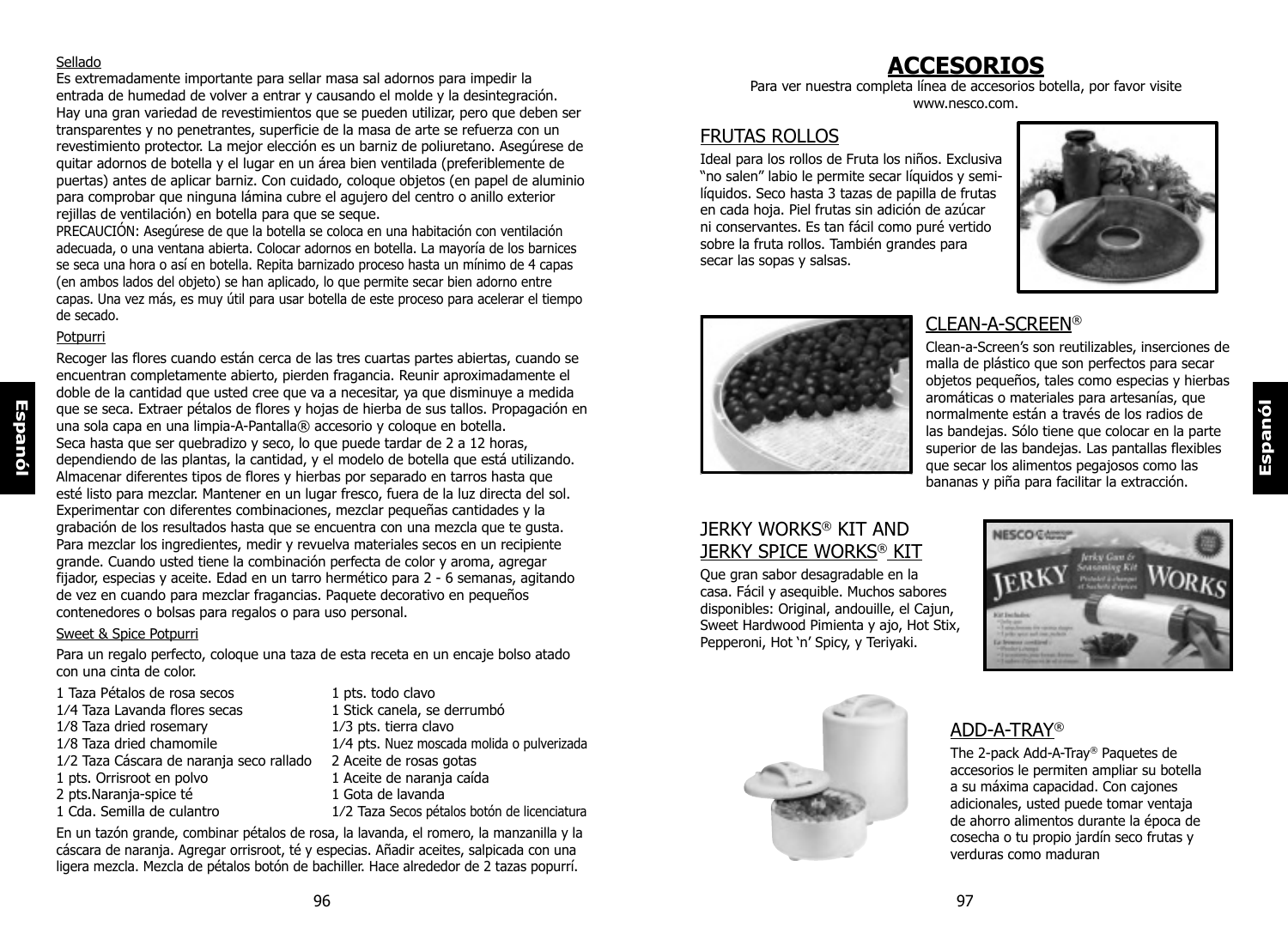# GARANTI LIMITADA D 1 AÑO

Este electrodoméstico está cubierto por una garantía de un año a partir de la fecha de compra original contra defectos en los materiales y en la mano de obra. Esta garantía no cubre los daños por transporte, el uso inadecuado, accidentes u otros incidentes similares. La garantía le confiere derechos legales específicos y es posible que tenga otros derechos que varían de estado en estado. Este producto está concebido para un uso doméstico solamente, no para usos comerciales. Esta garantía no cubre el uso comercial.

Su nuevo electrodoméstico **NESCO®**/American Harvest® está equipado con numerosas funciones de seguridad. Todo intento de interferir con el funcionamiento de estas características de seguridad anulará la garantía. En el caso de que recibamos un electrodoméstico para servicio técnico que haya sido forzado, nos reservamos el derecho de repararlo a su estado original y cobrar por la reparación.

Para servicio técnico bajo la garantía – Los productos defectuosos pueden restituirse, con franqueo postal prepago, con una descripción del defecto a: The Metal Ware Corporation, 1700 Monroe Street, Two Rivers, Wisconsin 54241, para su reparación o reemplazo libre de cargo, a nuestra discreción.

#### **Se debe incluir el comprobante de compra o una copia del contrato de compra cuando devuelva el producto para el servicio bajo la garantía.**

Llame al servicio de Satisfacción del Cliente al 1-800-288-4545 para obtener una Autorización de Devolución antes de enviar el producto.

• Para servicio técnico bajo la garantía, siga las instrucciones consignadas en la garantía. Cuando pida nuevas piezas, asegúrese de mencionar siempre el número de modelo del producto.

• Llámenos a nuestro número gratuito, 1-800-288-4545 e infórmenos de su problema.

• Si le indicamos que nos envíe todo su electrodoméstico o parte de él, nuestro representante de Satisfacción al Cliente la dará un número de Autorización de Devolución (este número le notifica nuestro departamento receptor que acelere su reparación). Empaque su unidad cuidadosamente en una caja de cartón fuerte con suficiente material de protección para prevenir daños dado que los daños causados por el envío no están cubiertos por la garantía.

• Escriba su nombre, dirección y número de Autorización de Devolución en la caja.

• Escriba una carta explicando el problema. Incluya lo siguiente: su nombre, dirección y teléfono y una copia del contrato de compra original.

• Incluya el sobre cerrado con la carta dentro de la caja. Asegure el paquete por el valor del electrodoméstico **NESCO®**/American Harvest® y envíelo con franqueo pago a:

> Attn: Factory Service Dept. The Metal Ware Corporation 1700 Monroe Street Two Rivers, WI 54241, USA